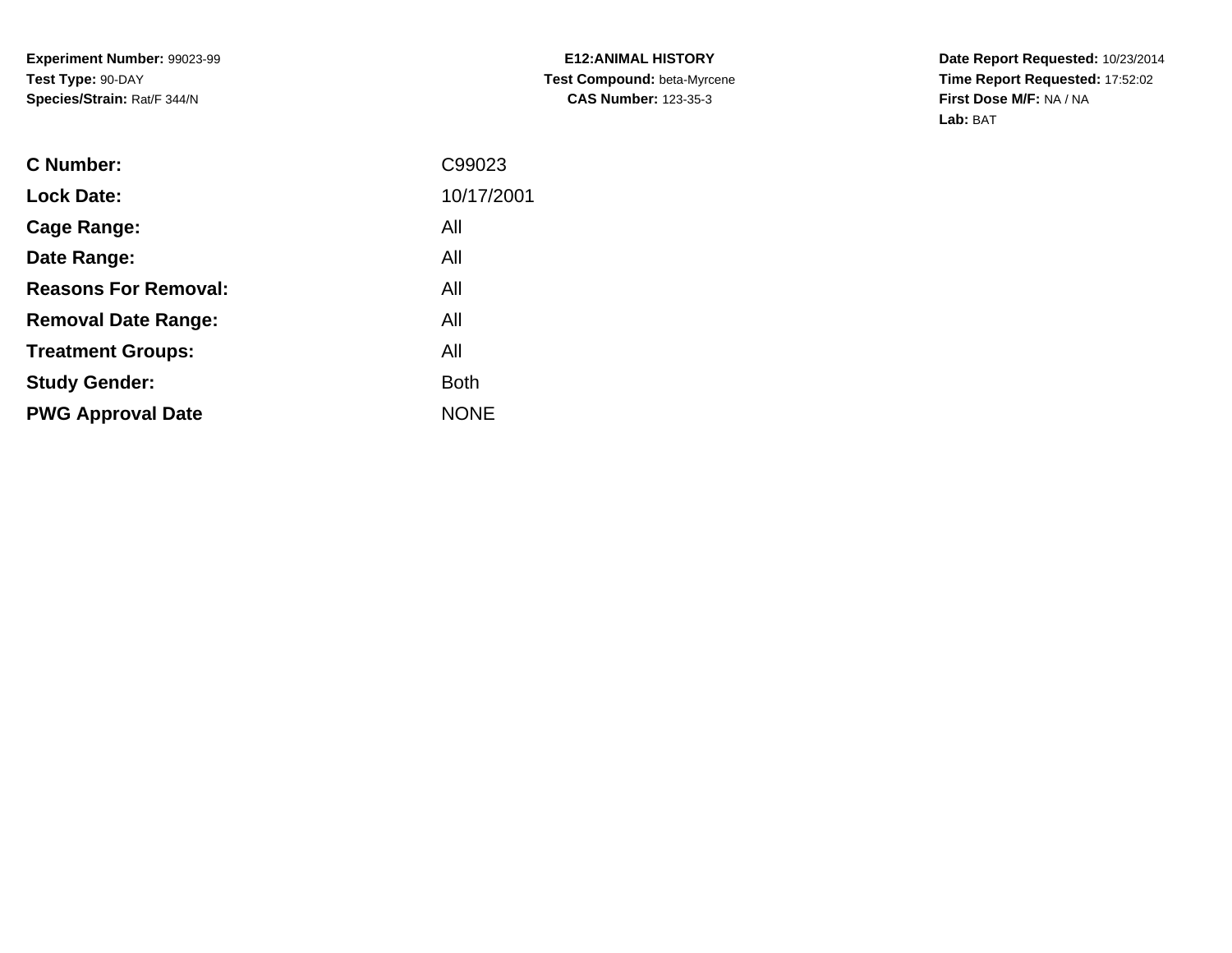|                                           | Experiment Number: 99023-99<br>Test Type: 90-DAY<br>Species/Strain: Rat/F 344/N |       |                  |                    |       | <b>E12: ANIMAL HISTORY</b><br>Test Compound: beta-Myrcene<br><b>CAS Number: 123-35-3</b> |                 | Date Report Requested: 10/23/2014<br>Time Report Requested: 17:52:02<br>First Dose M/F: NA / NA<br>Lab: BAT |  |
|-------------------------------------------|---------------------------------------------------------------------------------|-------|------------------|--------------------|-------|------------------------------------------------------------------------------------------|-----------------|-------------------------------------------------------------------------------------------------------------|--|
| <b>CAGE: 27</b><br><b>ANIMAL ID: 1101</b> |                                                                                 |       | <b>SEX: Male</b> |                    |       | <b>TRT#: 1</b>                                                                           |                 | TRT: 0 G/KG                                                                                                 |  |
| <b>DAY</b>                                | <b>DATE</b>                                                                     | OP ID | <b>DOSE TIME</b> | <b>WEIGHT TIME</b> | WT(q) | <b>WEIGHT</b><br><b>STATUS</b>                                                           | <b>OBS TIME</b> | <b>OBSERVATIONS</b>                                                                                         |  |
|                                           | 01/29/01                                                                        | 86    |                  | 08:03:08           | 70.4  |                                                                                          |                 |                                                                                                             |  |
| 8                                         | 02/05/01                                                                        | 103   |                  | 13:19:28           | 101.5 |                                                                                          |                 |                                                                                                             |  |
| 15                                        | 02/12/01                                                                        | 86    |                  | 09:26:52           | 134.4 |                                                                                          |                 |                                                                                                             |  |
| 22                                        | 02/19/01                                                                        | 86    |                  | 11:09:04           | 166.8 |                                                                                          |                 |                                                                                                             |  |
|                                           |                                                                                 |       |                  |                    |       |                                                                                          |                 |                                                                                                             |  |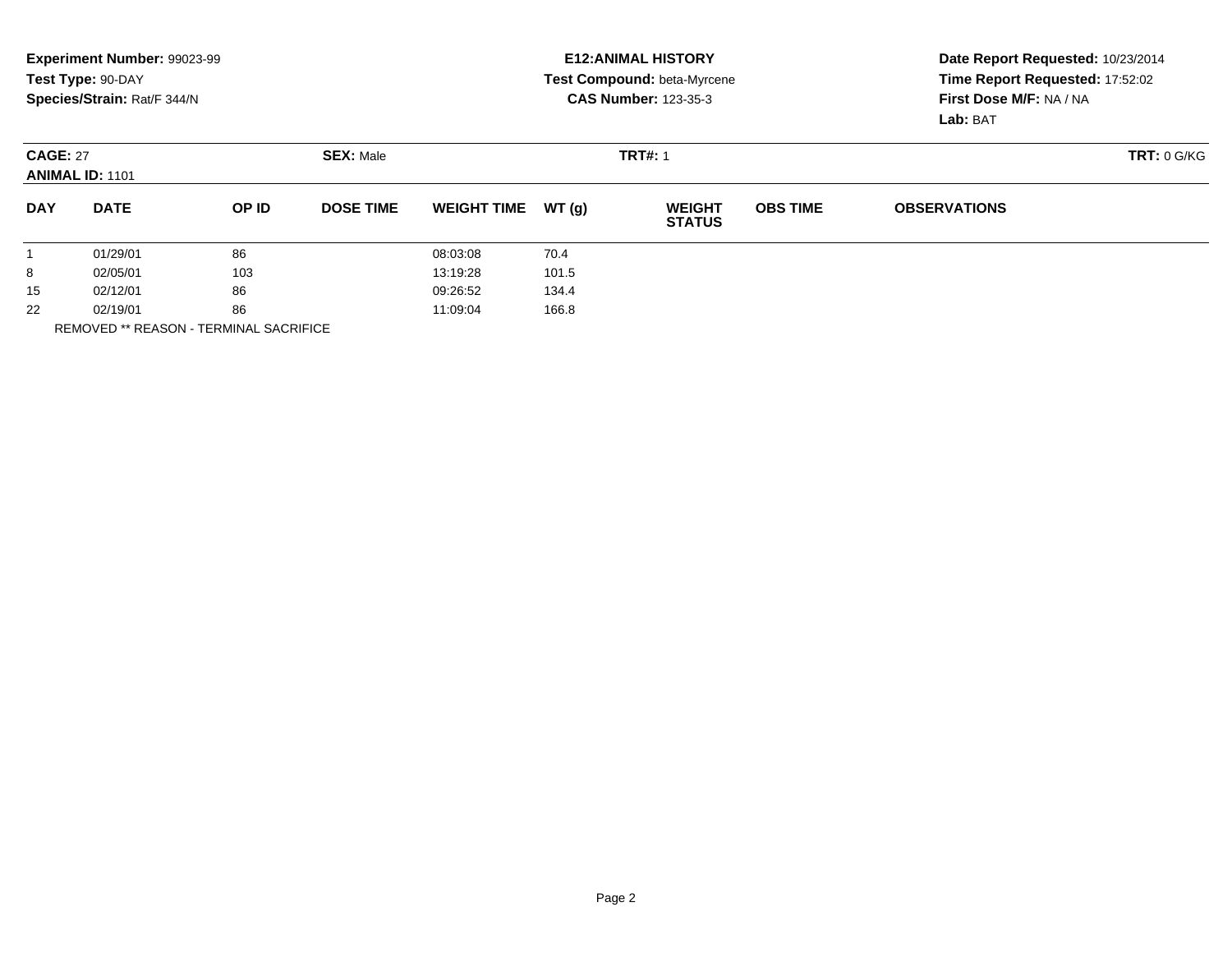|                                           | Experiment Number: 99023-99<br>Test Type: 90-DAY<br>Species/Strain: Rat/F 344/N |       |                  |                    |       | <b>E12: ANIMAL HISTORY</b><br>Test Compound: beta-Myrcene<br><b>CAS Number: 123-35-3</b> |                 | Date Report Requested: 10/23/2014<br>Time Report Requested: 17:52:02<br>First Dose M/F: NA / NA<br>Lab: BAT |  |
|-------------------------------------------|---------------------------------------------------------------------------------|-------|------------------|--------------------|-------|------------------------------------------------------------------------------------------|-----------------|-------------------------------------------------------------------------------------------------------------|--|
| <b>CAGE: 27</b><br><b>ANIMAL ID: 1102</b> |                                                                                 |       | <b>SEX: Male</b> |                    |       | <b>TRT#: 1</b>                                                                           |                 | TRT: 0 G/KG                                                                                                 |  |
| <b>DAY</b>                                | <b>DATE</b>                                                                     | OP ID | <b>DOSE TIME</b> | <b>WEIGHT TIME</b> | WT(q) | <b>WEIGHT</b><br><b>STATUS</b>                                                           | <b>OBS TIME</b> | <b>OBSERVATIONS</b>                                                                                         |  |
|                                           | 01/29/01                                                                        | 86    |                  | 08:03:08           | 108.4 |                                                                                          |                 |                                                                                                             |  |
| 8                                         | 02/05/01                                                                        | 103   |                  | 13:19:28           | 138.5 |                                                                                          |                 |                                                                                                             |  |
| 15                                        | 02/12/01                                                                        | 86    |                  | 09:26:52           | 170.7 |                                                                                          |                 |                                                                                                             |  |
| 22                                        | 02/19/01                                                                        | 86    |                  | 11:09:04           | 200.9 |                                                                                          |                 |                                                                                                             |  |
|                                           |                                                                                 |       |                  |                    |       |                                                                                          |                 |                                                                                                             |  |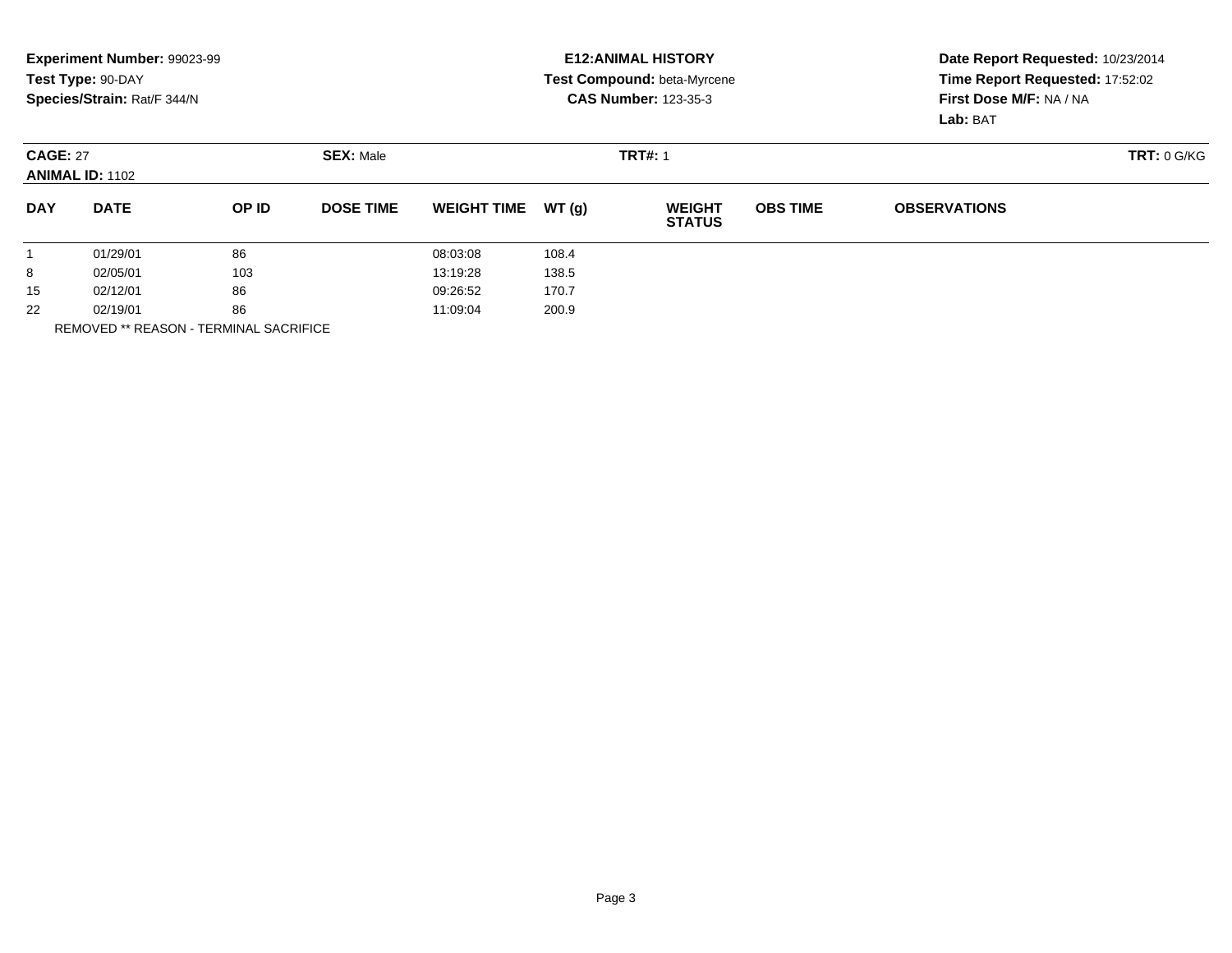|                                     | Experiment Number: 99023-99 |       |                  |                    |       | <b>E12: ANIMAL HISTORY</b>     |                 | Date Report Requested: 10/23/2014<br>Time Report Requested: 17:52:02 |             |  |
|-------------------------------------|-----------------------------|-------|------------------|--------------------|-------|--------------------------------|-----------------|----------------------------------------------------------------------|-------------|--|
|                                     | Test Type: 90-DAY           |       |                  |                    |       | Test Compound: beta-Myrcene    |                 |                                                                      |             |  |
|                                     | Species/Strain: Rat/F 344/N |       |                  |                    |       | <b>CAS Number: 123-35-3</b>    |                 | First Dose M/F: NA / NA                                              |             |  |
|                                     |                             |       |                  |                    |       |                                |                 | Lab: BAT                                                             |             |  |
| <b>SEX: Male</b><br><b>CAGE: 27</b> |                             |       |                  |                    |       | <b>TRT#: 1</b>                 |                 |                                                                      | TRT: 0 G/KG |  |
| <b>ANIMAL ID: 1103</b>              |                             |       |                  |                    |       |                                |                 |                                                                      |             |  |
| <b>DAY</b>                          | <b>DATE</b>                 | OP ID | <b>DOSE TIME</b> | <b>WEIGHT TIME</b> | WT(q) | <b>WEIGHT</b><br><b>STATUS</b> | <b>OBS TIME</b> | <b>OBSERVATIONS</b>                                                  |             |  |
|                                     | 01/29/01                    | 86    |                  | 08:03:08           | 82.2  |                                |                 |                                                                      |             |  |
| 8                                   | 02/05/01                    | 103   |                  | 13:19:28           | 108.6 |                                |                 |                                                                      |             |  |
| 15                                  | 02/12/01                    | 86    |                  | 09:26:52           | 139.3 |                                |                 |                                                                      |             |  |
| 22                                  | 02/19/01                    | 86    |                  | 11:09:04           | 174.0 |                                |                 |                                                                      |             |  |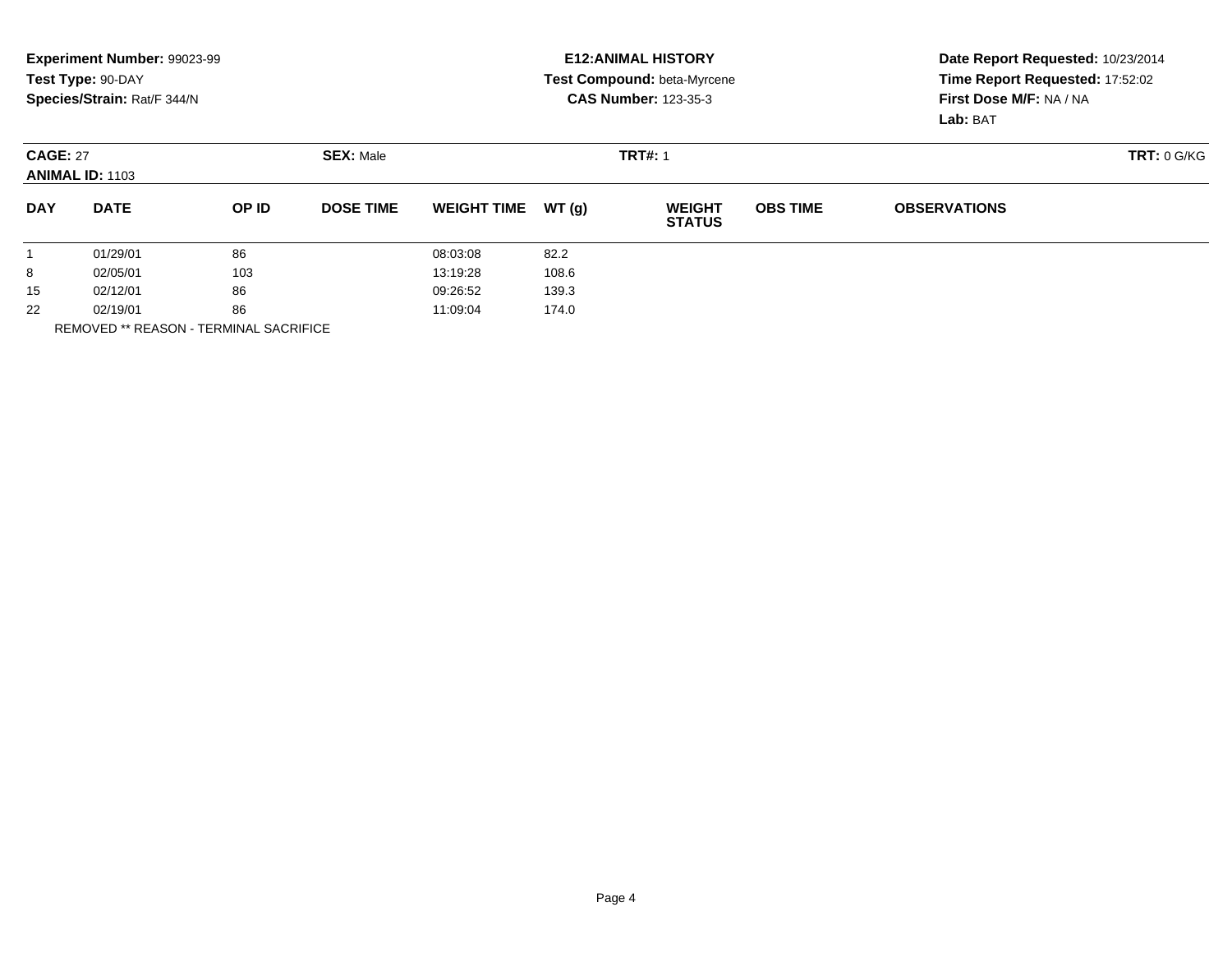|                 | <b>Experiment Number: 99023-99</b><br>Test Type: 90-DAY<br>Species/Strain: Rat/F 344/N |       |                  |                    |       | <b>E12:ANIMAL HISTORY</b><br>Test Compound: beta-Myrcene<br><b>CAS Number: 123-35-3</b> |                 | Date Report Requested: 10/23/2014<br>Time Report Requested: 17:52:02<br>First Dose M/F: NA / NA<br>Lab: BAT |  |
|-----------------|----------------------------------------------------------------------------------------|-------|------------------|--------------------|-------|-----------------------------------------------------------------------------------------|-----------------|-------------------------------------------------------------------------------------------------------------|--|
| <b>CAGE: 27</b> | <b>ANIMAL ID: 1104</b>                                                                 |       | <b>SEX: Male</b> |                    |       | <b>TRT#: 1</b>                                                                          |                 | <b>TRT: 0 G/KG</b>                                                                                          |  |
| <b>DAY</b>      | <b>DATE</b>                                                                            | OP ID | <b>DOSE TIME</b> | <b>WEIGHT TIME</b> | WT(g) | <b>WEIGHT</b><br><b>STATUS</b>                                                          | <b>OBS TIME</b> | <b>OBSERVATIONS</b>                                                                                         |  |
|                 | 01/29/01                                                                               | 86    |                  | 08:03:08           | 103.7 |                                                                                         |                 |                                                                                                             |  |
| 8               | 02/05/01                                                                               | 103   |                  | 13:19:28           | 134.7 |                                                                                         |                 |                                                                                                             |  |
| 15              | 02/12/01                                                                               | 86    |                  | 09:26:52           | 165.4 |                                                                                         |                 |                                                                                                             |  |
| 22              | 86<br>02/19/01                                                                         |       | 11:09:04         | 194.2              |       |                                                                                         |                 |                                                                                                             |  |
|                 |                                                                                        |       |                  |                    |       |                                                                                         |                 |                                                                                                             |  |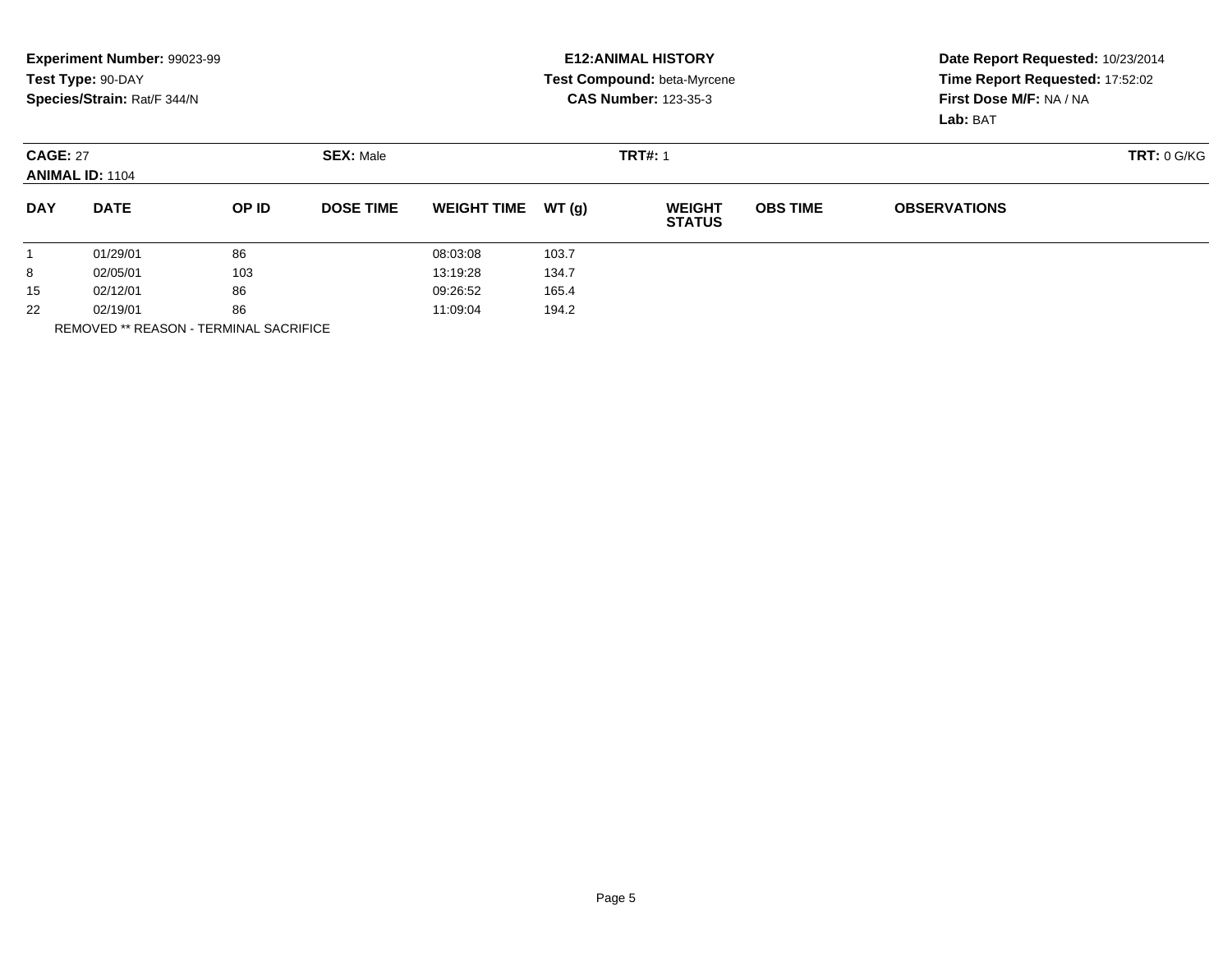| Date Report Requested: 10/23/2014<br>Time Report Requested: 17:52:02 |                 | <b>E12: ANIMAL HISTORY</b><br>Test Compound: beta-Myrcene |       |                    | Experiment Number: 99023-99<br>Test Type: 90-DAY |       |                                           |            |
|----------------------------------------------------------------------|-----------------|-----------------------------------------------------------|-------|--------------------|--------------------------------------------------|-------|-------------------------------------------|------------|
| First Dose M/F: NA / NA<br>Lab: BAT                                  |                 | <b>CAS Number: 123-35-3</b>                               |       |                    |                                                  |       | Species/Strain: Rat/F 344/N               |            |
| TRT: 0 G/KG                                                          |                 | <b>TRT#: 1</b>                                            |       |                    |                                                  |       | <b>CAGE: 27</b><br><b>ANIMAL ID: 1105</b> |            |
| <b>OBSERVATIONS</b>                                                  | <b>OBS TIME</b> | <b>WEIGHT</b><br><b>STATUS</b>                            | WT(q) | <b>WEIGHT TIME</b> | <b>DOSE TIME</b>                                 | OP ID | <b>DATE</b>                               | <b>DAY</b> |
|                                                                      |                 |                                                           | 71.2  | 08:03:08           |                                                  | 86    | 01/29/01                                  |            |
|                                                                      |                 |                                                           | 106.7 | 13:19:28           |                                                  | 103   | 02/05/01                                  | 8          |
|                                                                      |                 |                                                           | 148.3 | 09:26:52           |                                                  | 86    | 02/12/01                                  | 15         |
|                                                                      |                 | 11:09:04<br>187.3                                         |       |                    | 86<br>02/19/01                                   |       | 22                                        |            |
|                                                                      |                 |                                                           |       |                    |                                                  |       |                                           |            |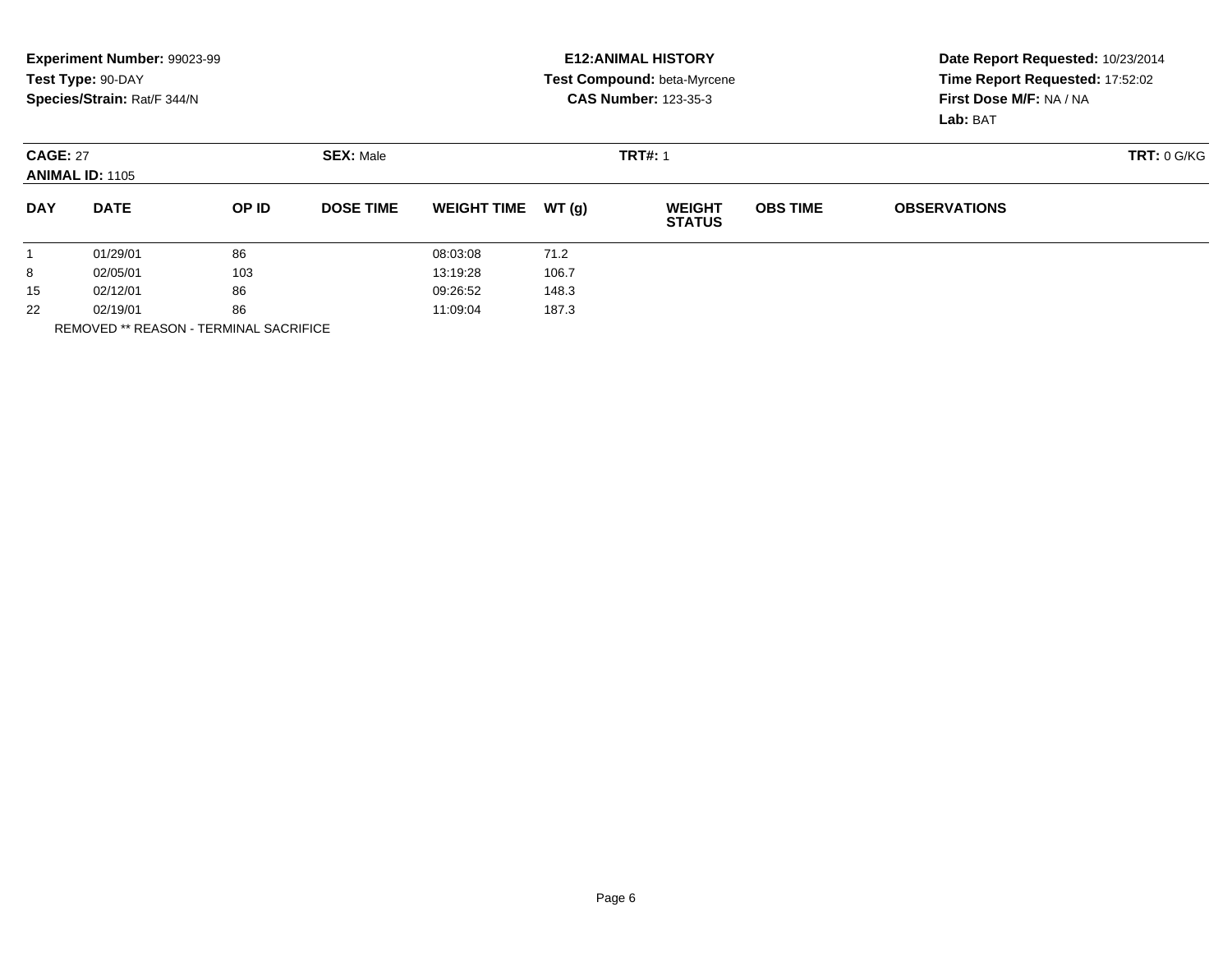|                 | <b>Experiment Number: 99023-99</b><br>Test Type: 90-DAY<br>Species/Strain: Rat/F 344/N |       |                  |                    |        | <b>E12:ANIMAL HISTORY</b><br>Test Compound: beta-Myrcene<br><b>CAS Number: 123-35-3</b> |                 | Date Report Requested: 10/23/2014<br>Time Report Requested: 17:52:02<br>First Dose M/F: NA / NA<br>Lab: BAT |  |
|-----------------|----------------------------------------------------------------------------------------|-------|------------------|--------------------|--------|-----------------------------------------------------------------------------------------|-----------------|-------------------------------------------------------------------------------------------------------------|--|
| <b>CAGE: 28</b> | <b>ANIMAL ID: 1106</b>                                                                 |       | <b>SEX: Male</b> |                    |        | <b>TRT#: 1</b>                                                                          |                 | <b>TRT: 0 G/KG</b>                                                                                          |  |
| <b>DAY</b>      | <b>DATE</b>                                                                            | OP ID | <b>DOSE TIME</b> | <b>WEIGHT TIME</b> | WT (g) | <b>WEIGHT</b><br><b>STATUS</b>                                                          | <b>OBS TIME</b> | <b>OBSERVATIONS</b>                                                                                         |  |
|                 | 01/29/01                                                                               | 86    |                  | 08:04:24           | 76.6   |                                                                                         |                 |                                                                                                             |  |
| 8               | 02/05/01                                                                               | 103   |                  | 13:20:26           | 112.0  |                                                                                         |                 |                                                                                                             |  |
| 15              | 02/12/01                                                                               | 86    |                  | 09:25:40           | 142.8  |                                                                                         |                 |                                                                                                             |  |
| 22              | 02/19/01                                                                               | 86    |                  | 11:07:58           | 177.5  |                                                                                         |                 |                                                                                                             |  |
|                 |                                                                                        |       |                  |                    |        |                                                                                         |                 |                                                                                                             |  |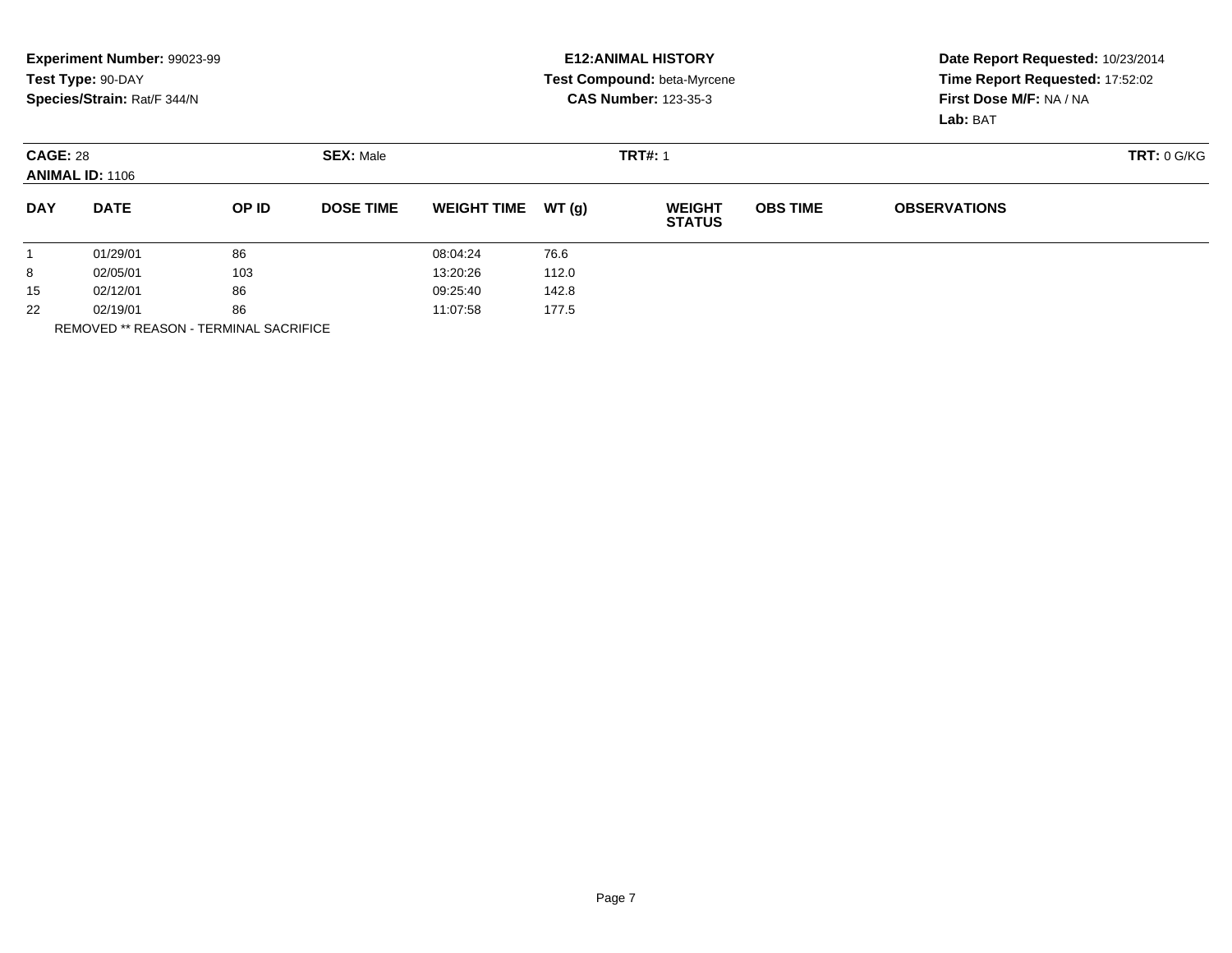|                 | <b>Experiment Number: 99023-99</b><br>Test Type: 90-DAY<br>Species/Strain: Rat/F 344/N |       |                   |                    |        | <b>E12:ANIMAL HISTORY</b><br>Test Compound: beta-Myrcene<br><b>CAS Number: 123-35-3</b> |                 | Date Report Requested: 10/23/2014<br>Time Report Requested: 17:52:02<br>First Dose M/F: NA / NA<br>Lab: BAT |  |
|-----------------|----------------------------------------------------------------------------------------|-------|-------------------|--------------------|--------|-----------------------------------------------------------------------------------------|-----------------|-------------------------------------------------------------------------------------------------------------|--|
| <b>CAGE: 28</b> | <b>ANIMAL ID: 1107</b>                                                                 |       | <b>SEX: Male</b>  |                    |        | <b>TRT#: 1</b>                                                                          |                 | <b>TRT: 0 G/KG</b>                                                                                          |  |
| <b>DAY</b>      | <b>DATE</b>                                                                            | OP ID | <b>DOSE TIME</b>  | <b>WEIGHT TIME</b> | WT (g) | <b>WEIGHT</b><br><b>STATUS</b>                                                          | <b>OBS TIME</b> | <b>OBSERVATIONS</b>                                                                                         |  |
|                 | 01/29/01                                                                               | 86    |                   | 08:04:24           | 94.1   |                                                                                         |                 |                                                                                                             |  |
| 8               | 02/05/01                                                                               | 103   |                   | 13:20:26           | 126.7  |                                                                                         |                 |                                                                                                             |  |
| 15              | 02/12/01                                                                               | 86    |                   | 09:25:40           | 161.6  |                                                                                         |                 |                                                                                                             |  |
| 22              | 86<br>02/19/01                                                                         |       | 193.9<br>11:07:58 |                    |        |                                                                                         |                 |                                                                                                             |  |
|                 |                                                                                        |       |                   |                    |        |                                                                                         |                 |                                                                                                             |  |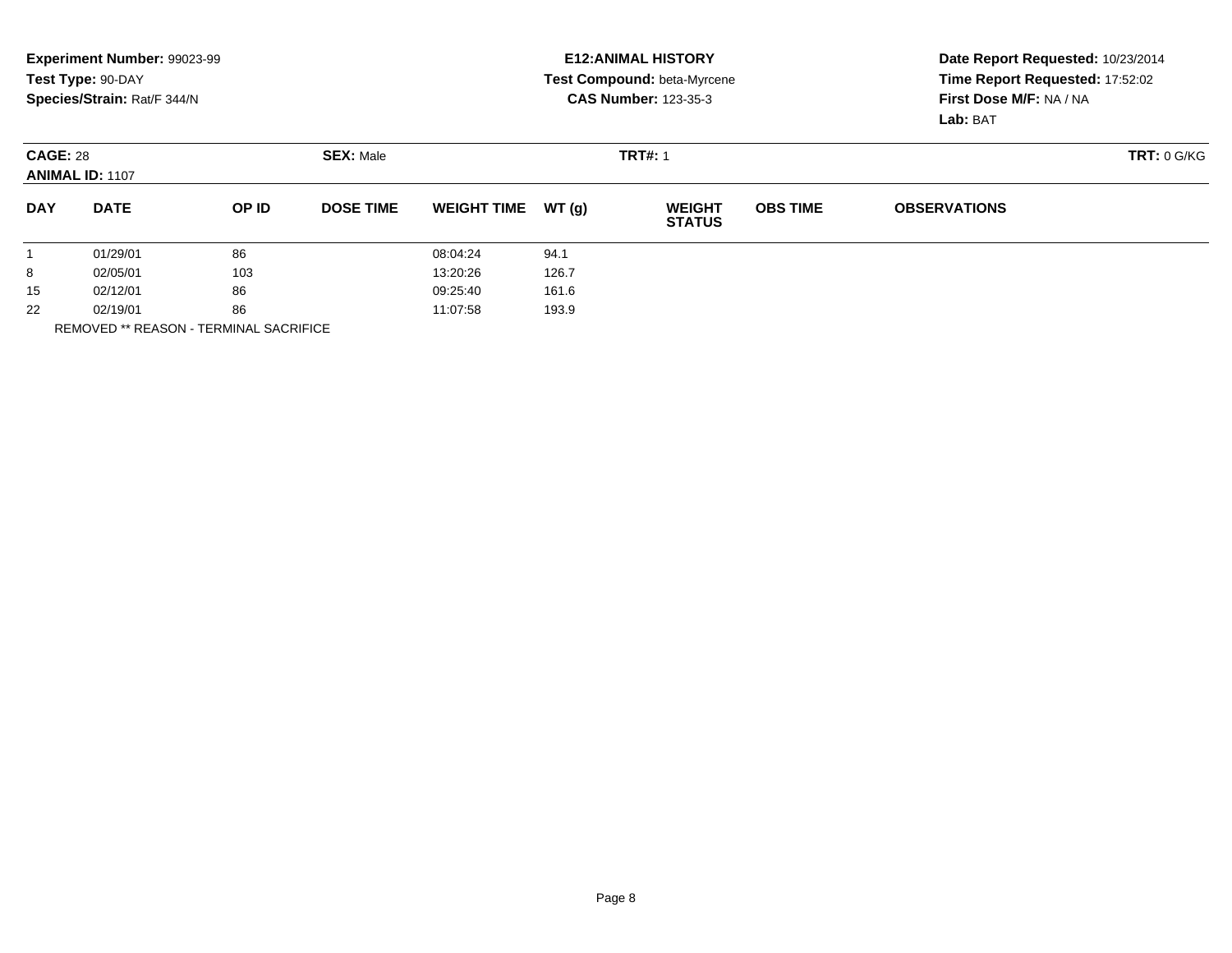|                 | <b>Experiment Number: 99023-99</b><br>Test Type: 90-DAY<br>Species/Strain: Rat/F 344/N |       |                   |                    |        | <b>E12:ANIMAL HISTORY</b><br>Test Compound: beta-Myrcene<br><b>CAS Number: 123-35-3</b> |                 | Date Report Requested: 10/23/2014<br>Time Report Requested: 17:52:02<br>First Dose M/F: NA / NA<br>Lab: BAT |  |
|-----------------|----------------------------------------------------------------------------------------|-------|-------------------|--------------------|--------|-----------------------------------------------------------------------------------------|-----------------|-------------------------------------------------------------------------------------------------------------|--|
| <b>CAGE: 28</b> | <b>ANIMAL ID: 1108</b>                                                                 |       | <b>SEX: Male</b>  |                    |        | <b>TRT#: 1</b>                                                                          |                 | TRT: 0 G/KG                                                                                                 |  |
| <b>DAY</b>      | <b>DATE</b>                                                                            | OP ID | <b>DOSE TIME</b>  | <b>WEIGHT TIME</b> | WT (g) | <b>WEIGHT</b><br><b>STATUS</b>                                                          | <b>OBS TIME</b> | <b>OBSERVATIONS</b>                                                                                         |  |
|                 | 01/29/01                                                                               | 86    |                   | 08:04:24           | 65.3   |                                                                                         |                 |                                                                                                             |  |
| 8               | 02/05/01                                                                               | 103   |                   | 13:20:26           | 94.5   |                                                                                         |                 |                                                                                                             |  |
| 15              | 02/12/01                                                                               | 86    |                   | 09:25:40           | 129.9  |                                                                                         |                 |                                                                                                             |  |
| 22              | 02/19/01<br>86                                                                         |       | 158.6<br>11:07:58 |                    |        |                                                                                         |                 |                                                                                                             |  |
|                 |                                                                                        |       |                   |                    |        |                                                                                         |                 |                                                                                                             |  |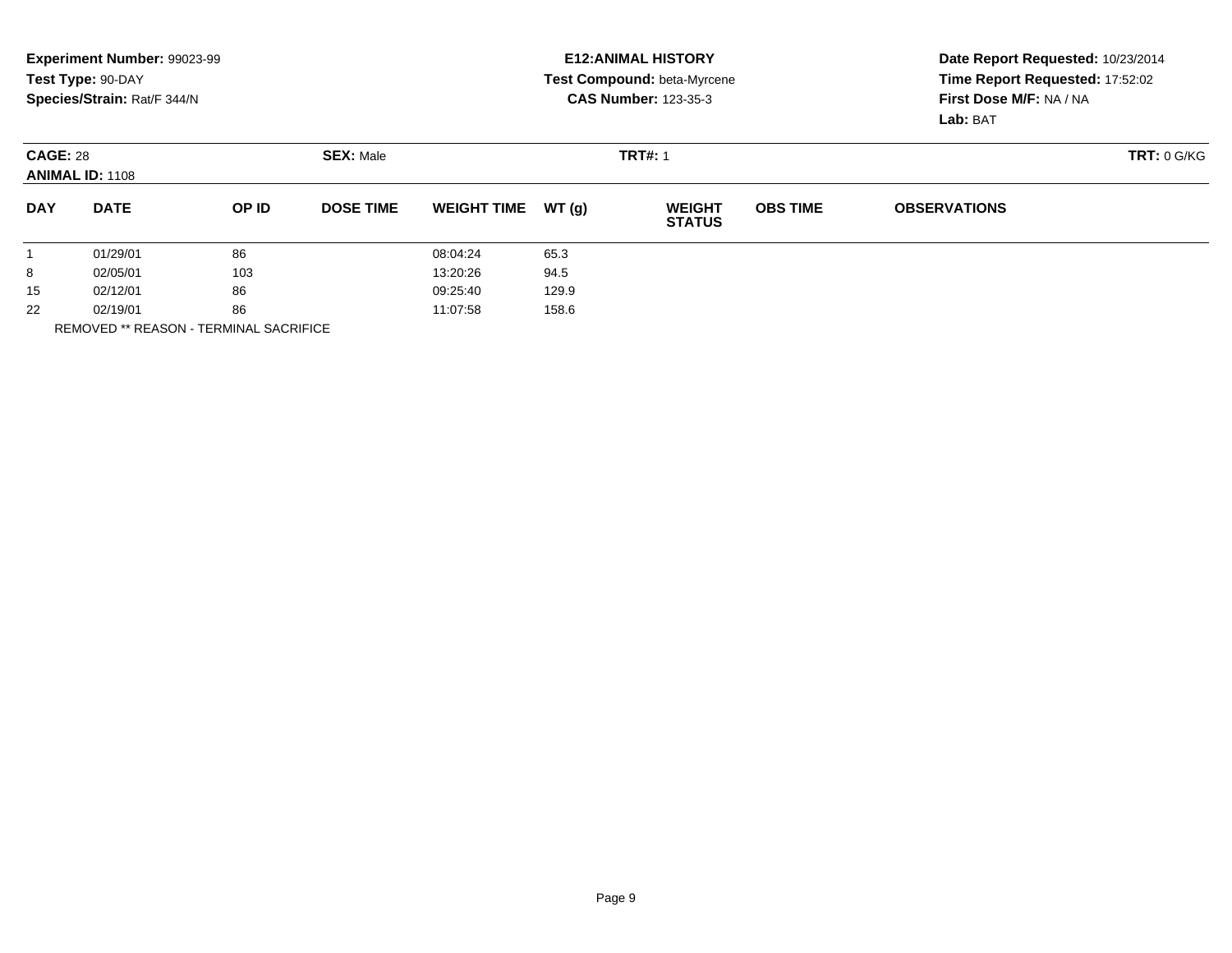|                                     | <b>Experiment Number: 99023-99</b> |       |                  |                    |       | <b>E12:ANIMAL HISTORY</b>      |                 | Date Report Requested: 10/23/2014<br>Time Report Requested: 17:52:02<br>First Dose M/F: NA / NA |             |  |
|-------------------------------------|------------------------------------|-------|------------------|--------------------|-------|--------------------------------|-----------------|-------------------------------------------------------------------------------------------------|-------------|--|
|                                     | Test Type: 90-DAY                  |       |                  |                    |       | Test Compound: beta-Myrcene    |                 |                                                                                                 |             |  |
|                                     | Species/Strain: Rat/F 344/N        |       |                  |                    |       | <b>CAS Number: 123-35-3</b>    |                 |                                                                                                 |             |  |
|                                     |                                    |       |                  |                    |       |                                |                 | Lab: BAT                                                                                        |             |  |
| <b>SEX: Male</b><br><b>CAGE: 28</b> |                                    |       |                  |                    |       | <b>TRT#: 1</b>                 |                 |                                                                                                 | TRT: 0 G/KG |  |
|                                     | <b>ANIMAL ID: 1109</b>             |       |                  |                    |       |                                |                 |                                                                                                 |             |  |
| <b>DAY</b>                          | <b>DATE</b>                        | OP ID | <b>DOSE TIME</b> | <b>WEIGHT TIME</b> | WT(q) | <b>WEIGHT</b><br><b>STATUS</b> | <b>OBS TIME</b> | <b>OBSERVATIONS</b>                                                                             |             |  |
|                                     | 01/29/01                           | 86    |                  | 08:04:24           | 95.7  |                                |                 |                                                                                                 |             |  |
| 8                                   | 02/05/01                           | 103   |                  | 13:20:26           | 128.7 |                                |                 |                                                                                                 |             |  |
| 15                                  | 02/12/01                           | 86    |                  | 09:25:40           | 166.4 |                                |                 |                                                                                                 |             |  |
| 22                                  | 02/19/01                           | 86    |                  | 11:07:58           | 197.6 |                                |                 |                                                                                                 |             |  |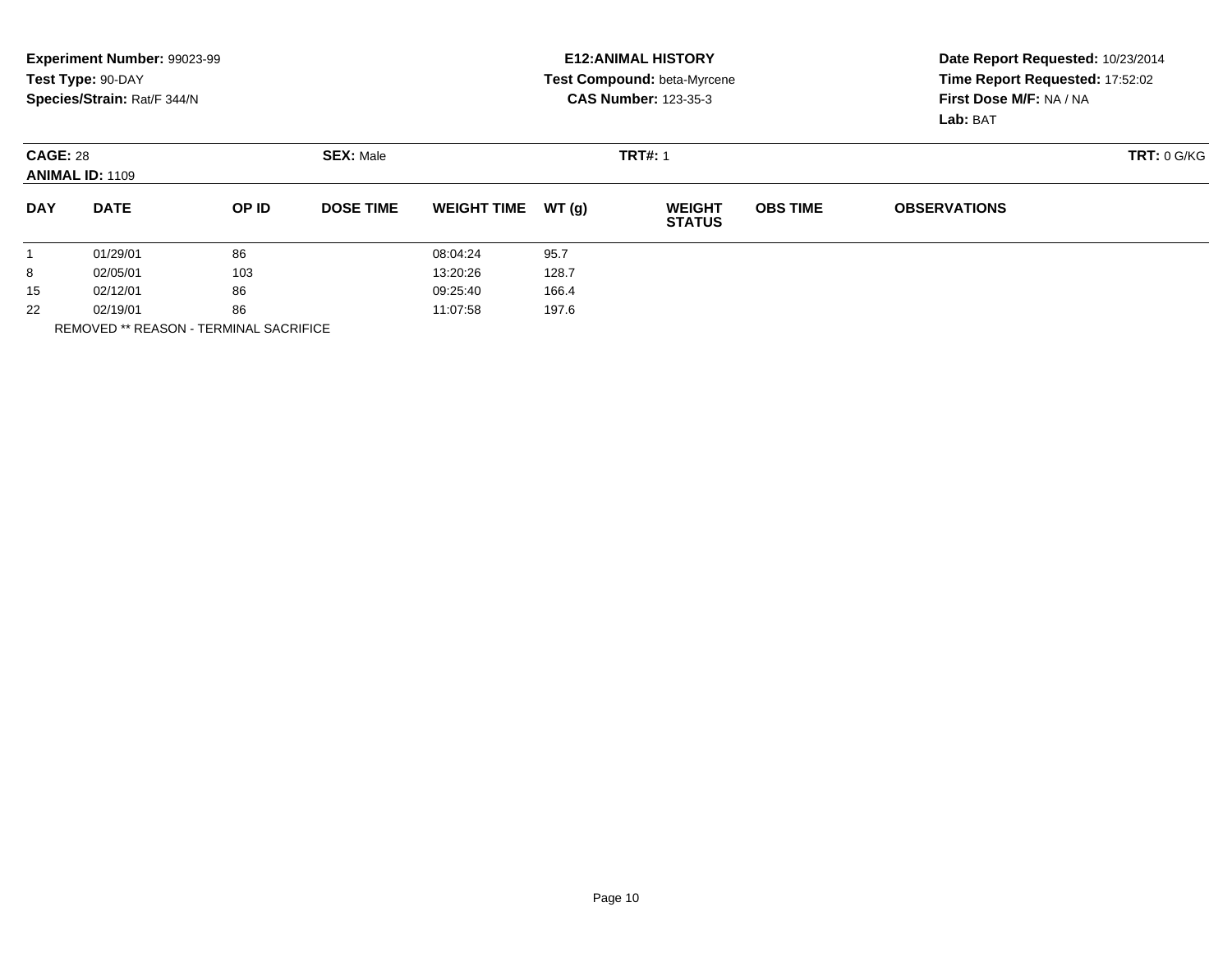|                 | <b>Experiment Number: 99023-99</b><br>Test Type: 90-DAY<br>Species/Strain: Rat/F 344/N |       |                  |                    |        | <b>E12:ANIMAL HISTORY</b><br>Test Compound: beta-Myrcene<br><b>CAS Number: 123-35-3</b> |                 | Date Report Requested: 10/23/2014<br>Time Report Requested: 17:52:02<br>First Dose M/F: NA / NA<br>Lab: BAT |  |
|-----------------|----------------------------------------------------------------------------------------|-------|------------------|--------------------|--------|-----------------------------------------------------------------------------------------|-----------------|-------------------------------------------------------------------------------------------------------------|--|
| <b>CAGE: 28</b> | <b>ANIMAL ID: 1110</b>                                                                 |       | <b>SEX: Male</b> |                    |        | <b>TRT#: 1</b>                                                                          |                 | <b>TRT: 0 G/KG</b>                                                                                          |  |
| <b>DAY</b>      | <b>DATE</b>                                                                            | OP ID | <b>DOSE TIME</b> | <b>WEIGHT TIME</b> | WT (g) | <b>WEIGHT</b><br><b>STATUS</b>                                                          | <b>OBS TIME</b> | <b>OBSERVATIONS</b>                                                                                         |  |
|                 | 01/29/01                                                                               | 86    |                  | 08:04:24           | 107.2  |                                                                                         |                 |                                                                                                             |  |
| 8               | 02/05/01                                                                               | 103   |                  | 13:20:26           | 141.1  |                                                                                         |                 |                                                                                                             |  |
| 15              | 02/12/01                                                                               | 86    |                  | 09:25:40           | 180.9  |                                                                                         |                 |                                                                                                             |  |
| 22              | 02/19/01                                                                               | 86    |                  | 11:07:58           | 213.7  |                                                                                         |                 |                                                                                                             |  |
|                 |                                                                                        |       |                  |                    |        |                                                                                         |                 |                                                                                                             |  |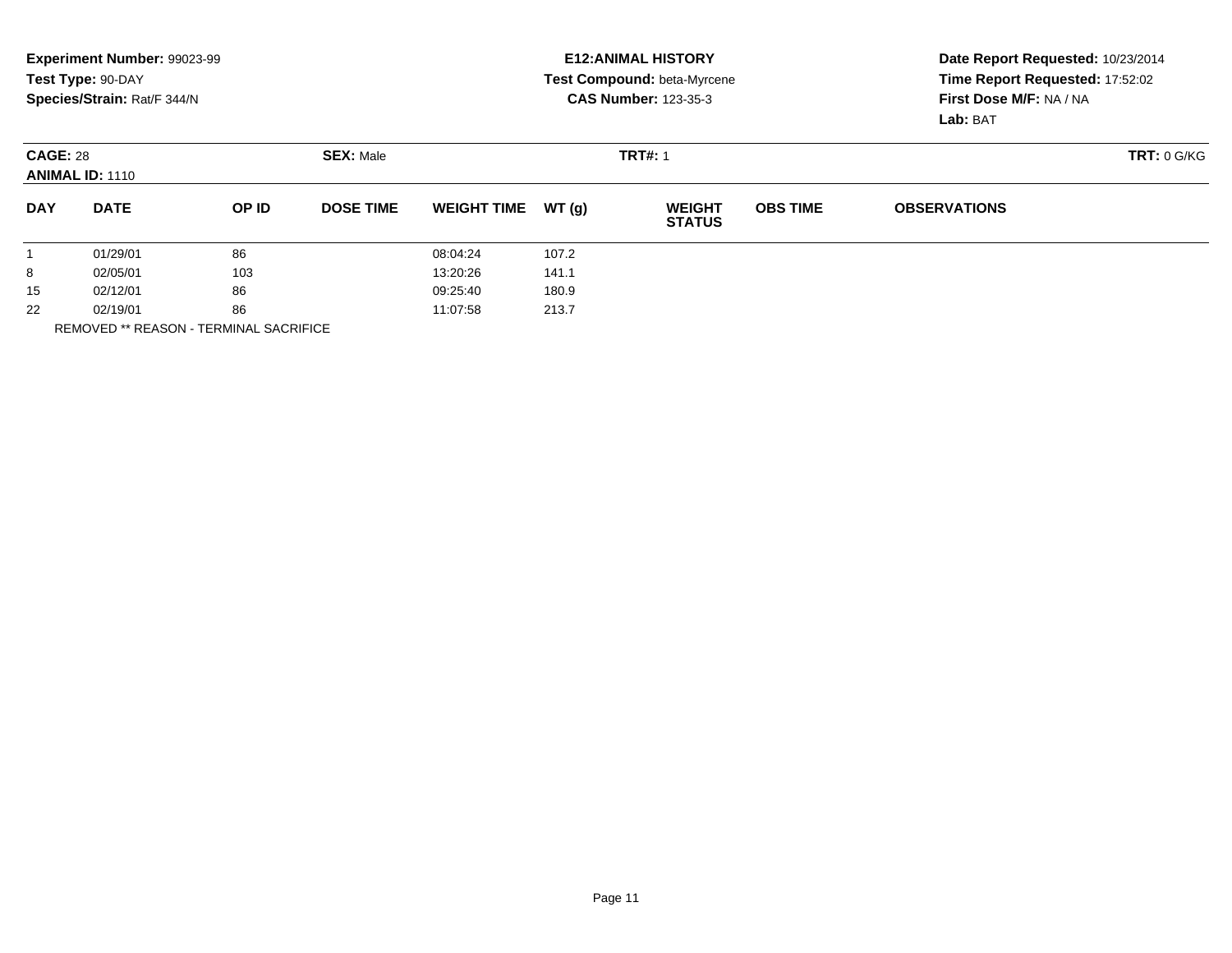|                                           | Experiment Number: 99023-99<br>Test Type: 90-DAY<br>Species/Strain: Rat/F 344/N |       |                  |                    |       | <b>E12: ANIMAL HISTORY</b><br>Test Compound: beta-Myrcene<br><b>CAS Number: 123-35-3</b> |                 | Date Report Requested: 10/23/2014<br>Time Report Requested: 17:52:02<br>First Dose M/F: NA / NA<br>Lab: BAT |  |  |
|-------------------------------------------|---------------------------------------------------------------------------------|-------|------------------|--------------------|-------|------------------------------------------------------------------------------------------|-----------------|-------------------------------------------------------------------------------------------------------------|--|--|
| <b>CAGE: 29</b><br><b>ANIMAL ID: 1201</b> |                                                                                 |       | <b>SEX: Male</b> |                    |       | <b>TRT#:</b> 2                                                                           |                 | TRT: 0.25<br>G/KG                                                                                           |  |  |
| <b>DAY</b>                                | <b>DATE</b>                                                                     | OP ID | <b>DOSE TIME</b> | <b>WEIGHT TIME</b> | WT(q) | <b>WEIGHT</b><br><b>STATUS</b>                                                           | <b>OBS TIME</b> | <b>OBSERVATIONS</b>                                                                                         |  |  |
|                                           | 01/29/01                                                                        | 86    |                  | 08:00:44           | 98.6  |                                                                                          |                 |                                                                                                             |  |  |
| 8                                         | 02/05/01                                                                        | 103   |                  | 13:21:24           | 130.3 |                                                                                          |                 |                                                                                                             |  |  |
| 15                                        | 02/12/01                                                                        | 86    |                  | 09:28:38           | 166.1 |                                                                                          |                 |                                                                                                             |  |  |
| 22                                        | 02/19/01                                                                        | 86    |                  | 11:07:00           | 198.1 |                                                                                          |                 |                                                                                                             |  |  |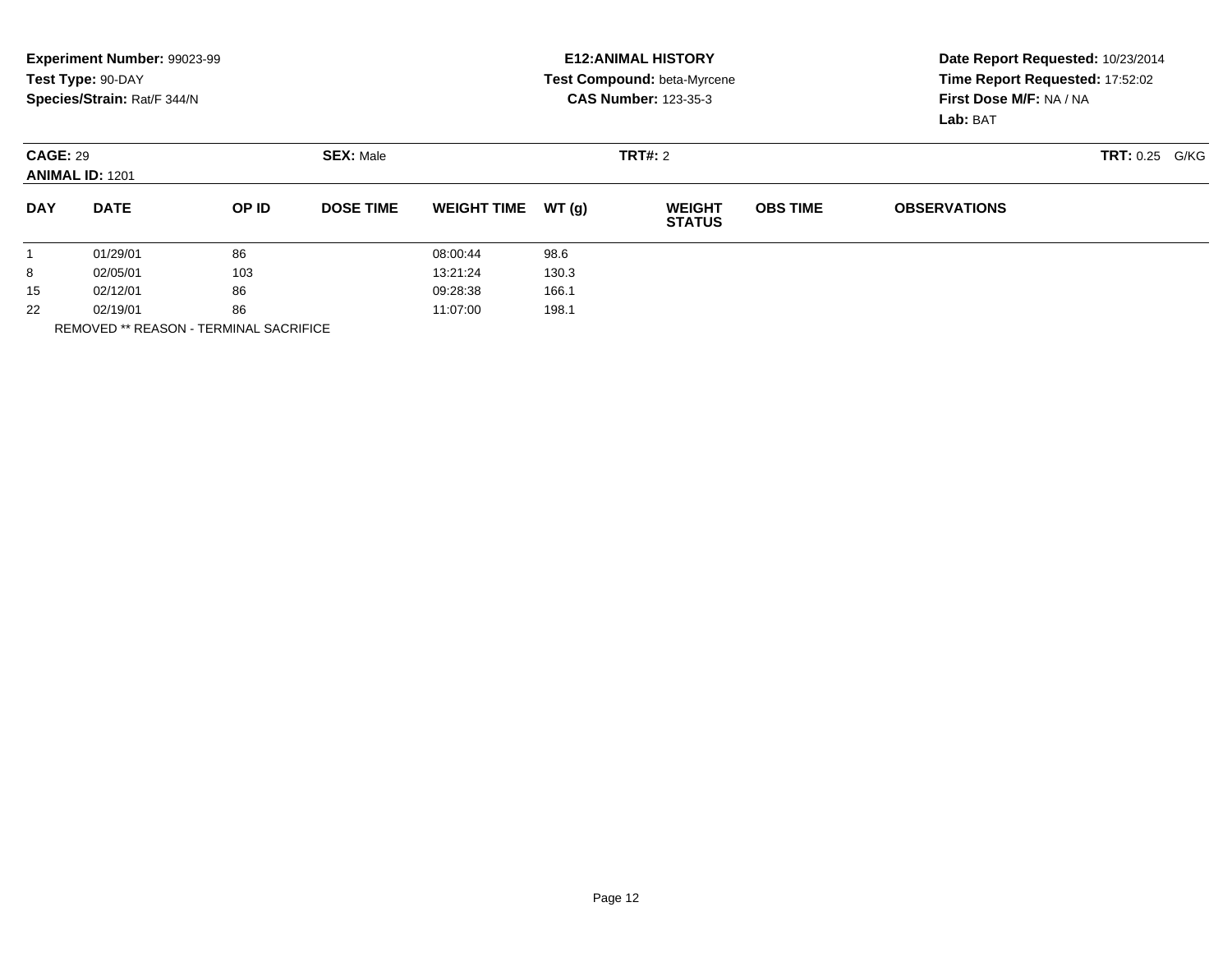|                                           | Experiment Number: 99023-99 |                  |                  |                    |         | <b>E12: ANIMAL HISTORY</b>     | Date Report Requested: 10/23/2014 |                                                            |  |  |
|-------------------------------------------|-----------------------------|------------------|------------------|--------------------|---------|--------------------------------|-----------------------------------|------------------------------------------------------------|--|--|
|                                           | Test Type: 90-DAY           |                  |                  |                    |         | Test Compound: beta-Myrcene    |                                   | Time Report Requested: 17:52:02<br>First Dose M/F: NA / NA |  |  |
|                                           | Species/Strain: Rat/F 344/N |                  |                  |                    |         | <b>CAS Number: 123-35-3</b>    |                                   |                                                            |  |  |
|                                           |                             |                  |                  |                    |         |                                |                                   | Lab: BAT                                                   |  |  |
| <b>CAGE: 29</b><br><b>ANIMAL ID: 1202</b> |                             | <b>SEX: Male</b> |                  |                    | TRT#: 2 |                                |                                   | <b>TRT: 0.25</b><br>G/KG                                   |  |  |
| <b>DAY</b>                                | <b>DATE</b>                 | OP ID            | <b>DOSE TIME</b> | <b>WEIGHT TIME</b> | WT (q)  | <b>WEIGHT</b><br><b>STATUS</b> | <b>OBS TIME</b>                   | <b>OBSERVATIONS</b>                                        |  |  |
|                                           | 01/29/01                    | 86               |                  | 08:00:44           | 87.1    |                                |                                   |                                                            |  |  |
| 8                                         | 02/05/01                    | 103              |                  | 13:21:24           | 128.0   |                                |                                   |                                                            |  |  |
| 15                                        | 02/12/01                    | 86               |                  | 09:28:38           | 167.4   |                                |                                   |                                                            |  |  |
| 22                                        | 02/19/01                    | 86               |                  | 11:07:00           | 203.4   |                                |                                   |                                                            |  |  |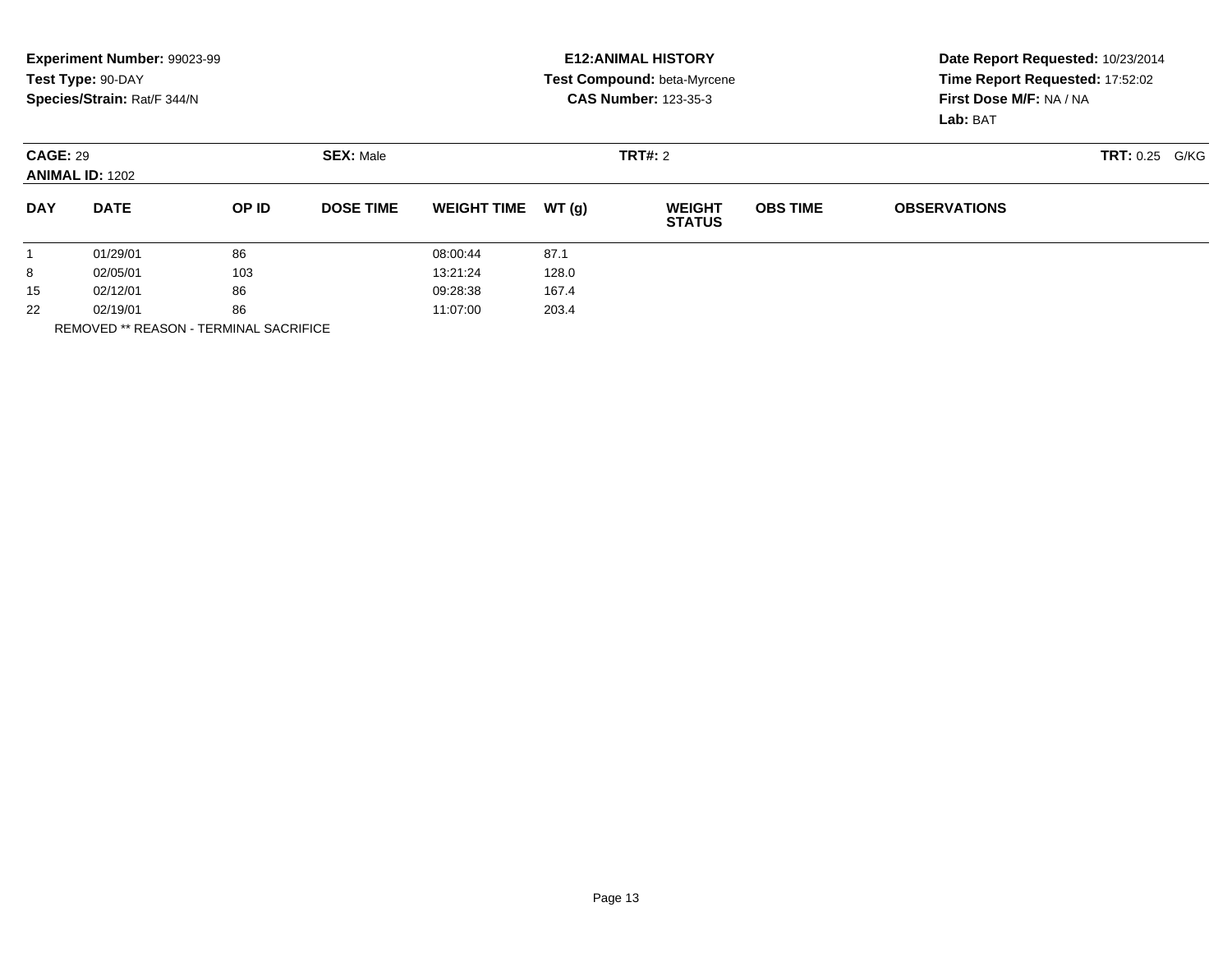|                 | Experiment Number: 99023-99<br>Test Type: 90-DAY<br>Species/Strain: Rat/F 344/N |       |                  |                    |         | <b>E12: ANIMAL HISTORY</b><br><b>Test Compound: beta-Myrcene</b><br><b>CAS Number: 123-35-3</b> | Date Report Requested: 10/23/2014<br>Time Report Requested: 17:52:02<br>First Dose M/F: NA / NA<br>Lab: BAT |                     |                   |
|-----------------|---------------------------------------------------------------------------------|-------|------------------|--------------------|---------|-------------------------------------------------------------------------------------------------|-------------------------------------------------------------------------------------------------------------|---------------------|-------------------|
| <b>CAGE: 29</b> | <b>ANIMAL ID: 1203</b>                                                          |       | <b>SEX: Male</b> |                    | TRT#: 2 |                                                                                                 |                                                                                                             |                     | TRT: 0.25<br>G/KG |
| <b>DAY</b>      | <b>DATE</b>                                                                     | OP ID | <b>DOSE TIME</b> | <b>WEIGHT TIME</b> | WT (g)  | <b>WEIGHT</b><br><b>STATUS</b>                                                                  | <b>OBS TIME</b>                                                                                             | <b>OBSERVATIONS</b> |                   |
|                 | 01/29/01                                                                        | 86    |                  | 08:00:44           | 78.6    |                                                                                                 |                                                                                                             |                     |                   |
| 8               | 02/05/01                                                                        | 103   |                  | 13:21:24           | 111.0   |                                                                                                 |                                                                                                             |                     |                   |
| 15              | 02/12/01                                                                        | 86    |                  | 09:28:38<br>142.1  |         |                                                                                                 |                                                                                                             |                     |                   |
| 22              | 02/19/01                                                                        | 86    |                  | 11:07:00           | 176.7   |                                                                                                 |                                                                                                             |                     |                   |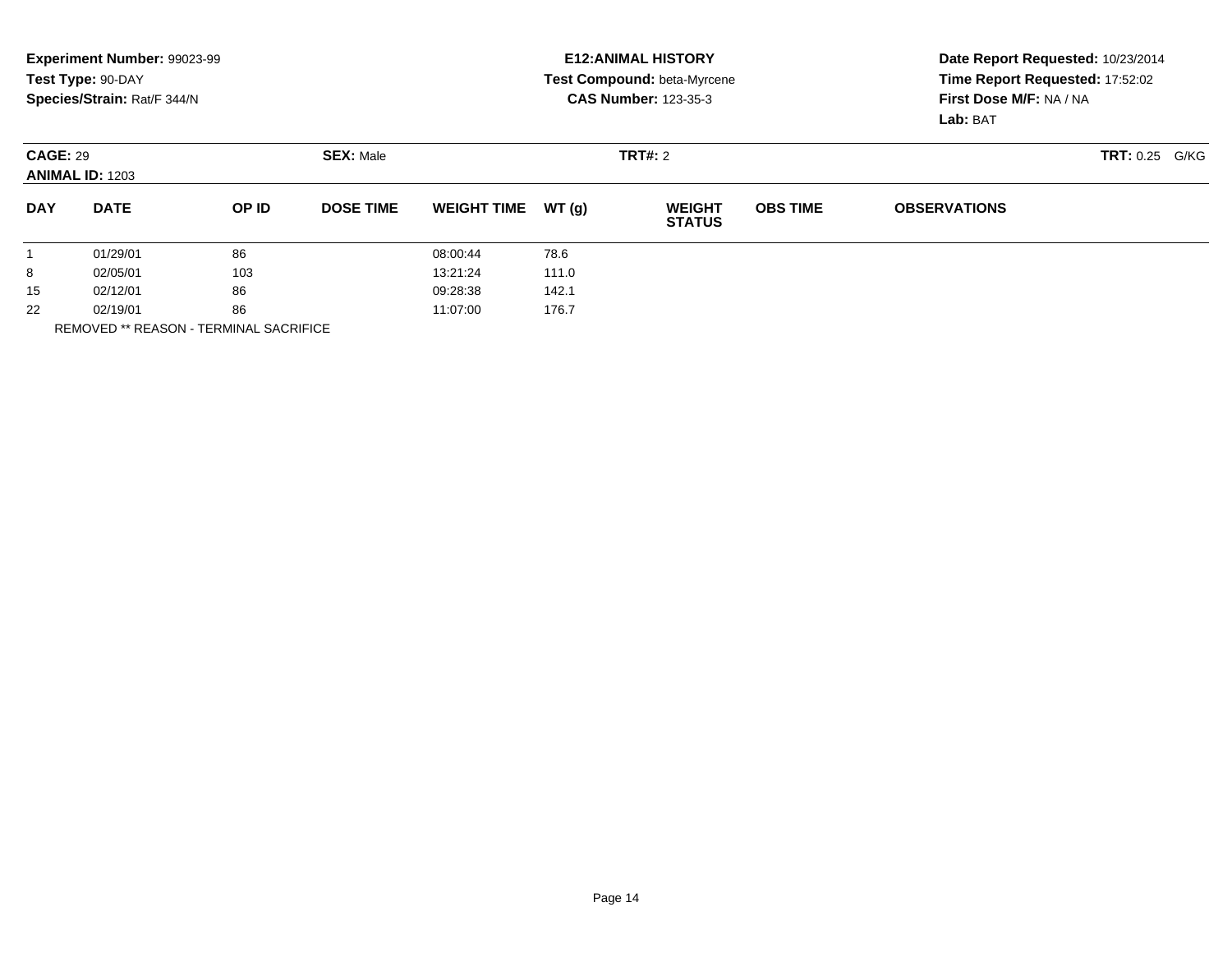|                                           | Experiment Number: 99023-99 |                  |                  |                    |         | <b>E12: ANIMAL HISTORY</b>     | Date Report Requested: 10/23/2014 |                                                            |  |  |
|-------------------------------------------|-----------------------------|------------------|------------------|--------------------|---------|--------------------------------|-----------------------------------|------------------------------------------------------------|--|--|
|                                           | Test Type: 90-DAY           |                  |                  |                    |         | Test Compound: beta-Myrcene    |                                   | Time Report Requested: 17:52:02<br>First Dose M/F: NA / NA |  |  |
|                                           | Species/Strain: Rat/F 344/N |                  |                  |                    |         | <b>CAS Number: 123-35-3</b>    |                                   |                                                            |  |  |
|                                           |                             |                  |                  |                    |         |                                |                                   | Lab: BAT                                                   |  |  |
| <b>CAGE: 29</b><br><b>ANIMAL ID: 1204</b> |                             | <b>SEX: Male</b> |                  |                    | TRT#: 2 |                                |                                   | <b>TRT: 0.25</b><br>G/KG                                   |  |  |
| <b>DAY</b>                                | <b>DATE</b>                 | OP ID            | <b>DOSE TIME</b> | <b>WEIGHT TIME</b> | WT (q)  | <b>WEIGHT</b><br><b>STATUS</b> | <b>OBS TIME</b>                   | <b>OBSERVATIONS</b>                                        |  |  |
|                                           | 01/29/01                    | 86               |                  | 08:00:44           | 70.3    |                                |                                   |                                                            |  |  |
| 8                                         | 02/05/01                    | 103              |                  | 13:21:24           | 101.1   |                                |                                   |                                                            |  |  |
| 15                                        | 02/12/01                    | 86               |                  | 09:28:38           | 133.5   |                                |                                   |                                                            |  |  |
| 22                                        | 02/19/01                    | 86               |                  | 11:07:00           | 170.2   |                                |                                   |                                                            |  |  |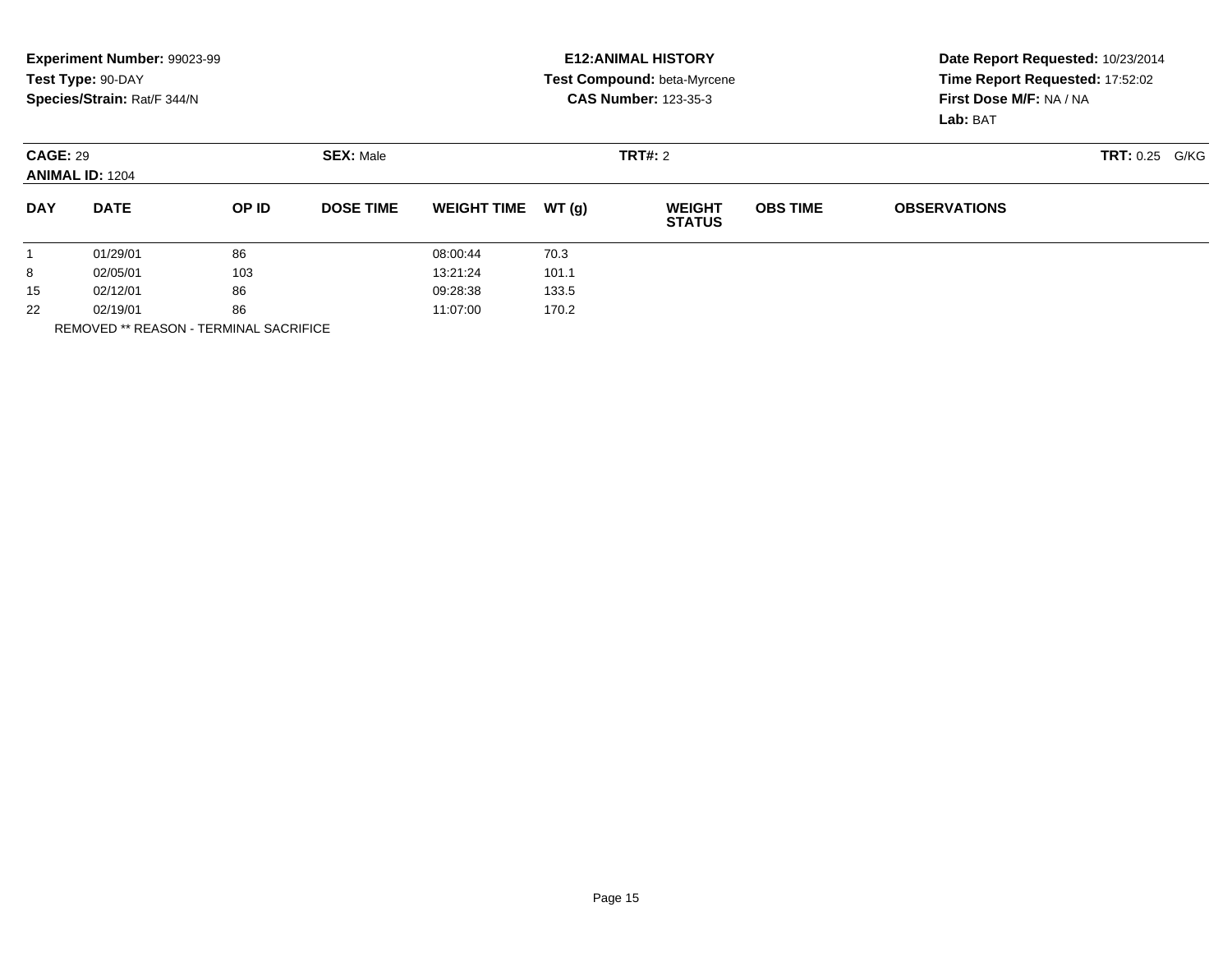|                                           | Experiment Number: 99023-99<br>Test Type: 90-DAY<br>Species/Strain: Rat/F 344/N |                  |                   |                    |         | <b>E12: ANIMAL HISTORY</b><br><b>Test Compound: beta-Myrcene</b><br><b>CAS Number: 123-35-3</b> |                 | Date Report Requested: 10/23/2014<br>Time Report Requested: 17:52:02<br>First Dose M/F: NA / NA<br>Lab: BAT |  |  |
|-------------------------------------------|---------------------------------------------------------------------------------|------------------|-------------------|--------------------|---------|-------------------------------------------------------------------------------------------------|-----------------|-------------------------------------------------------------------------------------------------------------|--|--|
| <b>CAGE: 29</b><br><b>ANIMAL ID: 1205</b> |                                                                                 | <b>SEX: Male</b> |                   |                    | TRT#: 2 |                                                                                                 |                 | TRT: 0.25<br>G/KG                                                                                           |  |  |
| <b>DAY</b>                                | <b>DATE</b>                                                                     | OP ID            | <b>DOSE TIME</b>  | <b>WEIGHT TIME</b> | WT(q)   | <b>WEIGHT</b><br><b>STATUS</b>                                                                  | <b>OBS TIME</b> | <b>OBSERVATIONS</b>                                                                                         |  |  |
|                                           | 01/29/01                                                                        | 86               |                   | 08:00:44           | 105.5   |                                                                                                 |                 |                                                                                                             |  |  |
| 8                                         | 02/05/01                                                                        | 103              |                   | 13:21:24           | 137.9   |                                                                                                 |                 |                                                                                                             |  |  |
| 15                                        | 86<br>02/12/01                                                                  |                  | 174.1<br>09:28:38 |                    |         |                                                                                                 |                 |                                                                                                             |  |  |
| 22                                        | 02/19/01                                                                        | 86               |                   | 11:07:00           | 206.7   |                                                                                                 |                 |                                                                                                             |  |  |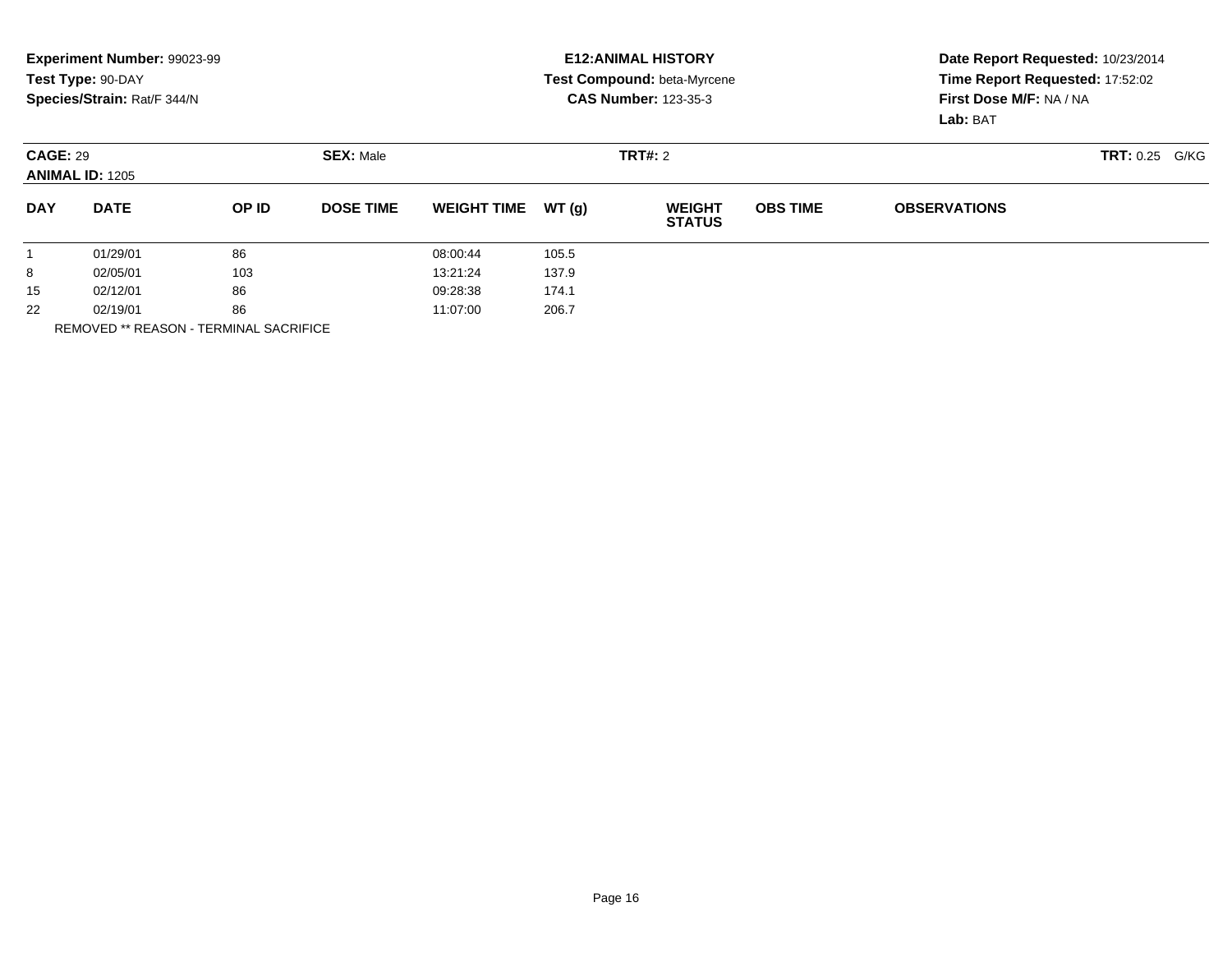|                 | Experiment Number: 99023-99<br>Test Type: 90-DAY<br>Species/Strain: Rat/F 344/N |       |                  |                    |        | <b>E12: ANIMAL HISTORY</b><br><b>Test Compound: beta-Myrcene</b><br><b>CAS Number: 123-35-3</b> | Date Report Requested: 10/23/2014<br>Time Report Requested: 17:52:02<br>First Dose M/F: NA / NA<br>Lab: BAT |                     |                   |
|-----------------|---------------------------------------------------------------------------------|-------|------------------|--------------------|--------|-------------------------------------------------------------------------------------------------|-------------------------------------------------------------------------------------------------------------|---------------------|-------------------|
| <b>CAGE: 30</b> | <b>ANIMAL ID: 1206</b>                                                          |       | <b>SEX: Male</b> |                    |        | TRT#: 2                                                                                         |                                                                                                             |                     | TRT: 0.25<br>G/KG |
| <b>DAY</b>      | <b>DATE</b>                                                                     | OP ID | <b>DOSE TIME</b> | <b>WEIGHT TIME</b> | WT (g) | <b>WEIGHT</b><br><b>STATUS</b>                                                                  | <b>OBS TIME</b>                                                                                             | <b>OBSERVATIONS</b> |                   |
|                 | 01/29/01                                                                        | 86    |                  | 08:01:56           | 70.2   |                                                                                                 |                                                                                                             |                     |                   |
| 8               | 02/05/01                                                                        | 103   |                  | 13:22:24           | 103.6  |                                                                                                 |                                                                                                             |                     |                   |
| 15              | 02/12/01                                                                        | 86    |                  | 09:27:44           | 135.9  |                                                                                                 |                                                                                                             |                     |                   |
| 22              | 02/19/01                                                                        | 86    |                  | 11:05:16           | 176.1  |                                                                                                 |                                                                                                             |                     |                   |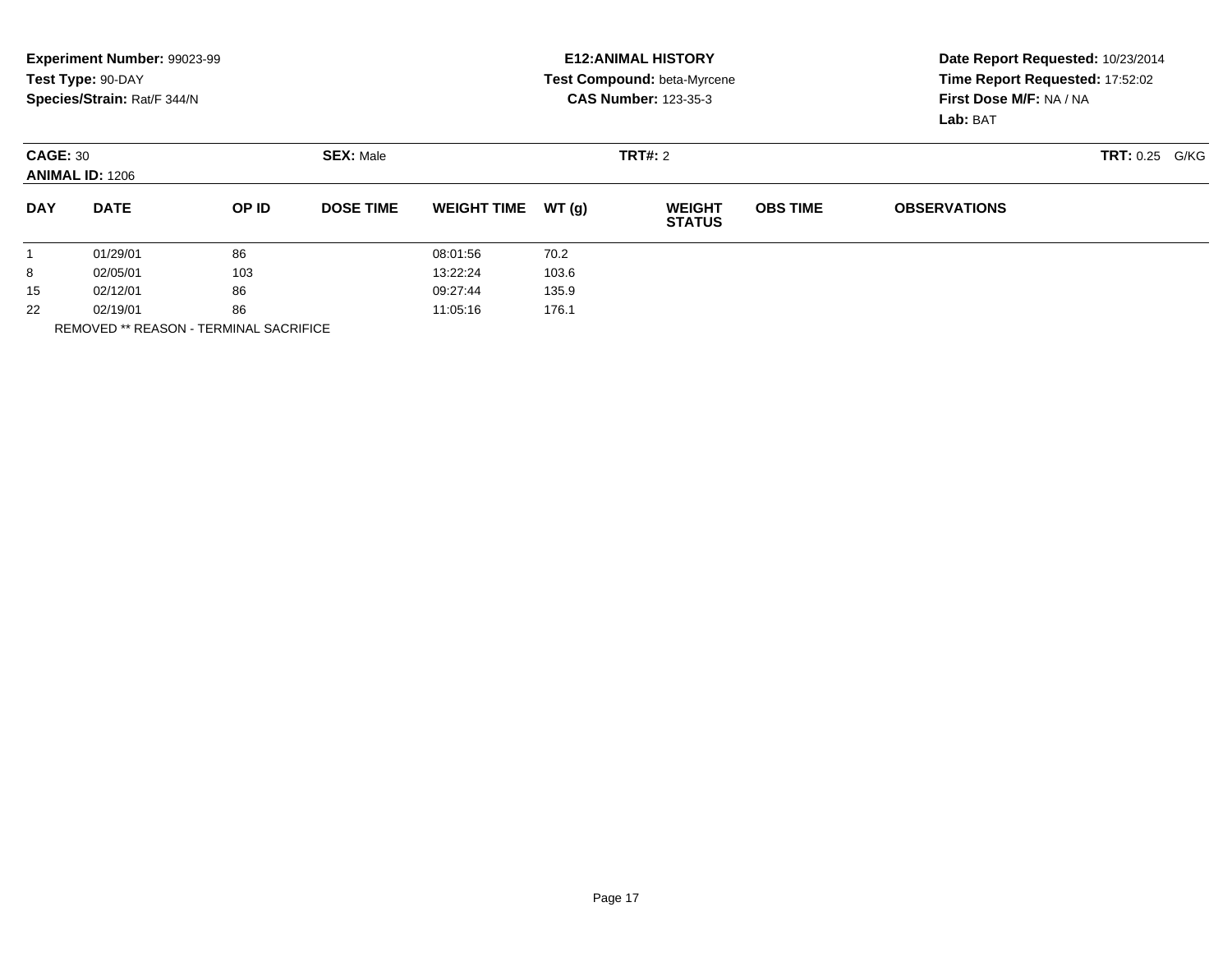|                                           | Experiment Number: 99023-99 |                  |                  |                    |         | <b>E12: ANIMAL HISTORY</b>     | Date Report Requested: 10/23/2014 |                                                            |  |  |
|-------------------------------------------|-----------------------------|------------------|------------------|--------------------|---------|--------------------------------|-----------------------------------|------------------------------------------------------------|--|--|
|                                           | Test Type: 90-DAY           |                  |                  |                    |         | Test Compound: beta-Myrcene    |                                   | Time Report Requested: 17:52:02<br>First Dose M/F: NA / NA |  |  |
|                                           | Species/Strain: Rat/F 344/N |                  |                  |                    |         | <b>CAS Number: 123-35-3</b>    |                                   |                                                            |  |  |
|                                           |                             |                  |                  |                    |         |                                |                                   | Lab: BAT                                                   |  |  |
| <b>CAGE: 30</b><br><b>ANIMAL ID: 1207</b> |                             | <b>SEX: Male</b> |                  |                    | TRT#: 2 |                                |                                   | <b>TRT: 0.25</b><br>G/KG                                   |  |  |
| <b>DAY</b>                                | <b>DATE</b>                 | OP ID            | <b>DOSE TIME</b> | <b>WEIGHT TIME</b> | WT (q)  | <b>WEIGHT</b><br><b>STATUS</b> | <b>OBS TIME</b>                   | <b>OBSERVATIONS</b>                                        |  |  |
|                                           | 01/29/01                    | 86               |                  | 08:01:56           | 102.1   |                                |                                   |                                                            |  |  |
| 8                                         | 02/05/01                    | 103              |                  | 13:22:24           | 132.5   |                                |                                   |                                                            |  |  |
| 15                                        | 02/12/01                    | 86               |                  | 09:27:44           | 160.8   |                                |                                   |                                                            |  |  |
| 22                                        | 02/19/01                    | 86               |                  | 11:05:16           | 183.6   |                                |                                   |                                                            |  |  |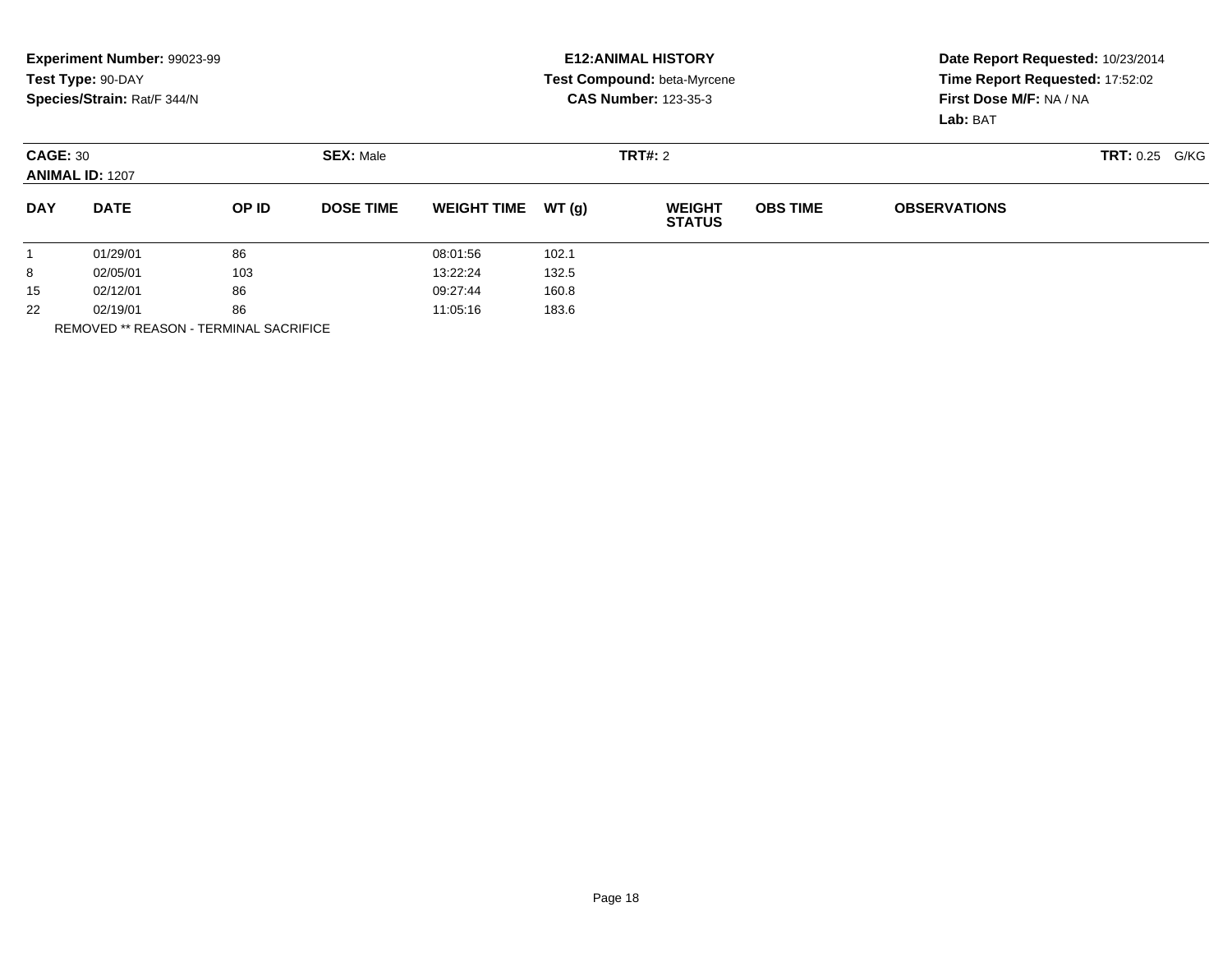|                 | Experiment Number: 99023-99<br>Test Type: 90-DAY<br>Species/Strain: Rat/F 344/N |       |                  |                    |         | <b>E12: ANIMAL HISTORY</b><br><b>Test Compound: beta-Myrcene</b><br><b>CAS Number: 123-35-3</b> | Date Report Requested: 10/23/2014<br>Time Report Requested: 17:52:02<br>First Dose M/F: NA / NA<br>Lab: BAT |                     |                   |
|-----------------|---------------------------------------------------------------------------------|-------|------------------|--------------------|---------|-------------------------------------------------------------------------------------------------|-------------------------------------------------------------------------------------------------------------|---------------------|-------------------|
| <b>CAGE: 30</b> | <b>ANIMAL ID: 1208</b>                                                          |       | <b>SEX: Male</b> |                    | TRT#: 2 |                                                                                                 |                                                                                                             |                     | TRT: 0.25<br>G/KG |
| <b>DAY</b>      | <b>DATE</b>                                                                     | OP ID | <b>DOSE TIME</b> | <b>WEIGHT TIME</b> | WT (g)  | <b>WEIGHT</b><br><b>STATUS</b>                                                                  | <b>OBS TIME</b>                                                                                             | <b>OBSERVATIONS</b> |                   |
|                 | 01/29/01                                                                        | 86    |                  | 08:01:56           | 82.0    |                                                                                                 |                                                                                                             |                     |                   |
| 8               | 02/05/01                                                                        | 103   |                  | 13:22:24           | 116.4   |                                                                                                 |                                                                                                             |                     |                   |
| 15              | 86<br>02/12/01                                                                  |       | 09:27:44         | 149.9              |         |                                                                                                 |                                                                                                             |                     |                   |
| 22              | 02/19/01                                                                        | 86    |                  | 11:05:16           | 179.0   |                                                                                                 |                                                                                                             |                     |                   |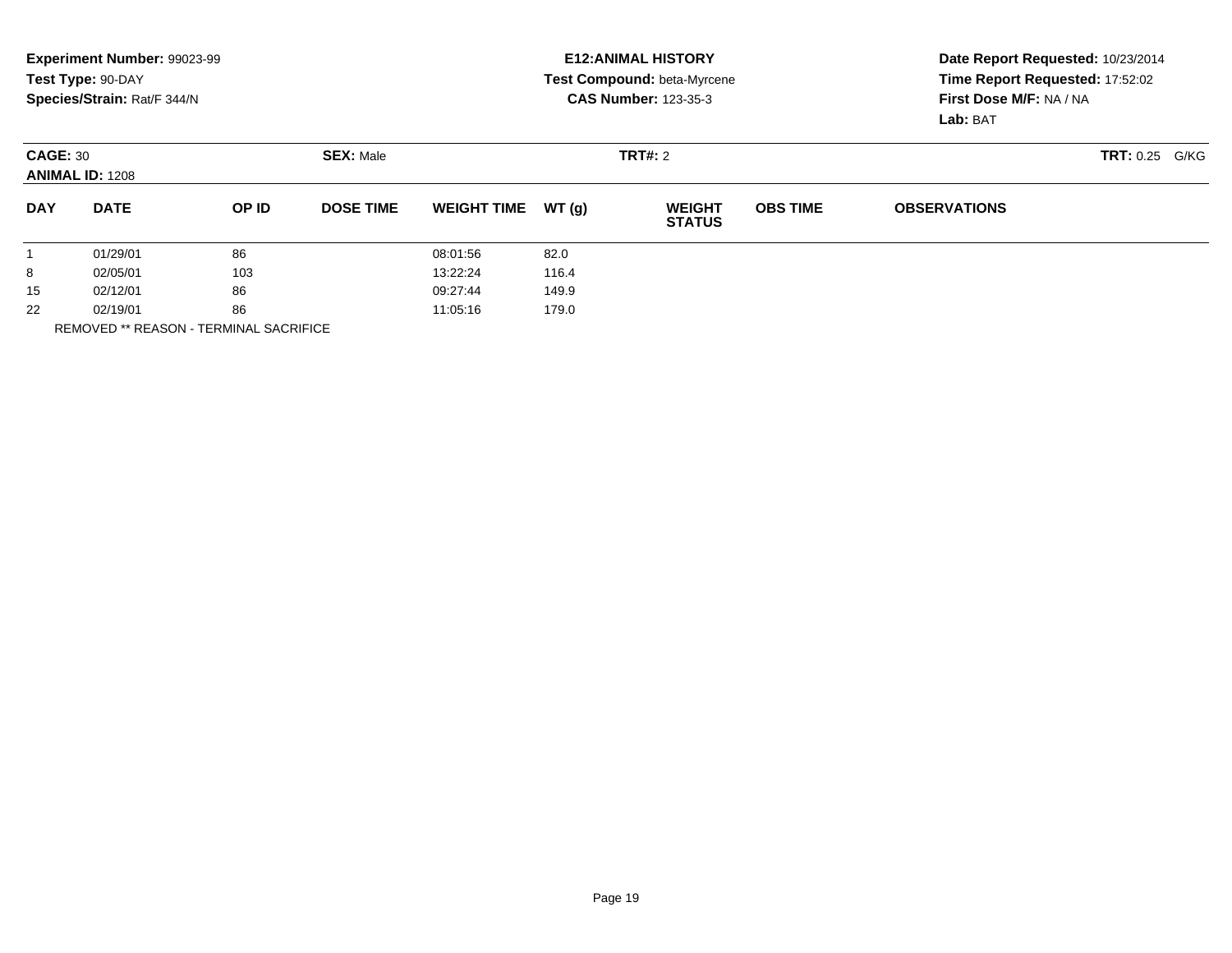|            | Experiment Number: 99023-99         |       |                  |                    |       | <b>E12: ANIMAL HISTORY</b>     | Date Report Requested: 10/23/2014 |                                 |                       |  |
|------------|-------------------------------------|-------|------------------|--------------------|-------|--------------------------------|-----------------------------------|---------------------------------|-----------------------|--|
|            | Test Type: 90-DAY                   |       |                  |                    |       | Test Compound: beta-Myrcene    |                                   | Time Report Requested: 17:52:02 |                       |  |
|            | Species/Strain: Rat/F 344/N         |       |                  |                    |       | <b>CAS Number: 123-35-3</b>    | First Dose M/F: NA / NA           |                                 |                       |  |
|            |                                     |       |                  |                    |       |                                |                                   | Lab: BAT                        |                       |  |
|            | <b>SEX: Male</b><br><b>CAGE: 30</b> |       |                  |                    |       | <b>TRT#: 2</b>                 |                                   |                                 | <b>TRT: 0.25 G/KG</b> |  |
|            | <b>ANIMAL ID: 1209</b>              |       |                  |                    |       |                                |                                   |                                 |                       |  |
| <b>DAY</b> | <b>DATE</b>                         | OP ID | <b>DOSE TIME</b> | <b>WEIGHT TIME</b> | WT(q) | <b>WEIGHT</b><br><b>STATUS</b> | <b>OBS TIME</b>                   | <b>OBSERVATIONS</b>             |                       |  |
|            | 01/29/01                            | 86    |                  | 08:01:56           | 60.4  |                                |                                   |                                 |                       |  |
| 8          | 02/05/01                            | 103   |                  | 13:22:24           | 92.4  |                                |                                   |                                 |                       |  |
| 15         | 02/12/01                            | 86    |                  | 09:27:44<br>124.0  |       |                                |                                   |                                 |                       |  |
| 22         | 02/19/01                            | 86    |                  | 11:05:16           | 157.1 |                                |                                   |                                 |                       |  |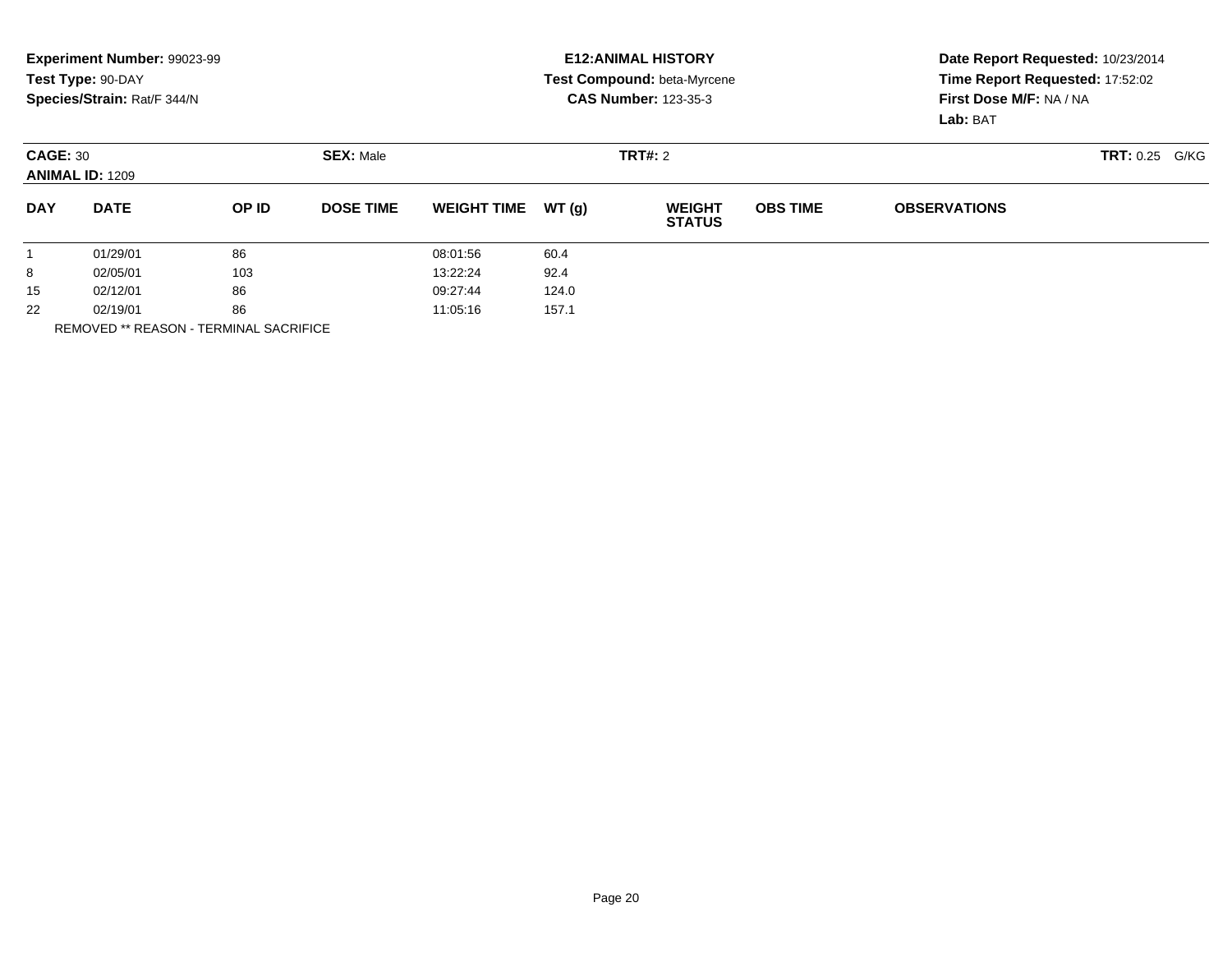|                                           | Experiment Number: 99023-99<br>Test Type: 90-DAY<br>Species/Strain: Rat/F 344/N |                  |                  |                    |         | <b>E12: ANIMAL HISTORY</b><br><b>Test Compound: beta-Myrcene</b><br><b>CAS Number: 123-35-3</b> |                 | Date Report Requested: 10/23/2014<br>Time Report Requested: 17:52:02<br>First Dose M/F: NA / NA<br>Lab: BAT |  |  |
|-------------------------------------------|---------------------------------------------------------------------------------|------------------|------------------|--------------------|---------|-------------------------------------------------------------------------------------------------|-----------------|-------------------------------------------------------------------------------------------------------------|--|--|
| <b>CAGE: 30</b><br><b>ANIMAL ID: 1210</b> |                                                                                 | <b>SEX: Male</b> |                  |                    | TRT#: 2 |                                                                                                 |                 | TRT: 0.25<br>G/KG                                                                                           |  |  |
| <b>DAY</b>                                | <b>DATE</b>                                                                     | OP ID            | <b>DOSE TIME</b> | <b>WEIGHT TIME</b> | WT(q)   | <b>WEIGHT</b><br><b>STATUS</b>                                                                  | <b>OBS TIME</b> | <b>OBSERVATIONS</b>                                                                                         |  |  |
|                                           | 01/29/01                                                                        | 86               |                  | 08:01:56           | 116.6   |                                                                                                 |                 |                                                                                                             |  |  |
| 8                                         | 02/05/01                                                                        | 103              |                  | 13:22:24           | 150.9   |                                                                                                 |                 |                                                                                                             |  |  |
| 15                                        | 86<br>02/12/01                                                                  |                  | 09:27:44         | 180.5              |         |                                                                                                 |                 |                                                                                                             |  |  |
| 22                                        | 02/19/01                                                                        | 86               |                  | 11:05:16           | 214.5   |                                                                                                 |                 |                                                                                                             |  |  |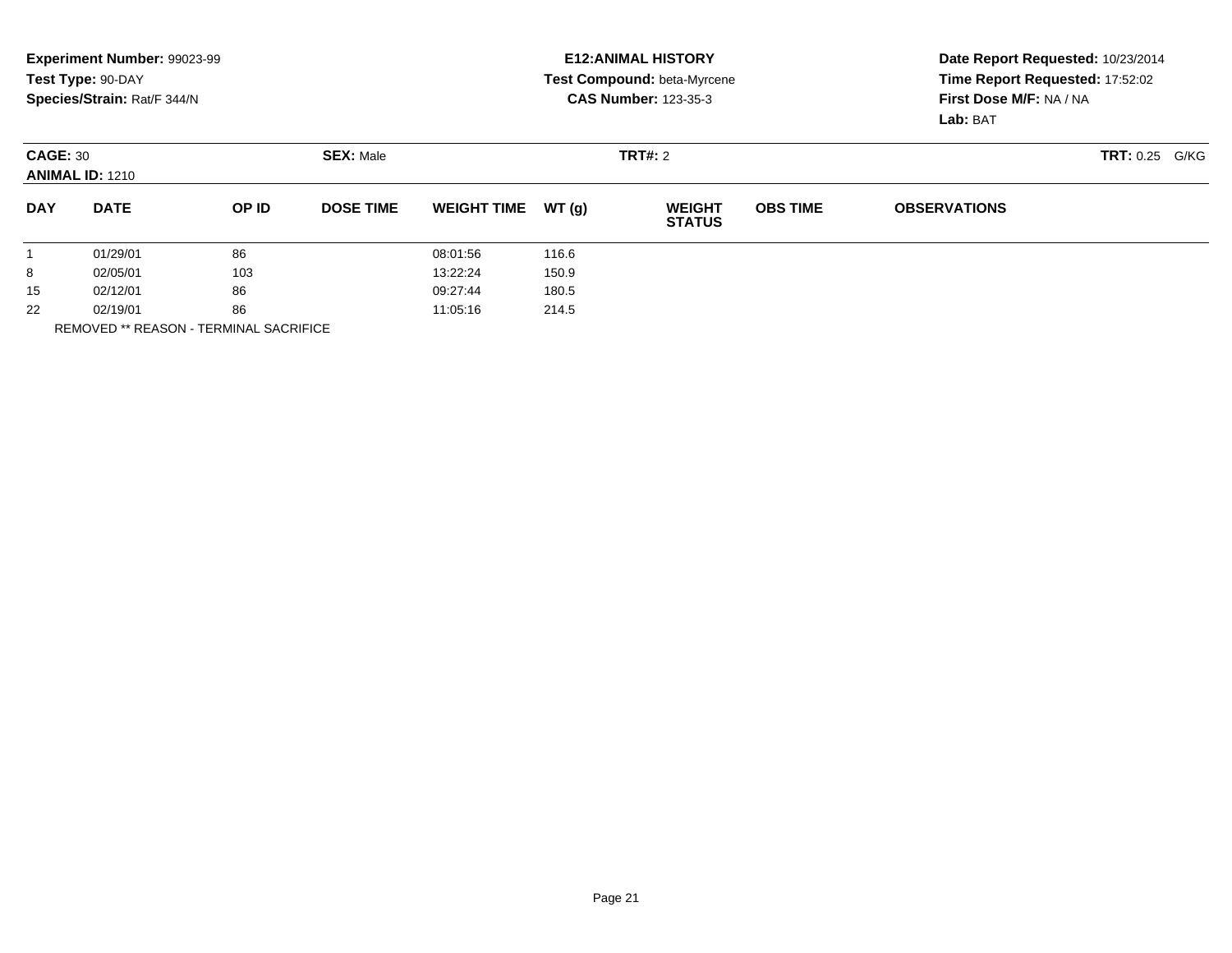|            | Experiment Number: 99023-99               |       |                  |                    |         | <b>E12: ANIMAL HISTORY</b>         |                 | Date Report Requested: 10/23/2014<br>Time Report Requested: 17:52:02 |          |      |  |
|------------|-------------------------------------------|-------|------------------|--------------------|---------|------------------------------------|-----------------|----------------------------------------------------------------------|----------|------|--|
|            | Test Type: 90-DAY                         |       |                  |                    |         | <b>Test Compound: beta-Myrcene</b> |                 |                                                                      |          |      |  |
|            | Species/Strain: Rat/F 344/N               |       |                  |                    |         | <b>CAS Number: 123-35-3</b>        |                 | First Dose M/F: NA / NA                                              |          |      |  |
|            |                                           |       |                  |                    |         |                                    |                 | Lab: BAT                                                             |          |      |  |
|            | <b>CAGE: 31</b><br><b>ANIMAL ID: 1301</b> |       | <b>SEX: Male</b> |                    | TRT#: 3 |                                    |                 |                                                                      | TRT: 0.5 | G/KG |  |
| <b>DAY</b> | <b>DATE</b>                               | OP ID | <b>DOSE TIME</b> | <b>WEIGHT TIME</b> | WT(q)   | <b>WEIGHT</b><br><b>STATUS</b>     | <b>OBS TIME</b> | <b>OBSERVATIONS</b>                                                  |          |      |  |
|            | 01/29/01                                  | 86    |                  | 08:06:06           | 75.3    |                                    |                 |                                                                      |          |      |  |
| 8          | 02/05/01                                  | 103   |                  | 13:26:38           | 106.5   |                                    |                 |                                                                      |          |      |  |
| 15         | 02/12/01                                  | 86    |                  | 09:35:22           | 138.3   |                                    |                 |                                                                      |          |      |  |
| 22         | 02/19/01                                  | 86    |                  | 11:00:42           | 172.0   |                                    |                 |                                                                      |          |      |  |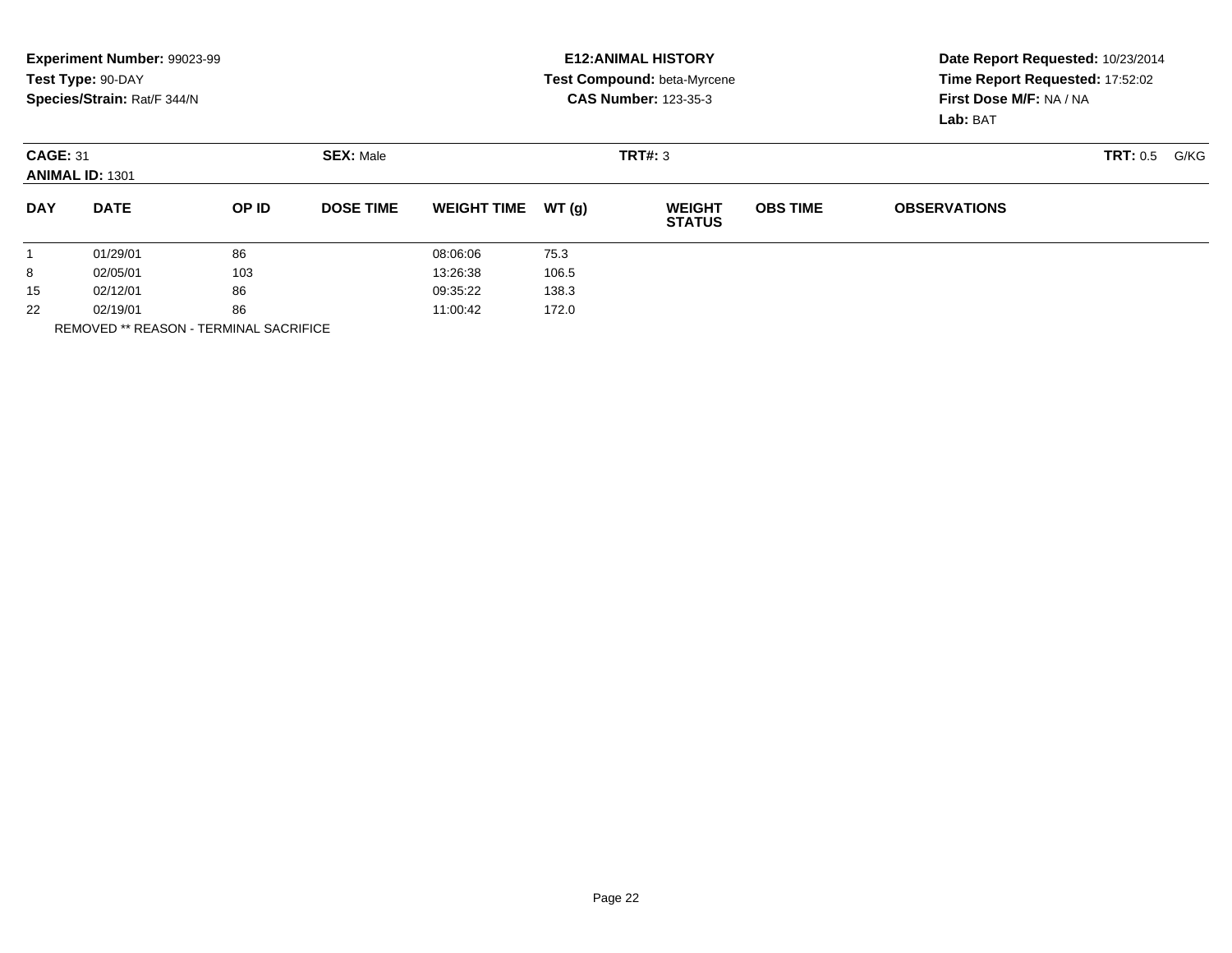|                 | Experiment Number: 99023-99 |       |                  |                    |       | <b>E12: ANIMAL HISTORY</b>     | Date Report Requested: 10/23/2014<br>Time Report Requested: 17:52:02 |                         |      |  |
|-----------------|-----------------------------|-------|------------------|--------------------|-------|--------------------------------|----------------------------------------------------------------------|-------------------------|------|--|
|                 | Test Type: 90-DAY           |       |                  |                    |       | Test Compound: beta-Myrcene    |                                                                      |                         |      |  |
|                 | Species/Strain: Rat/F 344/N |       |                  |                    |       | <b>CAS Number: 123-35-3</b>    |                                                                      | First Dose M/F: NA / NA |      |  |
|                 |                             |       |                  |                    |       |                                |                                                                      | Lab: BAT                |      |  |
| <b>CAGE: 31</b> | <b>SEX: Male</b>            |       |                  |                    |       | TRT#: 3                        |                                                                      | <b>TRT: 0.5</b>         | G/KG |  |
|                 | <b>ANIMAL ID: 1302</b>      |       |                  |                    |       |                                |                                                                      |                         |      |  |
| <b>DAY</b>      | <b>DATE</b>                 | OP ID | <b>DOSE TIME</b> | <b>WEIGHT TIME</b> | WT(q) | <b>WEIGHT</b><br><b>STATUS</b> | <b>OBS TIME</b>                                                      | <b>OBSERVATIONS</b>     |      |  |
|                 | 01/29/01                    | 86    |                  | 08:06:06           | 95.1  |                                |                                                                      |                         |      |  |
| 8               | 02/05/01                    | 103   |                  | 13:26:38           | 126.3 |                                |                                                                      |                         |      |  |
| 15              | 02/12/01                    | 86    |                  | 09:35:22           | 159.9 |                                |                                                                      |                         |      |  |
| 22              | 02/19/01                    | 86    |                  | 11:00:42           | 192.2 |                                |                                                                      |                         |      |  |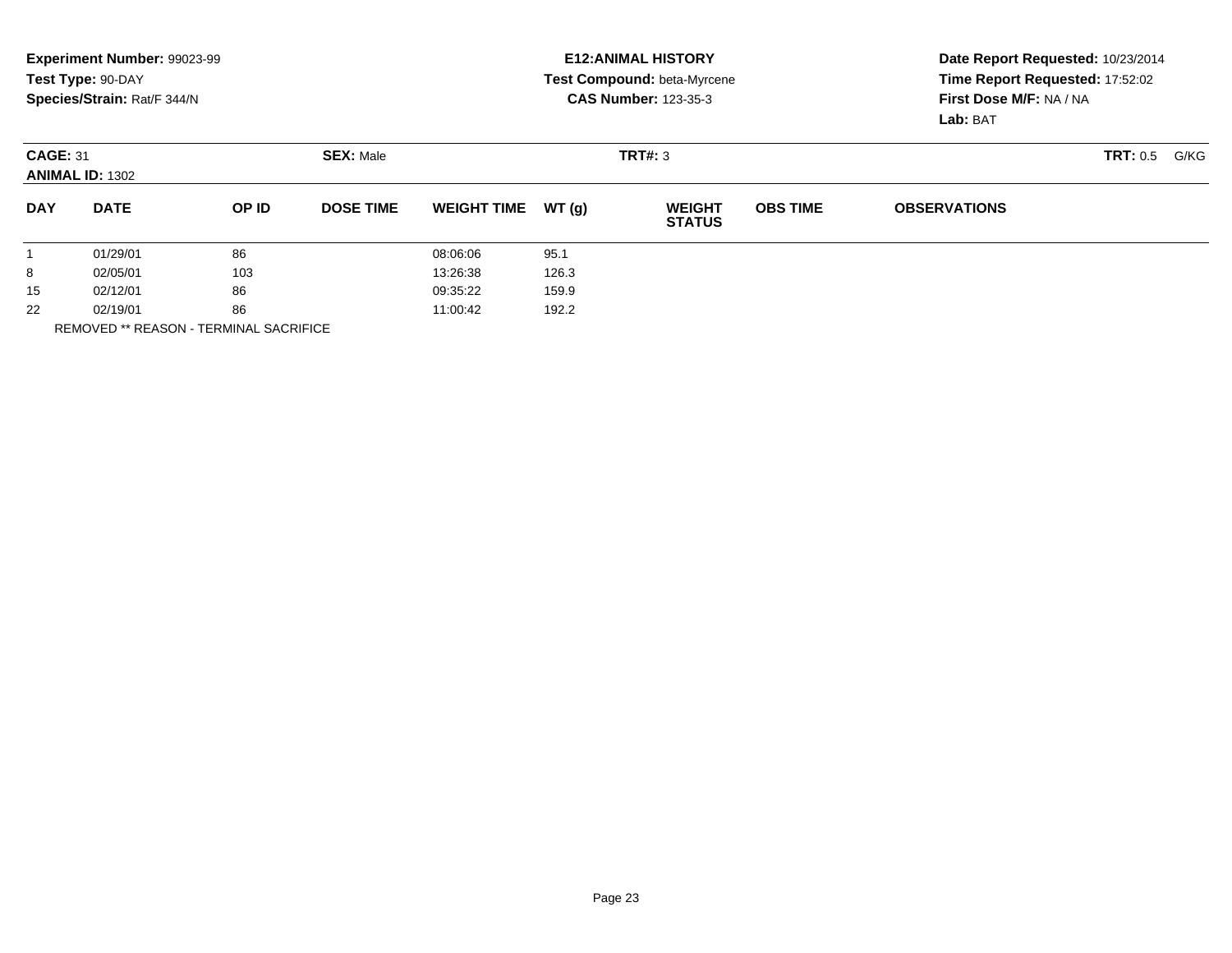|                 | Experiment Number: 99023-99                |       |                   |                    |       | <b>E12: ANIMAL HISTORY</b>     | Date Report Requested: 10/23/2014 |                                 |  |  |
|-----------------|--------------------------------------------|-------|-------------------|--------------------|-------|--------------------------------|-----------------------------------|---------------------------------|--|--|
|                 | Test Type: 90-DAY                          |       |                   |                    |       | Test Compound: beta-Myrcene    |                                   | Time Report Requested: 17:52:02 |  |  |
|                 | Species/Strain: Rat/F 344/N                |       |                   |                    |       | <b>CAS Number: 123-35-3</b>    | First Dose M/F: NA / NA           |                                 |  |  |
|                 |                                            |       |                   |                    |       |                                |                                   | Lab: BAT                        |  |  |
| <b>CAGE: 31</b> | <b>SEX: Male</b><br><b>ANIMAL ID: 1303</b> |       |                   |                    |       | TRT#: 3                        |                                   | TRT: 0.5<br>G/KG                |  |  |
|                 |                                            |       |                   |                    |       |                                |                                   |                                 |  |  |
| <b>DAY</b>      | <b>DATE</b>                                | OP ID | <b>DOSE TIME</b>  | <b>WEIGHT TIME</b> | WT(q) | <b>WEIGHT</b><br><b>STATUS</b> | <b>OBS TIME</b>                   | <b>OBSERVATIONS</b>             |  |  |
|                 | 01/29/01                                   | 86    |                   | 08:06:06           | 74.1  |                                |                                   |                                 |  |  |
| 8               | 02/05/01                                   | 103   |                   | 13:26:38           | 109.3 |                                |                                   |                                 |  |  |
| 15              | 86<br>02/12/01                             |       | 09:35:22<br>146.0 |                    |       |                                |                                   |                                 |  |  |
| 22              | 02/19/01                                   | 86    |                   | 11:00:42           | 184.6 |                                |                                   |                                 |  |  |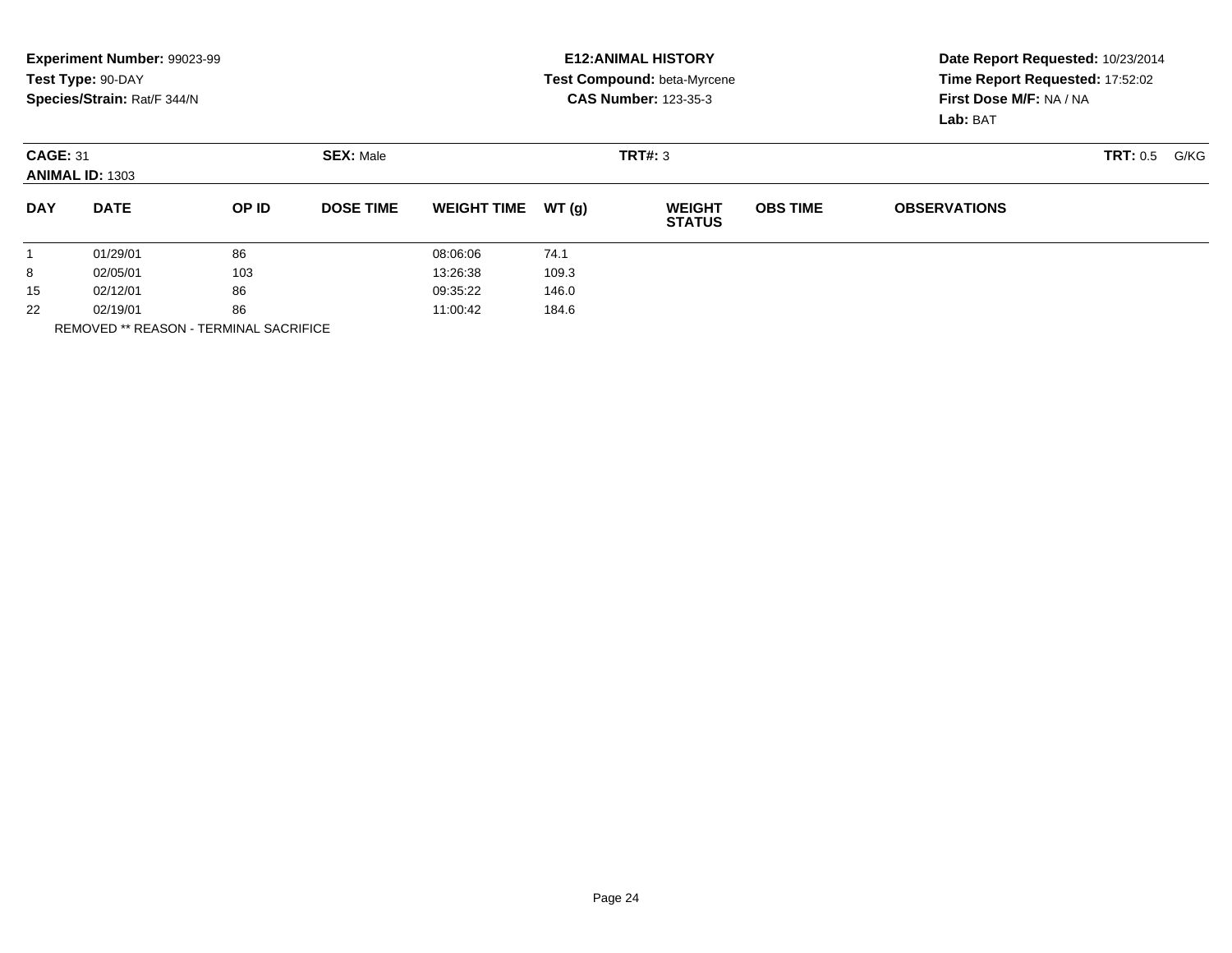|            | Experiment Number: 99023-99 |       |                  |                    |       | <b>E12: ANIMAL HISTORY</b>     | Date Report Requested: 10/23/2014 |                                     |          |      |
|------------|-----------------------------|-------|------------------|--------------------|-------|--------------------------------|-----------------------------------|-------------------------------------|----------|------|
|            | Test Type: 90-DAY           |       |                  |                    |       | Test Compound: beta-Myrcene    | Time Report Requested: 17:52:02   |                                     |          |      |
|            | Species/Strain: Rat/F 344/N |       |                  |                    |       | <b>CAS Number: 123-35-3</b>    |                                   | First Dose M/F: NA / NA<br>Lab: BAT |          |      |
|            |                             |       |                  |                    |       |                                |                                   |                                     |          |      |
|            | <b>CAGE: 31</b>             |       | <b>SEX: Male</b> |                    |       | TRT#: 3                        |                                   |                                     | TRT: 0.5 | G/KG |
|            | <b>ANIMAL ID: 1304</b>      |       |                  |                    |       |                                |                                   |                                     |          |      |
| <b>DAY</b> | <b>DATE</b>                 | OP ID | <b>DOSE TIME</b> | <b>WEIGHT TIME</b> | WT(q) | <b>WEIGHT</b><br><b>STATUS</b> | <b>OBS TIME</b>                   | <b>OBSERVATIONS</b>                 |          |      |
|            | 01/29/01                    | 86    |                  | 08:06:06           | 103.0 |                                |                                   |                                     |          |      |
| 8          | 02/05/01                    | 103   |                  | 13:26:38           | 133.2 |                                |                                   |                                     |          |      |
| 15         | 02/12/01                    | 86    |                  | 09:35:22           | 164.9 |                                |                                   |                                     |          |      |
| 22         | 02/19/01                    | 86    |                  | 11:00:42           | 190.1 |                                |                                   |                                     |          |      |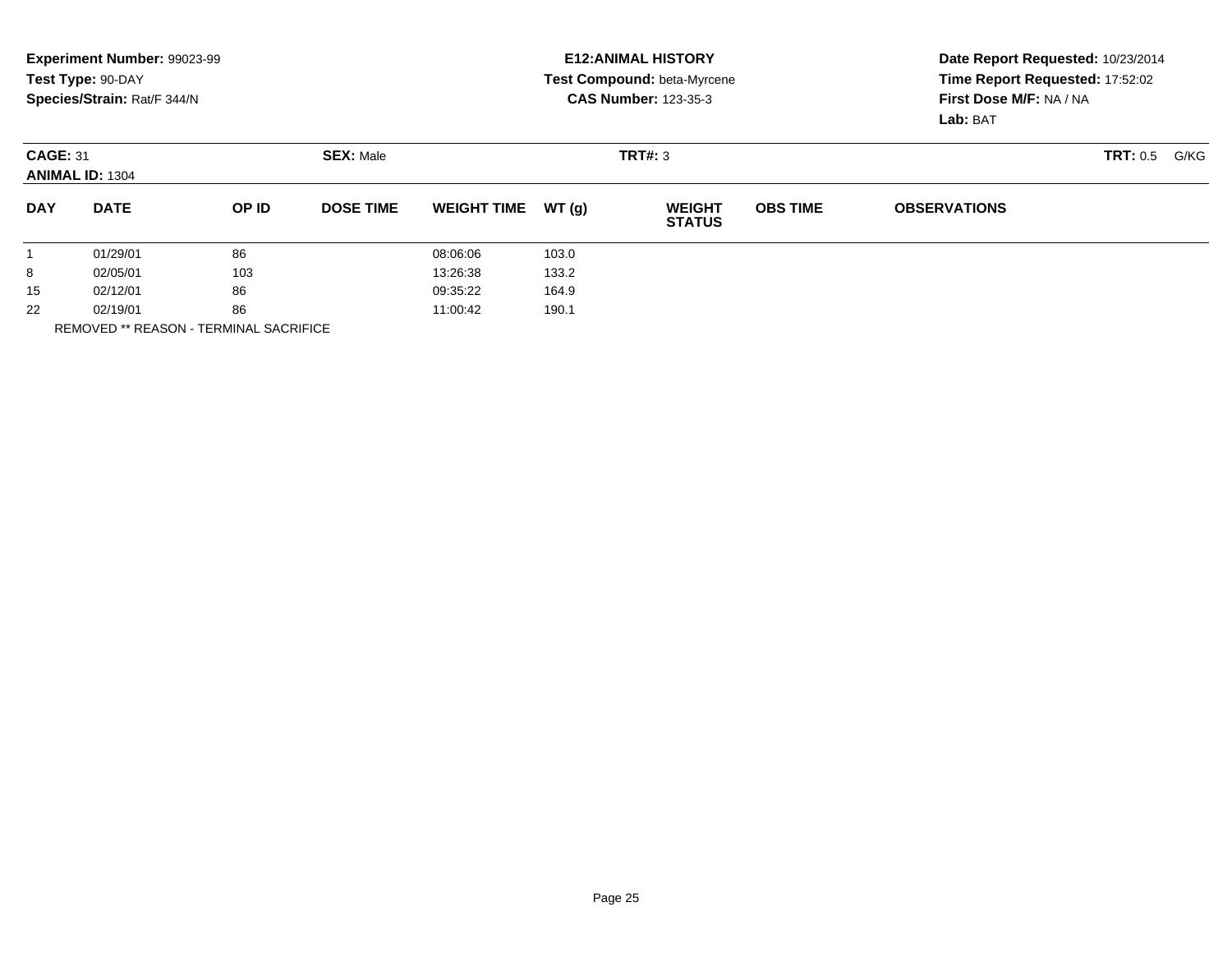|                                           | Experiment Number: 99023-99 |       |                  |                    |       | <b>E12: ANIMAL HISTORY</b>     | Date Report Requested: 10/23/2014 |                         |                 |      |
|-------------------------------------------|-----------------------------|-------|------------------|--------------------|-------|--------------------------------|-----------------------------------|-------------------------|-----------------|------|
|                                           | Test Type: 90-DAY           |       |                  |                    |       | Test Compound: beta-Myrcene    | Time Report Requested: 17:52:02   |                         |                 |      |
|                                           | Species/Strain: Rat/F 344/N |       |                  |                    |       | <b>CAS Number: 123-35-3</b>    |                                   | First Dose M/F: NA / NA |                 |      |
|                                           |                             |       |                  |                    |       |                                |                                   | Lab: BAT                |                 |      |
| <b>CAGE: 31</b><br><b>ANIMAL ID: 1305</b> |                             |       | <b>SEX: Male</b> |                    |       | TRT#: 3                        |                                   |                         | <b>TRT: 0.5</b> | G/KG |
|                                           |                             |       |                  |                    |       |                                |                                   |                         |                 |      |
| <b>DAY</b>                                | <b>DATE</b>                 | OP ID | <b>DOSE TIME</b> | <b>WEIGHT TIME</b> | WT(q) | <b>WEIGHT</b><br><b>STATUS</b> | <b>OBS TIME</b>                   | <b>OBSERVATIONS</b>     |                 |      |
|                                           | 01/29/01                    | 86    |                  | 08:06:06           | 91.9  |                                |                                   |                         |                 |      |
| 8                                         | 02/05/01                    | 103   |                  | 13:26:38           | 123.9 |                                |                                   |                         |                 |      |
| 15                                        | 02/12/01                    | 86    |                  | 09:35:22           | 158.6 |                                |                                   |                         |                 |      |
| 22                                        | 02/19/01                    | 86    |                  | 11:00:42           | 188.8 |                                |                                   |                         |                 |      |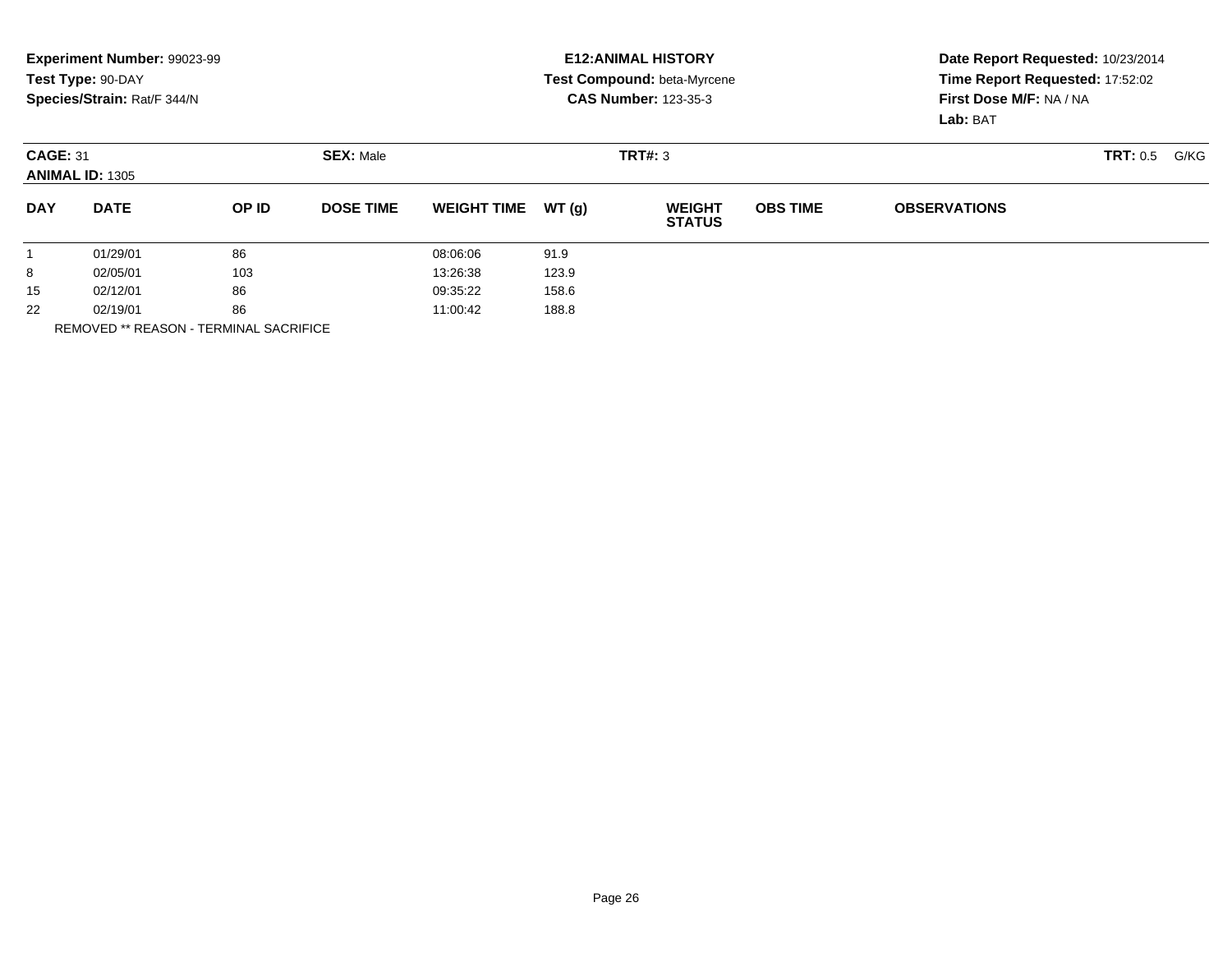|            | Experiment Number: 99023-99               |       |                  |                    |       | <b>E12: ANIMAL HISTORY</b>     | Date Report Requested: 10/23/2014 |                         |          |      |
|------------|-------------------------------------------|-------|------------------|--------------------|-------|--------------------------------|-----------------------------------|-------------------------|----------|------|
|            | Test Type: 90-DAY                         |       |                  |                    |       | Test Compound: beta-Myrcene    | Time Report Requested: 17:52:02   |                         |          |      |
|            | Species/Strain: Rat/F 344/N               |       |                  |                    |       | <b>CAS Number: 123-35-3</b>    |                                   | First Dose M/F: NA / NA |          |      |
|            |                                           |       |                  |                    |       |                                |                                   | Lab: BAT                |          |      |
|            | <b>CAGE: 32</b><br><b>ANIMAL ID: 1306</b> |       | <b>SEX: Male</b> |                    |       | TRT#: 3                        |                                   |                         | TRT: 0.5 | G/KG |
|            |                                           |       |                  |                    |       |                                |                                   |                         |          |      |
| <b>DAY</b> | <b>DATE</b>                               | OP ID | <b>DOSE TIME</b> | <b>WEIGHT TIME</b> | WT(q) | <b>WEIGHT</b><br><b>STATUS</b> | <b>OBS TIME</b>                   | <b>OBSERVATIONS</b>     |          |      |
|            | 01/29/01                                  | 86    |                  | 08:07:16           | 64.9  |                                |                                   |                         |          |      |
| 8          | 02/05/01                                  | 103   |                  | 13:27:30           | 93.9  |                                |                                   |                         |          |      |
| 15         | 02/12/01                                  | 86    |                  | 09:34:28           | 129.2 |                                |                                   |                         |          |      |
| 22         | 02/19/01                                  | 86    |                  | 10:59:44           | 160.9 |                                |                                   |                         |          |      |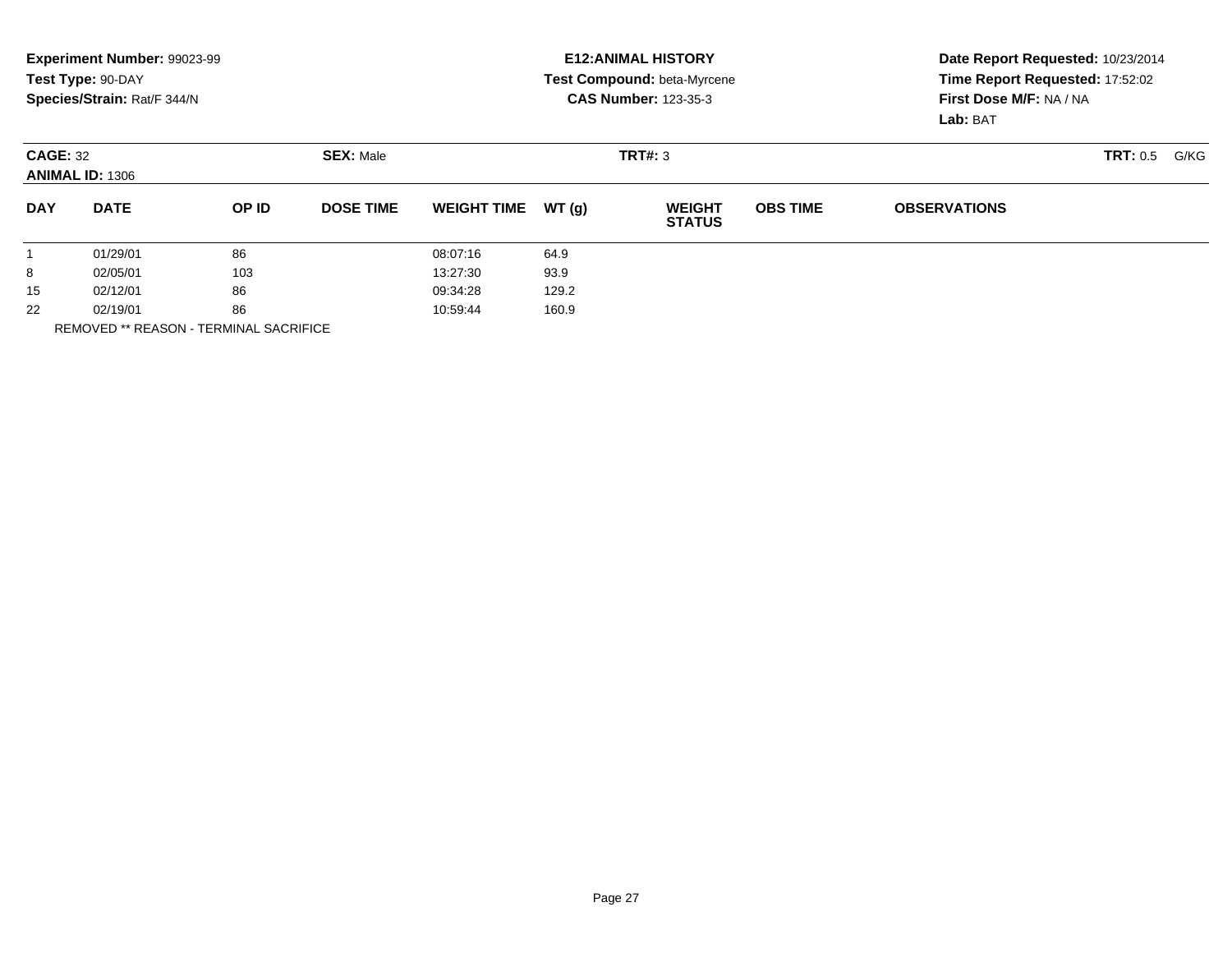|                                           | Experiment Number: 99023-99<br>Test Type: 90-DAY |       |                  |                    |       | <b>E12: ANIMAL HISTORY</b><br>Test Compound: beta-Myrcene | Date Report Requested: 10/23/2014<br>Time Report Requested: 17:52:02 |                                     |                         |  |
|-------------------------------------------|--------------------------------------------------|-------|------------------|--------------------|-------|-----------------------------------------------------------|----------------------------------------------------------------------|-------------------------------------|-------------------------|--|
|                                           | Species/Strain: Rat/F 344/N                      |       |                  |                    |       | <b>CAS Number: 123-35-3</b>                               |                                                                      | First Dose M/F: NA / NA<br>Lab: BAT |                         |  |
| <b>CAGE: 32</b><br><b>ANIMAL ID: 1307</b> |                                                  |       | <b>SEX: Male</b> |                    |       | TRT#: 3                                                   |                                                                      |                                     | <b>TRT: 0.5</b><br>G/KG |  |
| <b>DAY</b>                                | <b>DATE</b>                                      | OP ID | <b>DOSE TIME</b> | <b>WEIGHT TIME</b> | WT(q) | <b>WEIGHT</b><br><b>STATUS</b>                            | <b>OBS TIME</b>                                                      | <b>OBSERVATIONS</b>                 |                         |  |
|                                           | 01/29/01                                         | 86    |                  | 08:07:16           | 102.9 |                                                           |                                                                      |                                     |                         |  |
| 8                                         | 02/05/01                                         | 103   |                  | 13:27:30           | 135.6 |                                                           |                                                                      |                                     |                         |  |
| 15                                        | 02/12/01                                         | 86    |                  | 09:34:28           | 170.6 |                                                           |                                                                      |                                     |                         |  |
| 22                                        | 02/19/01                                         | 86    |                  | 10:59:44           | 200.0 |                                                           |                                                                      |                                     |                         |  |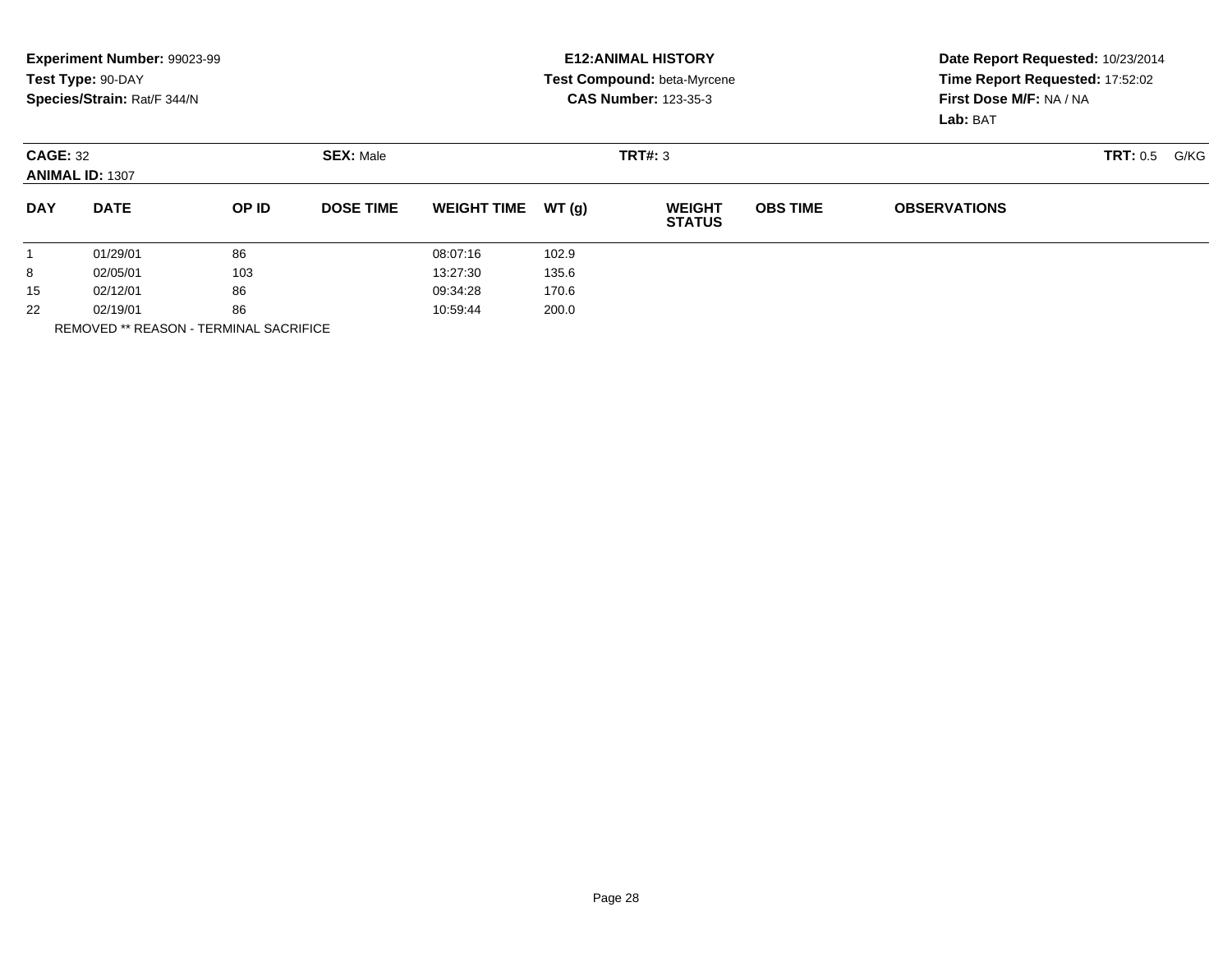|                 | Experiment Number: 99023-99 |       |                  |                    |       | <b>E12: ANIMAL HISTORY</b>     |                                 | Date Report Requested: 10/23/2014 |                  |  |
|-----------------|-----------------------------|-------|------------------|--------------------|-------|--------------------------------|---------------------------------|-----------------------------------|------------------|--|
|                 | Test Type: 90-DAY           |       |                  |                    |       | Test Compound: beta-Myrcene    | Time Report Requested: 17:52:02 |                                   |                  |  |
|                 | Species/Strain: Rat/F 344/N |       |                  |                    |       | <b>CAS Number: 123-35-3</b>    |                                 | First Dose M/F: NA / NA           |                  |  |
|                 |                             |       |                  |                    |       |                                |                                 | Lab: BAT                          |                  |  |
| <b>CAGE: 32</b> |                             |       | <b>SEX: Male</b> |                    |       | TRT#: 3                        |                                 |                                   | TRT: 0.5<br>G/KG |  |
|                 | <b>ANIMAL ID: 1308</b>      |       |                  |                    |       |                                |                                 |                                   |                  |  |
| <b>DAY</b>      | <b>DATE</b>                 | OP ID | <b>DOSE TIME</b> | <b>WEIGHT TIME</b> | WT(q) | <b>WEIGHT</b><br><b>STATUS</b> | <b>OBS TIME</b>                 | <b>OBSERVATIONS</b>               |                  |  |
|                 | 01/29/01                    | 86    |                  | 08:07:16           | 69.0  |                                |                                 |                                   |                  |  |
| 8               | 02/05/01                    | 103   |                  | 13:27:30           | 98.5  |                                |                                 |                                   |                  |  |
| 15              | 02/12/01                    | 86    |                  | 09:34:28           | 130.1 |                                |                                 |                                   |                  |  |
| 22              | 02/19/01                    | 86    |                  | 10:59:44           | 161.0 |                                |                                 |                                   |                  |  |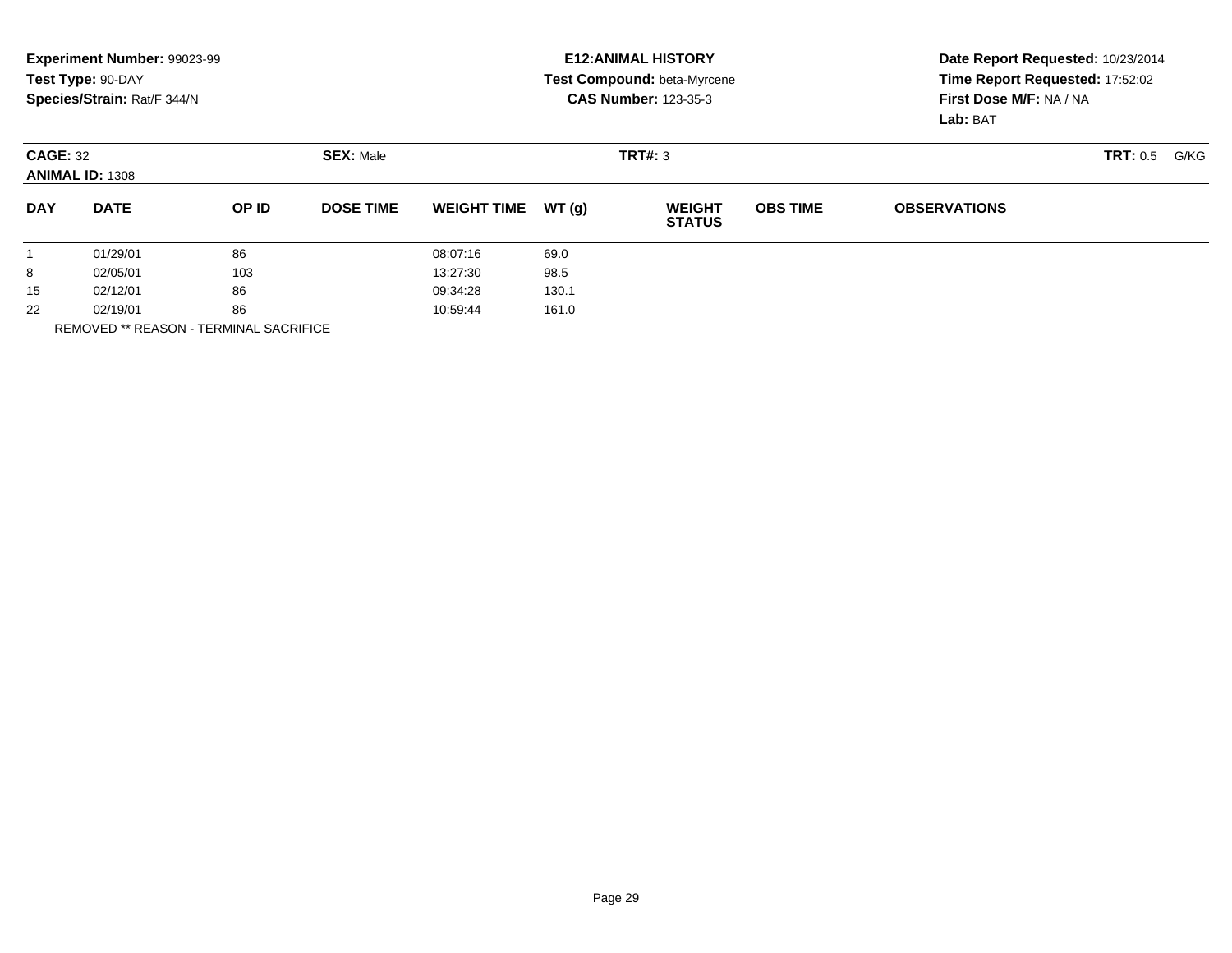|                                           | Experiment Number: 99023-99<br>Test Type: 90-DAY |       |                  |                    |       | <b>E12: ANIMAL HISTORY</b><br>Test Compound: beta-Myrcene | Date Report Requested: 10/23/2014<br>Time Report Requested: 17:52:02 |                                     |                         |  |
|-------------------------------------------|--------------------------------------------------|-------|------------------|--------------------|-------|-----------------------------------------------------------|----------------------------------------------------------------------|-------------------------------------|-------------------------|--|
|                                           | Species/Strain: Rat/F 344/N                      |       |                  |                    |       | <b>CAS Number: 123-35-3</b>                               |                                                                      | First Dose M/F: NA / NA<br>Lab: BAT |                         |  |
| <b>CAGE: 32</b><br><b>ANIMAL ID: 1309</b> |                                                  |       | <b>SEX: Male</b> |                    |       | TRT#: 3                                                   |                                                                      |                                     | <b>TRT: 0.5</b><br>G/KG |  |
| <b>DAY</b>                                | <b>DATE</b>                                      | OP ID | <b>DOSE TIME</b> | <b>WEIGHT TIME</b> | WT(q) | <b>WEIGHT</b><br><b>STATUS</b>                            | <b>OBS TIME</b>                                                      | <b>OBSERVATIONS</b>                 |                         |  |
|                                           | 01/29/01                                         | 86    |                  | 08:07:16           | 110.8 |                                                           |                                                                      |                                     |                         |  |
| 8                                         | 02/05/01                                         | 103   |                  | 13:27:30           | 138.1 |                                                           |                                                                      |                                     |                         |  |
| 15                                        | 02/12/01                                         | 86    |                  | 09:34:28           | 169.8 |                                                           |                                                                      |                                     |                         |  |
| 22                                        | 02/19/01                                         | 86    |                  | 10:59:44           | 191.6 |                                                           |                                                                      |                                     |                         |  |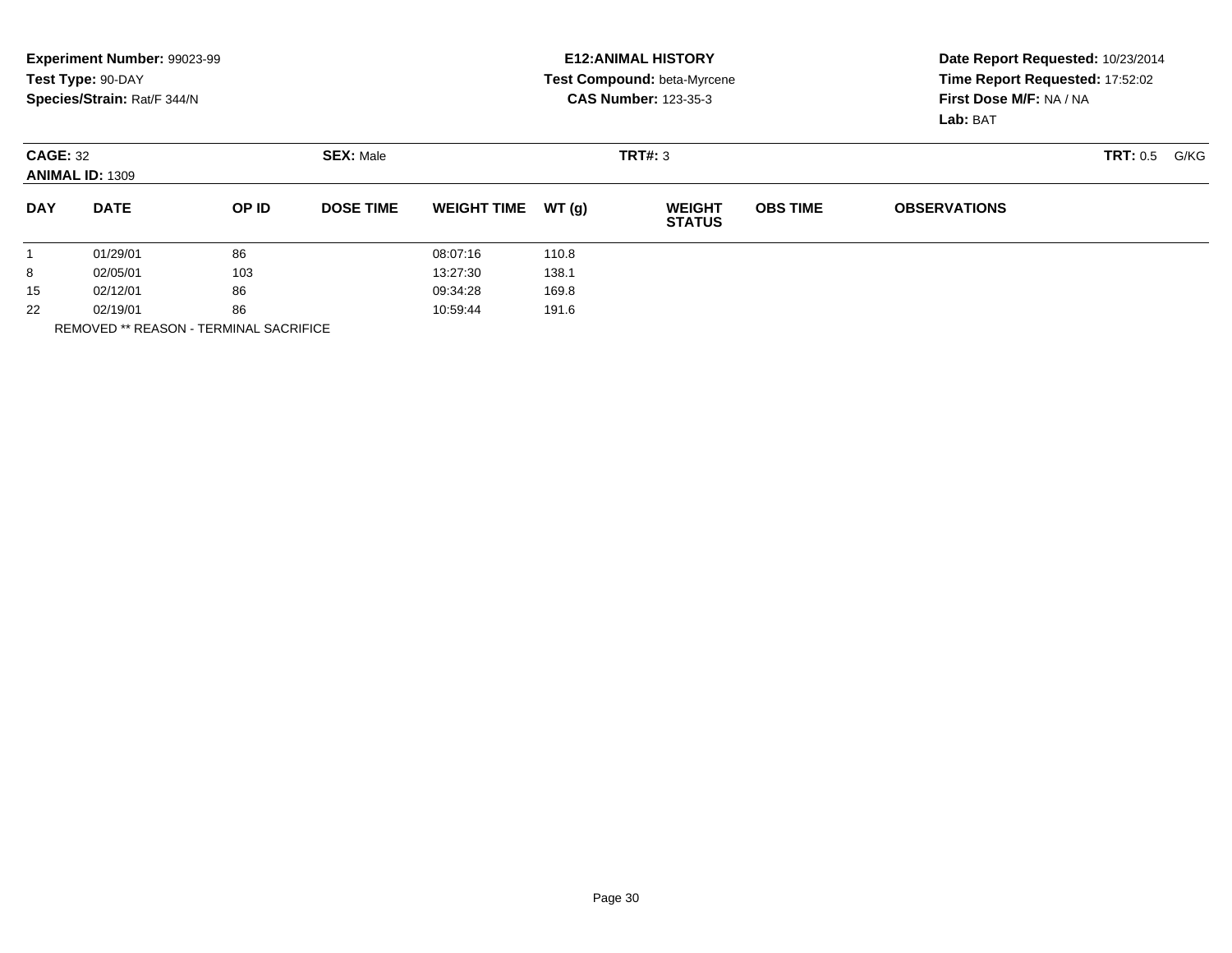|                 | Experiment Number: 99023-99<br>Test Type: 90-DAY |       |                  |                    |        | <b>E12: ANIMAL HISTORY</b><br><b>Test Compound: beta-Myrcene</b> | Date Report Requested: 10/23/2014<br>Time Report Requested: 17:52:02 |                                     |          |      |
|-----------------|--------------------------------------------------|-------|------------------|--------------------|--------|------------------------------------------------------------------|----------------------------------------------------------------------|-------------------------------------|----------|------|
|                 | Species/Strain: Rat/F 344/N                      |       |                  |                    |        | <b>CAS Number: 123-35-3</b>                                      |                                                                      | First Dose M/F: NA / NA<br>Lab: BAT |          |      |
| <b>CAGE: 32</b> | <b>ANIMAL ID: 1310</b>                           |       | <b>SEX: Male</b> |                    |        | TRT#: 3                                                          |                                                                      |                                     | TRT: 0.5 | G/KG |
| <b>DAY</b>      | <b>DATE</b>                                      | OP ID | <b>DOSE TIME</b> | <b>WEIGHT TIME</b> | WT (g) | <b>WEIGHT</b><br><b>STATUS</b>                                   | <b>OBS TIME</b>                                                      | <b>OBSERVATIONS</b>                 |          |      |
|                 | 01/29/01                                         | 86    |                  | 08:07:16           | 81.3   |                                                                  |                                                                      |                                     |          |      |
| 8               | 02/05/01                                         | 103   |                  | 13:27:30           | 110.7  |                                                                  |                                                                      |                                     |          |      |
| 15              | 02/12/01                                         | 86    |                  | 09:34:28           | 144.5  |                                                                  |                                                                      |                                     |          |      |
| 22              | 02/19/01                                         | 86    |                  | 10:59:44           | 177.1  |                                                                  |                                                                      |                                     |          |      |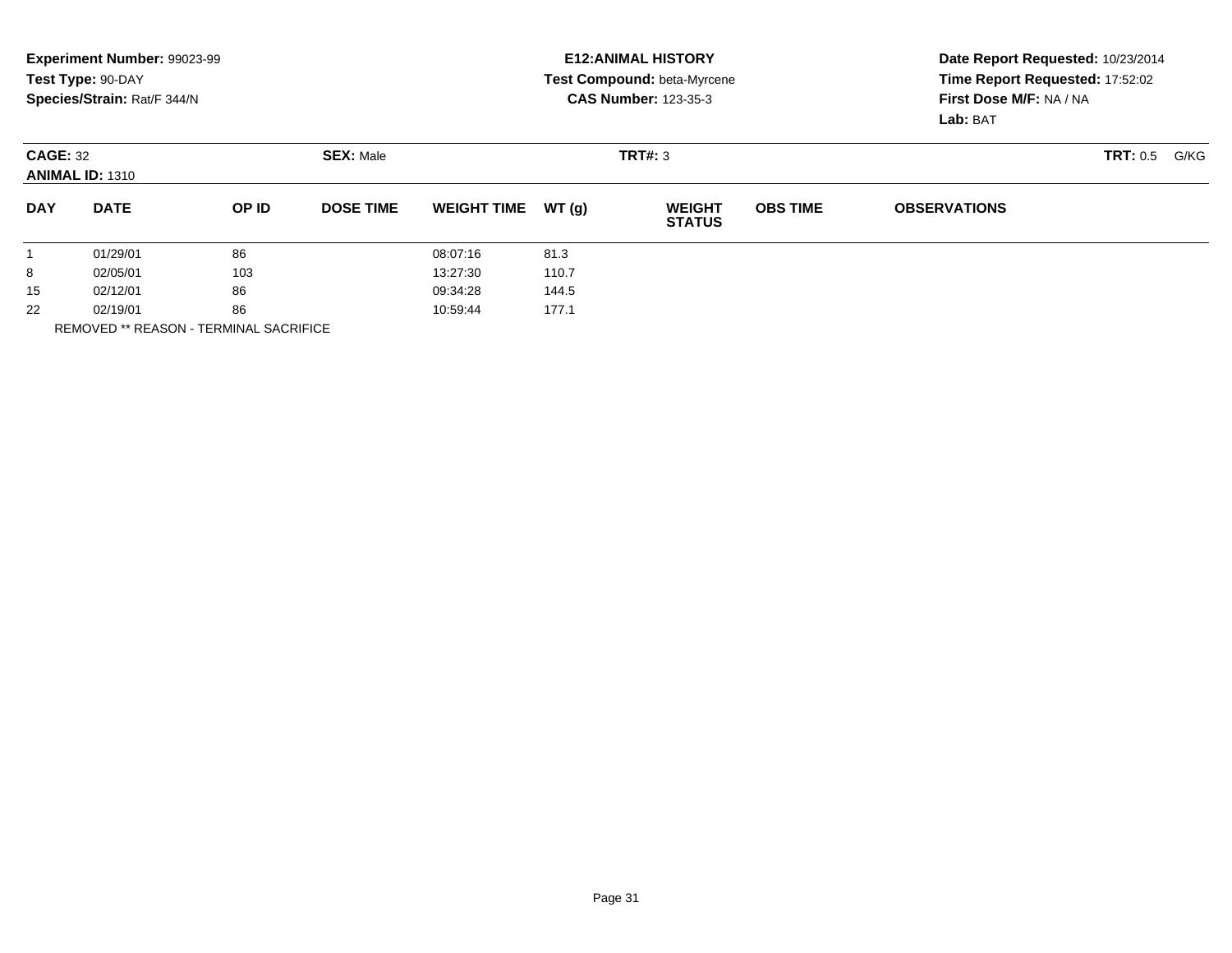|                 | Experiment Number: 99023-99<br>Test Type: 90-DAY<br>Species/Strain: Rat/F 344/N |       |                  |                    |        | <b>E12: ANIMAL HISTORY</b><br><b>Test Compound: beta-Myrcene</b><br><b>CAS Number: 123-35-3</b> |                 | Date Report Requested: 10/23/2014<br>Time Report Requested: 17:52:02<br>First Dose M/F: NA / NA<br>Lab: BAT |                  |  |
|-----------------|---------------------------------------------------------------------------------|-------|------------------|--------------------|--------|-------------------------------------------------------------------------------------------------|-----------------|-------------------------------------------------------------------------------------------------------------|------------------|--|
| <b>CAGE: 33</b> | <b>ANIMAL ID: 1401</b>                                                          |       | <b>SEX: Male</b> |                    |        | <b>TRT#: 4</b>                                                                                  |                 |                                                                                                             | TRT: 1.0<br>G/KG |  |
| <b>DAY</b>      | <b>DATE</b>                                                                     | OP ID | <b>DOSE TIME</b> | <b>WEIGHT TIME</b> | WT (g) | <b>WEIGHT</b><br><b>STATUS</b>                                                                  | <b>OBS TIME</b> | <b>OBSERVATIONS</b>                                                                                         |                  |  |
|                 | 01/29/01                                                                        | 86    |                  | 08:11:24           | 72.2   |                                                                                                 |                 |                                                                                                             |                  |  |
| 8               | 02/05/01                                                                        | 103   |                  | 13:28:30           | 104.6  |                                                                                                 |                 |                                                                                                             |                  |  |
| 15              | 02/12/01                                                                        | 86    |                  | 09:33:32           | 135.8  |                                                                                                 |                 |                                                                                                             |                  |  |
| 22              | 02/19/01                                                                        | 86    |                  | 11:02:36           | 171.5  |                                                                                                 |                 |                                                                                                             |                  |  |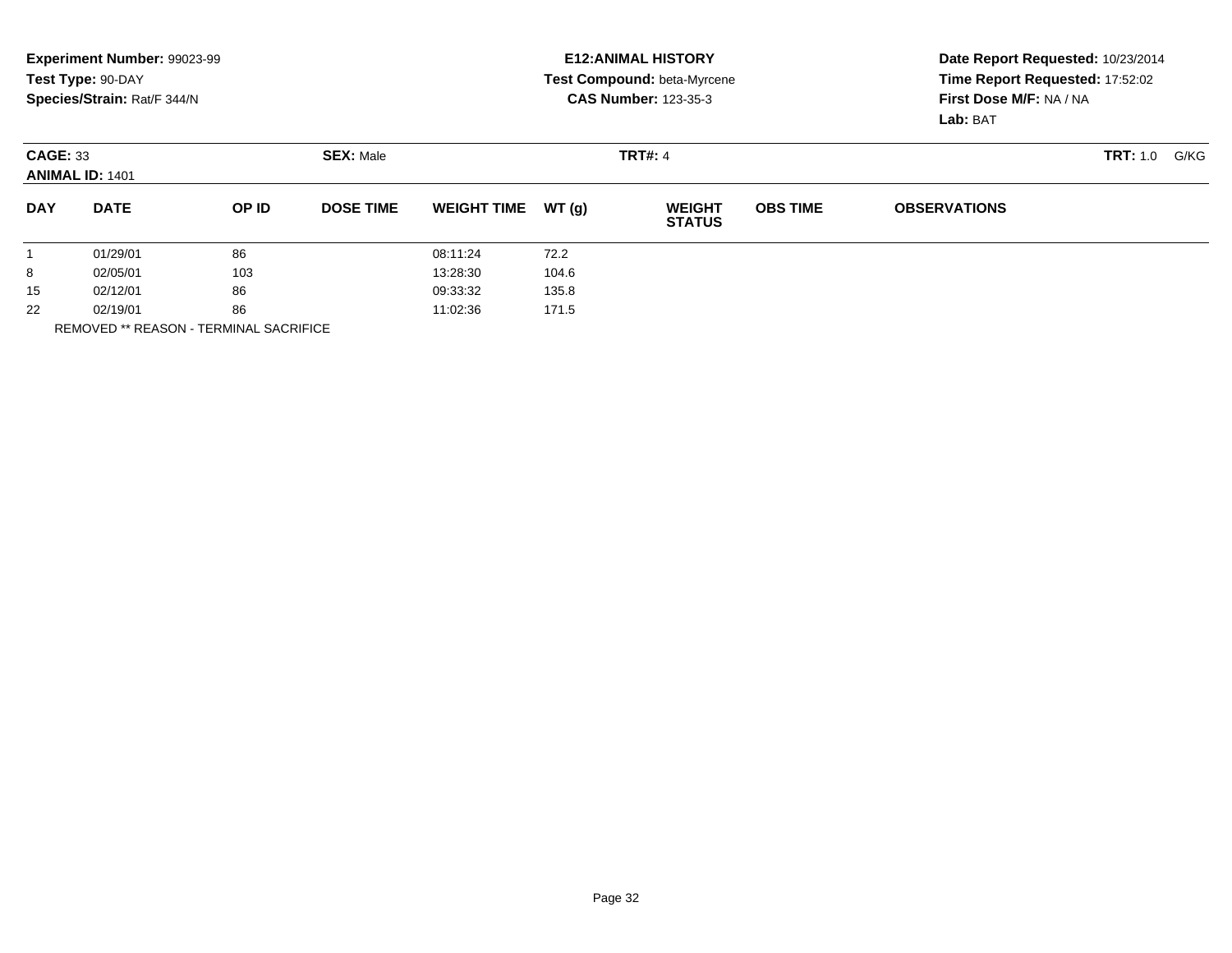|                 | Experiment Number: 99023-99 |       |                  |                    |       | <b>E12: ANIMAL HISTORY</b>     |                                 | Date Report Requested: 10/23/2014 |                         |  |
|-----------------|-----------------------------|-------|------------------|--------------------|-------|--------------------------------|---------------------------------|-----------------------------------|-------------------------|--|
|                 | Test Type: 90-DAY           |       |                  |                    |       | Test Compound: beta-Myrcene    | Time Report Requested: 17:52:02 |                                   |                         |  |
|                 | Species/Strain: Rat/F 344/N |       |                  |                    |       | <b>CAS Number: 123-35-3</b>    |                                 | First Dose M/F: NA / NA           |                         |  |
|                 |                             |       |                  |                    |       |                                |                                 | Lab: BAT                          |                         |  |
| <b>CAGE: 33</b> |                             |       | <b>SEX: Male</b> |                    |       | <b>TRT#: 4</b>                 |                                 |                                   | <b>TRT:</b> 1.0<br>G/KG |  |
|                 | <b>ANIMAL ID: 1402</b>      |       |                  |                    |       |                                |                                 |                                   |                         |  |
| <b>DAY</b>      | <b>DATE</b>                 | OP ID | <b>DOSE TIME</b> | <b>WEIGHT TIME</b> | WT(q) | <b>WEIGHT</b><br><b>STATUS</b> | <b>OBS TIME</b>                 | <b>OBSERVATIONS</b>               |                         |  |
|                 | 01/29/01                    | 86    |                  | 08:11:24           | 66.0  |                                |                                 |                                   |                         |  |
| 8               | 02/05/01                    | 103   |                  | 13:28:30           | 98.5  |                                |                                 |                                   |                         |  |
| 15              | 02/12/01                    | 86    |                  | 09:33:32           | 127.2 |                                |                                 |                                   |                         |  |
| 22              | 02/19/01                    | 86    |                  | 11:02:36           | 157.1 |                                |                                 |                                   |                         |  |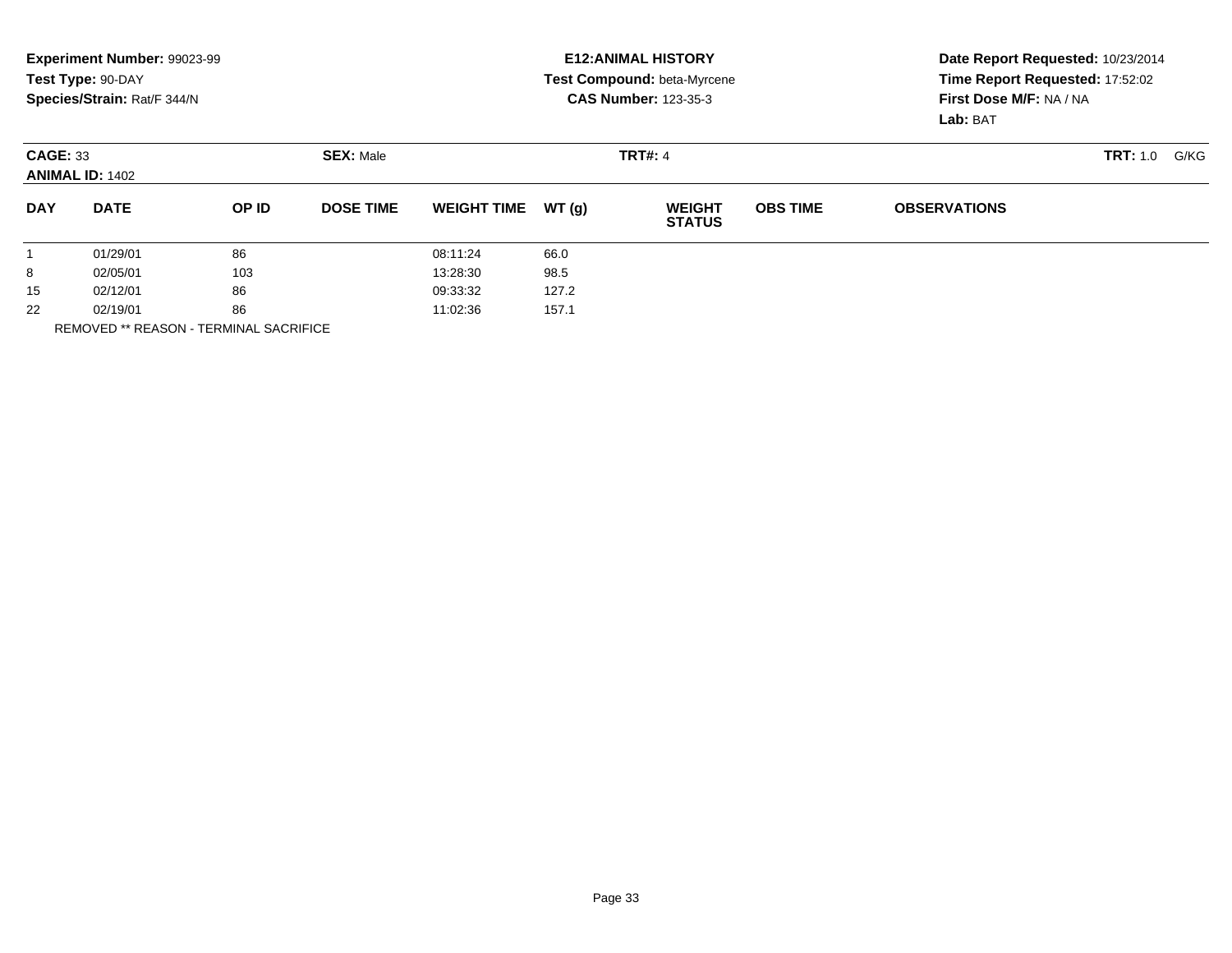|                 | Experiment Number: 99023-99<br>Test Type: 90-DAY<br>Species/Strain: Rat/F 344/N |       |                  |                    |       | <b>E12: ANIMAL HISTORY</b><br>Test Compound: beta-Myrcene<br><b>CAS Number: 123-35-3</b> | Date Report Requested: 10/23/2014<br>Time Report Requested: 17:52:02<br>First Dose M/F: NA / NA<br>Lab: BAT |                     |                  |
|-----------------|---------------------------------------------------------------------------------|-------|------------------|--------------------|-------|------------------------------------------------------------------------------------------|-------------------------------------------------------------------------------------------------------------|---------------------|------------------|
| <b>CAGE: 33</b> | <b>ANIMAL ID: 1403</b>                                                          |       | <b>SEX: Male</b> |                    |       | <b>TRT#: 4</b>                                                                           |                                                                                                             |                     | TRT: 1.0<br>G/KG |
| <b>DAY</b>      | <b>DATE</b>                                                                     | OP ID | <b>DOSE TIME</b> | <b>WEIGHT TIME</b> | WT(q) | <b>WEIGHT</b><br><b>STATUS</b>                                                           | <b>OBS TIME</b>                                                                                             | <b>OBSERVATIONS</b> |                  |
|                 | 01/29/01                                                                        | 86    |                  | 08:11:24           | 112.7 |                                                                                          |                                                                                                             |                     |                  |
| 8               | 02/05/01                                                                        | 103   |                  | 13:28:30           | 138.6 |                                                                                          |                                                                                                             |                     |                  |
| 15              | 02/12/01                                                                        | 86    |                  | 09:33:32           | 171.6 |                                                                                          |                                                                                                             |                     |                  |
| 22              | 02/19/01                                                                        | 86    |                  | 11:02:36           | 192.7 |                                                                                          |                                                                                                             |                     |                  |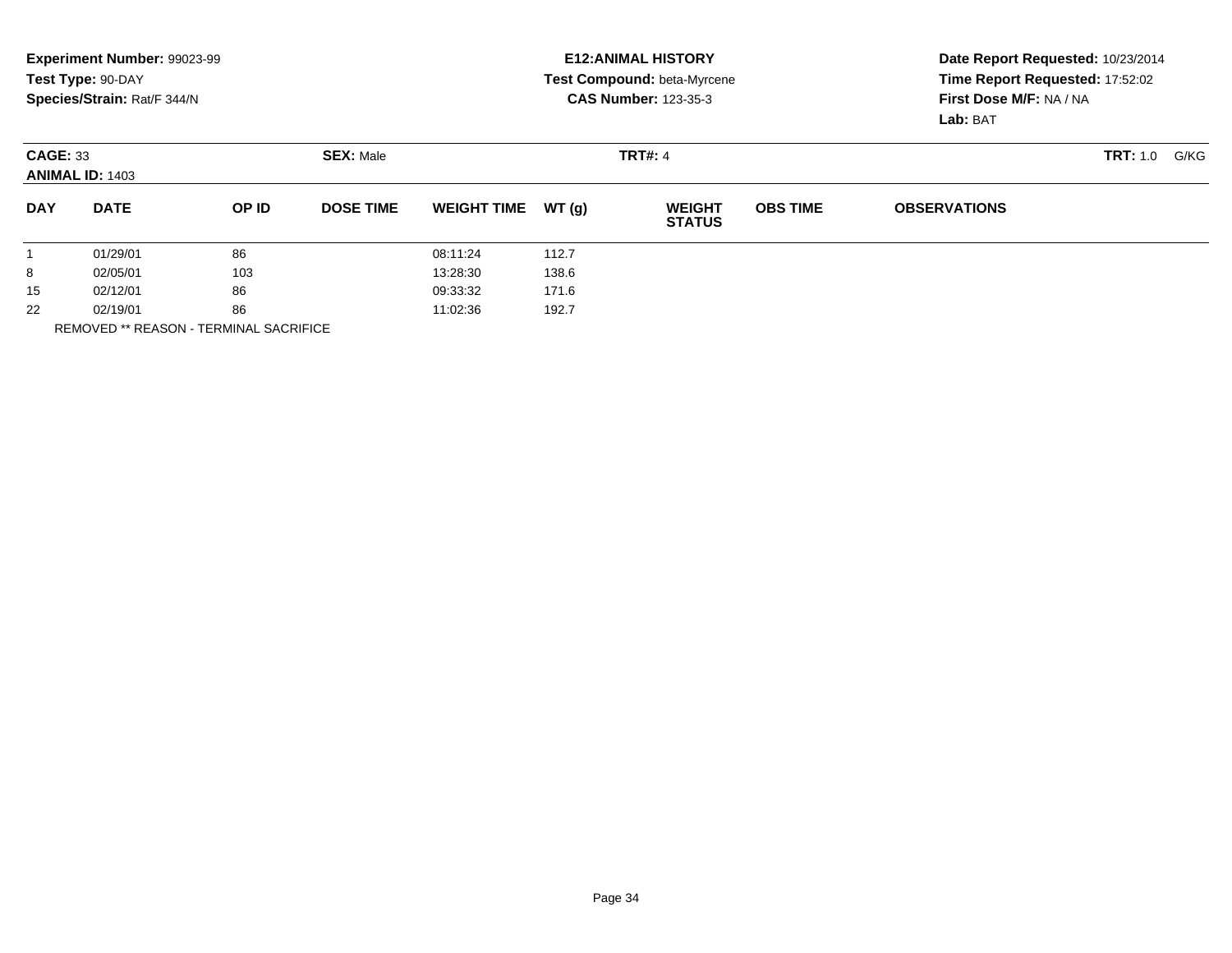|                                           | Experiment Number: 99023-99<br>Test Type: 90-DAY<br>Species/Strain: Rat/F 344/N |       |                  |                    |       | <b>E12: ANIMAL HISTORY</b><br>Test Compound: beta-Myrcene<br><b>CAS Number: 123-35-3</b> | Date Report Requested: 10/23/2014<br>Time Report Requested: 17:52:02<br>First Dose M/F: NA / NA<br>Lab: BAT |                     |                         |
|-------------------------------------------|---------------------------------------------------------------------------------|-------|------------------|--------------------|-------|------------------------------------------------------------------------------------------|-------------------------------------------------------------------------------------------------------------|---------------------|-------------------------|
| <b>CAGE: 33</b><br><b>ANIMAL ID: 1404</b> |                                                                                 |       | <b>SEX: Male</b> |                    |       | <b>TRT#: 4</b>                                                                           |                                                                                                             |                     | <b>TRT:</b> 1.0<br>G/KG |
| <b>DAY</b>                                | <b>DATE</b>                                                                     | OP ID | <b>DOSE TIME</b> | <b>WEIGHT TIME</b> | WT(q) | <b>WEIGHT</b><br><b>STATUS</b>                                                           | <b>OBS TIME</b>                                                                                             | <b>OBSERVATIONS</b> |                         |
|                                           | 01/29/01                                                                        | 86    |                  | 08:11:24           | 75.5  |                                                                                          |                                                                                                             |                     |                         |
| 8                                         | 103<br>02/05/01                                                                 |       | 13:28:30         | 107.7              |       |                                                                                          |                                                                                                             |                     |                         |
| 15                                        | 02/12/01                                                                        | 86    |                  | 09:33:32           | 140.5 |                                                                                          |                                                                                                             |                     |                         |

REMOVED \*\* REASON - NATURAL DEATH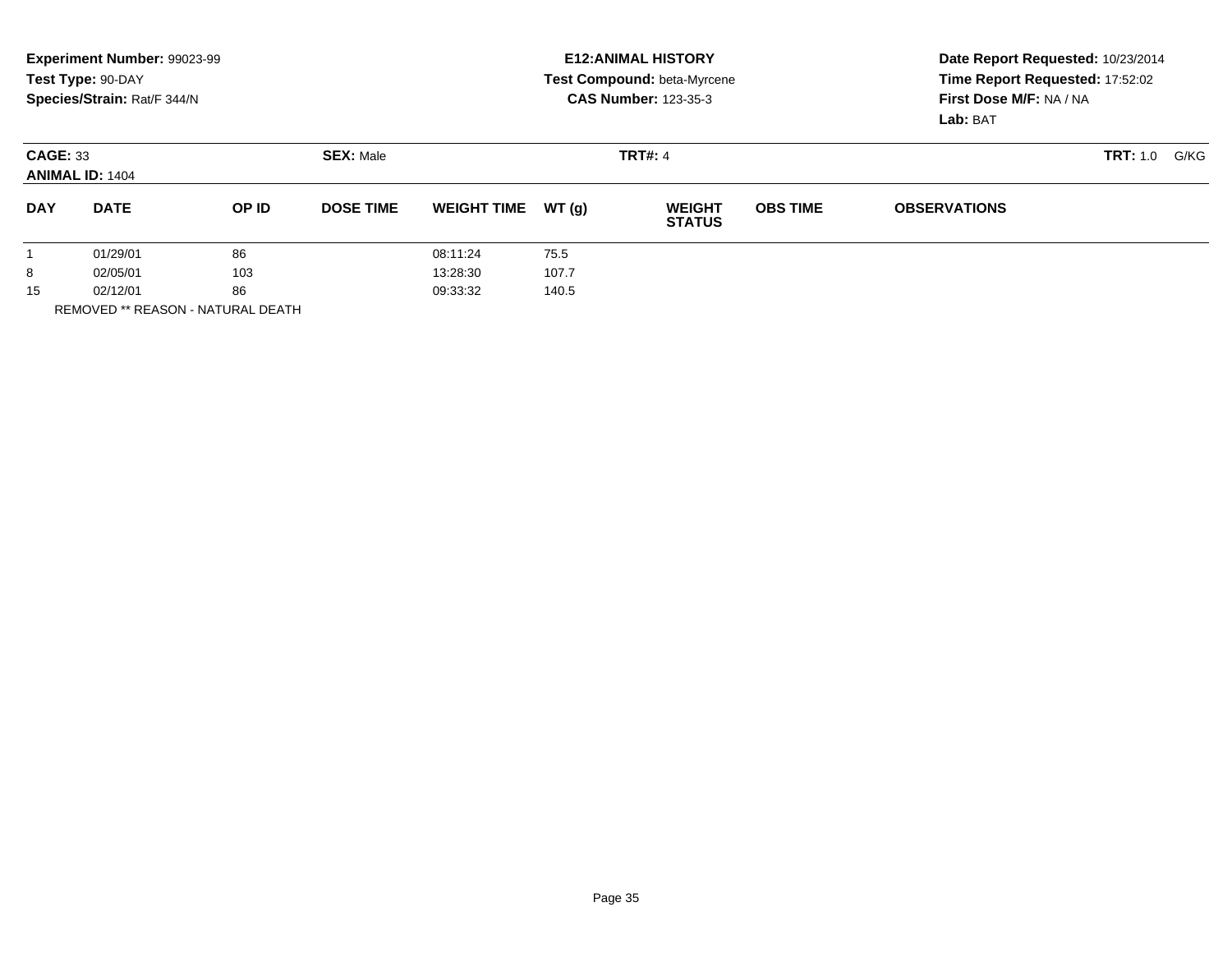|                                           | <b>Experiment Number: 99023-99</b> |       |                  |                    |       | <b>E12: ANIMAL HISTORY</b>     |                                 | Date Report Requested: 10/23/2014 |                         |  |
|-------------------------------------------|------------------------------------|-------|------------------|--------------------|-------|--------------------------------|---------------------------------|-----------------------------------|-------------------------|--|
|                                           | Test Type: 90-DAY                  |       |                  |                    |       | Test Compound: beta-Myrcene    | Time Report Requested: 17:52:02 |                                   |                         |  |
|                                           | Species/Strain: Rat/F 344/N        |       |                  |                    |       | <b>CAS Number: 123-35-3</b>    |                                 | First Dose M/F: NA / NA           |                         |  |
|                                           |                                    |       |                  |                    |       |                                |                                 | Lab: BAT                          |                         |  |
| <b>CAGE: 33</b><br><b>ANIMAL ID: 1405</b> |                                    |       | <b>SEX: Male</b> |                    |       | <b>TRT#: 4</b>                 |                                 |                                   | <b>TRT:</b> 1.0<br>G/KG |  |
|                                           |                                    |       |                  |                    |       |                                |                                 |                                   |                         |  |
| <b>DAY</b>                                | <b>DATE</b>                        | OP ID | <b>DOSE TIME</b> | <b>WEIGHT TIME</b> | WT(q) | <b>WEIGHT</b><br><b>STATUS</b> | <b>OBS TIME</b>                 | <b>OBSERVATIONS</b>               |                         |  |
|                                           | 01/29/01                           | 86    |                  | 08:11:24           | 100.0 |                                |                                 |                                   |                         |  |
| 8                                         | 02/05/01                           | 103   |                  | 13:28:30           | 127.5 |                                |                                 |                                   |                         |  |
| 15                                        | 02/12/01                           | 86    |                  | 09:33:32           | 155.4 |                                |                                 |                                   |                         |  |
| 22                                        | 02/19/01                           | 86    |                  | 11:02:36           | 176.9 |                                |                                 |                                   |                         |  |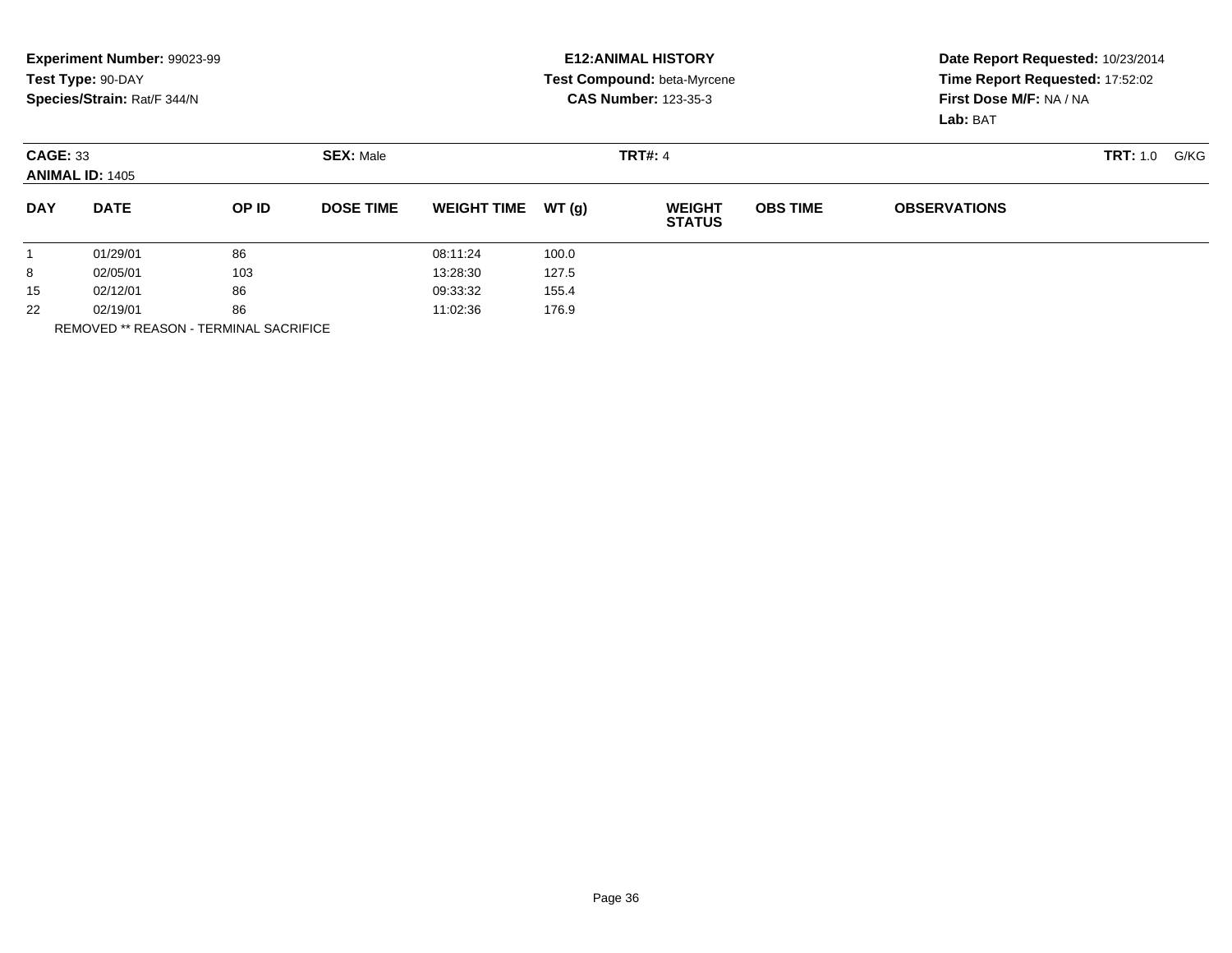|                                           | Experiment Number: 99023-99<br>Test Type: 90-DAY<br>Species/Strain: Rat/F 344/N |       |                  |                    |        | <b>E12: ANIMAL HISTORY</b><br><b>Test Compound: beta-Myrcene</b><br><b>CAS Number: 123-35-3</b> | Date Report Requested: 10/23/2014<br>Time Report Requested: 17:52:02<br>First Dose M/F: NA / NA |                     |                  |
|-------------------------------------------|---------------------------------------------------------------------------------|-------|------------------|--------------------|--------|-------------------------------------------------------------------------------------------------|-------------------------------------------------------------------------------------------------|---------------------|------------------|
|                                           |                                                                                 |       |                  |                    |        |                                                                                                 |                                                                                                 | Lab: BAT            |                  |
| <b>CAGE: 34</b><br><b>ANIMAL ID: 1406</b> |                                                                                 |       | <b>SEX: Male</b> |                    |        | <b>TRT#: 4</b>                                                                                  |                                                                                                 |                     | TRT: 1.0<br>G/KG |
| <b>DAY</b>                                | <b>DATE</b>                                                                     | OP ID | <b>DOSE TIME</b> | <b>WEIGHT TIME</b> | WT (g) | <b>WEIGHT</b><br><b>STATUS</b>                                                                  | <b>OBS TIME</b>                                                                                 | <b>OBSERVATIONS</b> |                  |
|                                           | 01/29/01                                                                        | 86    |                  | 08:12:32           | 63.9   |                                                                                                 |                                                                                                 |                     |                  |
| 8                                         | 02/05/01                                                                        | 103   |                  | 13:29:28           | 99.0   |                                                                                                 |                                                                                                 |                     |                  |
| 15                                        | 02/12/01                                                                        | 86    |                  | 09:32:18           | 129.1  |                                                                                                 |                                                                                                 |                     |                  |
| 22                                        | 02/19/01                                                                        | 86    |                  | 11:01:38           | 159.8  |                                                                                                 |                                                                                                 |                     |                  |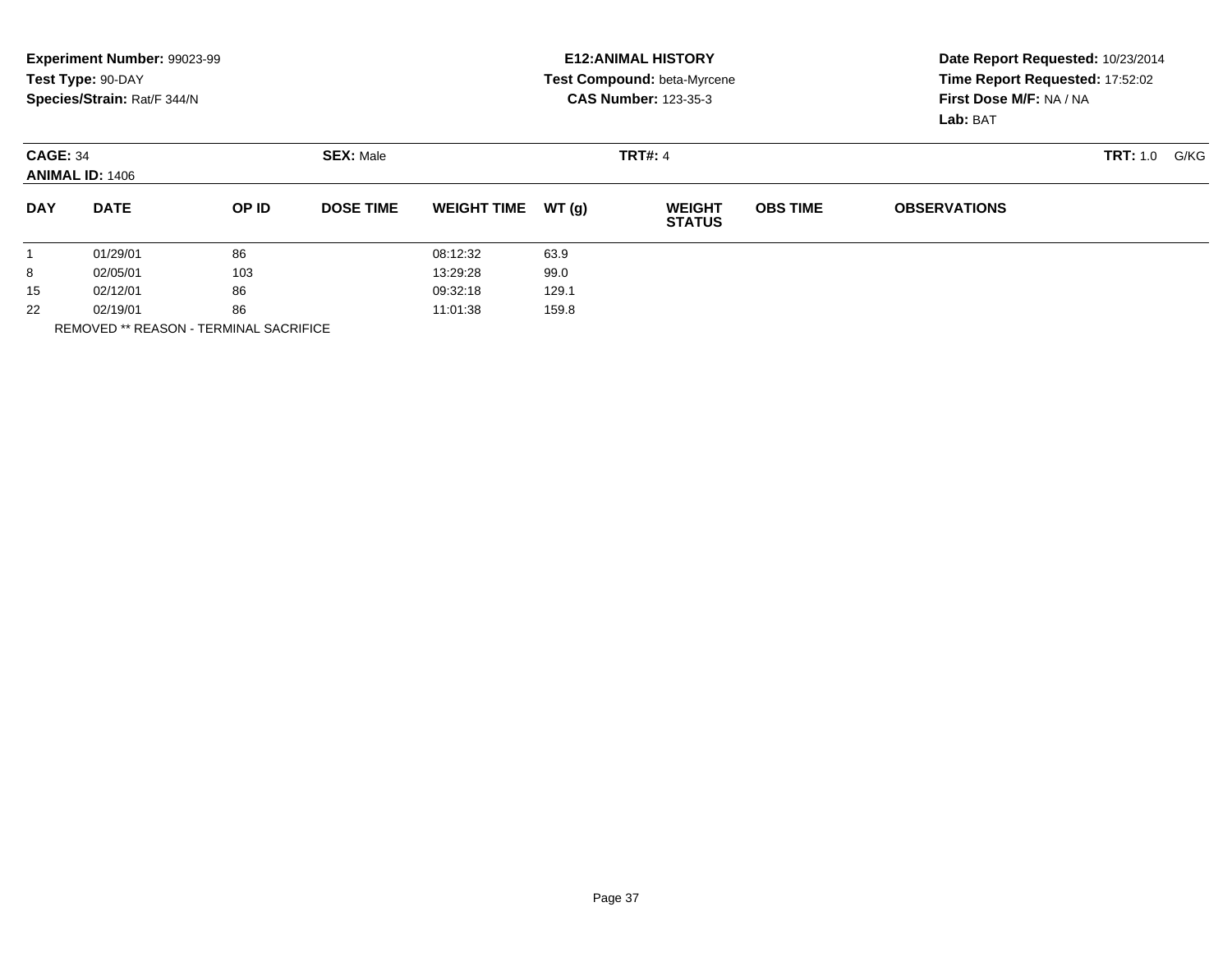|                                           | Experiment Number: 99023-99<br>Test Type: 90-DAY<br>Species/Strain: Rat/F 344/N |       |                  |                    |        | <b>E12: ANIMAL HISTORY</b><br><b>Test Compound: beta-Myrcene</b><br><b>CAS Number: 123-35-3</b> | Date Report Requested: 10/23/2014<br>Time Report Requested: 17:52:02<br>First Dose M/F: NA / NA<br>Lab: BAT |                     |                  |
|-------------------------------------------|---------------------------------------------------------------------------------|-------|------------------|--------------------|--------|-------------------------------------------------------------------------------------------------|-------------------------------------------------------------------------------------------------------------|---------------------|------------------|
| <b>CAGE: 34</b><br><b>ANIMAL ID: 1407</b> |                                                                                 |       | <b>SEX: Male</b> |                    |        | <b>TRT#: 4</b>                                                                                  |                                                                                                             |                     | TRT: 1.0<br>G/KG |
| <b>DAY</b>                                | <b>DATE</b>                                                                     | OP ID | <b>DOSE TIME</b> | <b>WEIGHT TIME</b> | WT (g) | <b>WEIGHT</b><br><b>STATUS</b>                                                                  | <b>OBS TIME</b>                                                                                             | <b>OBSERVATIONS</b> |                  |
|                                           | 01/29/01                                                                        | 86    |                  | 08:12:32           | 87.3   |                                                                                                 |                                                                                                             |                     |                  |
| 8                                         | 02/05/01                                                                        | 103   |                  | 13:29:28           | 122.2  |                                                                                                 |                                                                                                             |                     |                  |
| 15                                        | 02/12/01                                                                        | 86    |                  | 09:32:18           | 157.0  |                                                                                                 |                                                                                                             |                     |                  |
| 22                                        | 02/19/01                                                                        | 86    |                  | 11:01:38           | 188.1  |                                                                                                 |                                                                                                             |                     |                  |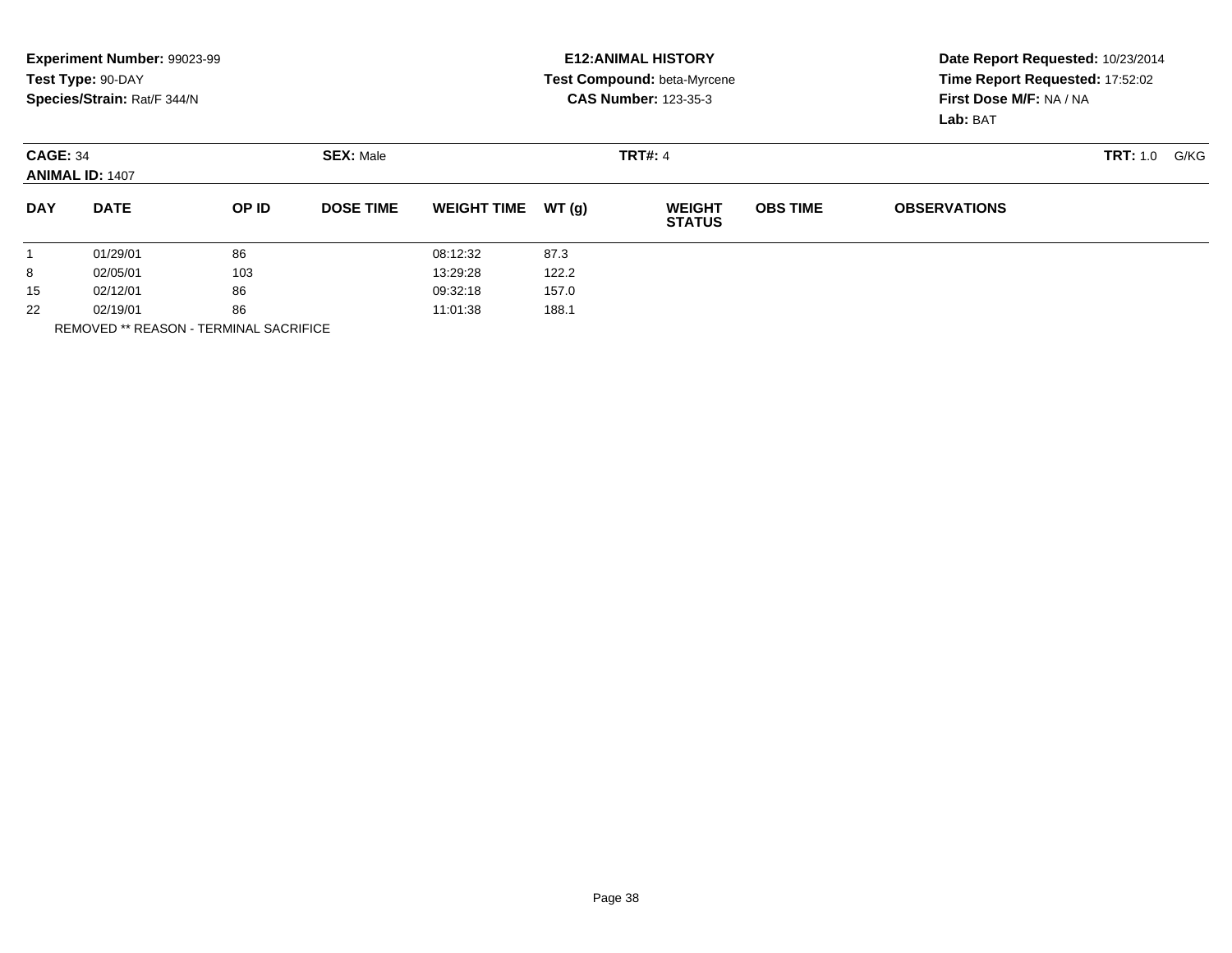|                 | Experiment Number: 99023-99 |       |                  |                    |       | <b>E12: ANIMAL HISTORY</b>         | Date Report Requested: 10/23/2014 |                         |                  |  |
|-----------------|-----------------------------|-------|------------------|--------------------|-------|------------------------------------|-----------------------------------|-------------------------|------------------|--|
|                 | Test Type: 90-DAY           |       |                  |                    |       | <b>Test Compound: beta-Myrcene</b> | Time Report Requested: 17:52:02   |                         |                  |  |
|                 | Species/Strain: Rat/F 344/N |       |                  |                    |       | <b>CAS Number: 123-35-3</b>        |                                   | First Dose M/F: NA / NA |                  |  |
|                 |                             |       |                  |                    |       |                                    |                                   | Lab: BAT                |                  |  |
| <b>CAGE: 34</b> | <b>ANIMAL ID: 1408</b>      |       | <b>SEX: Male</b> |                    |       | <b>TRT#: 4</b>                     |                                   |                         | TRT: 1.0<br>G/KG |  |
| <b>DAY</b>      | <b>DATE</b>                 | OP ID | <b>DOSE TIME</b> | <b>WEIGHT TIME</b> | WT(q) | <b>WEIGHT</b><br><b>STATUS</b>     | <b>OBS TIME</b>                   | <b>OBSERVATIONS</b>     |                  |  |
|                 | 01/29/01                    | 86    |                  | 08:12:32           | 96.5  |                                    |                                   |                         |                  |  |
| 8               | 02/05/01                    | 103   |                  | 13:29:28           | 120.6 |                                    |                                   |                         |                  |  |
| 15              | 02/12/01                    | 86    |                  | 09:32:18           | 153.6 |                                    |                                   |                         |                  |  |
| 22              | 02/19/01                    | 86    |                  | 11:01:38           | 178.4 |                                    |                                   |                         |                  |  |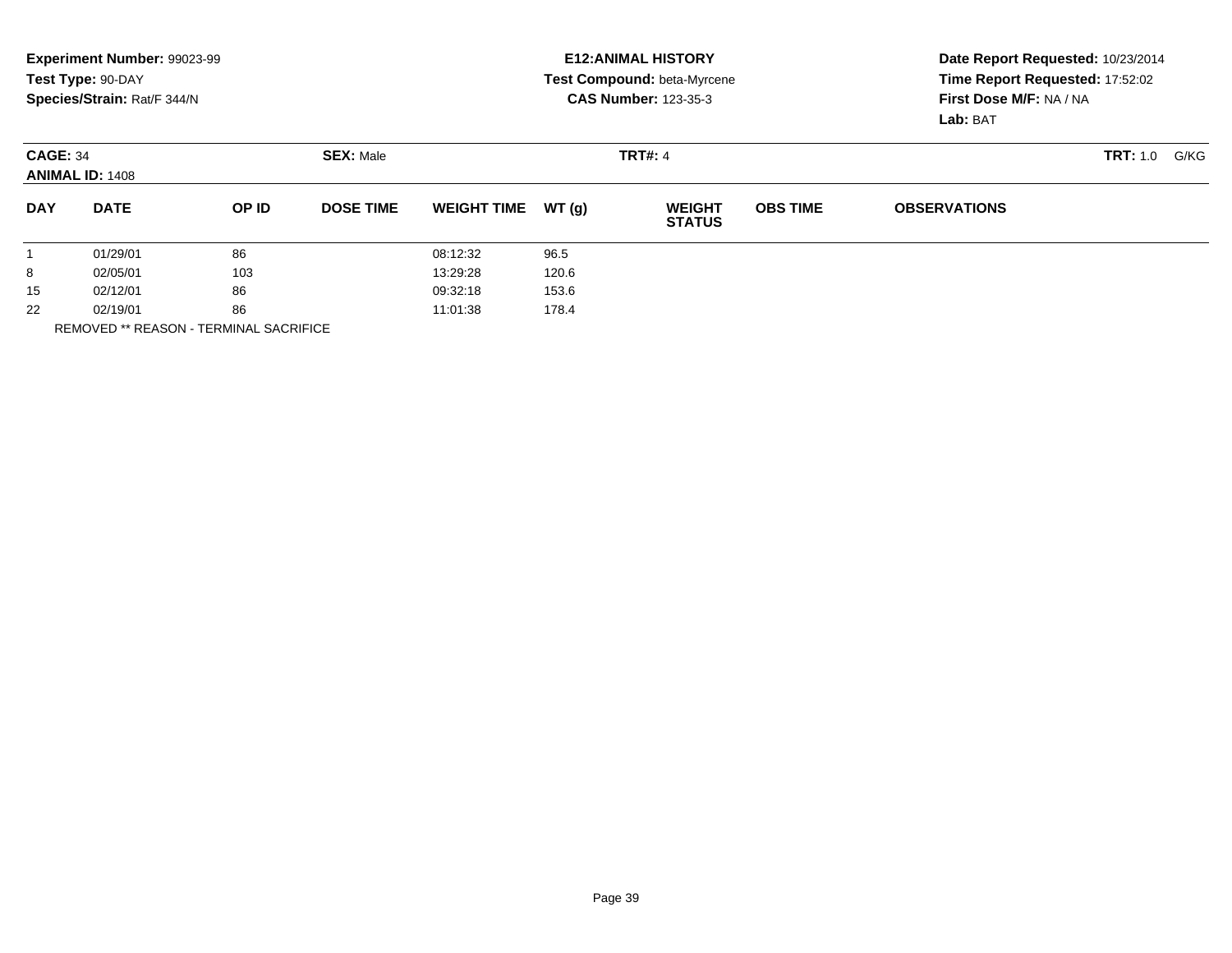|                 | Experiment Number: 99023-99<br>Test Type: 90-DAY<br>Species/Strain: Rat/F 344/N |       |                  |                    |        | <b>E12: ANIMAL HISTORY</b><br><b>Test Compound: beta-Myrcene</b><br><b>CAS Number: 123-35-3</b> | Date Report Requested: 10/23/2014<br>Time Report Requested: 17:52:02<br>First Dose M/F: NA / NA<br>Lab: BAT |                     |                  |
|-----------------|---------------------------------------------------------------------------------|-------|------------------|--------------------|--------|-------------------------------------------------------------------------------------------------|-------------------------------------------------------------------------------------------------------------|---------------------|------------------|
| <b>CAGE: 34</b> | <b>ANIMAL ID: 1409</b>                                                          |       | <b>SEX: Male</b> |                    |        | <b>TRT#: 4</b>                                                                                  |                                                                                                             |                     | TRT: 1.0<br>G/KG |
| <b>DAY</b>      | <b>DATE</b>                                                                     | OP ID | <b>DOSE TIME</b> | <b>WEIGHT TIME</b> | WT (g) | <b>WEIGHT</b><br><b>STATUS</b>                                                                  | <b>OBS TIME</b>                                                                                             | <b>OBSERVATIONS</b> |                  |
|                 | 01/29/01                                                                        | 86    |                  | 08:12:32           | 81.5   |                                                                                                 |                                                                                                             |                     |                  |
| 8               | 02/05/01                                                                        | 103   |                  | 13:29:28           | 116.2  |                                                                                                 |                                                                                                             |                     |                  |
| 15              | 02/12/01                                                                        | 86    |                  | 09:32:18           | 148.4  |                                                                                                 |                                                                                                             |                     |                  |
| 22              | 02/19/01                                                                        | 86    |                  | 11:01:38           | 178.4  |                                                                                                 |                                                                                                             |                     |                  |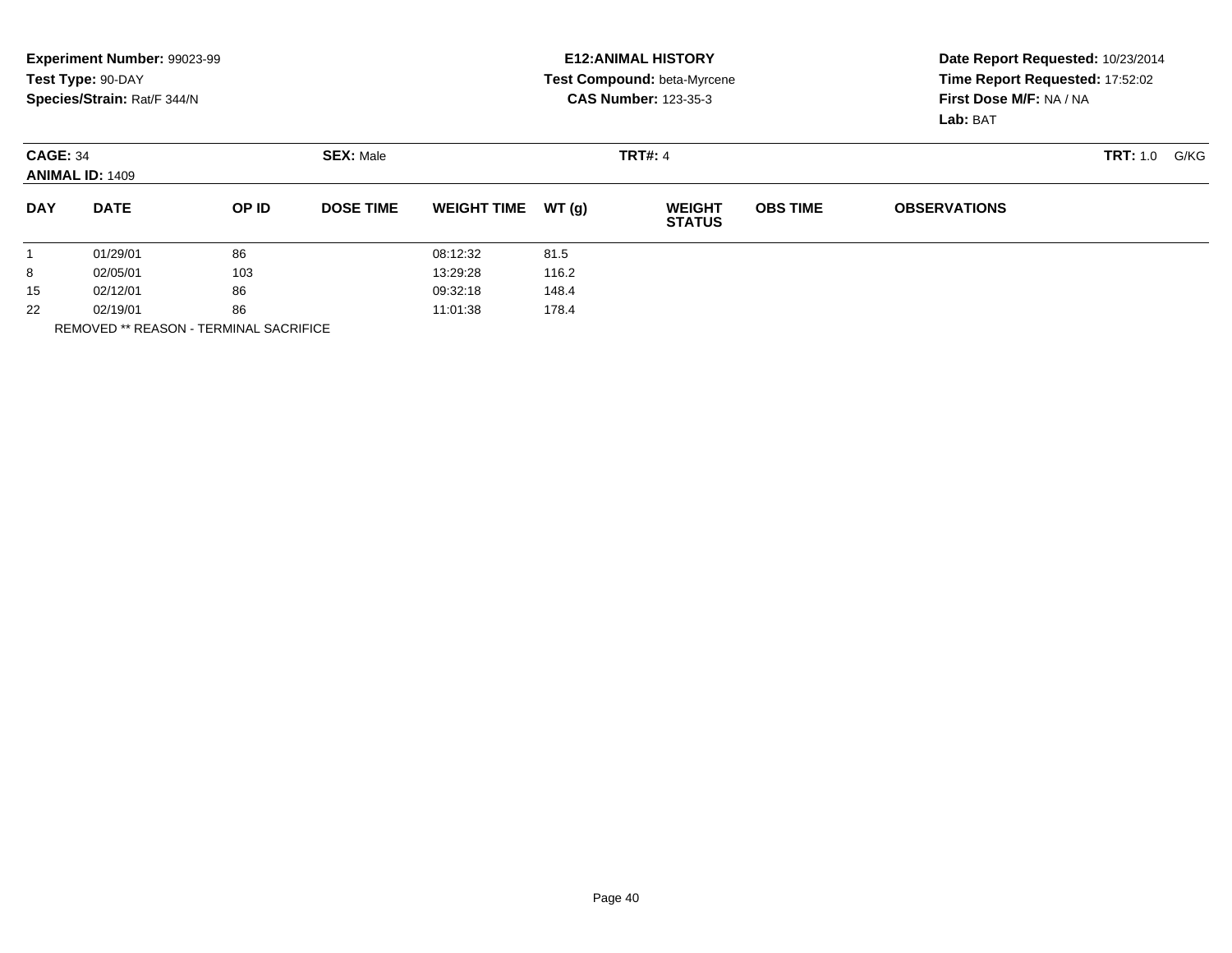|                 | Experiment Number: 99023-99<br>Test Type: 90-DAY<br>Species/Strain: Rat/F 344/N |       |                  |                    |       | <b>E12: ANIMAL HISTORY</b><br><b>Test Compound: beta-Myrcene</b><br><b>CAS Number: 123-35-3</b> | Date Report Requested: 10/23/2014<br>Time Report Requested: 17:52:02<br>First Dose M/F: NA / NA<br>Lab: BAT |                     |          |      |
|-----------------|---------------------------------------------------------------------------------|-------|------------------|--------------------|-------|-------------------------------------------------------------------------------------------------|-------------------------------------------------------------------------------------------------------------|---------------------|----------|------|
| <b>CAGE: 34</b> | <b>ANIMAL ID: 1410</b>                                                          |       | <b>SEX: Male</b> |                    |       | <b>TRT#: 4</b>                                                                                  |                                                                                                             |                     | TRT: 1.0 | G/KG |
| <b>DAY</b>      | <b>DATE</b>                                                                     | OP ID | <b>DOSE TIME</b> | <b>WEIGHT TIME</b> | WT(q) | <b>WEIGHT</b><br><b>STATUS</b>                                                                  | <b>OBS TIME</b>                                                                                             | <b>OBSERVATIONS</b> |          |      |
|                 | 01/29/01                                                                        | 86    |                  | 08:12:32           | 106.2 |                                                                                                 |                                                                                                             |                     |          |      |
| 8               | 02/05/01                                                                        | 103   |                  | 13:29:28           | 136.1 |                                                                                                 |                                                                                                             |                     |          |      |
| 15              | 02/12/01                                                                        | 86    |                  | 09:32:18           | 170.6 |                                                                                                 |                                                                                                             |                     |          |      |
| 22              | 02/19/01                                                                        | 86    |                  | 11:01:38           | 192.8 |                                                                                                 |                                                                                                             |                     |          |      |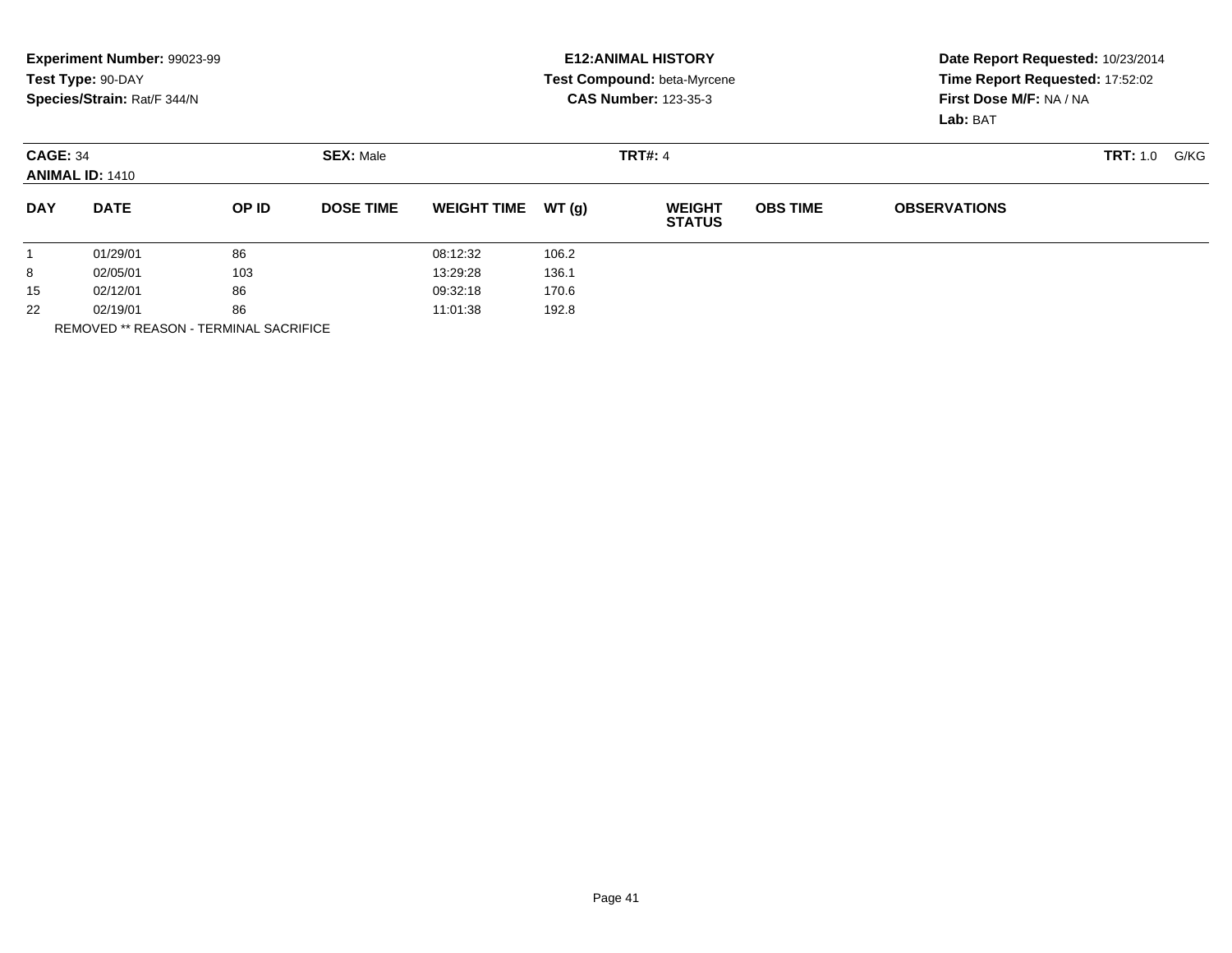|                                           | Experiment Number: 99023-99 |       |                  |                    |       | <b>E12: ANIMAL HISTORY</b>         | Date Report Requested: 10/23/2014 |                         |  |  |
|-------------------------------------------|-----------------------------|-------|------------------|--------------------|-------|------------------------------------|-----------------------------------|-------------------------|--|--|
|                                           | Test Type: 90-DAY           |       |                  |                    |       | <b>Test Compound: beta-Myrcene</b> | Time Report Requested: 17:52:02   |                         |  |  |
|                                           | Species/Strain: Rat/F 344/N |       |                  |                    |       | <b>CAS Number: 123-35-3</b>        |                                   | First Dose M/F: NA / NA |  |  |
|                                           |                             |       |                  |                    |       |                                    |                                   | Lab: BAT                |  |  |
| <b>CAGE: 35</b><br><b>ANIMAL ID: 1501</b> |                             |       | <b>SEX: Male</b> |                    |       | TRT#: 5                            |                                   | <b>TRT:</b> 2.0<br>G/KG |  |  |
| <b>DAY</b>                                | <b>DATE</b>                 | OP ID | <b>DOSE TIME</b> | <b>WEIGHT TIME</b> | WT(q) | <b>WEIGHT</b><br><b>STATUS</b>     | <b>OBS TIME</b>                   | <b>OBSERVATIONS</b>     |  |  |
|                                           | 01/29/01                    | 86    |                  | 07:58:28           | 82.6  |                                    |                                   |                         |  |  |
| 8                                         | 02/05/01                    | 103   |                  | 13:23:24           | 98.1  |                                    |                                   |                         |  |  |
| 15                                        | 02/12/01                    | 86    |                  | 09:30:36           | 134.2 |                                    |                                   |                         |  |  |
| 22                                        | 02/19/01                    | 86    |                  | 11:04:40           | 162.7 |                                    |                                   |                         |  |  |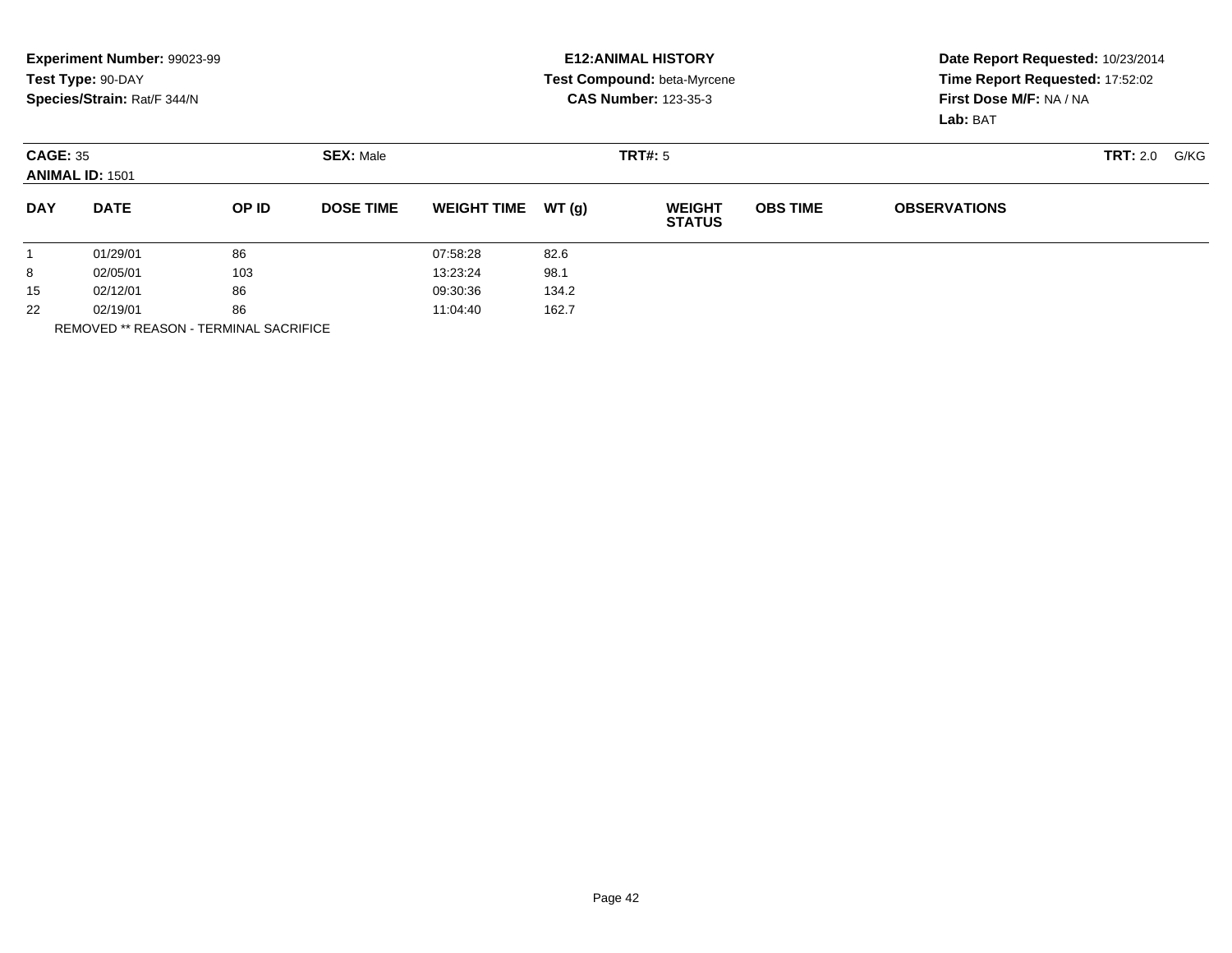|                 | Experiment Number: 99023-99<br>Test Type: 90-DAY<br>Species/Strain: Rat/F 344/N |       |                  |                    |       | <b>E12: ANIMAL HISTORY</b><br><b>Test Compound: beta-Myrcene</b><br><b>CAS Number: 123-35-3</b> | Date Report Requested: 10/23/2014<br>Time Report Requested: 17:52:02<br>First Dose M/F: NA / NA<br>Lab: BAT |                     |                         |  |
|-----------------|---------------------------------------------------------------------------------|-------|------------------|--------------------|-------|-------------------------------------------------------------------------------------------------|-------------------------------------------------------------------------------------------------------------|---------------------|-------------------------|--|
| <b>CAGE: 35</b> | <b>ANIMAL ID: 1502</b>                                                          |       | <b>SEX: Male</b> |                    |       | TRT#: 5                                                                                         |                                                                                                             |                     | <b>TRT:</b> 2.0<br>G/KG |  |
| <b>DAY</b>      | <b>DATE</b>                                                                     | OP ID | <b>DOSE TIME</b> | <b>WEIGHT TIME</b> | WT(q) | <b>WEIGHT</b><br><b>STATUS</b>                                                                  | <b>OBS TIME</b>                                                                                             | <b>OBSERVATIONS</b> |                         |  |
|                 | 86<br>01/29/01                                                                  |       | 07:58:28         | 71.3               |       |                                                                                                 |                                                                                                             |                     |                         |  |
| 8               | 103<br>02/05/01                                                                 |       |                  | 13:23:24           | 82.0  |                                                                                                 |                                                                                                             |                     |                         |  |
|                 | <b>REMOVED ** REASON - NATURAL DEATH</b>                                        |       |                  |                    |       |                                                                                                 |                                                                                                             |                     |                         |  |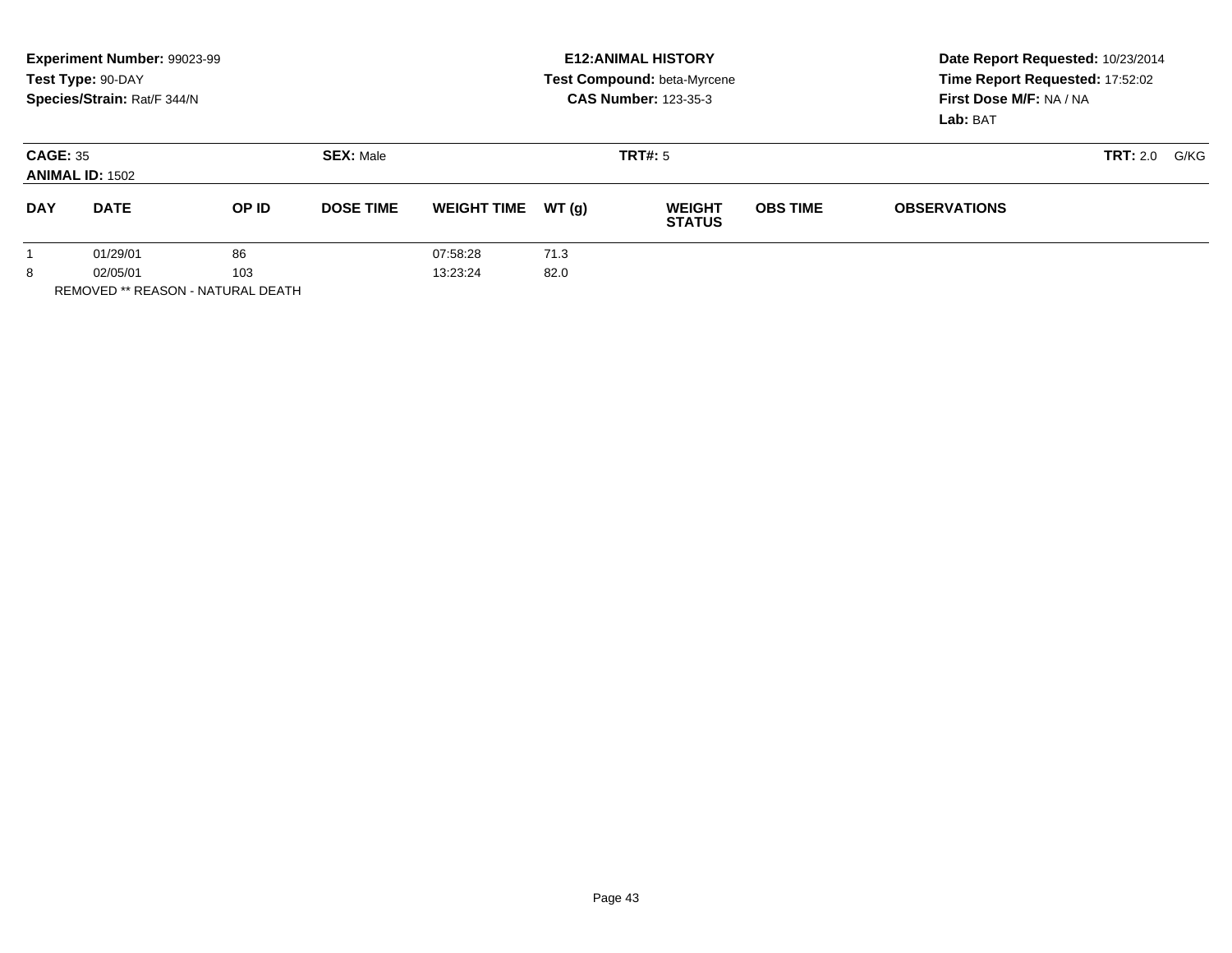|                                           | Experiment Number: 99023-99<br>Test Type: 90-DAY<br>Species/Strain: Rat/F 344/N |       |                  | <b>E12:ANIMAL HISTORY</b><br>Test Compound: beta-Myrcene<br><b>CAS Number: 123-35-3</b> |       |                                |                 | Date Report Requested: 10/23/2014<br>Time Report Requested: 17:52:02<br>First Dose M/F: NA / NA<br>Lab: BAT |  |  |
|-------------------------------------------|---------------------------------------------------------------------------------|-------|------------------|-----------------------------------------------------------------------------------------|-------|--------------------------------|-----------------|-------------------------------------------------------------------------------------------------------------|--|--|
| <b>CAGE: 35</b><br><b>ANIMAL ID: 1503</b> |                                                                                 |       | <b>SEX: Male</b> |                                                                                         |       | <b>TRT#: 5</b>                 |                 | <b>TRT:</b> 2.0<br>G/KG                                                                                     |  |  |
| <b>DAY</b>                                | <b>DATE</b>                                                                     | OP ID | <b>DOSE TIME</b> | <b>WEIGHT TIME</b>                                                                      | WT(g) | <b>WEIGHT</b><br><b>STATUS</b> | <b>OBS TIME</b> | <b>OBSERVATIONS</b>                                                                                         |  |  |
|                                           | 01/29/01                                                                        | 86    |                  | 07:58:28                                                                                | 76.1  |                                |                 |                                                                                                             |  |  |
| 8                                         | 02/05/01                                                                        | 103   |                  | 13:23:24                                                                                | 90.7  |                                |                 |                                                                                                             |  |  |
| 15                                        | 02/12/01                                                                        | 86    |                  | 09:30:36                                                                                | 118.2 |                                |                 |                                                                                                             |  |  |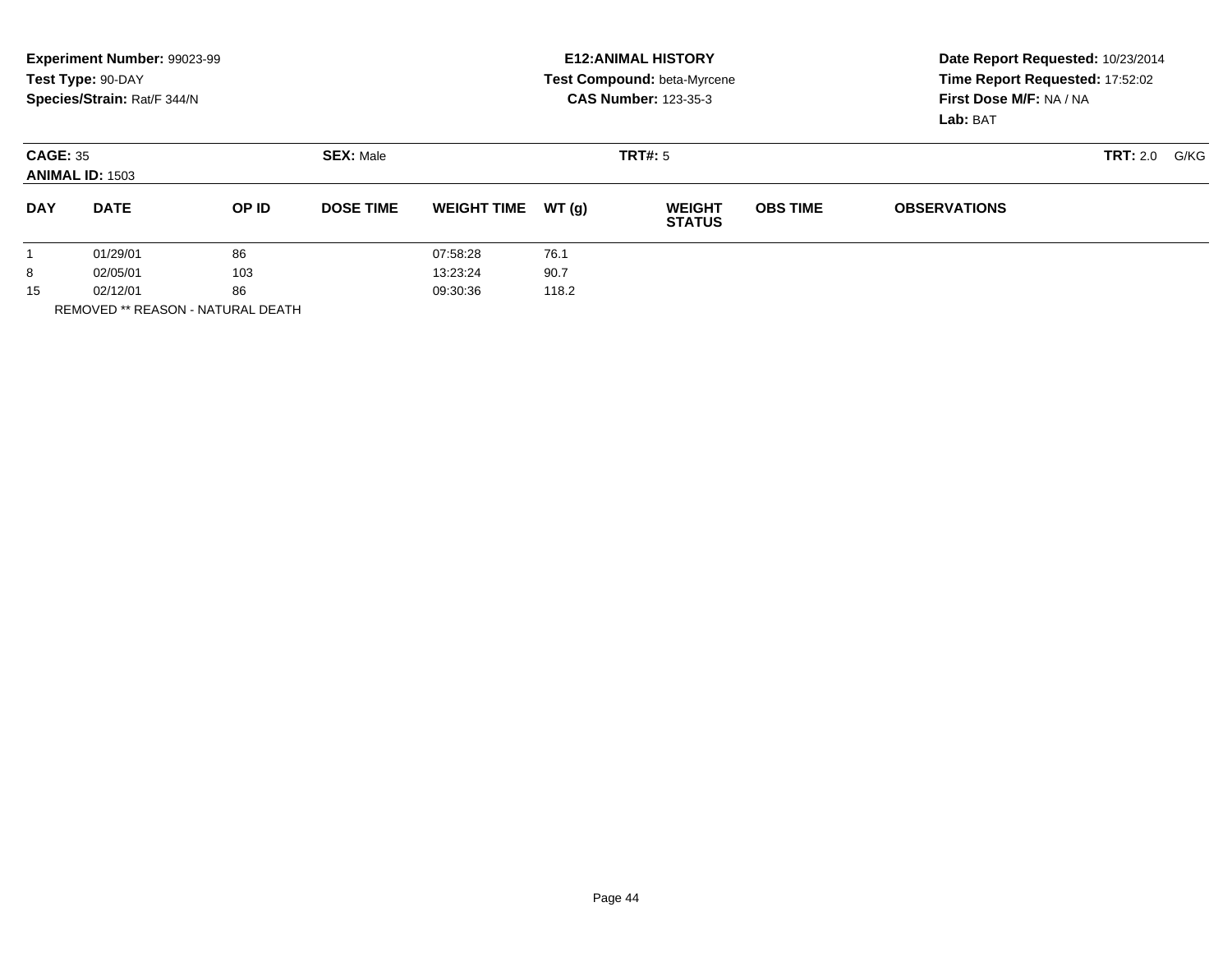|                 | Experiment Number: 99023-99<br>Test Type: 90-DAY<br>Species/Strain: Rat/F 344/N |       |                  |                    |       | <b>E12: ANIMAL HISTORY</b><br><b>Test Compound: beta-Myrcene</b><br><b>CAS Number: 123-35-3</b> | Date Report Requested: 10/23/2014<br>Time Report Requested: 17:52:02<br>First Dose M/F: NA / NA<br>Lab: BAT |                     |                 |      |
|-----------------|---------------------------------------------------------------------------------|-------|------------------|--------------------|-------|-------------------------------------------------------------------------------------------------|-------------------------------------------------------------------------------------------------------------|---------------------|-----------------|------|
| <b>CAGE: 35</b> | <b>ANIMAL ID: 1504</b>                                                          |       | <b>SEX: Male</b> |                    |       | TRT#: 5                                                                                         |                                                                                                             |                     | <b>TRT:</b> 2.0 | G/KG |
| <b>DAY</b>      | <b>DATE</b>                                                                     | OP ID | <b>DOSE TIME</b> | <b>WEIGHT TIME</b> | WT(q) | <b>WEIGHT</b><br><b>STATUS</b>                                                                  | <b>OBS TIME</b>                                                                                             | <b>OBSERVATIONS</b> |                 |      |
|                 | 01/29/01                                                                        | 86    |                  | 07:58:28           | 97.6  |                                                                                                 |                                                                                                             |                     |                 |      |
| 8               | 02/05/01                                                                        | 103   |                  | 13:23:24           | 101.6 |                                                                                                 |                                                                                                             |                     |                 |      |
| 15              | 02/12/01                                                                        | 86    |                  | 09:30:36           | 134.6 |                                                                                                 |                                                                                                             |                     |                 |      |
| 22              | 02/19/01                                                                        | 86    |                  | 11:04:40           | 166.2 |                                                                                                 |                                                                                                             |                     |                 |      |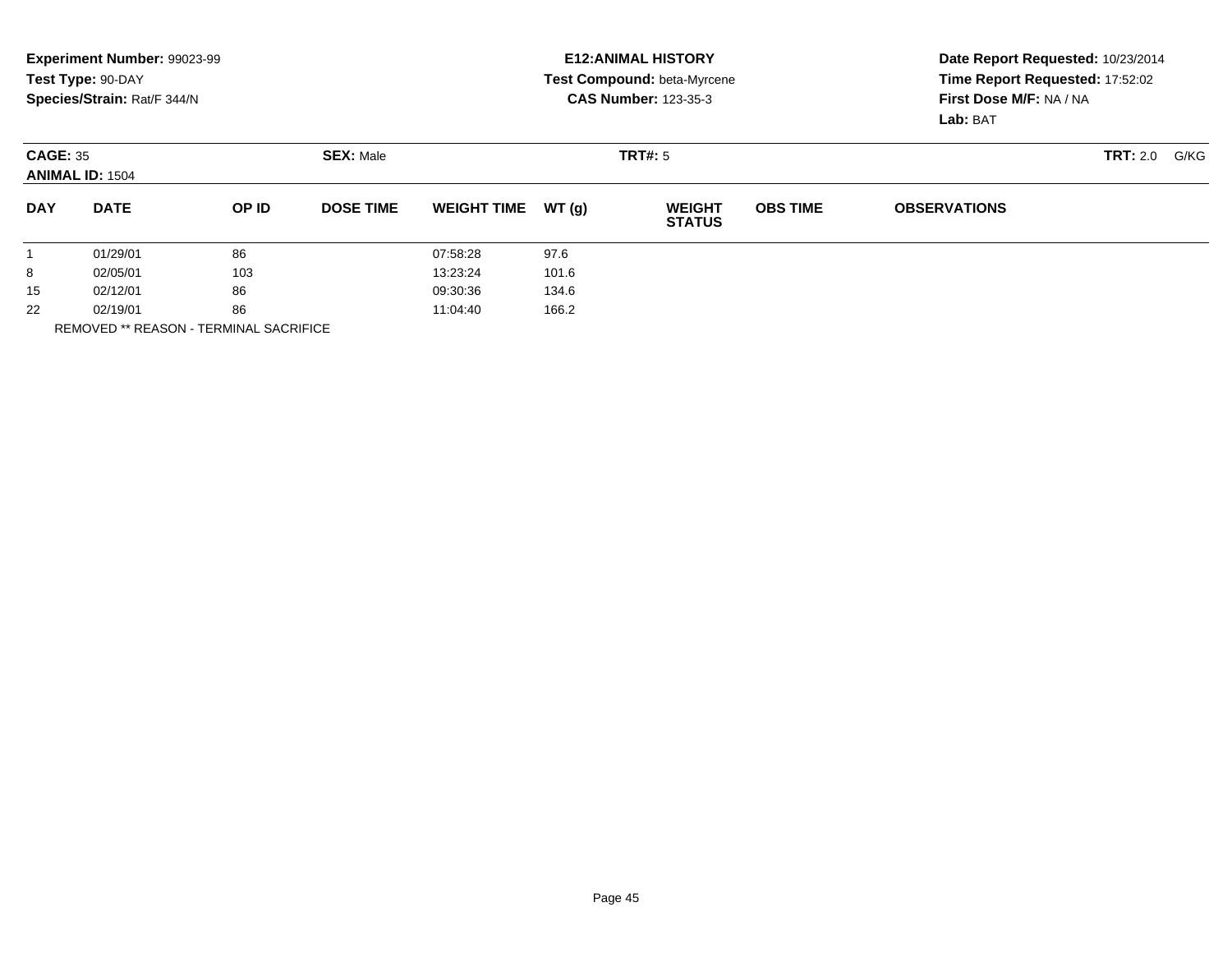|                                           | Experiment Number: 99023-99<br>Test Type: 90-DAY |       |                  |                    |       | <b>E12: ANIMAL HISTORY</b><br><b>Test Compound: beta-Myrcene</b> | Date Report Requested: 10/23/2014<br>Time Report Requested: 17:52:02 |                     |      |  |
|-------------------------------------------|--------------------------------------------------|-------|------------------|--------------------|-------|------------------------------------------------------------------|----------------------------------------------------------------------|---------------------|------|--|
|                                           | Species/Strain: Rat/F 344/N                      |       |                  |                    |       | <b>CAS Number: 123-35-3</b>                                      | First Dose M/F: NA / NA<br>Lab: BAT                                  |                     |      |  |
| <b>CAGE: 35</b><br><b>ANIMAL ID: 1505</b> |                                                  |       | <b>SEX: Male</b> |                    |       | TRT#: 5                                                          |                                                                      | <b>TRT:</b> 2.0     | G/KG |  |
| <b>DAY</b>                                | <b>DATE</b>                                      | OP ID | <b>DOSE TIME</b> | <b>WEIGHT TIME</b> | WT(q) | <b>WEIGHT</b><br><b>STATUS</b>                                   | <b>OBS TIME</b>                                                      | <b>OBSERVATIONS</b> |      |  |
|                                           | 01/29/01                                         | 86    |                  | 07:58:28           | 111.6 |                                                                  |                                                                      |                     |      |  |
| 8                                         | 02/05/01                                         | 103   |                  | 13:23:24           | 114.8 |                                                                  |                                                                      |                     |      |  |
| 15                                        | 02/12/01                                         | 86    |                  | 09:30:36           | 151.3 |                                                                  |                                                                      |                     |      |  |
| 22                                        | 02/19/01                                         | 86    |                  | 11:04:40           | 180.6 |                                                                  |                                                                      |                     |      |  |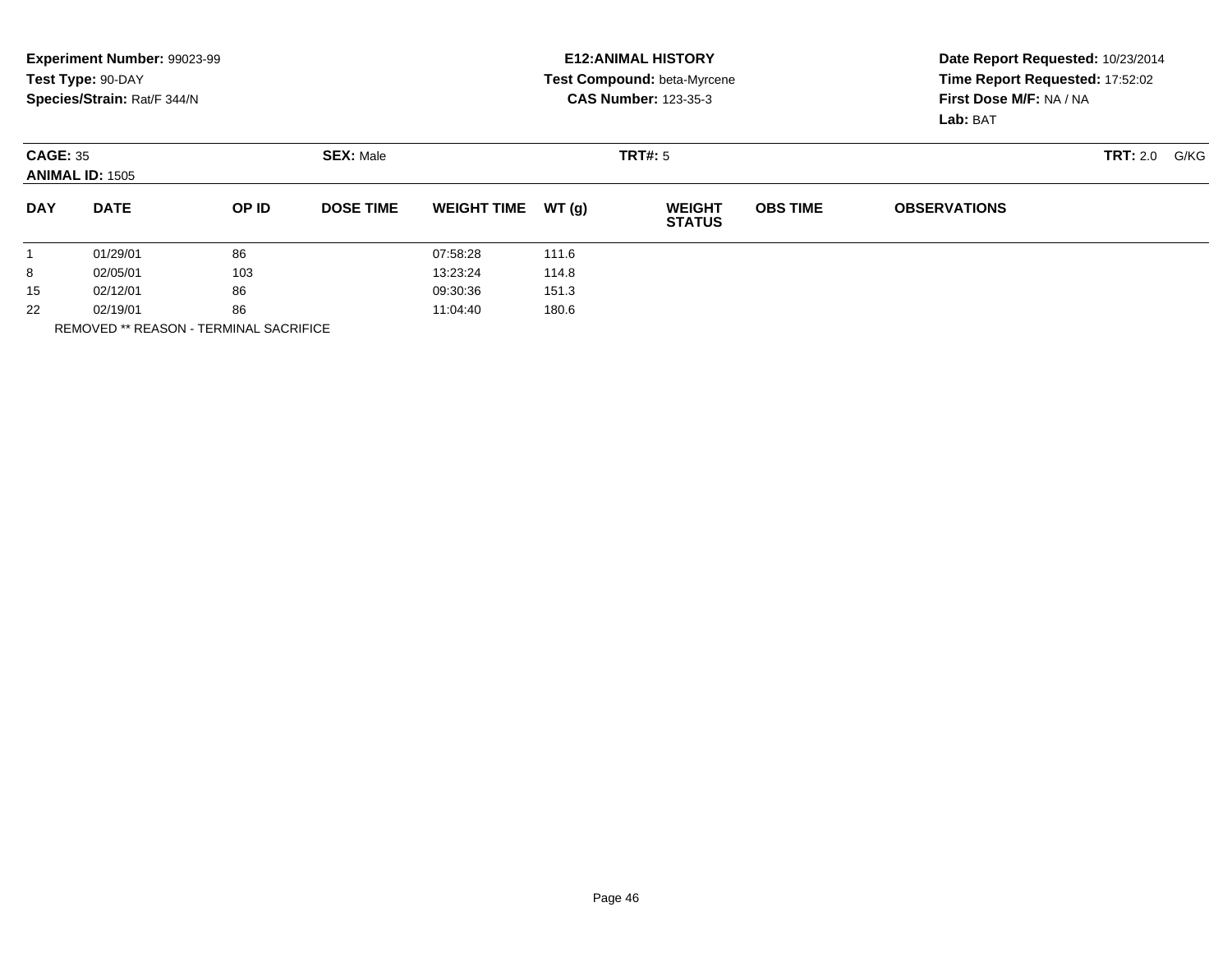|                 | Experiment Number: 99023-99 |       |                  |                    |       | <b>E12: ANIMAL HISTORY</b>         | Date Report Requested: 10/23/2014 |                         |                 |      |
|-----------------|-----------------------------|-------|------------------|--------------------|-------|------------------------------------|-----------------------------------|-------------------------|-----------------|------|
|                 | Test Type: 90-DAY           |       |                  |                    |       | <b>Test Compound: beta-Myrcene</b> | Time Report Requested: 17:52:02   |                         |                 |      |
|                 | Species/Strain: Rat/F 344/N |       |                  |                    |       | <b>CAS Number: 123-35-3</b>        |                                   | First Dose M/F: NA / NA |                 |      |
|                 |                             |       |                  |                    |       |                                    |                                   | Lab: BAT                |                 |      |
| <b>CAGE: 36</b> | <b>ANIMAL ID: 1506</b>      |       | <b>SEX: Male</b> |                    |       | TRT#: 5                            |                                   |                         | <b>TRT:</b> 2.0 | G/KG |
|                 |                             |       |                  |                    |       |                                    |                                   |                         |                 |      |
| <b>DAY</b>      | <b>DATE</b>                 | OP ID | <b>DOSE TIME</b> | <b>WEIGHT TIME</b> | WT(q) | <b>WEIGHT</b><br><b>STATUS</b>     | <b>OBS TIME</b>                   | <b>OBSERVATIONS</b>     |                 |      |
|                 | 01/29/01                    | 86    |                  | 07:59:38           | 101.1 |                                    |                                   |                         |                 |      |
| 8               | 02/05/01                    | 103   |                  | 13:25:10           | 116.0 |                                    |                                   |                         |                 |      |
| 15              | 02/12/01                    | 86    |                  | 09:29:28           | 143.3 |                                    |                                   |                         |                 |      |
| 22              | 02/19/01                    | 86    |                  | 11:03:54           | 161.6 |                                    |                                   |                         |                 |      |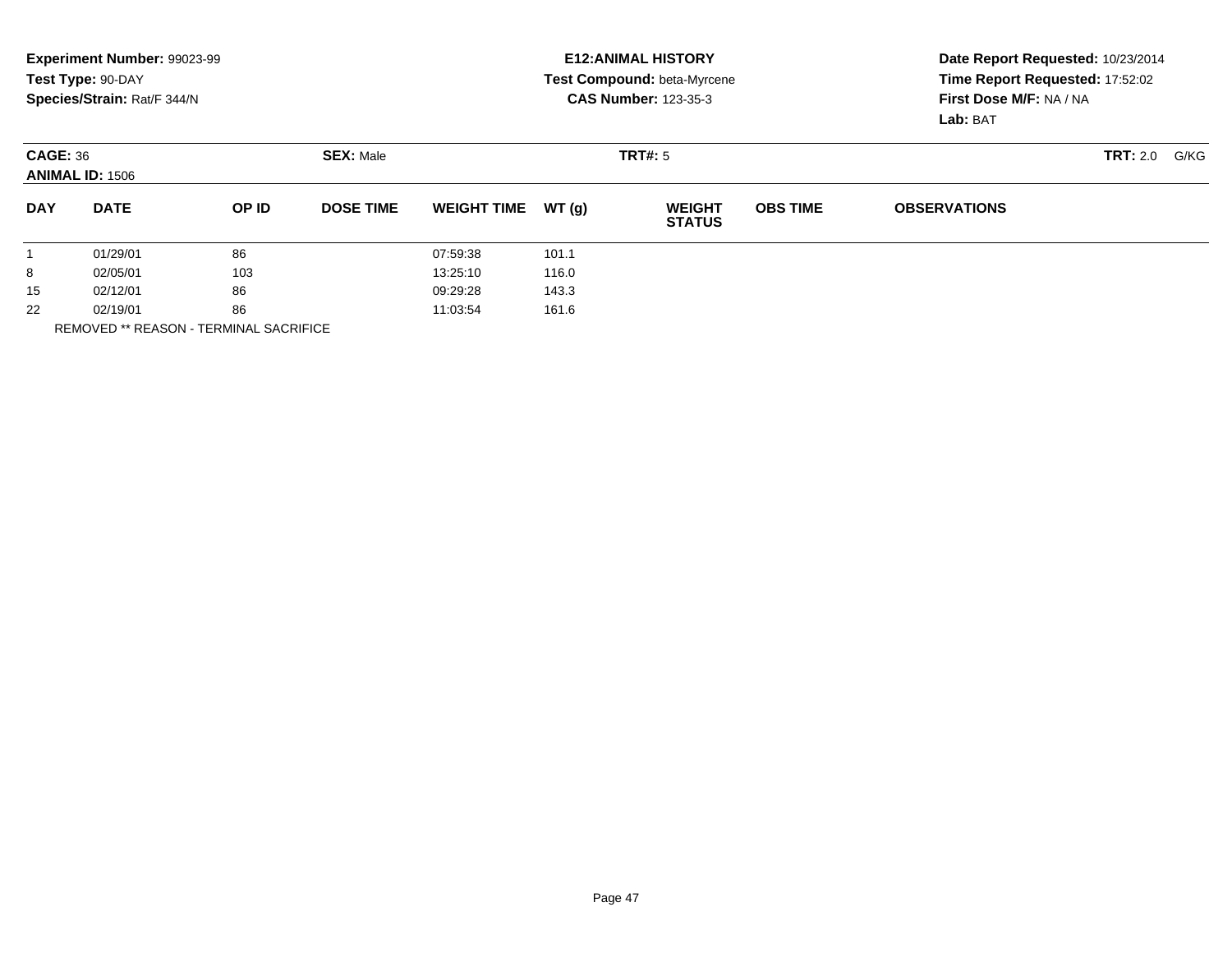|                                           | Experiment Number: 99023-99<br>Test Type: 90-DAY |       |                  |                    |       | <b>E12: ANIMAL HISTORY</b><br>Test Compound: beta-Myrcene | Date Report Requested: 10/23/2014<br>Time Report Requested: 17:52:02 |                         |  |
|-------------------------------------------|--------------------------------------------------|-------|------------------|--------------------|-------|-----------------------------------------------------------|----------------------------------------------------------------------|-------------------------|--|
|                                           | Species/Strain: Rat/F 344/N                      |       |                  |                    |       | <b>CAS Number: 123-35-3</b>                               | First Dose M/F: NA / NA<br>Lab: BAT                                  |                         |  |
| <b>CAGE: 36</b><br><b>ANIMAL ID: 1507</b> |                                                  |       | <b>SEX: Male</b> |                    |       | TRT#: 5                                                   |                                                                      | <b>TRT:</b> 2.0<br>G/KG |  |
| <b>DAY</b>                                | <b>DATE</b>                                      | OP ID | <b>DOSE TIME</b> | <b>WEIGHT TIME</b> | WT(q) | <b>WEIGHT</b><br><b>STATUS</b>                            | <b>OBS TIME</b>                                                      | <b>OBSERVATIONS</b>     |  |
|                                           | 01/29/01                                         | 86    |                  | 07:59:38           | 68.1  |                                                           |                                                                      |                         |  |
| 8                                         | 02/05/01                                         | 103   |                  | 13:25:10           | 94.0  |                                                           |                                                                      |                         |  |
| 15                                        | 02/12/01                                         | 86    |                  | 09:29:28           | 116.4 |                                                           |                                                                      |                         |  |
| 22                                        | 02/19/01                                         | 86    |                  | 11:03:54           | 138.9 |                                                           |                                                                      |                         |  |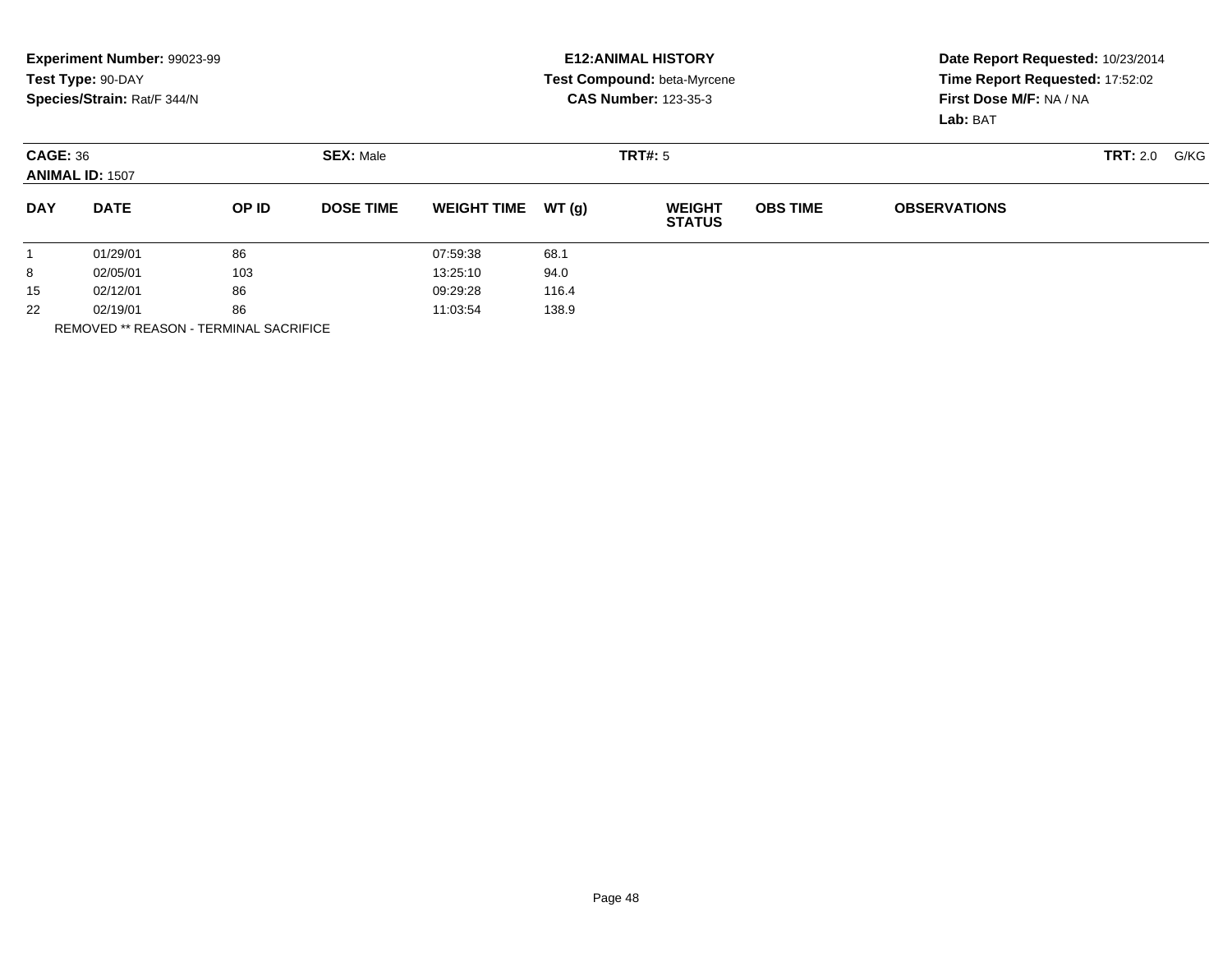|                                                          | Experiment Number: 99023-99<br>Test Type: 90-DAY<br>Species/Strain: Rat/F 344/N |       |                  | <b>E12: ANIMAL HISTORY</b><br>Test Compound: beta-Myrcene<br><b>CAS Number: 123-35-3</b> |       |                                |                 | Date Report Requested: 10/23/2014<br>Time Report Requested: 17:52:02<br>First Dose M/F: NA / NA<br>Lab: BAT |                         |  |
|----------------------------------------------------------|---------------------------------------------------------------------------------|-------|------------------|------------------------------------------------------------------------------------------|-------|--------------------------------|-----------------|-------------------------------------------------------------------------------------------------------------|-------------------------|--|
| <b>CAGE: 36</b><br><b>ANIMAL ID: 1508</b>                |                                                                                 |       | <b>SEX: Male</b> |                                                                                          |       | TRT#: 5                        |                 |                                                                                                             | <b>TRT:</b> 2.0<br>G/KG |  |
| <b>DAY</b>                                               | <b>DATE</b>                                                                     | OP ID | <b>DOSE TIME</b> | <b>WEIGHT TIME</b>                                                                       | WT(a) | <b>WEIGHT</b><br><b>STATUS</b> | <b>OBS TIME</b> | <b>OBSERVATIONS</b>                                                                                         |                         |  |
| 01/29/01<br>86<br>REMOVED ** REASON - MORIBUND SACRIFICE |                                                                                 |       | 07:59:38         | 90.9                                                                                     |       |                                |                 |                                                                                                             |                         |  |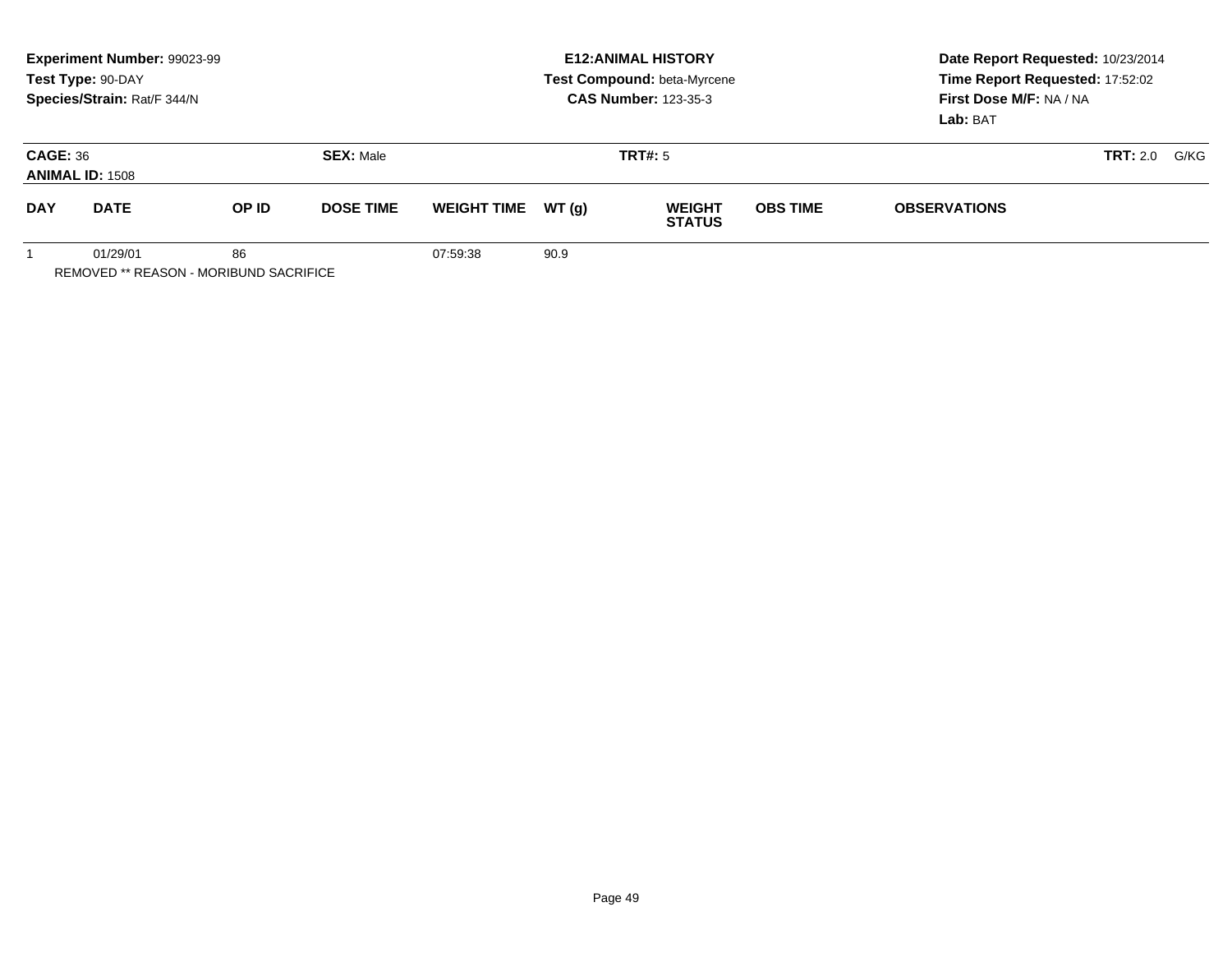|                      | Experiment Number: 99023-99<br>Test Type: 90-DAY              |                   |                   |                    |       | <b>E12: ANIMAL HISTORY</b><br>Test Compound: beta-Myrcene | Date Report Requested: 10/23/2014<br>Time Report Requested: 17:52:02 |                                     |  |  |
|----------------------|---------------------------------------------------------------|-------------------|-------------------|--------------------|-------|-----------------------------------------------------------|----------------------------------------------------------------------|-------------------------------------|--|--|
|                      | Species/Strain: Rat/F 344/N                                   |                   |                   |                    |       | <b>CAS Number: 123-35-3</b>                               |                                                                      | First Dose M/F: NA / NA<br>Lab: BAT |  |  |
|                      | <b>SEX: Male</b><br><b>CAGE: 36</b><br><b>ANIMAL ID: 1509</b> |                   |                   |                    |       | TRT#: 5                                                   |                                                                      | <b>TRT:</b> 2.0<br>G/KG             |  |  |
| <b>DAY</b>           | <b>DATE</b>                                                   | OP ID             | <b>DOSE TIME</b>  | <b>WEIGHT TIME</b> | WT(q) | <b>WEIGHT</b><br><b>STATUS</b>                            | <b>OBS TIME</b>                                                      | <b>OBSERVATIONS</b>                 |  |  |
|                      | 01/29/01                                                      | 86                |                   | 07:59:38           | 111.4 |                                                           |                                                                      |                                     |  |  |
| 8                    | 02/05/01                                                      | 103               |                   | 13:25:10           | 106.9 |                                                           |                                                                      |                                     |  |  |
| 15                   | 86<br>02/12/01                                                |                   | 09:29:28<br>147.5 |                    |       |                                                           |                                                                      |                                     |  |  |
| 22<br>02/19/01<br>86 |                                                               | 11:03:54<br>174.5 |                   |                    |       |                                                           |                                                                      |                                     |  |  |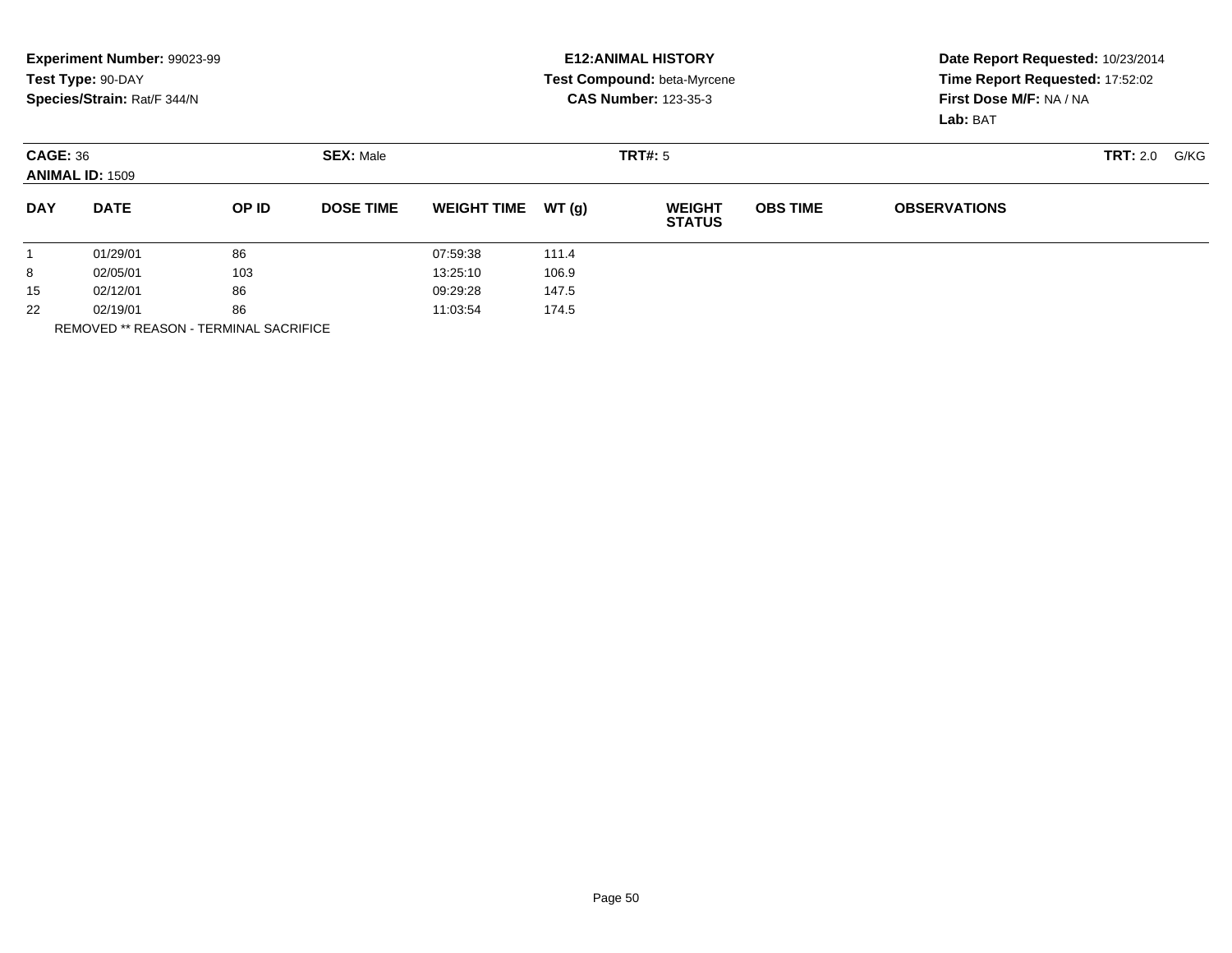|                                                                | Experiment Number: 99023-99<br>Test Type: 90-DAY<br>Species/Strain: Rat/F 344/N |       |                                                           | <b>E12: ANIMAL HISTORY</b><br><b>Test Compound: beta-Myrcene</b><br><b>CAS Number: 123-35-3</b> |       |                                |                 | Date Report Requested: 10/23/2014<br>Time Report Requested: 17:52:02<br>First Dose M/F: NA / NA<br>Lab: BAT |  |  |
|----------------------------------------------------------------|---------------------------------------------------------------------------------|-------|-----------------------------------------------------------|-------------------------------------------------------------------------------------------------|-------|--------------------------------|-----------------|-------------------------------------------------------------------------------------------------------------|--|--|
| <b>CAGE: 36</b><br><b>ANIMAL ID: 1510</b>                      |                                                                                 |       | <b>SEX: Male</b>                                          |                                                                                                 |       | <b>TRT#: 5</b>                 |                 | <b>TRT:</b> 2.0<br>G/KG                                                                                     |  |  |
| <b>DAY</b>                                                     | <b>DATE</b>                                                                     | OP ID | <b>DOSE TIME</b>                                          | <b>WEIGHT TIME</b>                                                                              | WT(q) | <b>WEIGHT</b><br><b>STATUS</b> | <b>OBS TIME</b> | <b>OBSERVATIONS</b>                                                                                         |  |  |
| 86<br>01/29/01<br>8<br>103<br>02/05/01<br>86<br>15<br>02/12/01 |                                                                                 |       | 07:59:38<br>72.3<br>84.3<br>13:25:10<br>117.5<br>09:29:28 |                                                                                                 |       |                                |                 |                                                                                                             |  |  |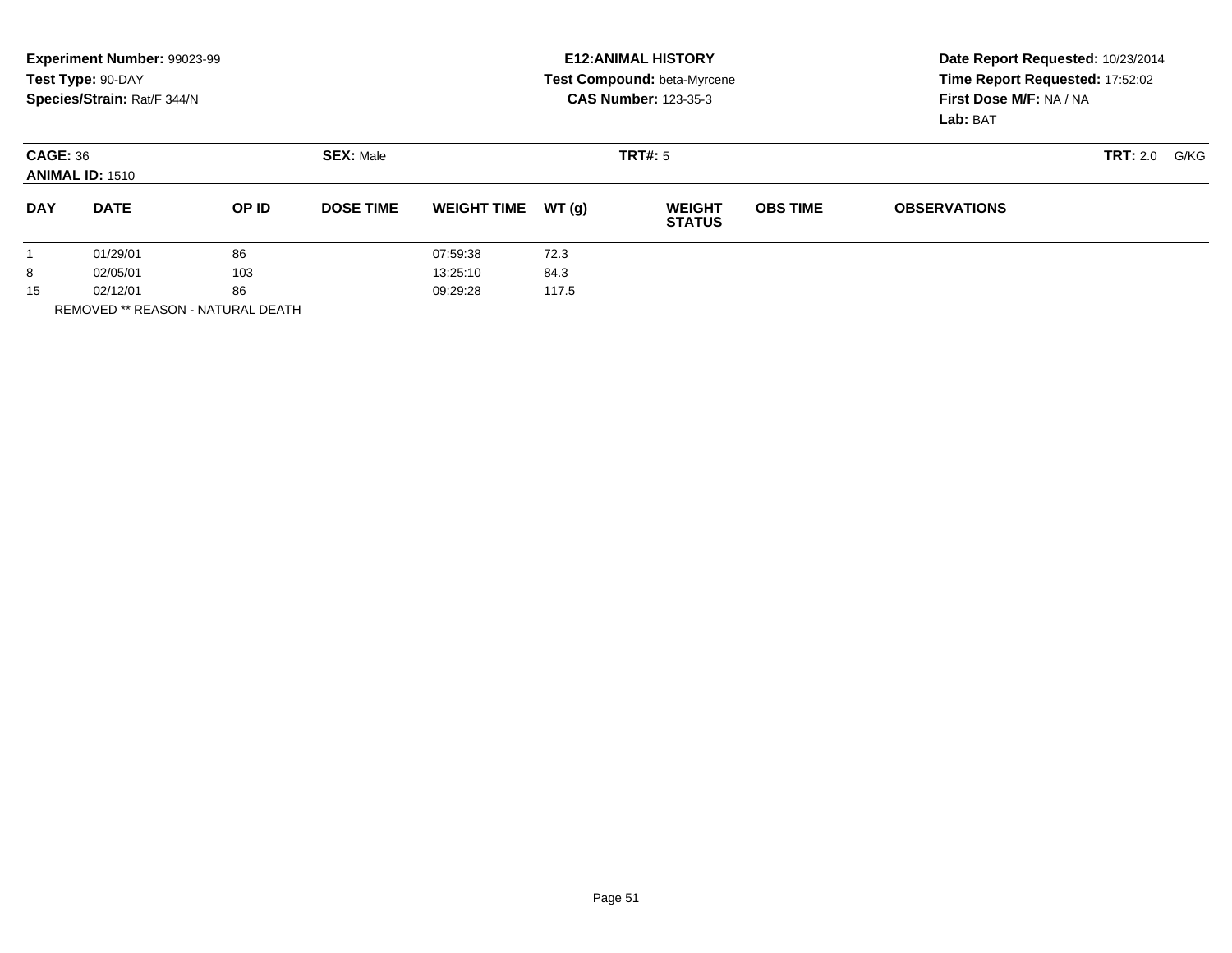|                                                            | <b>Experiment Number: 99023-99</b><br>Test Type: 90-DAY<br>Species/Strain: Rat/F 344/N |       |                  | <b>E12: ANIMAL HISTORY</b><br>Test Compound: beta-Myrcene<br><b>CAS Number: 123-35-3</b> |       |                                |                 | Date Report Requested: 10/23/2014<br>Time Report Requested: 17:52:02<br>First Dose M/F: NA / NA<br>Lab: BAT |                         |
|------------------------------------------------------------|----------------------------------------------------------------------------------------|-------|------------------|------------------------------------------------------------------------------------------|-------|--------------------------------|-----------------|-------------------------------------------------------------------------------------------------------------|-------------------------|
| <b>CAGE: 37</b><br><b>ANIMAL ID: 1601</b>                  |                                                                                        |       | <b>SEX: Male</b> |                                                                                          |       | <b>TRT#:</b> 6                 |                 |                                                                                                             | G/KG<br><b>TRT:</b> 4.0 |
| <b>DAY</b>                                                 | <b>DATE</b>                                                                            | OP ID | <b>DOSE TIME</b> | <b>WEIGHT TIME</b>                                                                       | WT(q) | <b>WEIGHT</b><br><b>STATUS</b> | <b>OBS TIME</b> | <b>OBSERVATIONS</b>                                                                                         |                         |
| 86<br>01/29/01<br><b>REMOVED ** REASON - NATURAL DEATH</b> |                                                                                        |       | 08:08:16         | 70.1                                                                                     |       |                                |                 |                                                                                                             |                         |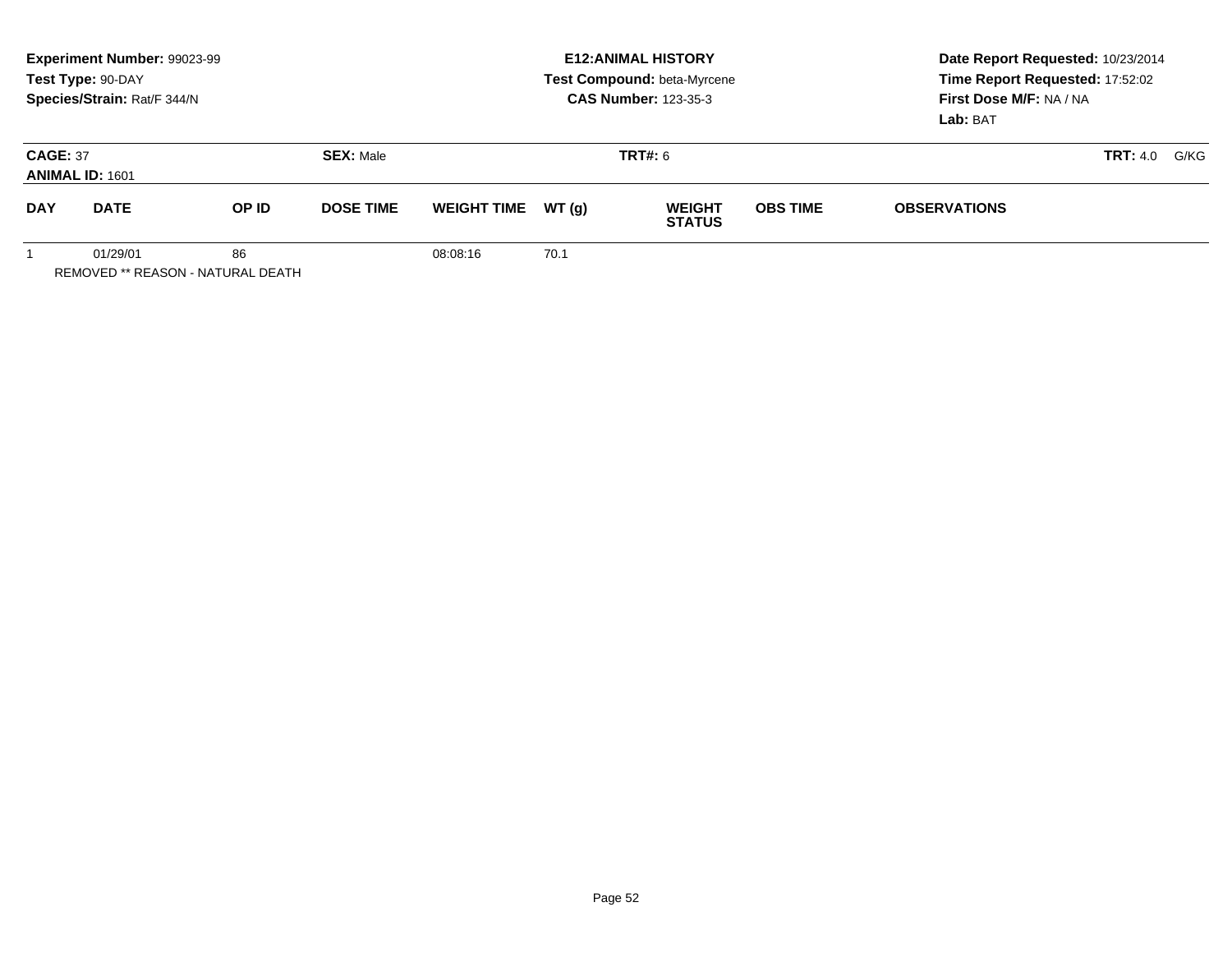|                                                     | Experiment Number: 99023-99<br>Test Type: 90-DAY<br>Species/Strain: Rat/F 344/N |       |                  | <b>E12: ANIMAL HISTORY</b><br>Test Compound: beta-Myrcene<br><b>CAS Number: 123-35-3</b> |       |                                |                 | Date Report Requested: 10/23/2014<br>Time Report Requested: 17:52:02<br>First Dose M/F: NA / NA<br>Lab: BAT |                         |
|-----------------------------------------------------|---------------------------------------------------------------------------------|-------|------------------|------------------------------------------------------------------------------------------|-------|--------------------------------|-----------------|-------------------------------------------------------------------------------------------------------------|-------------------------|
| <b>CAGE: 37</b><br><b>ANIMAL ID: 1602</b>           |                                                                                 |       | <b>SEX: Male</b> |                                                                                          |       | <b>TRT#:</b> 6                 |                 |                                                                                                             | <b>TRT:</b> 4.0<br>G/KG |
| <b>DAY</b>                                          | <b>DATE</b>                                                                     | OP ID | <b>DOSE TIME</b> | <b>WEIGHT TIME</b>                                                                       | WT(a) | <b>WEIGHT</b><br><b>STATUS</b> | <b>OBS TIME</b> | <b>OBSERVATIONS</b>                                                                                         |                         |
| 01/29/01<br>86<br>REMOVED ** REASON - NATURAL DEATH |                                                                                 |       | 08:08:16         | 96.7                                                                                     |       |                                |                 |                                                                                                             |                         |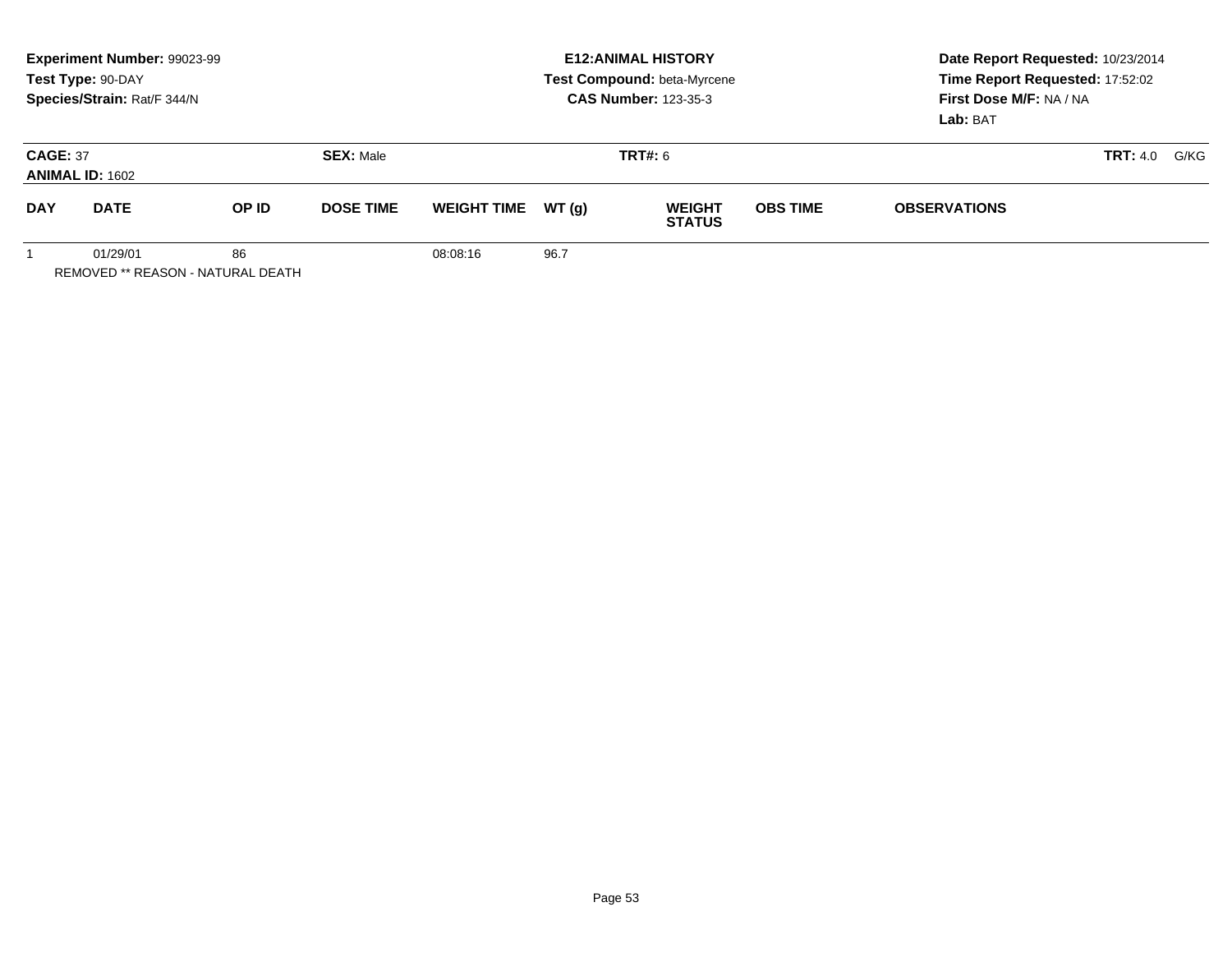|                                                     | Experiment Number: 99023-99<br>Test Type: 90-DAY<br>Species/Strain: Rat/F 344/N |       |                  | <b>E12: ANIMAL HISTORY</b><br>Test Compound: beta-Myrcene<br><b>CAS Number: 123-35-3</b> |       |                                |                 | Date Report Requested: 10/23/2014<br>Time Report Requested: 17:52:02<br>First Dose M/F: NA / NA<br>Lab: BAT |                         |
|-----------------------------------------------------|---------------------------------------------------------------------------------|-------|------------------|------------------------------------------------------------------------------------------|-------|--------------------------------|-----------------|-------------------------------------------------------------------------------------------------------------|-------------------------|
| <b>CAGE: 37</b><br><b>ANIMAL ID: 1603</b>           |                                                                                 |       | <b>SEX: Male</b> |                                                                                          |       | <b>TRT#:</b> 6                 |                 |                                                                                                             | <b>TRT:</b> 4.0<br>G/KG |
| <b>DAY</b>                                          | <b>DATE</b>                                                                     | OP ID | <b>DOSE TIME</b> | <b>WEIGHT TIME</b>                                                                       | WT(a) | <b>WEIGHT</b><br><b>STATUS</b> | <b>OBS TIME</b> | <b>OBSERVATIONS</b>                                                                                         |                         |
| 01/29/01<br>86<br>REMOVED ** REASON - NATURAL DEATH |                                                                                 |       | 08:08:16         | 107.6                                                                                    |       |                                |                 |                                                                                                             |                         |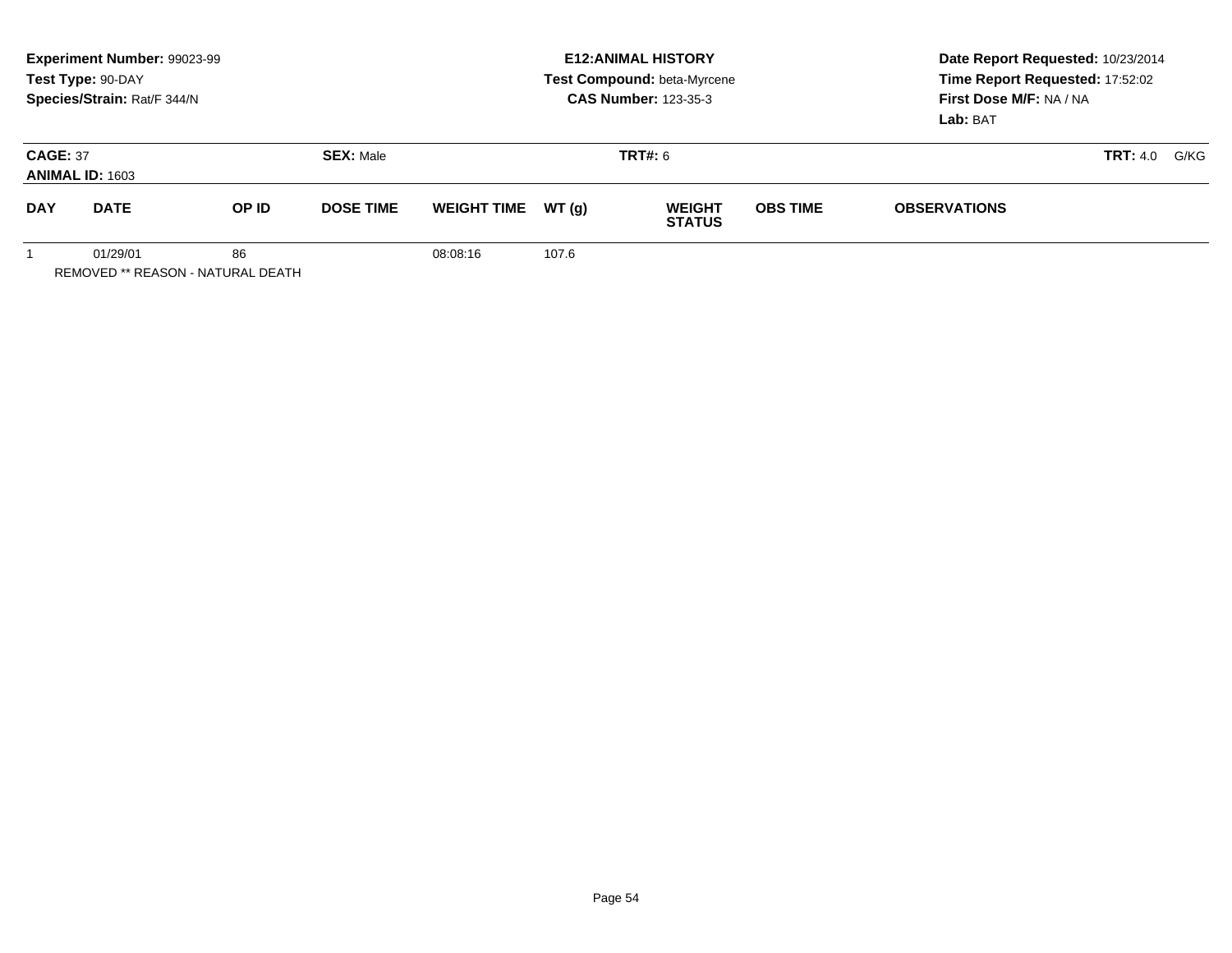|                                                            | <b>Experiment Number: 99023-99</b><br>Test Type: 90-DAY<br>Species/Strain: Rat/F 344/N |       |                  | <b>E12: ANIMAL HISTORY</b><br>Test Compound: beta-Myrcene<br><b>CAS Number: 123-35-3</b> |       |                                |                 | Date Report Requested: 10/23/2014<br>Time Report Requested: 17:52:02<br>First Dose M/F: NA / NA<br>Lab: BAT |                         |
|------------------------------------------------------------|----------------------------------------------------------------------------------------|-------|------------------|------------------------------------------------------------------------------------------|-------|--------------------------------|-----------------|-------------------------------------------------------------------------------------------------------------|-------------------------|
| <b>CAGE: 37</b><br><b>ANIMAL ID: 1604</b>                  |                                                                                        |       | <b>SEX: Male</b> |                                                                                          |       | <b>TRT#:</b> 6                 |                 |                                                                                                             | G/KG<br><b>TRT:</b> 4.0 |
| <b>DAY</b>                                                 | <b>DATE</b>                                                                            | OP ID | <b>DOSE TIME</b> | <b>WEIGHT TIME</b>                                                                       | WT(q) | <b>WEIGHT</b><br><b>STATUS</b> | <b>OBS TIME</b> | <b>OBSERVATIONS</b>                                                                                         |                         |
| 86<br>01/29/01<br><b>REMOVED ** REASON - NATURAL DEATH</b> |                                                                                        |       | 08:08:16         | 91.8                                                                                     |       |                                |                 |                                                                                                             |                         |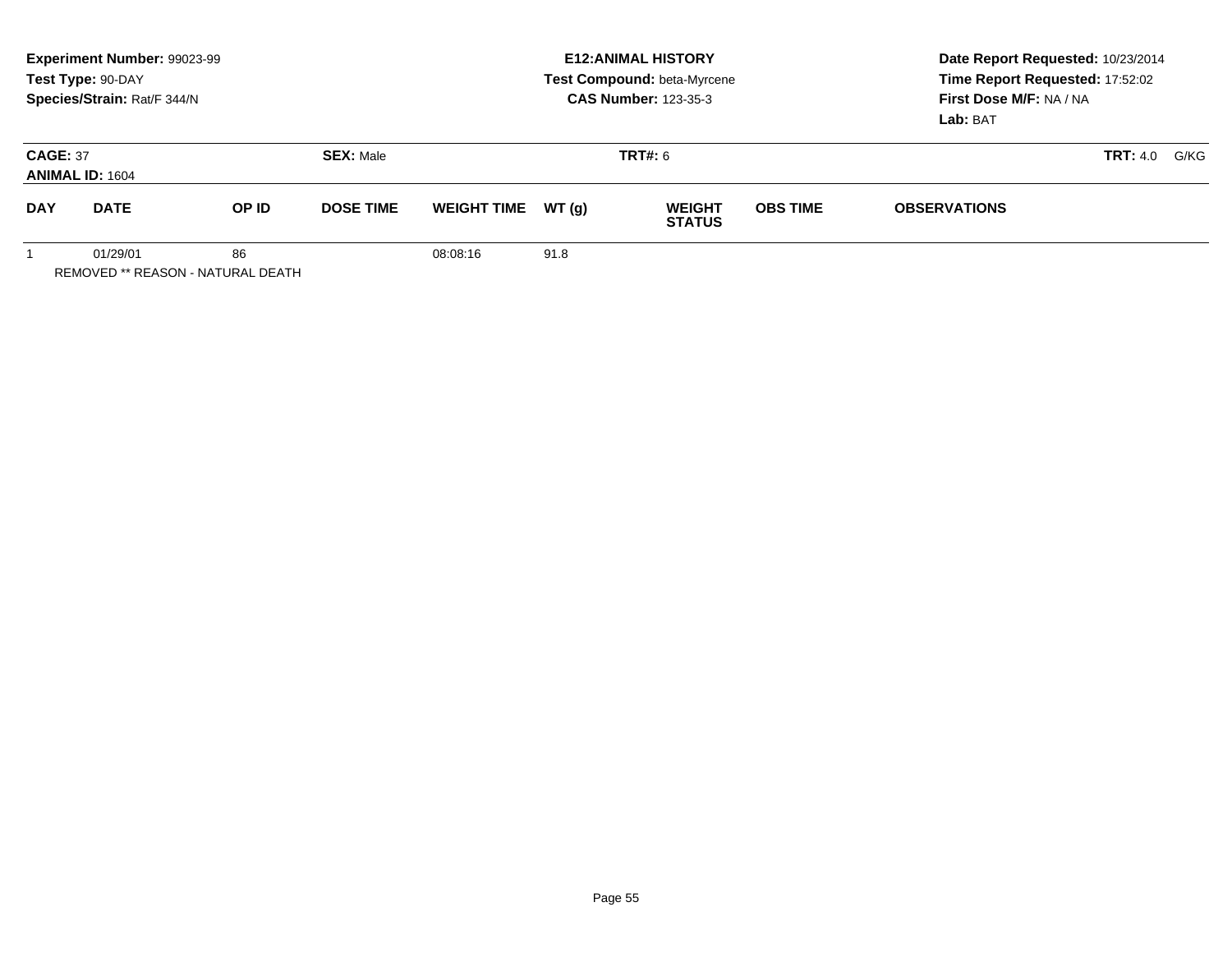|                                           | Experiment Number: 99023-99<br>Test Type: 90-DAY<br>Species/Strain: Rat/F 344/N |       |                  |                    |        | <b>E12: ANIMAL HISTORY</b><br>Test Compound: beta-Myrcene<br><b>CAS Number: 123-35-3</b> | Date Report Requested: 10/23/2014<br>Time Report Requested: 17:52:02<br>First Dose M/F: NA / NA<br>Lab: BAT |                     |      |  |
|-------------------------------------------|---------------------------------------------------------------------------------|-------|------------------|--------------------|--------|------------------------------------------------------------------------------------------|-------------------------------------------------------------------------------------------------------------|---------------------|------|--|
| <b>CAGE: 37</b><br><b>ANIMAL ID: 1605</b> |                                                                                 |       | <b>SEX: Male</b> |                    |        | <b>TRT#:</b> 6                                                                           |                                                                                                             | <b>TRT:</b> 4.0     | G/KG |  |
| <b>DAY</b>                                | <b>DATE</b>                                                                     | OP ID | <b>DOSE TIME</b> | <b>WEIGHT TIME</b> | WT (a) | <b>WEIGHT</b><br><b>STATUS</b>                                                           | <b>OBS TIME</b>                                                                                             | <b>OBSERVATIONS</b> |      |  |
| 01/29/01<br>86                            |                                                                                 |       | 08:08:16         | 64.2               |        |                                                                                          |                                                                                                             |                     |      |  |

Page 56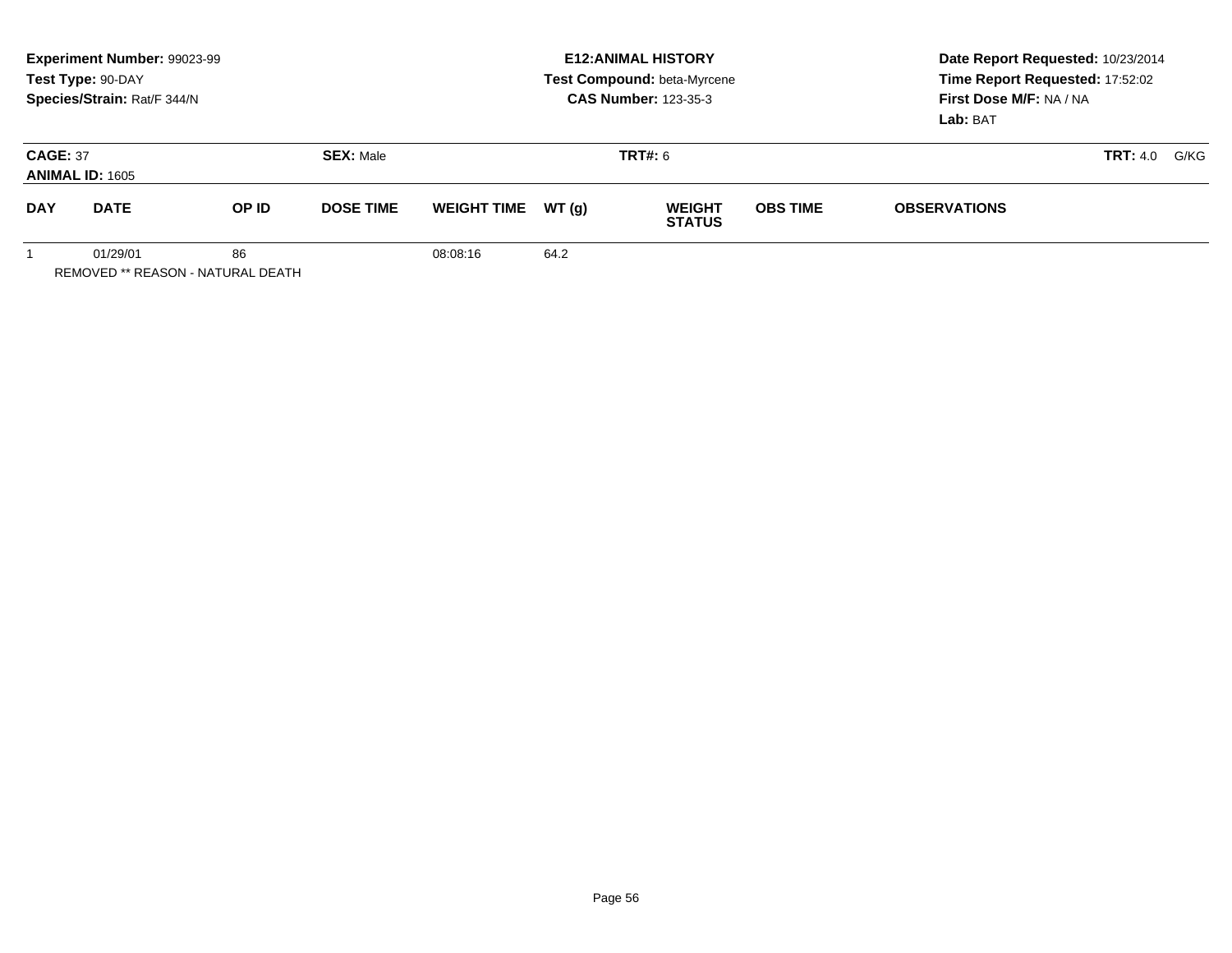|                                           | Experiment Number: 99023-99<br>Test Type: 90-DAY<br>Species/Strain: Rat/F 344/N |       |                  | <b>E12: ANIMAL HISTORY</b><br>Test Compound: beta-Myrcene<br><b>CAS Number: 123-35-3</b> |        |                                |                 | Date Report Requested: 10/23/2014<br>Time Report Requested: 17:52:02<br>First Dose M/F: NA / NA<br>Lab: BAT |      |  |
|-------------------------------------------|---------------------------------------------------------------------------------|-------|------------------|------------------------------------------------------------------------------------------|--------|--------------------------------|-----------------|-------------------------------------------------------------------------------------------------------------|------|--|
| <b>CAGE: 38</b><br><b>ANIMAL ID: 1606</b> |                                                                                 |       | <b>SEX: Male</b> |                                                                                          |        | <b>TRT#:</b> 6                 |                 | <b>TRT:</b> 4.0                                                                                             | G/KG |  |
| <b>DAY</b>                                | <b>DATE</b>                                                                     | OP ID | <b>DOSE TIME</b> | <b>WEIGHT TIME</b>                                                                       | WT (q) | <b>WEIGHT</b><br><b>STATUS</b> | <b>OBS TIME</b> | <b>OBSERVATIONS</b>                                                                                         |      |  |
| 86<br>01/29/01                            |                                                                                 |       | 08:10:02         | 102.7                                                                                    |        |                                |                 |                                                                                                             |      |  |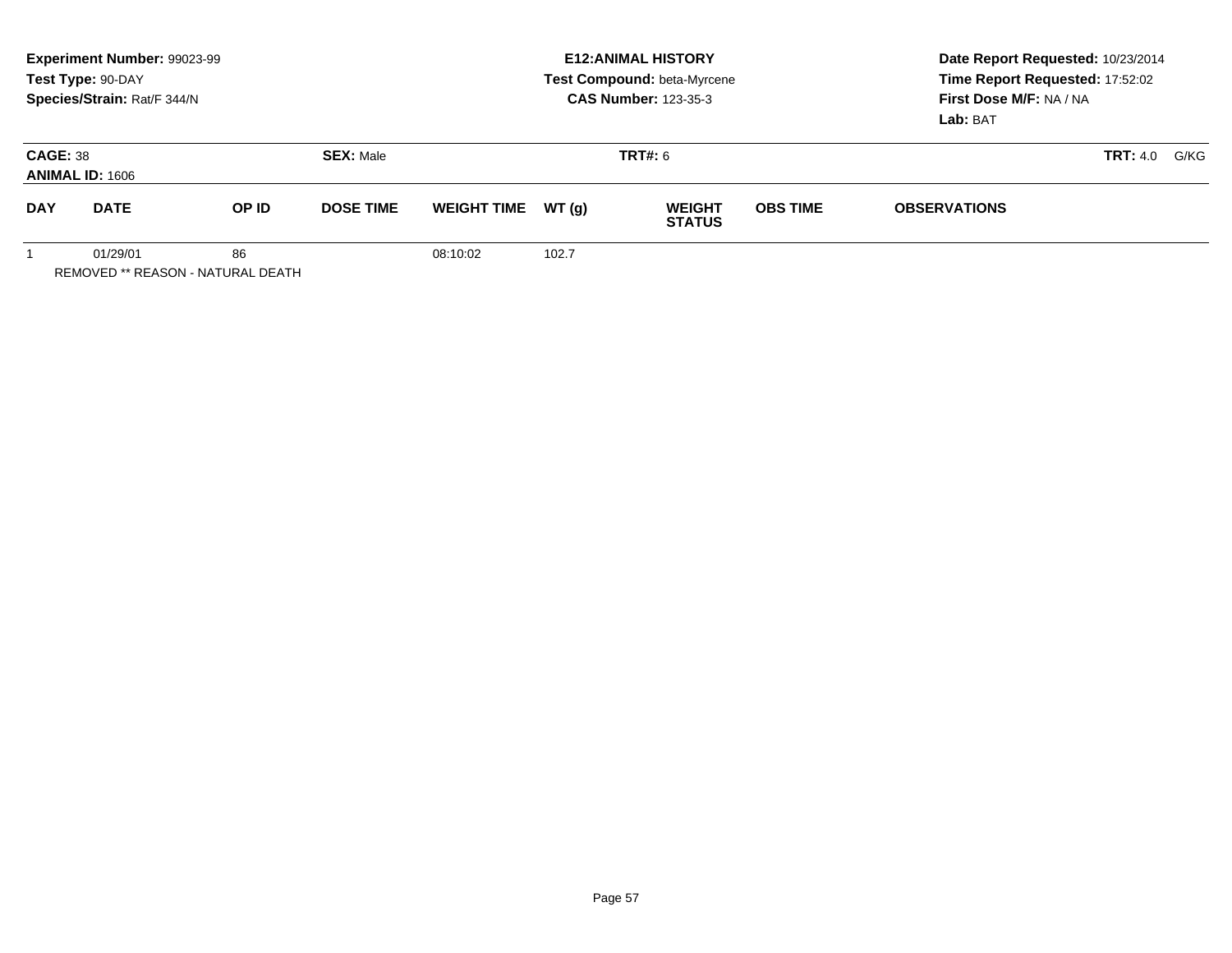|                                                     | Experiment Number: 99023-99<br>Test Type: 90-DAY<br>Species/Strain: Rat/F 344/N |       |                  | <b>E12: ANIMAL HISTORY</b><br>Test Compound: beta-Myrcene<br><b>CAS Number: 123-35-3</b> |       |                                |                 | Date Report Requested: 10/23/2014<br>Time Report Requested: 17:52:02<br>First Dose M/F: NA / NA<br>Lab: BAT |                         |
|-----------------------------------------------------|---------------------------------------------------------------------------------|-------|------------------|------------------------------------------------------------------------------------------|-------|--------------------------------|-----------------|-------------------------------------------------------------------------------------------------------------|-------------------------|
| <b>CAGE: 38</b><br><b>ANIMAL ID: 1607</b>           |                                                                                 |       | <b>SEX: Male</b> |                                                                                          |       | <b>TRT#:</b> 6                 |                 |                                                                                                             | <b>TRT:</b> 4.0<br>G/KG |
| <b>DAY</b>                                          | <b>DATE</b>                                                                     | OP ID | <b>DOSE TIME</b> | <b>WEIGHT TIME</b>                                                                       | WT(a) | <b>WEIGHT</b><br><b>STATUS</b> | <b>OBS TIME</b> | <b>OBSERVATIONS</b>                                                                                         |                         |
| 01/29/01<br>86<br>REMOVED ** REASON - NATURAL DEATH |                                                                                 |       | 08:10:02         | 79.3                                                                                     |       |                                |                 |                                                                                                             |                         |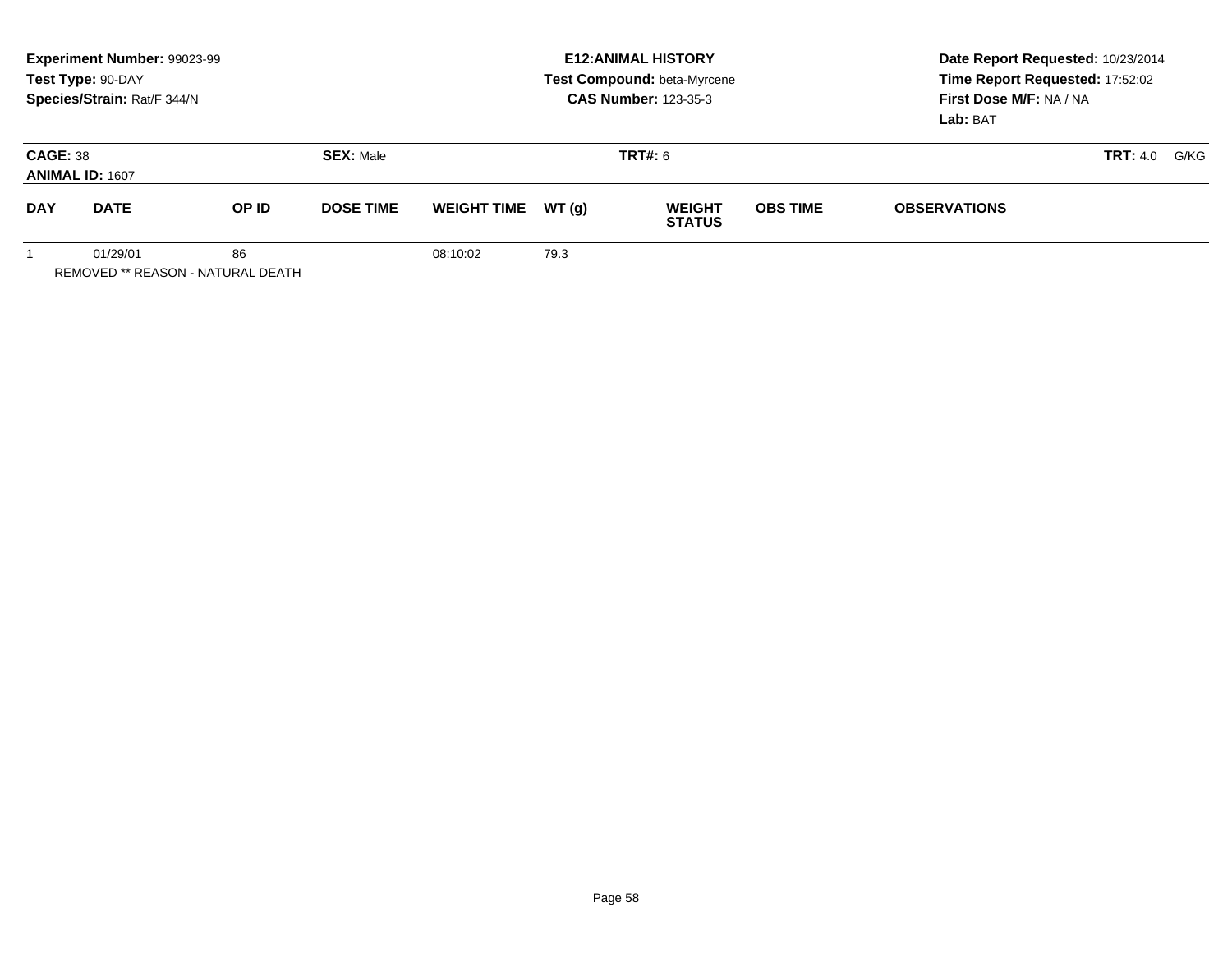|                                                     | Experiment Number: 99023-99<br>Test Type: 90-DAY<br>Species/Strain: Rat/F 344/N |       |                  | <b>E12: ANIMAL HISTORY</b><br>Test Compound: beta-Myrcene<br><b>CAS Number: 123-35-3</b> |       |                                |                 | Date Report Requested: 10/23/2014<br>Time Report Requested: 17:52:02<br>First Dose M/F: NA / NA<br>Lab: BAT |                         |
|-----------------------------------------------------|---------------------------------------------------------------------------------|-------|------------------|------------------------------------------------------------------------------------------|-------|--------------------------------|-----------------|-------------------------------------------------------------------------------------------------------------|-------------------------|
| <b>CAGE: 38</b><br><b>ANIMAL ID: 1608</b>           |                                                                                 |       | <b>SEX: Male</b> |                                                                                          |       | <b>TRT#:</b> 6                 |                 |                                                                                                             | <b>TRT:</b> 4.0<br>G/KG |
| <b>DAY</b>                                          | <b>DATE</b>                                                                     | OP ID | <b>DOSE TIME</b> | <b>WEIGHT TIME</b>                                                                       | WT(a) | <b>WEIGHT</b><br><b>STATUS</b> | <b>OBS TIME</b> | <b>OBSERVATIONS</b>                                                                                         |                         |
| 01/29/01<br>86<br>REMOVED ** REASON - NATURAL DEATH |                                                                                 |       | 08:10:02         | 117.0                                                                                    |       |                                |                 |                                                                                                             |                         |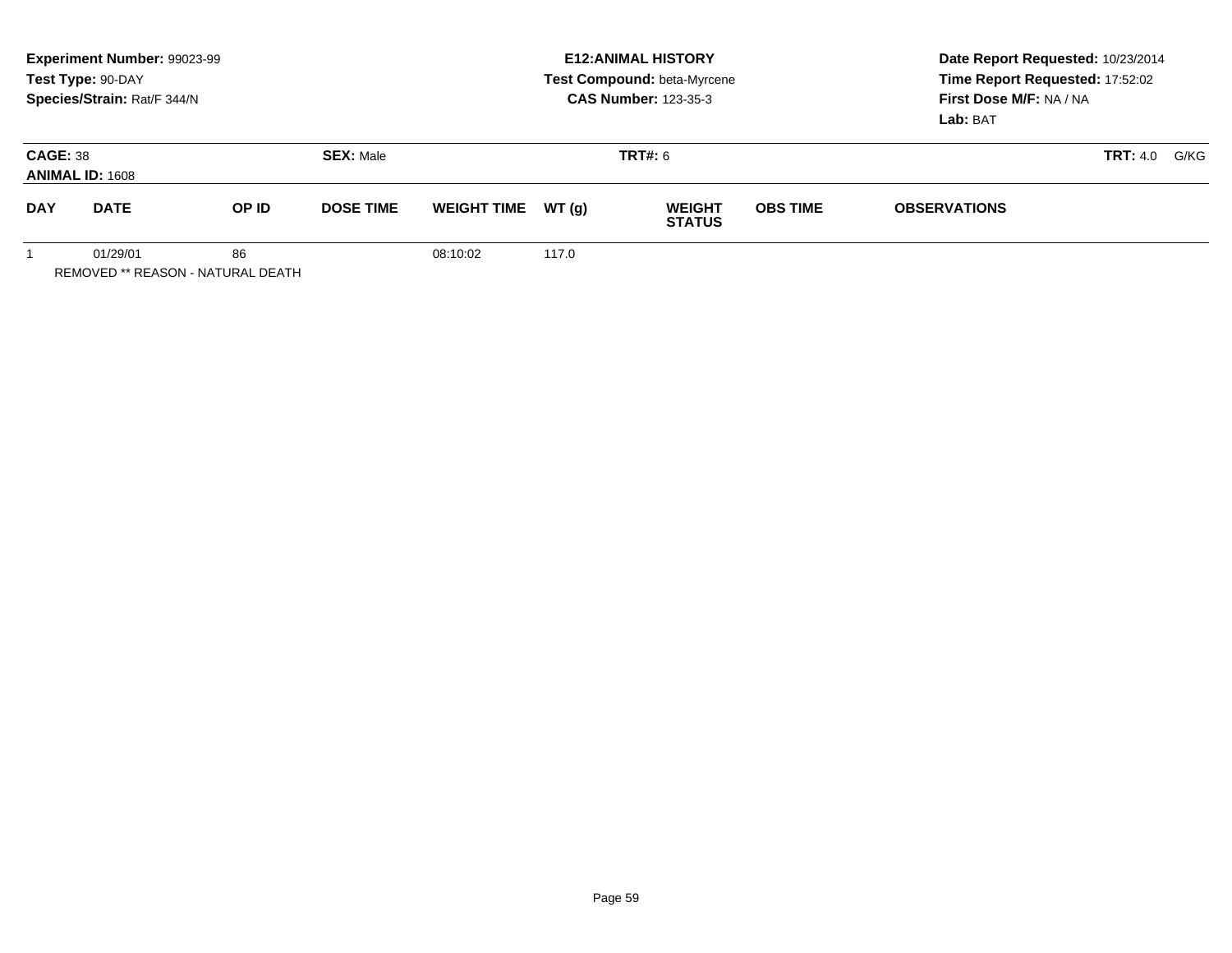|                                                     | Experiment Number: 99023-99<br>Test Type: 90-DAY<br>Species/Strain: Rat/F 344/N |       |                  | <b>E12: ANIMAL HISTORY</b><br>Test Compound: beta-Myrcene<br><b>CAS Number: 123-35-3</b> |        |                                |                 | Date Report Requested: 10/23/2014<br>Time Report Requested: 17:52:02<br>First Dose M/F: NA / NA<br>Lab: BAT |                         |
|-----------------------------------------------------|---------------------------------------------------------------------------------|-------|------------------|------------------------------------------------------------------------------------------|--------|--------------------------------|-----------------|-------------------------------------------------------------------------------------------------------------|-------------------------|
| <b>CAGE: 38</b><br><b>ANIMAL ID: 1609</b>           |                                                                                 |       | <b>SEX: Male</b> |                                                                                          |        | <b>TRT#:</b> 6                 |                 |                                                                                                             | <b>TRT:</b> 4.0<br>G/KG |
| <b>DAY</b>                                          | <b>DATE</b>                                                                     | OP ID | <b>DOSE TIME</b> | <b>WEIGHT TIME</b>                                                                       | WT (a) | <b>WEIGHT</b><br><b>STATUS</b> | <b>OBS TIME</b> | <b>OBSERVATIONS</b>                                                                                         |                         |
| 01/29/01<br>86<br>REMOVED ** REASON - NATURAL DEATH |                                                                                 |       | 08:10:02         | 72.0                                                                                     |        |                                |                 |                                                                                                             |                         |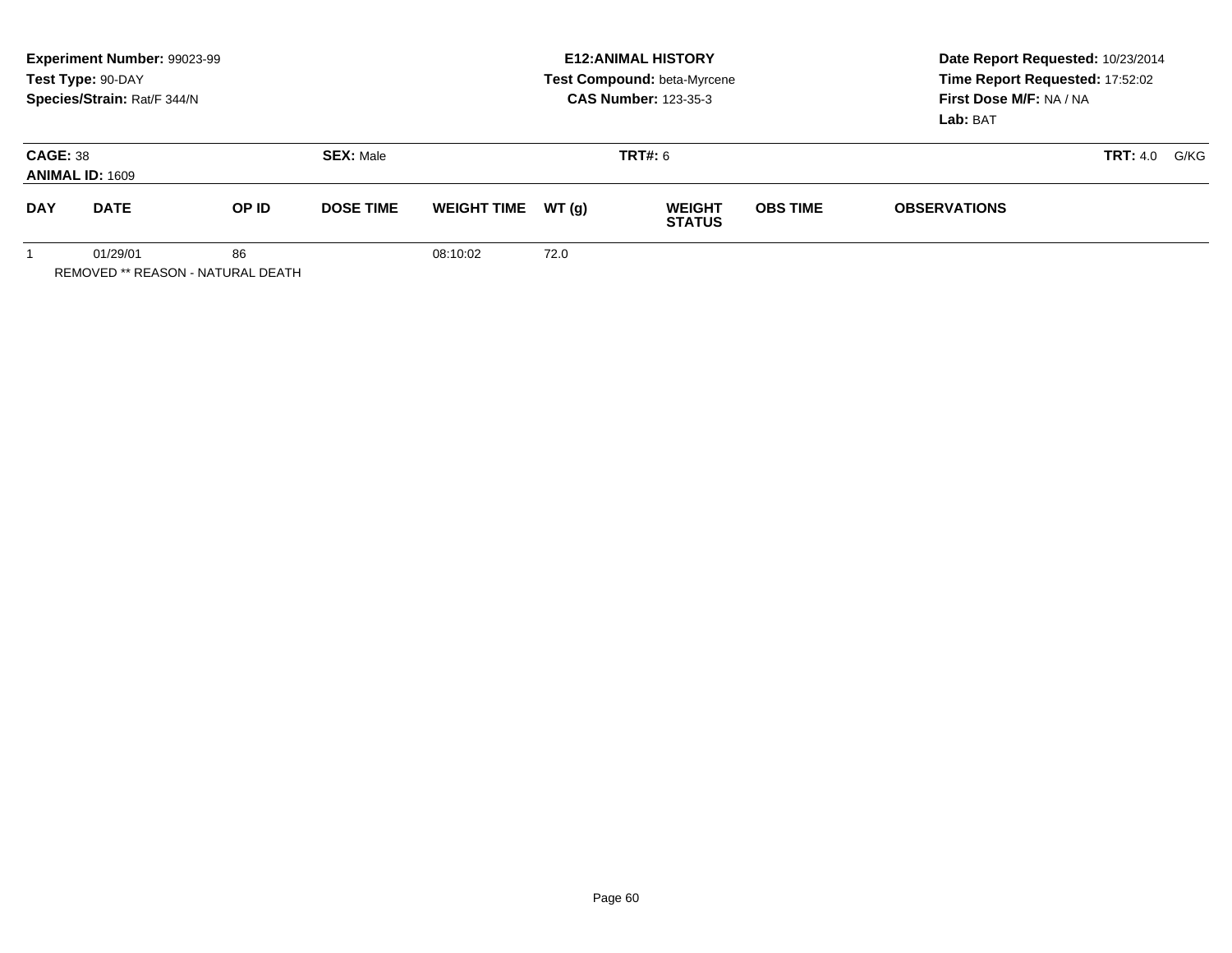|                                           | Experiment Number: 99023-99<br>Test Type: 90-DAY<br>Species/Strain: Rat/F 344/N |  |                                    |                    |        | <b>E12:ANIMAL HISTORY</b><br>Test Compound: beta-Myrcene<br><b>CAS Number: 123-35-3</b> | Date Report Requested: 10/23/2014<br>Time Report Requested: 17:52:02<br>First Dose M/F: NA / NA<br>Lab: BAT |                     |                         |
|-------------------------------------------|---------------------------------------------------------------------------------|--|------------------------------------|--------------------|--------|-----------------------------------------------------------------------------------------|-------------------------------------------------------------------------------------------------------------|---------------------|-------------------------|
| <b>CAGE: 38</b><br><b>ANIMAL ID: 1610</b> |                                                                                 |  | <b>SEX: Male</b><br><b>TRT#:</b> 6 |                    |        |                                                                                         |                                                                                                             |                     | G/KG<br><b>TRT:</b> 4.0 |
| <b>DAY</b>                                | <b>DATE</b><br>OP ID<br><b>DOSE TIME</b>                                        |  |                                    | <b>WEIGHT TIME</b> | WT (q) | <b>WEIGHT</b><br><b>STATUS</b>                                                          | <b>OBS TIME</b>                                                                                             | <b>OBSERVATIONS</b> |                         |
|                                           | 86<br>01/29/01<br>REMOVED ** REASON - NATURAL DEATH                             |  |                                    | 08:10:02           | 76.2   |                                                                                         |                                                                                                             |                     |                         |

Page 61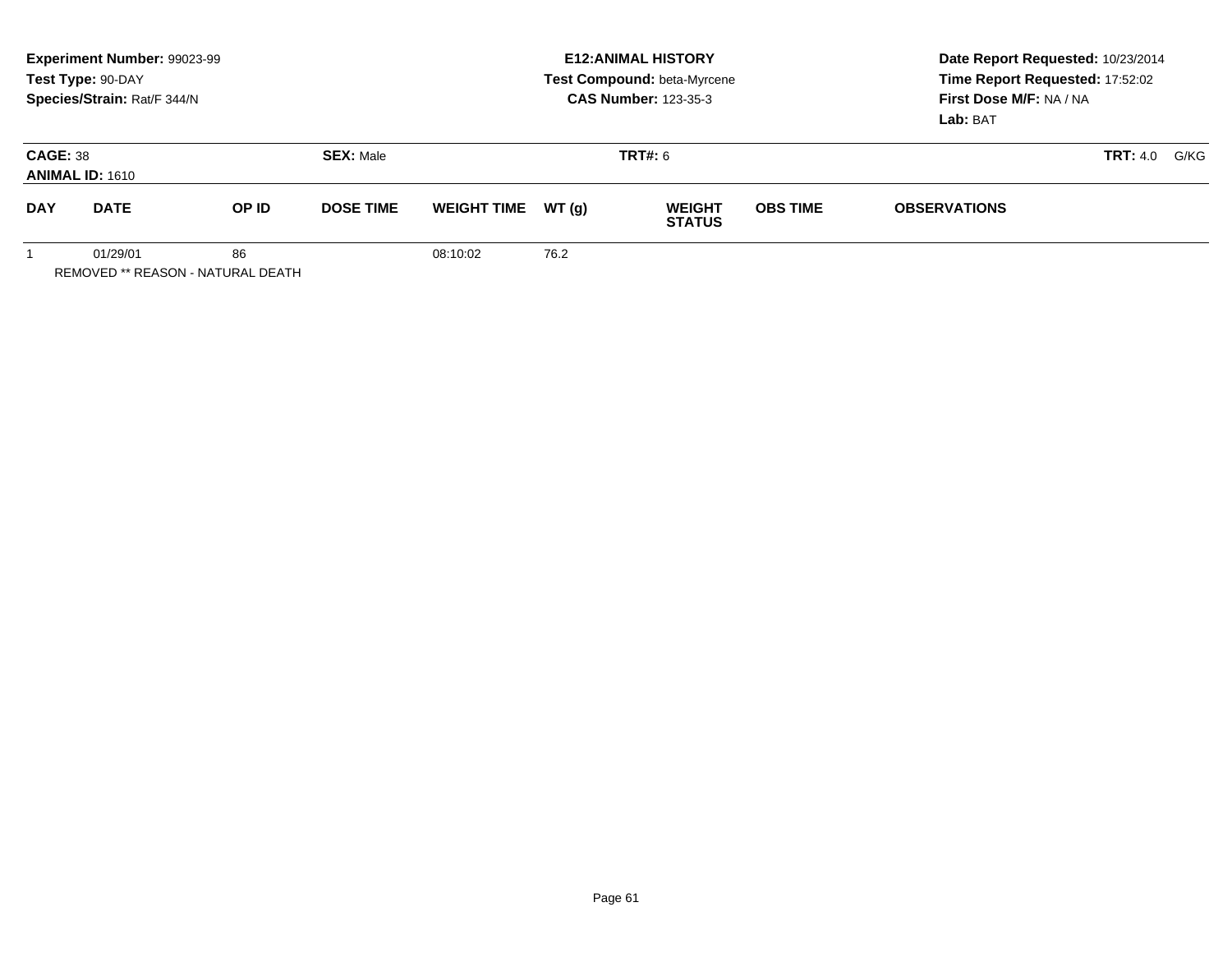|                                           | Experiment Number: 99023-99<br>Test Type: 90-DAY<br>Species/Strain: Rat/F 344/N |       |                    |                    |       | <b>E12: ANIMAL HISTORY</b><br><b>Test Compound: beta-Myrcene</b><br><b>CAS Number: 123-35-3</b> | Date Report Requested: 10/23/2014<br>Time Report Requested: 17:52:02<br>First Dose M/F: NA / NA<br>Lab: BAT |                     |             |
|-------------------------------------------|---------------------------------------------------------------------------------|-------|--------------------|--------------------|-------|-------------------------------------------------------------------------------------------------|-------------------------------------------------------------------------------------------------------------|---------------------|-------------|
| <b>CAGE: 39</b><br><b>ANIMAL ID: 1151</b> |                                                                                 |       | <b>SEX: Female</b> |                    |       | <b>TRT#: 7</b>                                                                                  |                                                                                                             |                     | TRT: 0 G/KG |
| <b>DAY</b>                                | <b>DATE</b>                                                                     | OP ID | <b>DOSE TIME</b>   | <b>WEIGHT TIME</b> | WT(q) | <b>WEIGHT</b><br><b>STATUS</b>                                                                  | <b>OBS TIME</b>                                                                                             | <b>OBSERVATIONS</b> |             |
|                                           | 01/30/01                                                                        | 86    |                    | 08:41:06           | 74.3  |                                                                                                 |                                                                                                             |                     |             |
| 8                                         | 02/06/01                                                                        | 103   |                    | 09:33:22           | 96.9  |                                                                                                 |                                                                                                             |                     |             |
| 86<br>15<br>02/13/01                      |                                                                                 |       | 11:39:50           | 115.6              |       |                                                                                                 |                                                                                                             |                     |             |
| 22<br>02/20/01<br>86                      |                                                                                 |       | 10:39:10           | 135.9              |       |                                                                                                 |                                                                                                             |                     |             |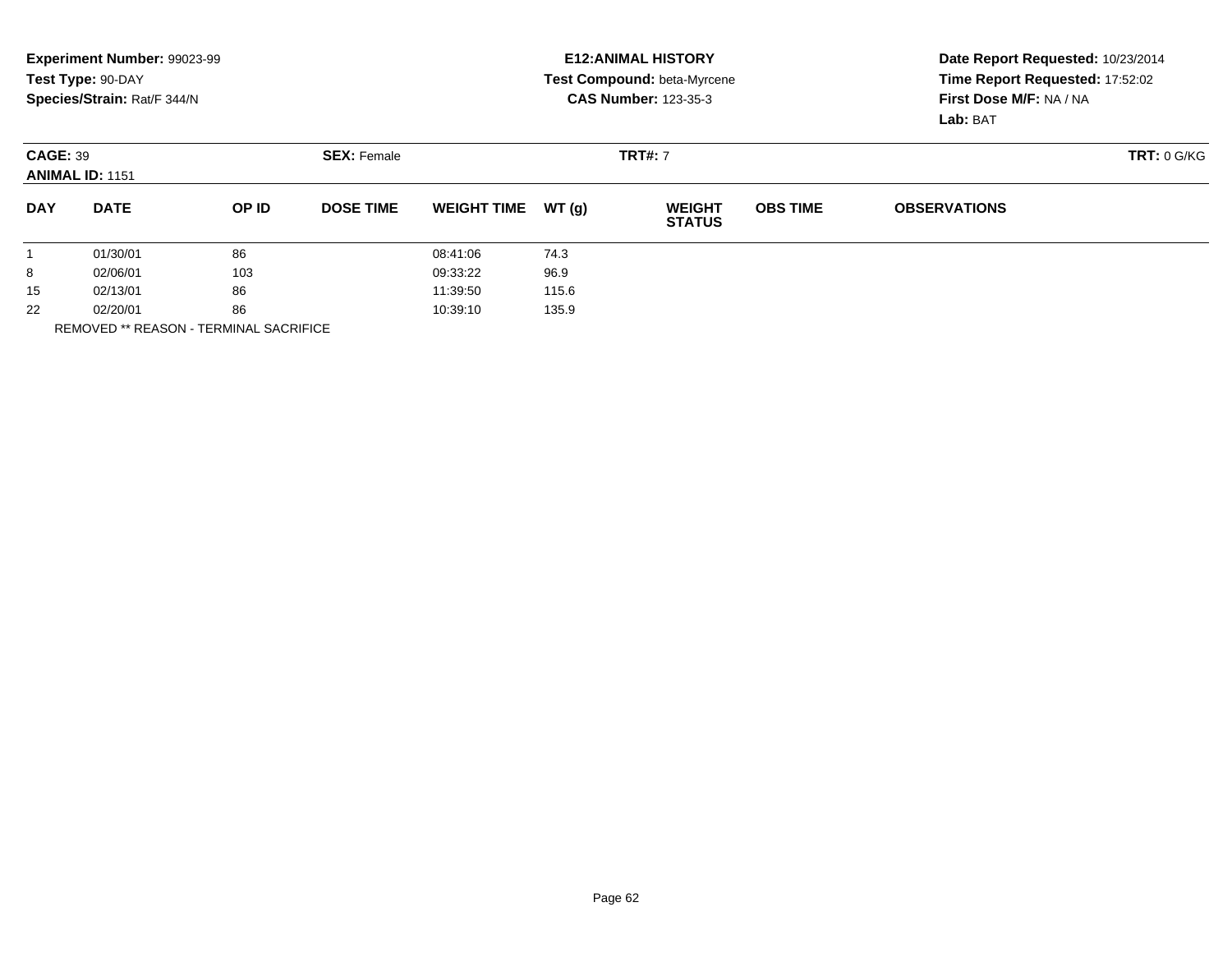|                                           | Experiment Number: 99023-99<br>Test Type: 90-DAY<br>Species/Strain: Rat/F 344/N |          |                    |                    |       | <b>E12: ANIMAL HISTORY</b><br><b>Test Compound: beta-Myrcene</b><br><b>CAS Number: 123-35-3</b> | Date Report Requested: 10/23/2014<br>Time Report Requested: 17:52:02<br>First Dose M/F: NA / NA<br>Lab: BAT |                     |             |
|-------------------------------------------|---------------------------------------------------------------------------------|----------|--------------------|--------------------|-------|-------------------------------------------------------------------------------------------------|-------------------------------------------------------------------------------------------------------------|---------------------|-------------|
| <b>CAGE: 39</b><br><b>ANIMAL ID: 1152</b> |                                                                                 |          | <b>SEX: Female</b> | <b>TRT#: 7</b>     |       |                                                                                                 |                                                                                                             |                     | TRT: 0 G/KG |
| <b>DAY</b>                                | <b>DATE</b>                                                                     | OP ID    | <b>DOSE TIME</b>   | <b>WEIGHT TIME</b> | WT(q) | <b>WEIGHT</b><br><b>STATUS</b>                                                                  | <b>OBS TIME</b>                                                                                             | <b>OBSERVATIONS</b> |             |
|                                           | 01/30/01                                                                        | 86       |                    | 08:41:06           | 92.8  |                                                                                                 |                                                                                                             |                     |             |
| 8                                         | 02/06/01                                                                        | 103      |                    | 09:33:22           | 109.7 |                                                                                                 |                                                                                                             |                     |             |
| 86<br>15<br>02/13/01                      |                                                                                 | 11:39:50 |                    | 122.0              |       |                                                                                                 |                                                                                                             |                     |             |
| 22<br>86<br>02/20/01                      |                                                                                 |          | 10:39:10           | 136.3              |       |                                                                                                 |                                                                                                             |                     |             |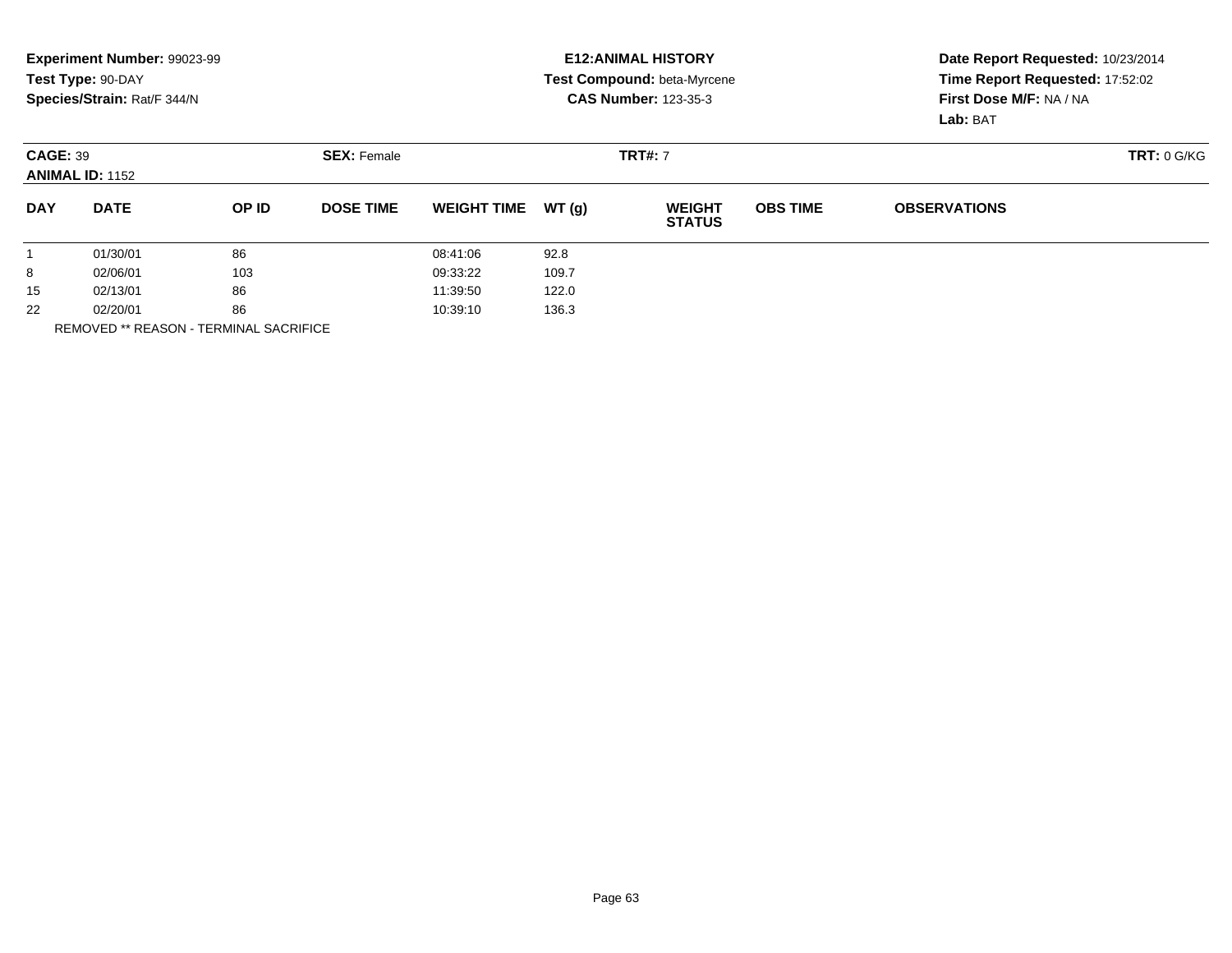|                                           | Experiment Number: 99023-99<br>Test Type: 90-DAY<br>Species/Strain: Rat/F 344/N |          |                    |                    |                | <b>E12: ANIMAL HISTORY</b><br><b>Test Compound: beta-Myrcene</b><br><b>CAS Number: 123-35-3</b> | Date Report Requested: 10/23/2014<br>Time Report Requested: 17:52:02<br>First Dose M/F: NA / NA<br>Lab: BAT |                     |  |
|-------------------------------------------|---------------------------------------------------------------------------------|----------|--------------------|--------------------|----------------|-------------------------------------------------------------------------------------------------|-------------------------------------------------------------------------------------------------------------|---------------------|--|
| <b>CAGE: 39</b><br><b>ANIMAL ID: 1153</b> |                                                                                 |          | <b>SEX: Female</b> |                    | <b>TRT#: 7</b> |                                                                                                 |                                                                                                             | TRT: 0 G/KG         |  |
| <b>DAY</b>                                | <b>DATE</b>                                                                     | OP ID    | <b>DOSE TIME</b>   | <b>WEIGHT TIME</b> | WT(q)          | <b>WEIGHT</b><br><b>STATUS</b>                                                                  | <b>OBS TIME</b>                                                                                             | <b>OBSERVATIONS</b> |  |
|                                           | 01/30/01                                                                        | 86       |                    | 08:41:06           | 80.3           |                                                                                                 |                                                                                                             |                     |  |
| 8                                         | 02/06/01                                                                        | 103      |                    | 09:33:22           | 103.6          |                                                                                                 |                                                                                                             |                     |  |
| 86<br>15<br>02/13/01                      |                                                                                 | 11:39:50 |                    | 122.3              |                |                                                                                                 |                                                                                                             |                     |  |
| 22<br>02/20/01<br>86                      |                                                                                 |          | 10:39:10           | 137.8              |                |                                                                                                 |                                                                                                             |                     |  |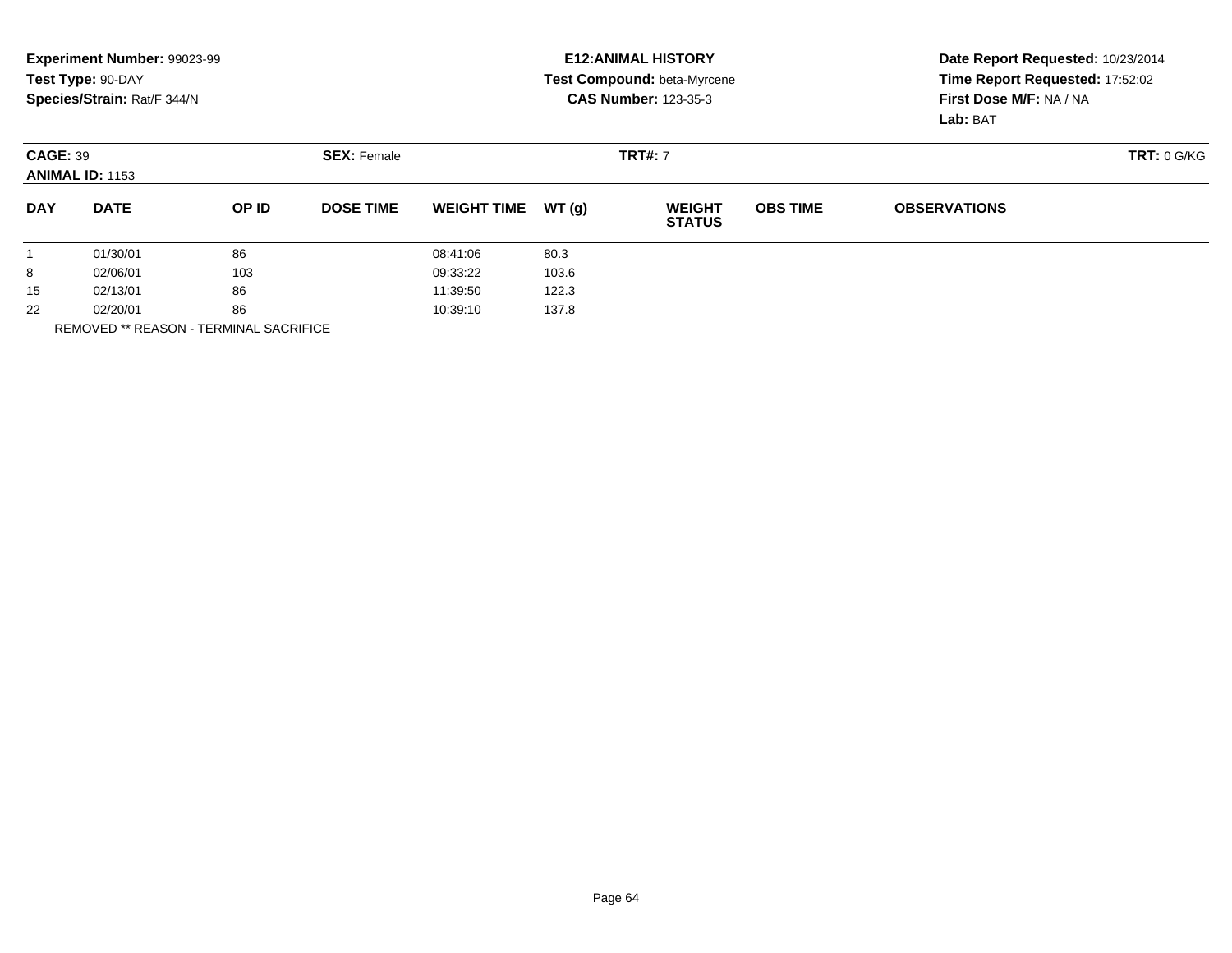|                                           | Experiment Number: 99023-99<br>Test Type: 90-DAY<br>Species/Strain: Rat/F 344/N |       |                    |                    |       | <b>E12: ANIMAL HISTORY</b><br><b>Test Compound: beta-Myrcene</b><br><b>CAS Number: 123-35-3</b> |                 | Date Report Requested: 10/23/2014<br>Time Report Requested: 17:52:02<br>First Dose M/F: NA / NA<br>Lab: BAT |             |  |
|-------------------------------------------|---------------------------------------------------------------------------------|-------|--------------------|--------------------|-------|-------------------------------------------------------------------------------------------------|-----------------|-------------------------------------------------------------------------------------------------------------|-------------|--|
| <b>CAGE: 39</b><br><b>ANIMAL ID: 1154</b> |                                                                                 |       | <b>SEX: Female</b> | <b>TRT#: 7</b>     |       |                                                                                                 |                 |                                                                                                             | TRT: 0 G/KG |  |
| <b>DAY</b>                                | <b>DATE</b>                                                                     | OP ID | <b>DOSE TIME</b>   | <b>WEIGHT TIME</b> | WT(q) | <b>WEIGHT</b><br><b>STATUS</b>                                                                  | <b>OBS TIME</b> | <b>OBSERVATIONS</b>                                                                                         |             |  |
|                                           | 01/30/01                                                                        | 86    |                    | 08:41:06           | 67.3  |                                                                                                 |                 |                                                                                                             |             |  |
| 8                                         | 02/06/01                                                                        | 103   |                    | 09:33:22           | 92.2  |                                                                                                 |                 |                                                                                                             |             |  |
| 86<br>15<br>02/13/01                      |                                                                                 |       | 11:39:50           | 111.3              |       |                                                                                                 |                 |                                                                                                             |             |  |
| 22<br>02/20/01<br>86                      |                                                                                 |       | 10:39:10           | 126.3              |       |                                                                                                 |                 |                                                                                                             |             |  |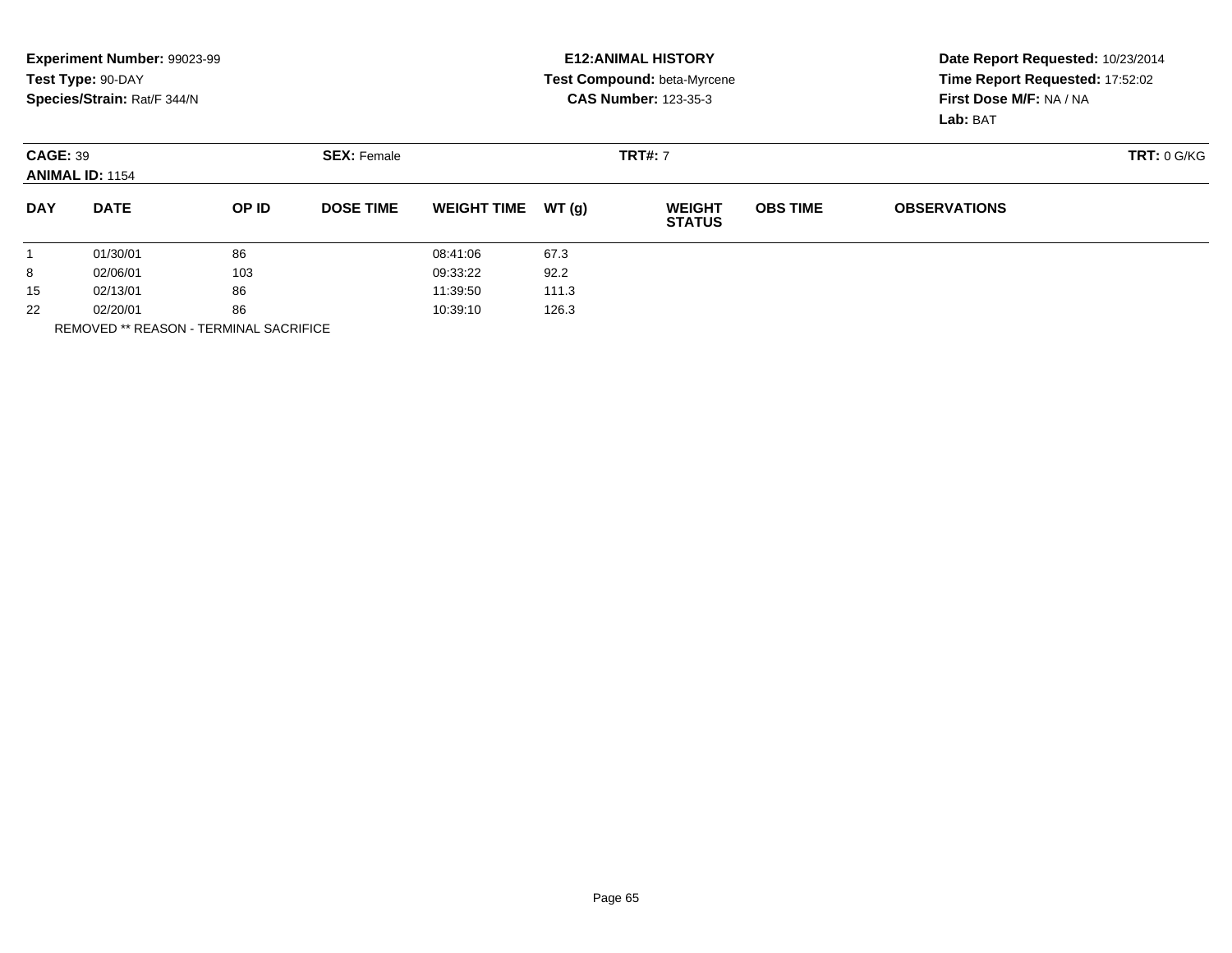|                                           | Experiment Number: 99023-99<br>Test Type: 90-DAY<br>Species/Strain: Rat/F 344/N |       |                    |                    |       | <b>E12: ANIMAL HISTORY</b><br>Test Compound: beta-Myrcene<br><b>CAS Number: 123-35-3</b> | Date Report Requested: 10/23/2014<br>Time Report Requested: 17:52:02<br>First Dose M/F: NA / NA |                     |             |
|-------------------------------------------|---------------------------------------------------------------------------------|-------|--------------------|--------------------|-------|------------------------------------------------------------------------------------------|-------------------------------------------------------------------------------------------------|---------------------|-------------|
|                                           |                                                                                 |       |                    |                    |       |                                                                                          |                                                                                                 | Lab: BAT            |             |
| <b>CAGE: 39</b><br><b>ANIMAL ID: 1155</b> |                                                                                 |       | <b>SEX: Female</b> | <b>TRT#: 7</b>     |       |                                                                                          |                                                                                                 |                     | TRT: 0 G/KG |
| <b>DAY</b>                                | <b>DATE</b>                                                                     | OP ID | <b>DOSE TIME</b>   | <b>WEIGHT TIME</b> | WT(q) | <b>WEIGHT</b><br><b>STATUS</b>                                                           | <b>OBS TIME</b>                                                                                 | <b>OBSERVATIONS</b> |             |
|                                           | 01/30/01                                                                        | 86    |                    | 08:41:06           | 101.7 |                                                                                          |                                                                                                 |                     |             |
| 8                                         | 02/06/01                                                                        | 103   |                    | 09:33:22           | 119.2 |                                                                                          |                                                                                                 |                     |             |
| 86<br>15<br>02/13/01                      |                                                                                 |       | 11:39:50           | 134.2              |       |                                                                                          |                                                                                                 |                     |             |
| 22<br>02/20/01<br>86                      |                                                                                 |       | 10:39:10           | 146.7              |       |                                                                                          |                                                                                                 |                     |             |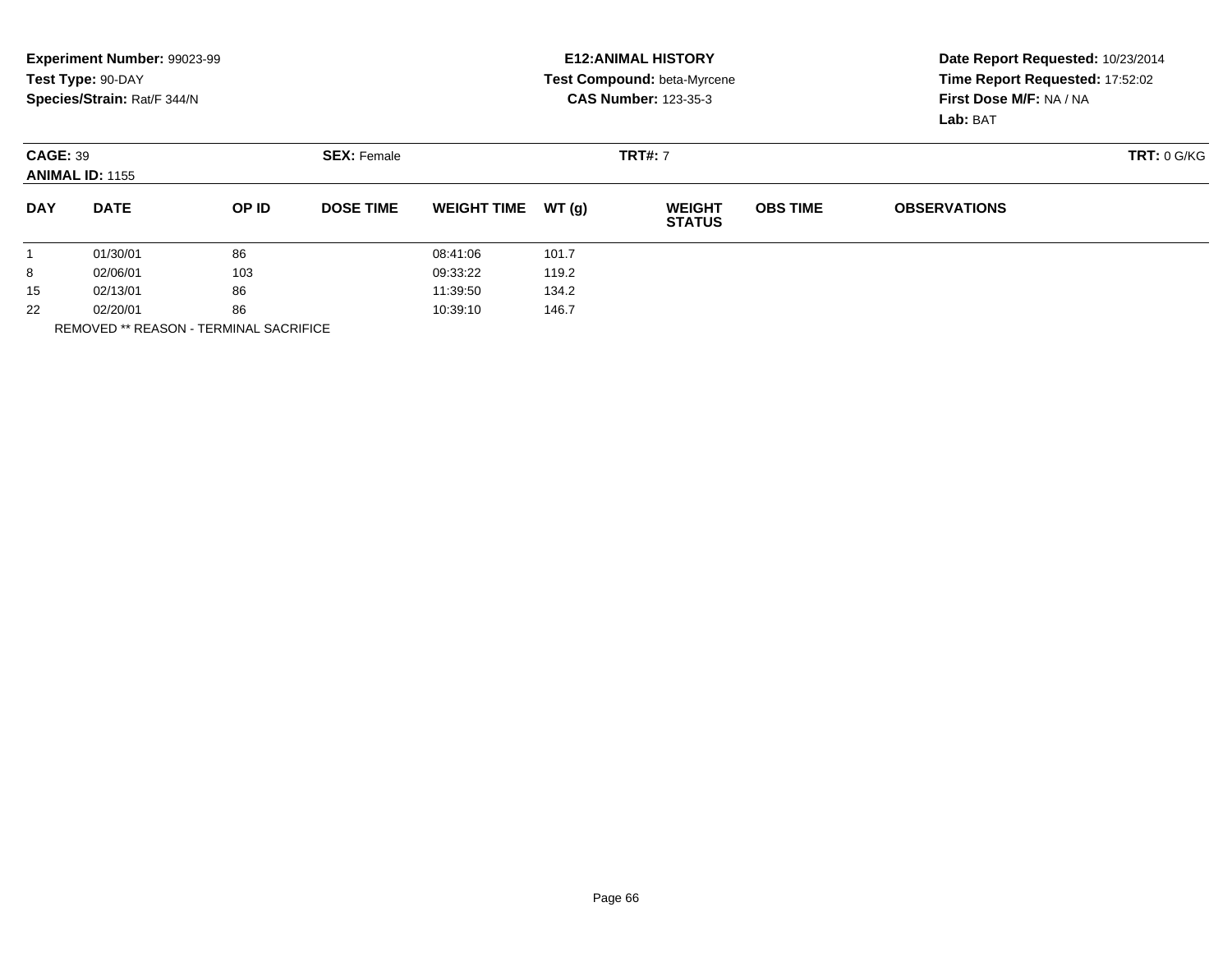|                                           | Experiment Number: 99023-99<br>Test Type: 90-DAY<br>Species/Strain: Rat/F 344/N |       |                    |                    |       | <b>E12: ANIMAL HISTORY</b><br><b>Test Compound: beta-Myrcene</b><br><b>CAS Number: 123-35-3</b> | Date Report Requested: 10/23/2014<br>Time Report Requested: 17:52:02<br>First Dose M/F: NA / NA<br>Lab: BAT |                     |  |
|-------------------------------------------|---------------------------------------------------------------------------------|-------|--------------------|--------------------|-------|-------------------------------------------------------------------------------------------------|-------------------------------------------------------------------------------------------------------------|---------------------|--|
| <b>CAGE: 40</b><br><b>ANIMAL ID: 1156</b> |                                                                                 |       | <b>SEX: Female</b> |                    |       | <b>TRT#: 7</b>                                                                                  |                                                                                                             | TRT: 0 G/KG         |  |
| <b>DAY</b>                                | <b>DATE</b>                                                                     | OP ID | <b>DOSE TIME</b>   | <b>WEIGHT TIME</b> | WT(q) | <b>WEIGHT</b><br><b>STATUS</b>                                                                  | <b>OBS TIME</b>                                                                                             | <b>OBSERVATIONS</b> |  |
|                                           | 01/30/01                                                                        | 86    |                    | 08:42:26           | 96.6  |                                                                                                 |                                                                                                             |                     |  |
| 8                                         | 02/06/01                                                                        | 103   |                    | 09:34:32           | 117.2 |                                                                                                 |                                                                                                             |                     |  |
| 15                                        | 86<br>02/13/01                                                                  |       |                    | 11:40:44<br>134.7  |       |                                                                                                 |                                                                                                             |                     |  |
| 22<br>02/20/01<br>86                      |                                                                                 |       | 10:40:52           | 147.2              |       |                                                                                                 |                                                                                                             |                     |  |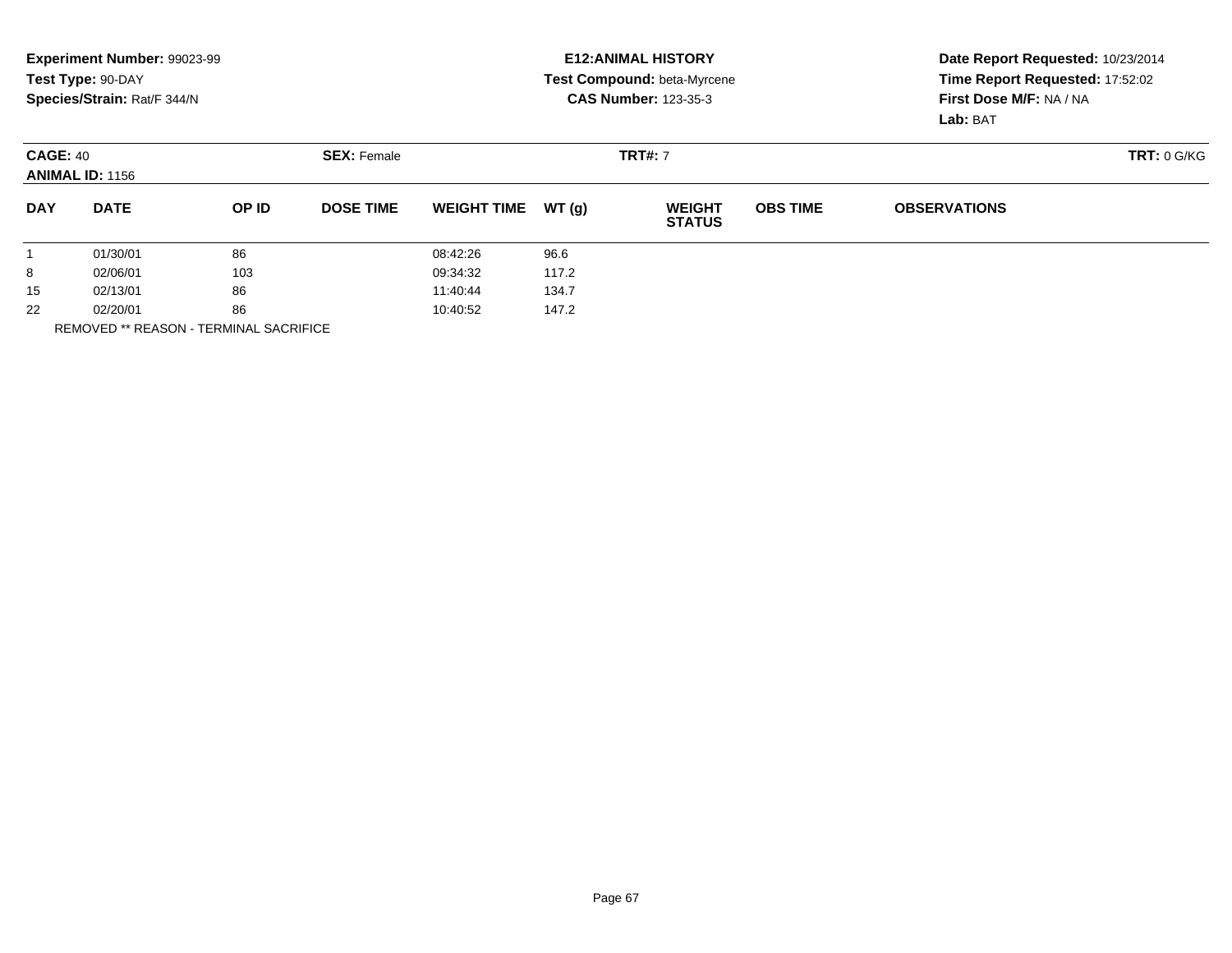|                                           | Experiment Number: 99023-99<br>Test Type: 90-DAY<br>Species/Strain: Rat/F 344/N |       |                    |                    |       | <b>E12: ANIMAL HISTORY</b><br><b>Test Compound: beta-Myrcene</b><br><b>CAS Number: 123-35-3</b> | Date Report Requested: 10/23/2014<br>Time Report Requested: 17:52:02<br>First Dose M/F: NA / NA<br>Lab: BAT |                     |             |
|-------------------------------------------|---------------------------------------------------------------------------------|-------|--------------------|--------------------|-------|-------------------------------------------------------------------------------------------------|-------------------------------------------------------------------------------------------------------------|---------------------|-------------|
| <b>CAGE: 40</b><br><b>ANIMAL ID: 1157</b> |                                                                                 |       | <b>SEX: Female</b> | <b>TRT#: 7</b>     |       |                                                                                                 |                                                                                                             |                     | TRT: 0 G/KG |
| <b>DAY</b>                                | <b>DATE</b>                                                                     | OP ID | <b>DOSE TIME</b>   | <b>WEIGHT TIME</b> | WT(q) | <b>WEIGHT</b><br><b>STATUS</b>                                                                  | <b>OBS TIME</b>                                                                                             | <b>OBSERVATIONS</b> |             |
|                                           | 01/30/01                                                                        | 86    |                    | 08:42:26           | 84.4  |                                                                                                 |                                                                                                             |                     |             |
| 8                                         | 02/06/01                                                                        | 103   |                    | 09:34:32           | 112.3 |                                                                                                 |                                                                                                             |                     |             |
| 15                                        | 86<br>02/13/01                                                                  |       | 11:40:44           |                    | 129.6 |                                                                                                 |                                                                                                             |                     |             |
| 22<br>02/20/01<br>86                      |                                                                                 |       | 10:40:52           | 147.3              |       |                                                                                                 |                                                                                                             |                     |             |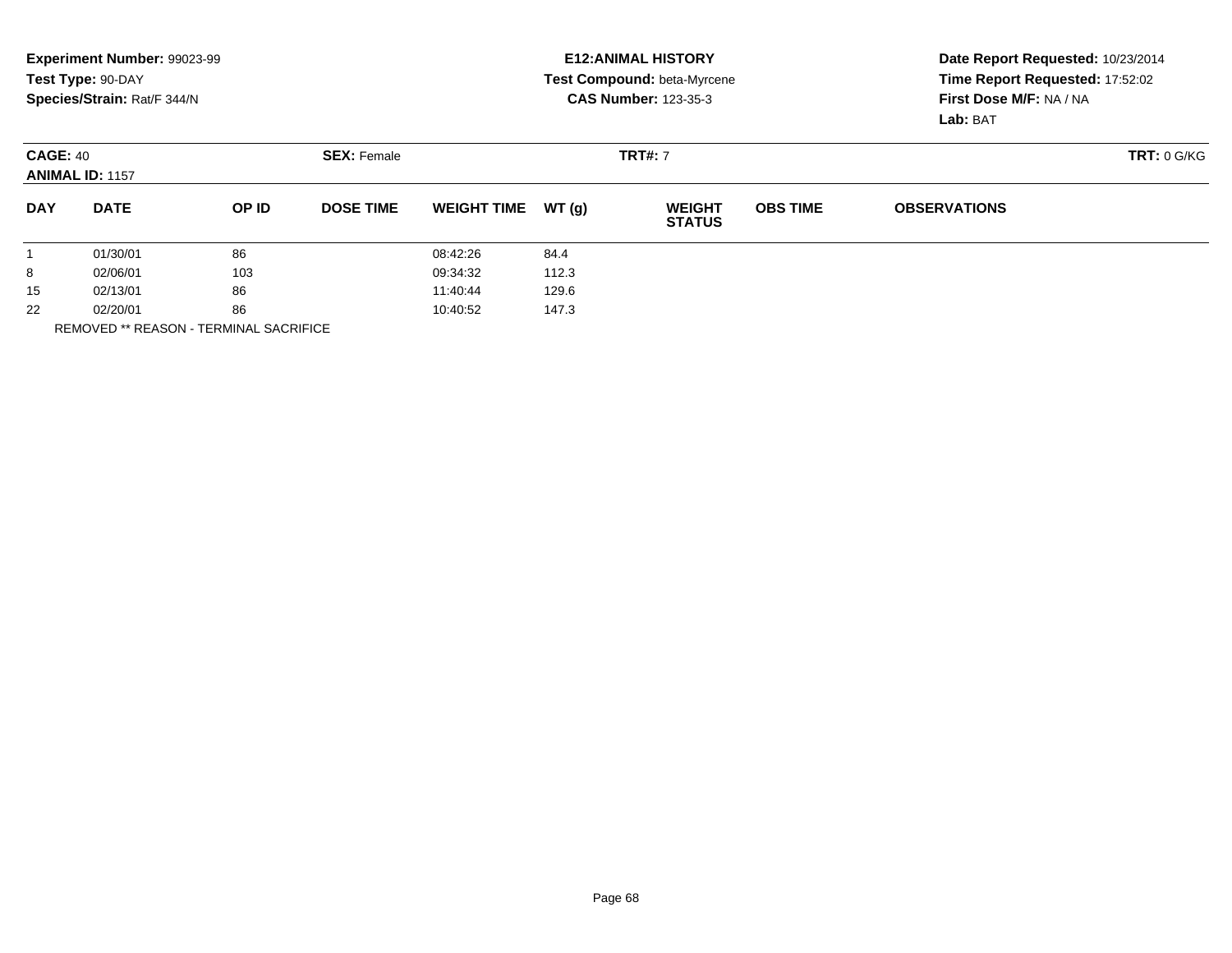|                                           | Experiment Number: 99023-99<br>Test Type: 90-DAY<br>Species/Strain: Rat/F 344/N |       |                    |                    |       | <b>E12: ANIMAL HISTORY</b><br><b>Test Compound: beta-Myrcene</b><br><b>CAS Number: 123-35-3</b> | Date Report Requested: 10/23/2014<br>Time Report Requested: 17:52:02<br>First Dose M/F: NA / NA<br>Lab: BAT |                     |             |
|-------------------------------------------|---------------------------------------------------------------------------------|-------|--------------------|--------------------|-------|-------------------------------------------------------------------------------------------------|-------------------------------------------------------------------------------------------------------------|---------------------|-------------|
| <b>CAGE: 40</b><br><b>ANIMAL ID: 1158</b> |                                                                                 |       | <b>SEX: Female</b> | <b>TRT#: 7</b>     |       |                                                                                                 |                                                                                                             |                     | TRT: 0 G/KG |
| <b>DAY</b>                                | <b>DATE</b>                                                                     | OP ID | <b>DOSE TIME</b>   | <b>WEIGHT TIME</b> | WT(q) | <b>WEIGHT</b><br><b>STATUS</b>                                                                  | <b>OBS TIME</b>                                                                                             | <b>OBSERVATIONS</b> |             |
|                                           | 01/30/01                                                                        | 86    |                    | 08:42:26           | 84.6  |                                                                                                 |                                                                                                             |                     |             |
| 8                                         | 02/06/01                                                                        | 103   |                    | 09:34:32           | 108.9 |                                                                                                 |                                                                                                             |                     |             |
| 15                                        | 86<br>02/13/01                                                                  |       | 11:40:44           |                    | 127.4 |                                                                                                 |                                                                                                             |                     |             |
| 22<br>02/20/01<br>86                      |                                                                                 |       | 10:40:52           | 139.6              |       |                                                                                                 |                                                                                                             |                     |             |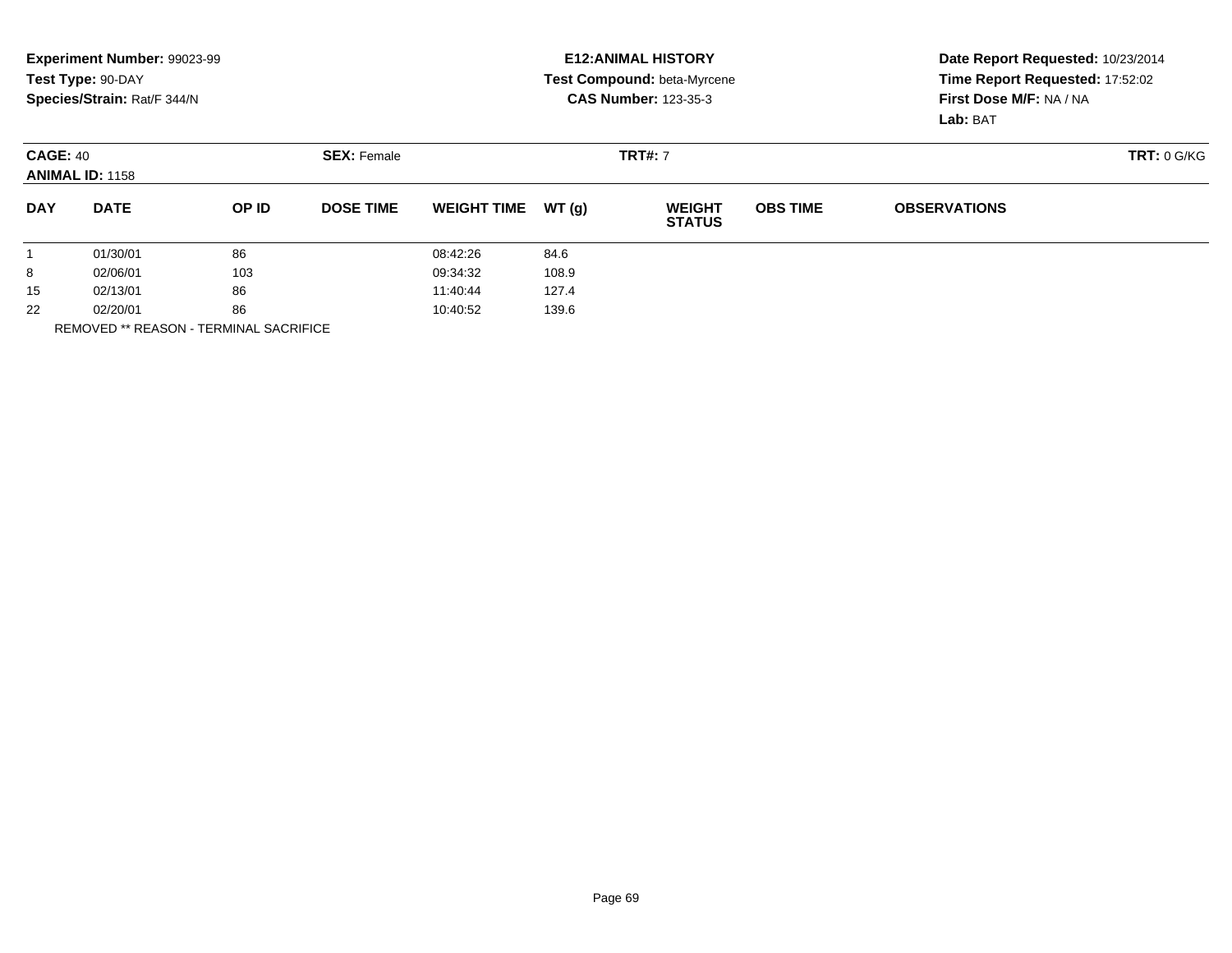|                                           | Experiment Number: 99023-99<br>Test Type: 90-DAY<br>Species/Strain: Rat/F 344/N |       |                                      |                    |       | <b>E12: ANIMAL HISTORY</b><br><b>Test Compound: beta-Myrcene</b><br><b>CAS Number: 123-35-3</b> | Date Report Requested: 10/23/2014<br>Time Report Requested: 17:52:02<br>First Dose M/F: NA / NA<br>Lab: BAT |                     |             |
|-------------------------------------------|---------------------------------------------------------------------------------|-------|--------------------------------------|--------------------|-------|-------------------------------------------------------------------------------------------------|-------------------------------------------------------------------------------------------------------------|---------------------|-------------|
| <b>CAGE: 40</b><br><b>ANIMAL ID: 1159</b> |                                                                                 |       | <b>TRT#: 7</b><br><b>SEX: Female</b> |                    |       |                                                                                                 |                                                                                                             |                     | TRT: 0 G/KG |
| <b>DAY</b>                                | <b>DATE</b>                                                                     | OP ID | <b>DOSE TIME</b>                     | <b>WEIGHT TIME</b> | WT(q) | <b>WEIGHT</b><br><b>STATUS</b>                                                                  | <b>OBS TIME</b>                                                                                             | <b>OBSERVATIONS</b> |             |
|                                           | 01/30/01                                                                        | 86    |                                      | 08:42:26           | 74.9  |                                                                                                 |                                                                                                             |                     |             |
| 8                                         | 103<br>02/06/01                                                                 |       |                                      | 09:34:32           | 101.2 |                                                                                                 |                                                                                                             |                     |             |
| 15                                        | 86<br>02/13/01                                                                  |       | 11:40:44                             |                    | 120.3 |                                                                                                 |                                                                                                             |                     |             |
| 22<br>86<br>02/20/01                      |                                                                                 |       | 10:40:52                             | 137.0              |       |                                                                                                 |                                                                                                             |                     |             |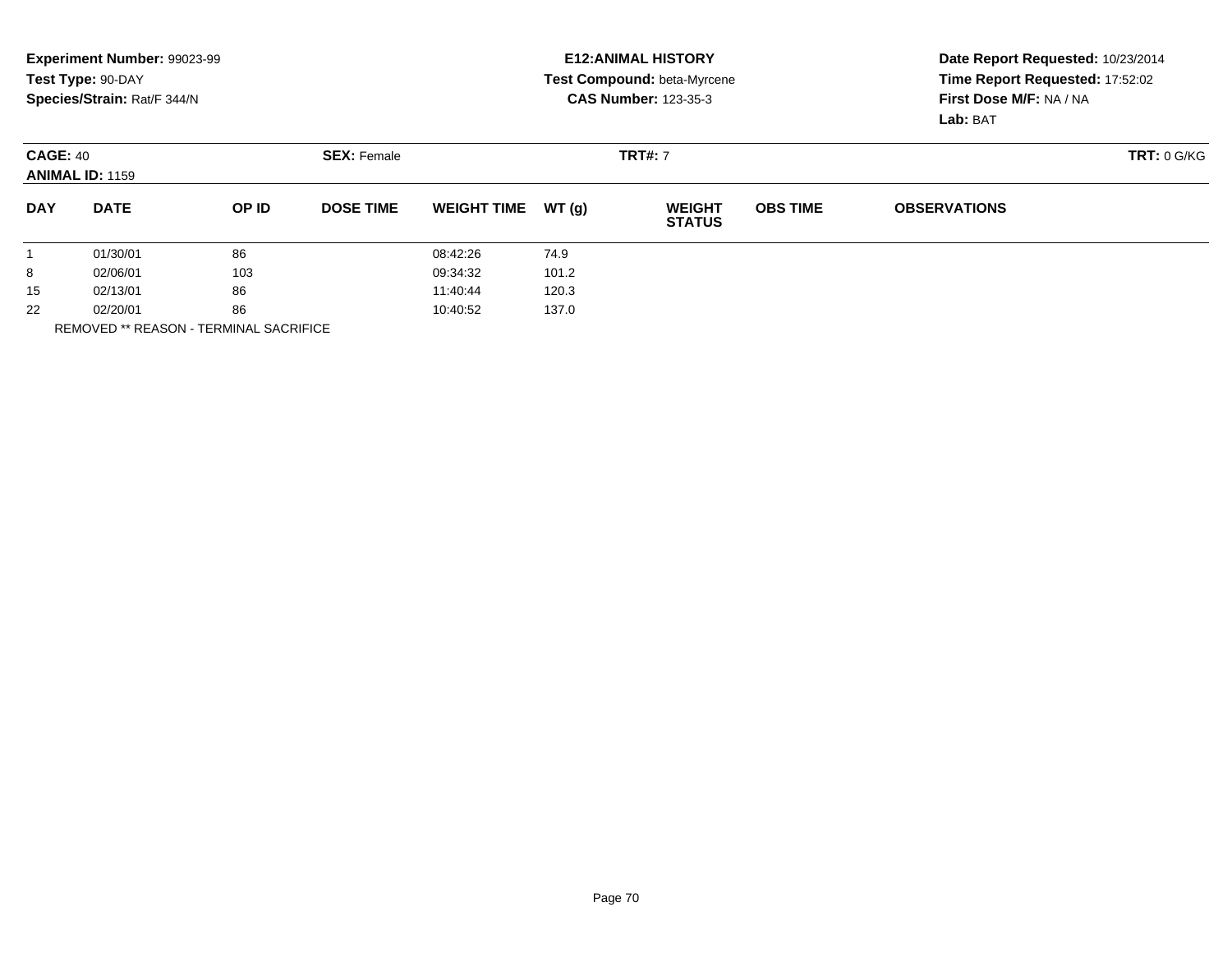|                                           | Experiment Number: 99023-99<br>Test Type: 90-DAY<br>Species/Strain: Rat/F 344/N |       |                    |                    |       | <b>E12: ANIMAL HISTORY</b><br>Test Compound: beta-Myrcene<br><b>CAS Number: 123-35-3</b> |                 | Date Report Requested: 10/23/2014<br>Time Report Requested: 17:52:02<br>First Dose M/F: NA / NA |             |  |
|-------------------------------------------|---------------------------------------------------------------------------------|-------|--------------------|--------------------|-------|------------------------------------------------------------------------------------------|-----------------|-------------------------------------------------------------------------------------------------|-------------|--|
|                                           |                                                                                 |       |                    |                    |       |                                                                                          |                 | Lab: BAT                                                                                        |             |  |
| <b>CAGE: 40</b><br><b>ANIMAL ID: 1160</b> |                                                                                 |       | <b>SEX: Female</b> | <b>TRT#: 7</b>     |       |                                                                                          |                 |                                                                                                 | TRT: 0 G/KG |  |
| <b>DAY</b>                                | <b>DATE</b>                                                                     | OP ID | <b>DOSE TIME</b>   | <b>WEIGHT TIME</b> | WT(q) | <b>WEIGHT</b><br><b>STATUS</b>                                                           | <b>OBS TIME</b> | <b>OBSERVATIONS</b>                                                                             |             |  |
|                                           | 01/30/01                                                                        | 86    |                    | 08:42:26           | 106.2 |                                                                                          |                 |                                                                                                 |             |  |
| 8                                         | 02/06/01                                                                        | 103   |                    | 09:34:32           | 123.9 |                                                                                          |                 |                                                                                                 |             |  |
| 15                                        | 86<br>02/13/01                                                                  |       | 11:40:44           |                    | 138.8 |                                                                                          |                 |                                                                                                 |             |  |
| 22<br>02/20/01<br>86                      |                                                                                 |       | 10:40:52           | 148.8              |       |                                                                                          |                 |                                                                                                 |             |  |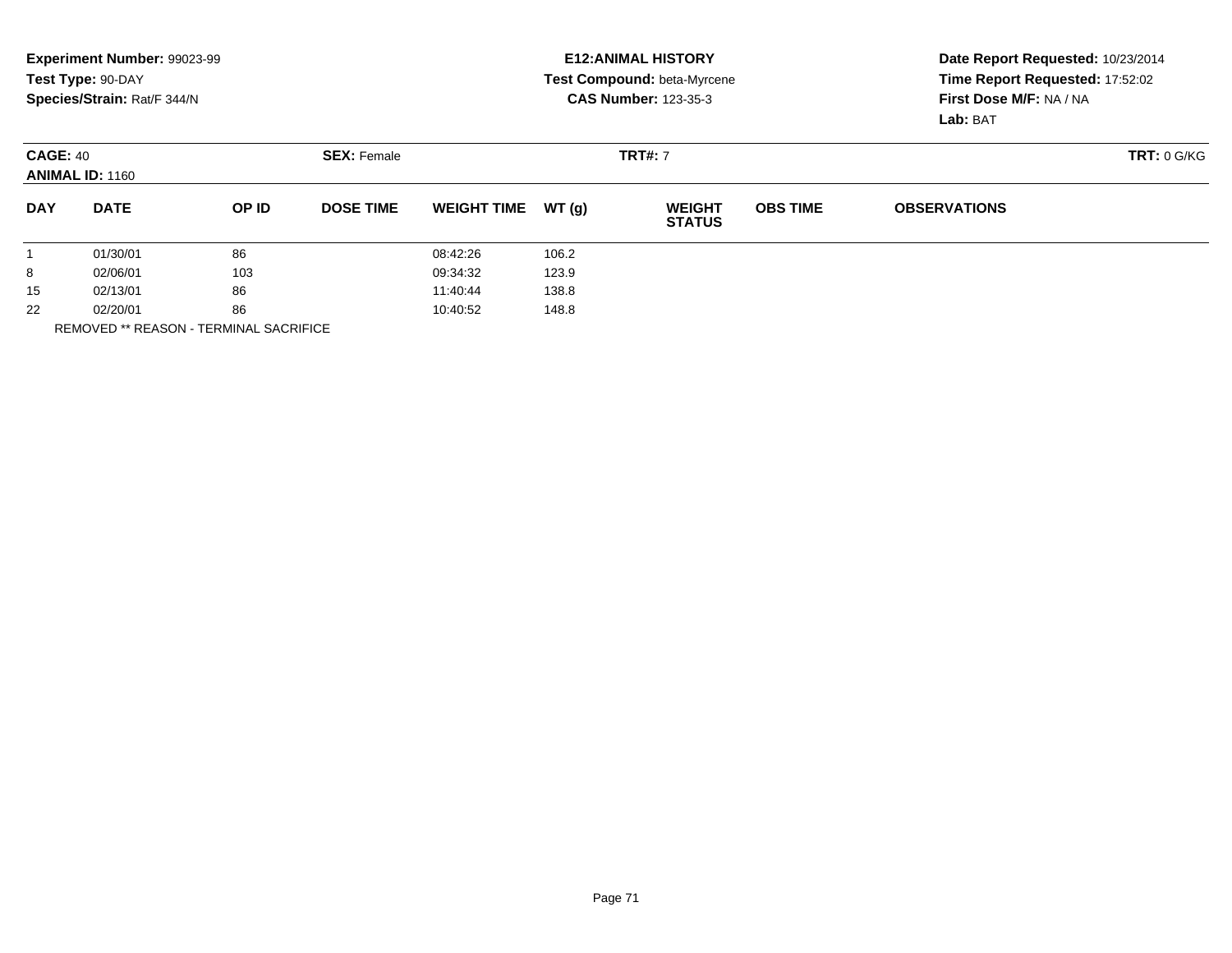|                                           | Experiment Number: 99023-99<br>Test Type: 90-DAY<br>Species/Strain: Rat/F 344/N |       |                    |                    |         | <b>E12: ANIMAL HISTORY</b><br><b>Test Compound: beta-Myrcene</b><br><b>CAS Number: 123-35-3</b> |                   | Date Report Requested: 10/23/2014<br>Time Report Requested: 17:52:02<br>First Dose M/F: NA / NA<br>Lab: BAT |  |  |
|-------------------------------------------|---------------------------------------------------------------------------------|-------|--------------------|--------------------|---------|-------------------------------------------------------------------------------------------------|-------------------|-------------------------------------------------------------------------------------------------------------|--|--|
| <b>CAGE: 41</b><br><b>ANIMAL ID: 1251</b> |                                                                                 |       | <b>SEX: Female</b> |                    | TRT#: 8 |                                                                                                 | TRT: 0.25<br>G/KG |                                                                                                             |  |  |
| <b>DAY</b>                                | <b>DATE</b>                                                                     | OP ID | <b>DOSE TIME</b>   | <b>WEIGHT TIME</b> | WT (g)  | <b>WEIGHT</b><br><b>STATUS</b>                                                                  | <b>OBS TIME</b>   | <b>OBSERVATIONS</b>                                                                                         |  |  |
|                                           | 01/30/01                                                                        | 86    |                    | 08:43:32           | 103.5   |                                                                                                 |                   |                                                                                                             |  |  |
| 8                                         | 103<br>02/06/01                                                                 |       |                    | 09:35:28           | 120.7   |                                                                                                 |                   |                                                                                                             |  |  |
| 15                                        | 86<br>02/13/01                                                                  |       |                    | 11:34:00           | 137.4   |                                                                                                 |                   |                                                                                                             |  |  |
| 22                                        | 86<br>02/20/01                                                                  |       |                    | 10:41:44           | 150.1   |                                                                                                 |                   |                                                                                                             |  |  |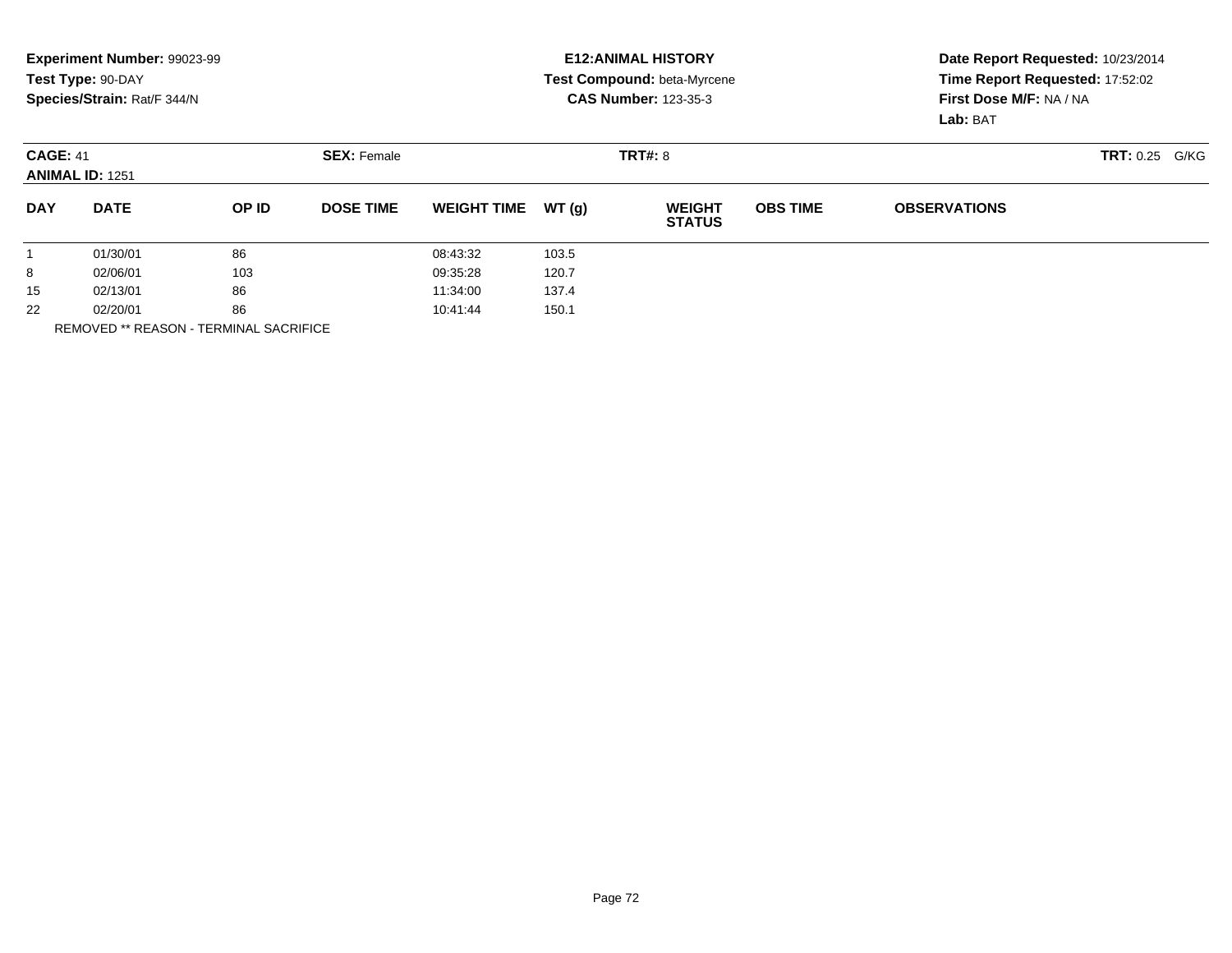|                                           | Experiment Number: 99023-99<br>Test Type: 90-DAY<br>Species/Strain: Rat/F 344/N |                    |                  |                    |       | <b>E12: ANIMAL HISTORY</b><br>Test Compound: beta-Myrcene<br><b>CAS Number: 123-35-3</b> | Date Report Requested: 10/23/2014<br>Time Report Requested: 17:52:02<br>First Dose M/F: NA / NA<br>Lab: BAT |                     |  |
|-------------------------------------------|---------------------------------------------------------------------------------|--------------------|------------------|--------------------|-------|------------------------------------------------------------------------------------------|-------------------------------------------------------------------------------------------------------------|---------------------|--|
| <b>CAGE: 41</b><br><b>ANIMAL ID: 1252</b> |                                                                                 | <b>SEX: Female</b> |                  | <b>TRT#: 8</b>     |       |                                                                                          |                                                                                                             | TRT: 0.25<br>G/KG   |  |
| <b>DAY</b>                                | <b>DATE</b>                                                                     | OP ID              | <b>DOSE TIME</b> | <b>WEIGHT TIME</b> | WT(g) | <b>WEIGHT</b><br><b>STATUS</b>                                                           | <b>OBS TIME</b>                                                                                             | <b>OBSERVATIONS</b> |  |
|                                           | 01/30/01                                                                        | 86                 |                  | 08:43:32           | 76.2  |                                                                                          |                                                                                                             |                     |  |
| 8                                         | 02/06/01                                                                        | 103                |                  | 09:35:28           | 101.6 |                                                                                          |                                                                                                             |                     |  |
| 15                                        | 02/13/01                                                                        | 86                 |                  | 11:34:00           | 122.2 |                                                                                          |                                                                                                             |                     |  |
| 22                                        | 02/20/01                                                                        | 86                 |                  | 10:41:44           | 136.4 |                                                                                          |                                                                                                             |                     |  |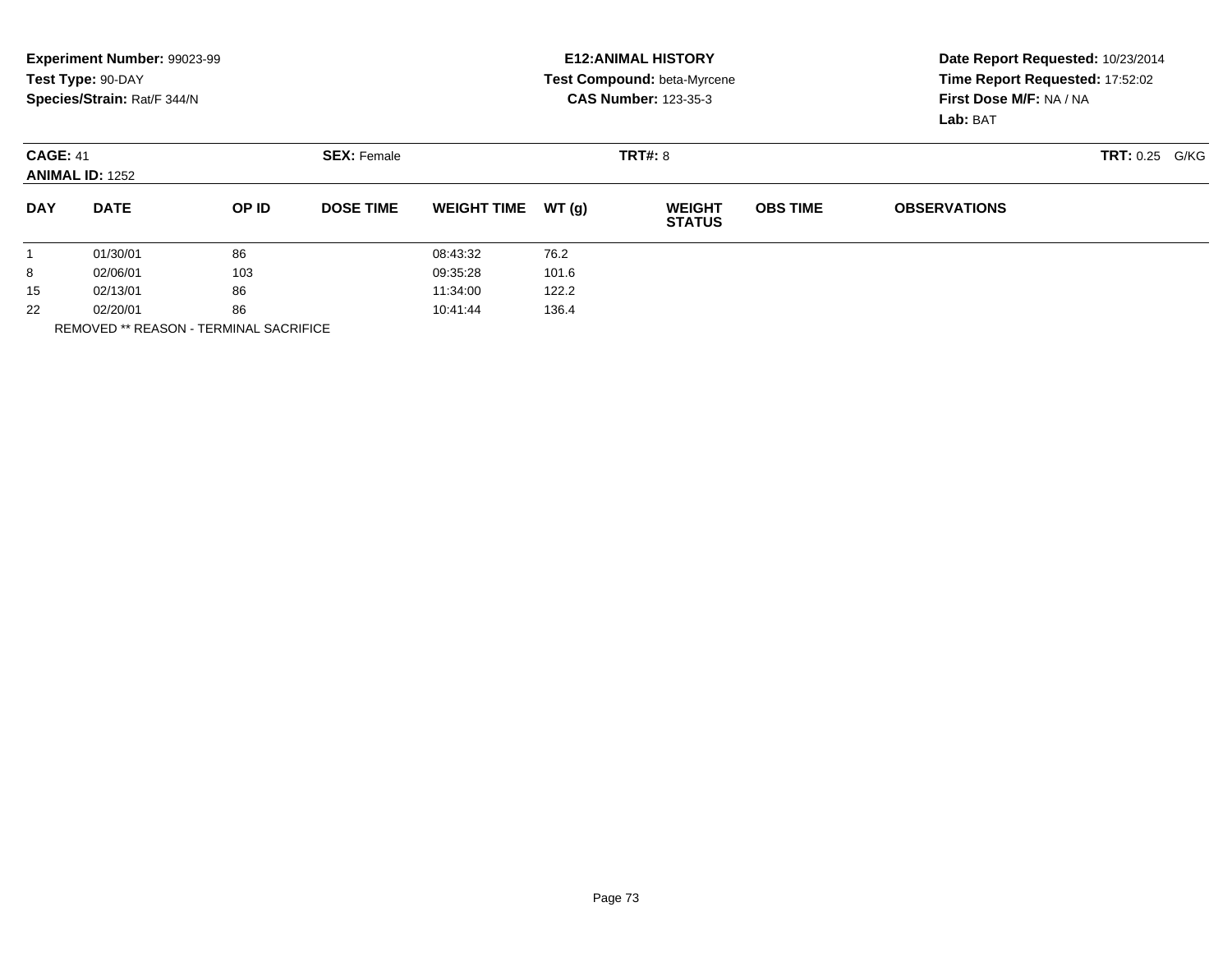|                                           | Experiment Number: 99023-99<br>Test Type: 90-DAY<br>Species/Strain: Rat/F 344/N |       |                    |                    |         | <b>E12: ANIMAL HISTORY</b><br><b>Test Compound: beta-Myrcene</b><br><b>CAS Number: 123-35-3</b> | Date Report Requested: 10/23/2014<br>Time Report Requested: 17:52:02<br>First Dose M/F: NA / NA<br>Lab: BAT |                     |                   |
|-------------------------------------------|---------------------------------------------------------------------------------|-------|--------------------|--------------------|---------|-------------------------------------------------------------------------------------------------|-------------------------------------------------------------------------------------------------------------|---------------------|-------------------|
| <b>CAGE: 41</b><br><b>ANIMAL ID: 1253</b> |                                                                                 |       | <b>SEX: Female</b> |                    | TRT#: 8 |                                                                                                 |                                                                                                             |                     | TRT: 0.25<br>G/KG |
| <b>DAY</b>                                | <b>DATE</b>                                                                     | OP ID | <b>DOSE TIME</b>   | <b>WEIGHT TIME</b> | WT (g)  | <b>WEIGHT</b><br><b>STATUS</b>                                                                  | <b>OBS TIME</b>                                                                                             | <b>OBSERVATIONS</b> |                   |
|                                           | 01/30/01                                                                        | 86    |                    | 08:43:32           | 96.2    |                                                                                                 |                                                                                                             |                     |                   |
| 8                                         | 02/06/01                                                                        | 103   |                    | 09:35:28           | 114.1   |                                                                                                 |                                                                                                             |                     |                   |
| 15                                        | 02/13/01                                                                        | 86    |                    | 11:34:00           | 130.5   |                                                                                                 |                                                                                                             |                     |                   |
| 22                                        | 02/20/01                                                                        | 86    |                    | 10:41:44           | 144.0   |                                                                                                 |                                                                                                             |                     |                   |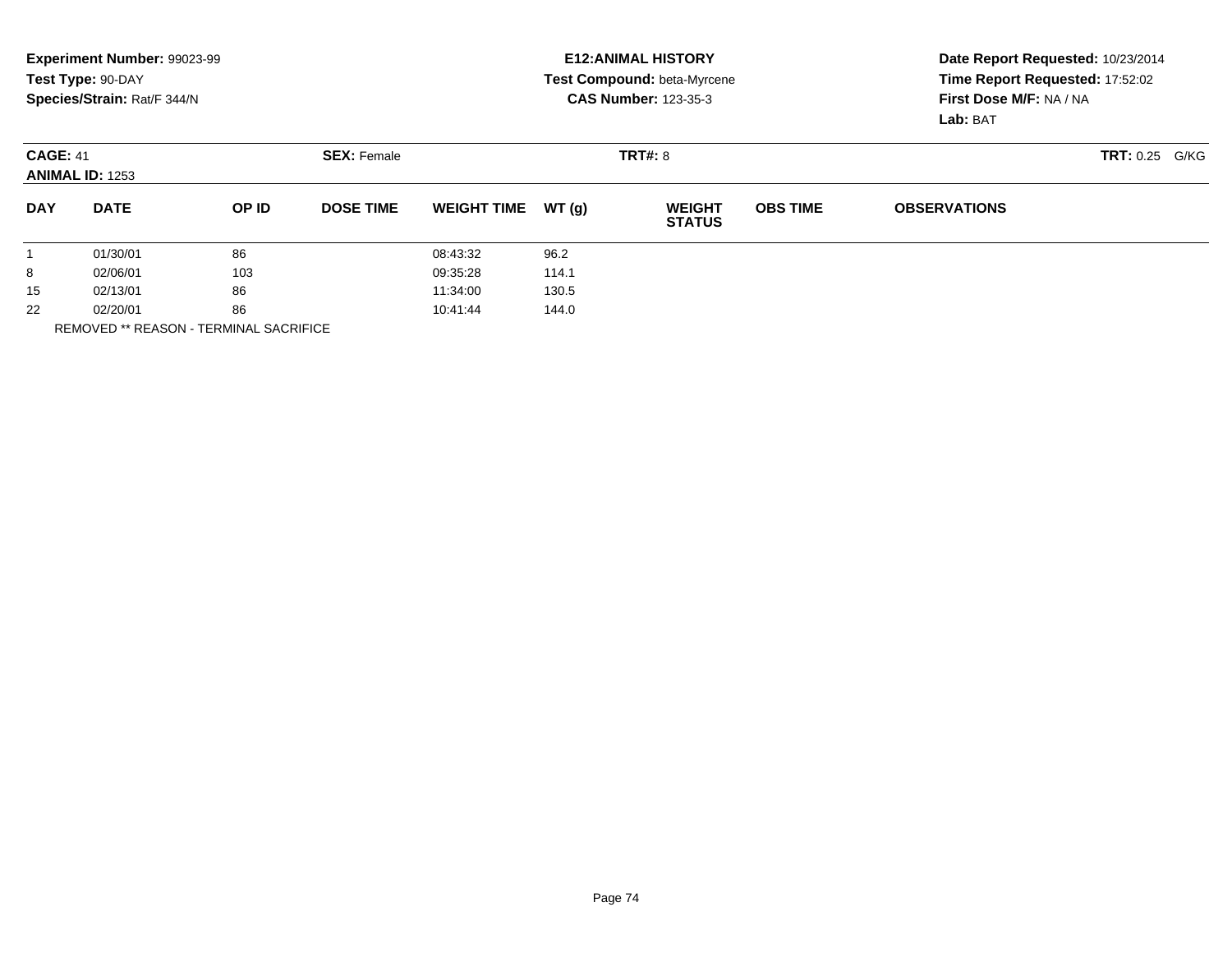|                                           | Experiment Number: 99023-99<br>Test Type: 90-DAY<br>Species/Strain: Rat/F 344/N |                    |                  |                    |       | <b>E12: ANIMAL HISTORY</b><br><b>Test Compound: beta-Myrcene</b><br><b>CAS Number: 123-35-3</b> | Date Report Requested: 10/23/2014<br>Time Report Requested: 17:52:02<br>First Dose M/F: NA / NA<br>Lab: BAT |                     |  |
|-------------------------------------------|---------------------------------------------------------------------------------|--------------------|------------------|--------------------|-------|-------------------------------------------------------------------------------------------------|-------------------------------------------------------------------------------------------------------------|---------------------|--|
| <b>CAGE: 41</b><br><b>ANIMAL ID: 1254</b> |                                                                                 | <b>SEX: Female</b> |                  | TRT#: 8            |       |                                                                                                 |                                                                                                             | TRT: 0.25<br>G/KG   |  |
| <b>DAY</b>                                | <b>DATE</b>                                                                     | OP ID              | <b>DOSE TIME</b> | <b>WEIGHT TIME</b> | WT(q) | <b>WEIGHT</b><br><b>STATUS</b>                                                                  | <b>OBS TIME</b>                                                                                             | <b>OBSERVATIONS</b> |  |
|                                           | 01/30/01                                                                        | 86                 |                  | 08:43:32           | 93.4  |                                                                                                 |                                                                                                             |                     |  |
| 8                                         | 02/06/01                                                                        | 103                |                  | 09:35:28           | 114.5 |                                                                                                 |                                                                                                             |                     |  |
| 15                                        | 02/13/01                                                                        | 86                 |                  | 11:34:00           | 131.9 |                                                                                                 |                                                                                                             |                     |  |
| 22                                        | 02/20/01                                                                        | 86                 |                  | 10:41:44           | 143.2 |                                                                                                 |                                                                                                             |                     |  |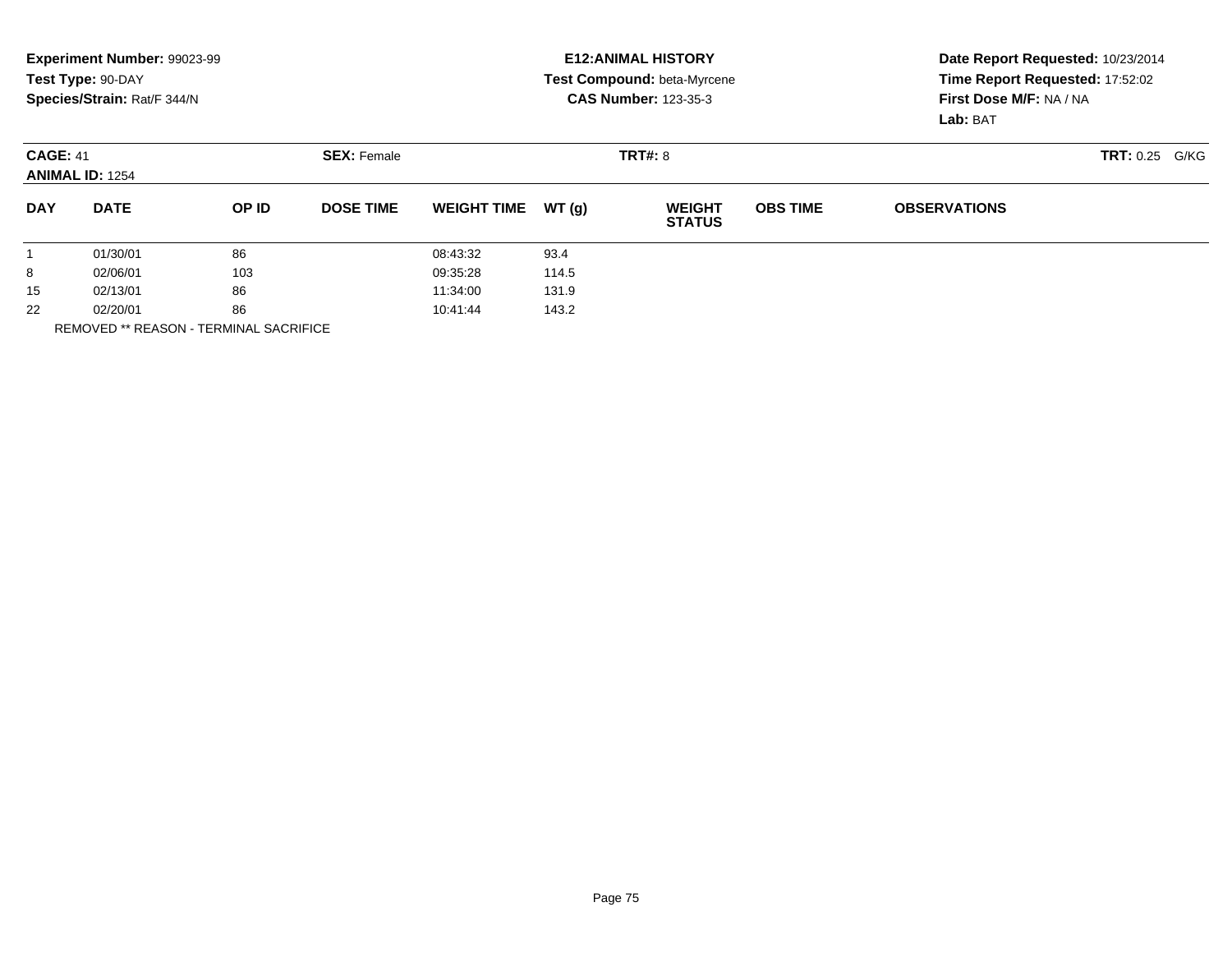|                                           | Experiment Number: 99023-99<br>Test Type: 90-DAY<br>Species/Strain: Rat/F 344/N |       |                    |                    |         | <b>E12: ANIMAL HISTORY</b><br>Test Compound: beta-Myrcene<br><b>CAS Number: 123-35-3</b> | Date Report Requested: 10/23/2014<br>Time Report Requested: 17:52:02<br>First Dose M/F: NA / NA<br>Lab: BAT |                     |                          |
|-------------------------------------------|---------------------------------------------------------------------------------|-------|--------------------|--------------------|---------|------------------------------------------------------------------------------------------|-------------------------------------------------------------------------------------------------------------|---------------------|--------------------------|
| <b>CAGE: 41</b><br><b>ANIMAL ID: 1255</b> |                                                                                 |       | <b>SEX: Female</b> |                    | TRT#: 8 |                                                                                          |                                                                                                             |                     | <b>TRT: 0.25</b><br>G/KG |
| <b>DAY</b>                                | <b>DATE</b>                                                                     | OP ID | <b>DOSE TIME</b>   | <b>WEIGHT TIME</b> | WT (q)  | <b>WEIGHT</b><br><b>STATUS</b>                                                           | <b>OBS TIME</b>                                                                                             | <b>OBSERVATIONS</b> |                          |
|                                           | 01/30/01                                                                        | 86    |                    | 08:43:32           | 76.0    |                                                                                          |                                                                                                             |                     |                          |
| 8                                         | 02/06/01                                                                        | 103   |                    | 09:35:28           | 99.1    |                                                                                          |                                                                                                             |                     |                          |
| 15                                        | 86<br>02/13/01                                                                  |       | 11:34:00           | 116.3              |         |                                                                                          |                                                                                                             |                     |                          |
| 22                                        | 02/20/01                                                                        | 86    |                    | 10:41:44           | 130.9   |                                                                                          |                                                                                                             |                     |                          |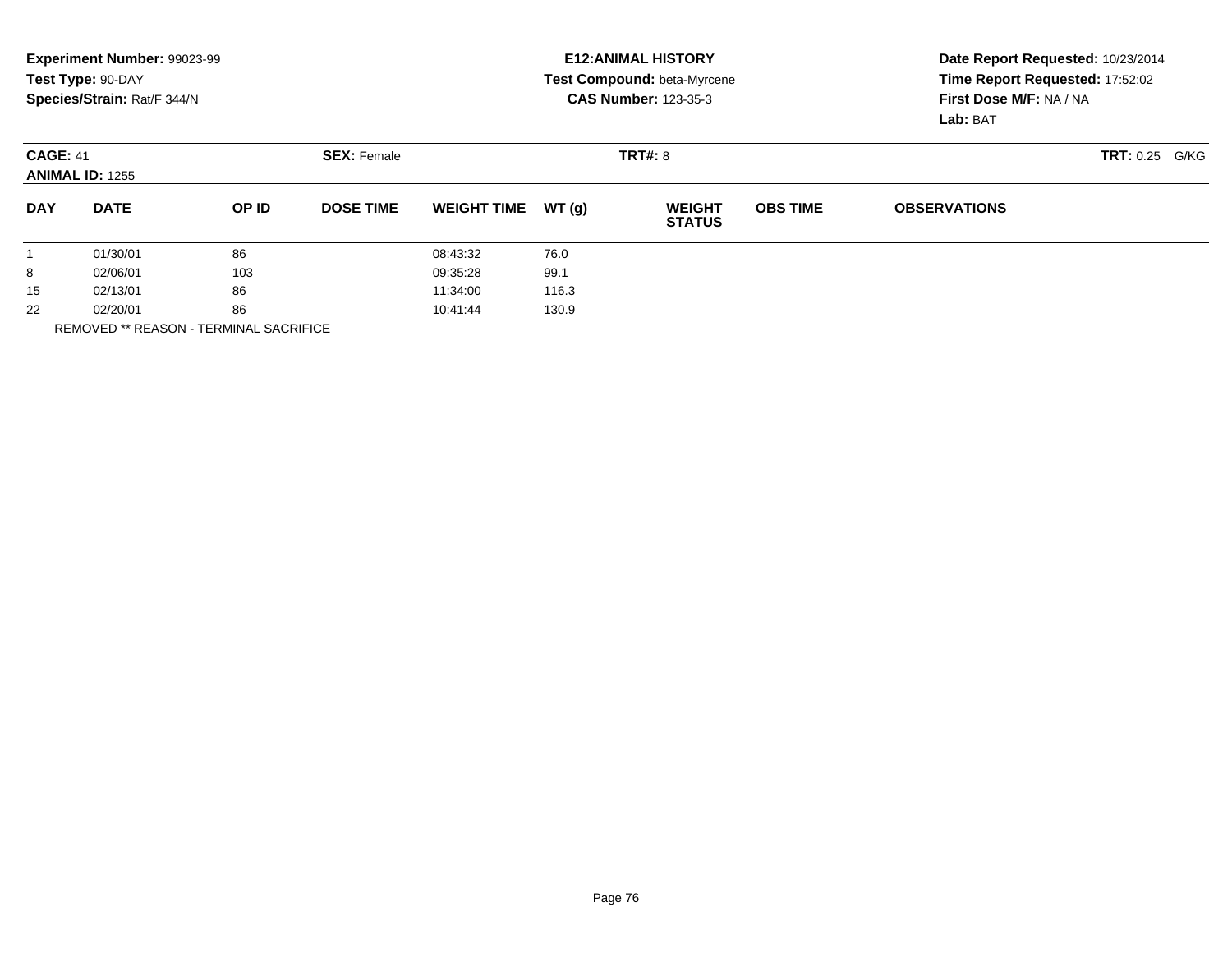|                                           | Experiment Number: 99023-99<br>Test Type: 90-DAY<br>Species/Strain: Rat/F 344/N |       |                    |                    |         | <b>E12: ANIMAL HISTORY</b><br><b>Test Compound: beta-Myrcene</b><br><b>CAS Number: 123-35-3</b> | Date Report Requested: 10/23/2014<br>Time Report Requested: 17:52:02<br>First Dose M/F: NA / NA<br>Lab: BAT |                     |                   |
|-------------------------------------------|---------------------------------------------------------------------------------|-------|--------------------|--------------------|---------|-------------------------------------------------------------------------------------------------|-------------------------------------------------------------------------------------------------------------|---------------------|-------------------|
| <b>CAGE: 42</b><br><b>ANIMAL ID: 1256</b> |                                                                                 |       | <b>SEX: Female</b> |                    | TRT#: 8 |                                                                                                 |                                                                                                             |                     | TRT: 0.25<br>G/KG |
| <b>DAY</b>                                | <b>DATE</b>                                                                     | OP ID | <b>DOSE TIME</b>   | <b>WEIGHT TIME</b> | WT (g)  | <b>WEIGHT</b><br><b>STATUS</b>                                                                  | <b>OBS TIME</b>                                                                                             | <b>OBSERVATIONS</b> |                   |
|                                           | 01/30/01                                                                        | 86    |                    | 08:44:50           | 85.5    |                                                                                                 |                                                                                                             |                     |                   |
| 8                                         | 02/06/01                                                                        | 103   |                    | 09:36:18           | 107.4   |                                                                                                 |                                                                                                             |                     |                   |
| 15                                        | 02/13/01                                                                        | 86    |                    | 11:34:52           | 123.6   |                                                                                                 |                                                                                                             |                     |                   |
| 22                                        | 02/20/01                                                                        | 86    |                    | 10:42:40           | 135.1   |                                                                                                 |                                                                                                             |                     |                   |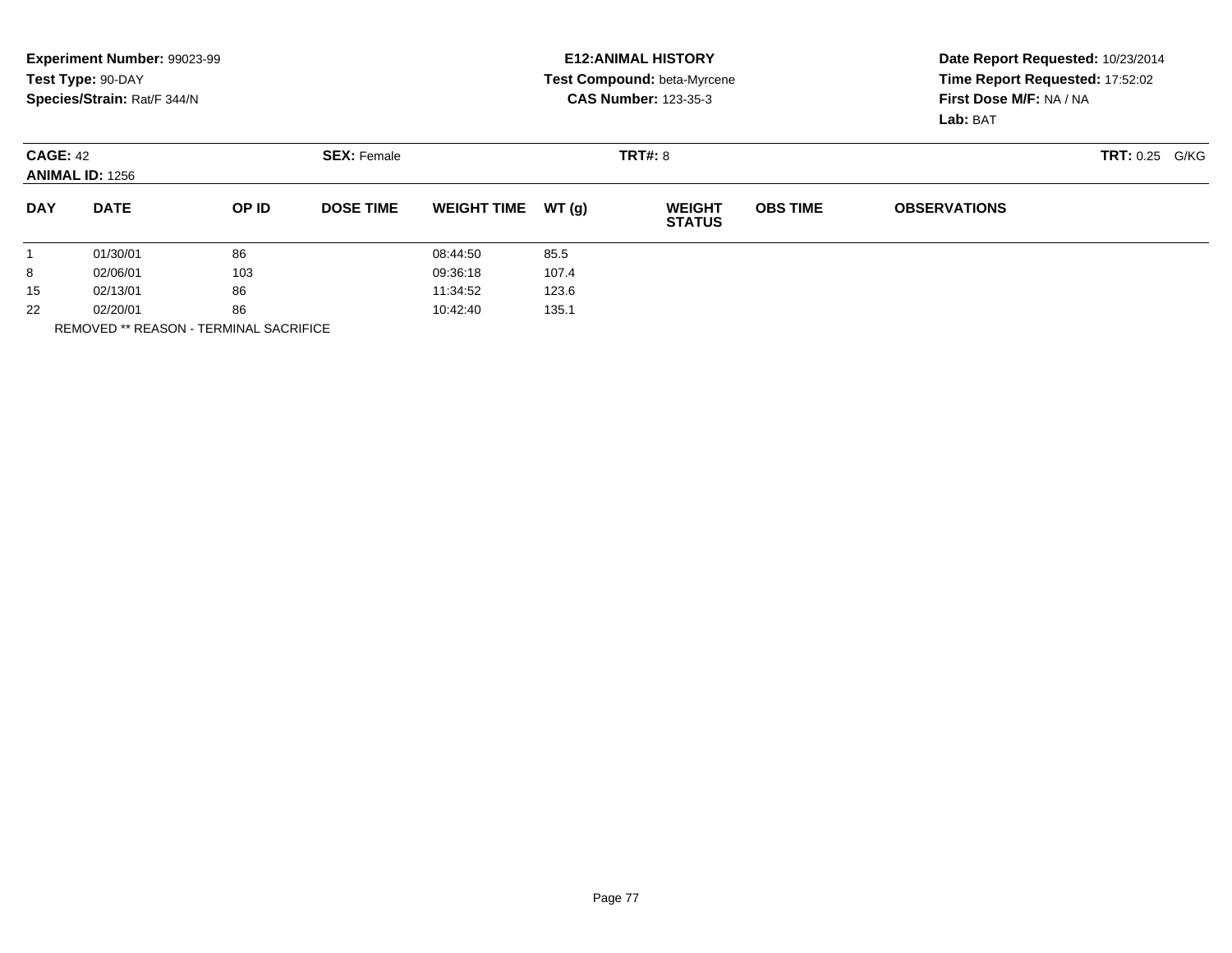|                                           | Experiment Number: 99023-99<br>Test Type: 90-DAY<br>Species/Strain: Rat/F 344/N |                    |                  |                    |        | <b>E12: ANIMAL HISTORY</b><br><b>Test Compound: beta-Myrcene</b><br><b>CAS Number: 123-35-3</b> | Date Report Requested: 10/23/2014<br>Time Report Requested: 17:52:02<br>First Dose M/F: NA / NA<br>Lab: BAT |                     |  |
|-------------------------------------------|---------------------------------------------------------------------------------|--------------------|------------------|--------------------|--------|-------------------------------------------------------------------------------------------------|-------------------------------------------------------------------------------------------------------------|---------------------|--|
| <b>CAGE: 42</b><br><b>ANIMAL ID: 1257</b> |                                                                                 | <b>SEX: Female</b> |                  | <b>TRT#: 8</b>     |        |                                                                                                 |                                                                                                             | TRT: 0.25<br>G/KG   |  |
| <b>DAY</b>                                | <b>DATE</b>                                                                     | OP ID              | <b>DOSE TIME</b> | <b>WEIGHT TIME</b> | WT (q) | <b>WEIGHT</b><br><b>STATUS</b>                                                                  | <b>OBS TIME</b>                                                                                             | <b>OBSERVATIONS</b> |  |
|                                           | 01/30/01                                                                        | 86                 |                  | 08:44:50           | 78.6   |                                                                                                 |                                                                                                             |                     |  |
| 8                                         | 02/06/01                                                                        | 103                |                  | 09:36:18           | 104.6  |                                                                                                 |                                                                                                             |                     |  |
| 15                                        | 02/13/01                                                                        | 86                 |                  | 11:34:52           | 122.6  |                                                                                                 |                                                                                                             |                     |  |
| 22                                        | 02/20/01                                                                        | 86                 |                  | 10:42:40           | 140.7  |                                                                                                 |                                                                                                             |                     |  |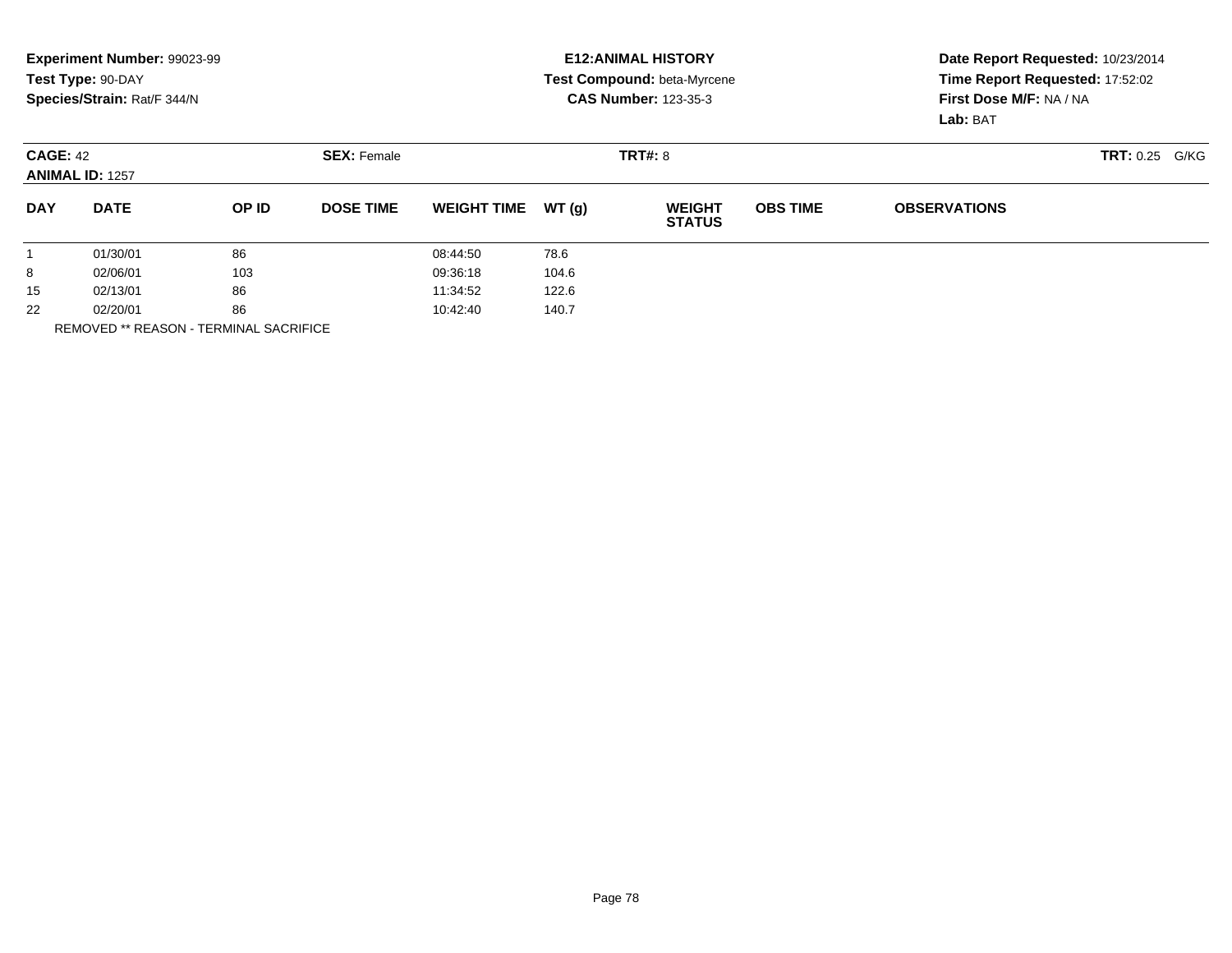|                                           | Experiment Number: 99023-99<br>Test Type: 90-DAY<br>Species/Strain: Rat/F 344/N |       |                    |                    |         | <b>E12: ANIMAL HISTORY</b><br><b>Test Compound: beta-Myrcene</b><br><b>CAS Number: 123-35-3</b> | Date Report Requested: 10/23/2014<br>Time Report Requested: 17:52:02<br>First Dose M/F: NA / NA<br>Lab: BAT |                     |                   |
|-------------------------------------------|---------------------------------------------------------------------------------|-------|--------------------|--------------------|---------|-------------------------------------------------------------------------------------------------|-------------------------------------------------------------------------------------------------------------|---------------------|-------------------|
| <b>CAGE: 42</b><br><b>ANIMAL ID: 1258</b> |                                                                                 |       | <b>SEX: Female</b> |                    | TRT#: 8 |                                                                                                 |                                                                                                             |                     | TRT: 0.25<br>G/KG |
| <b>DAY</b>                                | <b>DATE</b>                                                                     | OP ID | <b>DOSE TIME</b>   | <b>WEIGHT TIME</b> | WT (g)  | <b>WEIGHT</b><br><b>STATUS</b>                                                                  | <b>OBS TIME</b>                                                                                             | <b>OBSERVATIONS</b> |                   |
|                                           | 01/30/01                                                                        | 86    |                    | 08:44:50           | 68.5    |                                                                                                 |                                                                                                             |                     |                   |
| 8                                         | 02/06/01                                                                        | 103   |                    | 09:36:18           | 94.5    |                                                                                                 |                                                                                                             |                     |                   |
| 15                                        | 02/13/01                                                                        | 86    |                    | 11:34:52           | 111.9   |                                                                                                 |                                                                                                             |                     |                   |
| 22                                        | 02/20/01                                                                        | 86    |                    | 10:42:40           | 129.4   |                                                                                                 |                                                                                                             |                     |                   |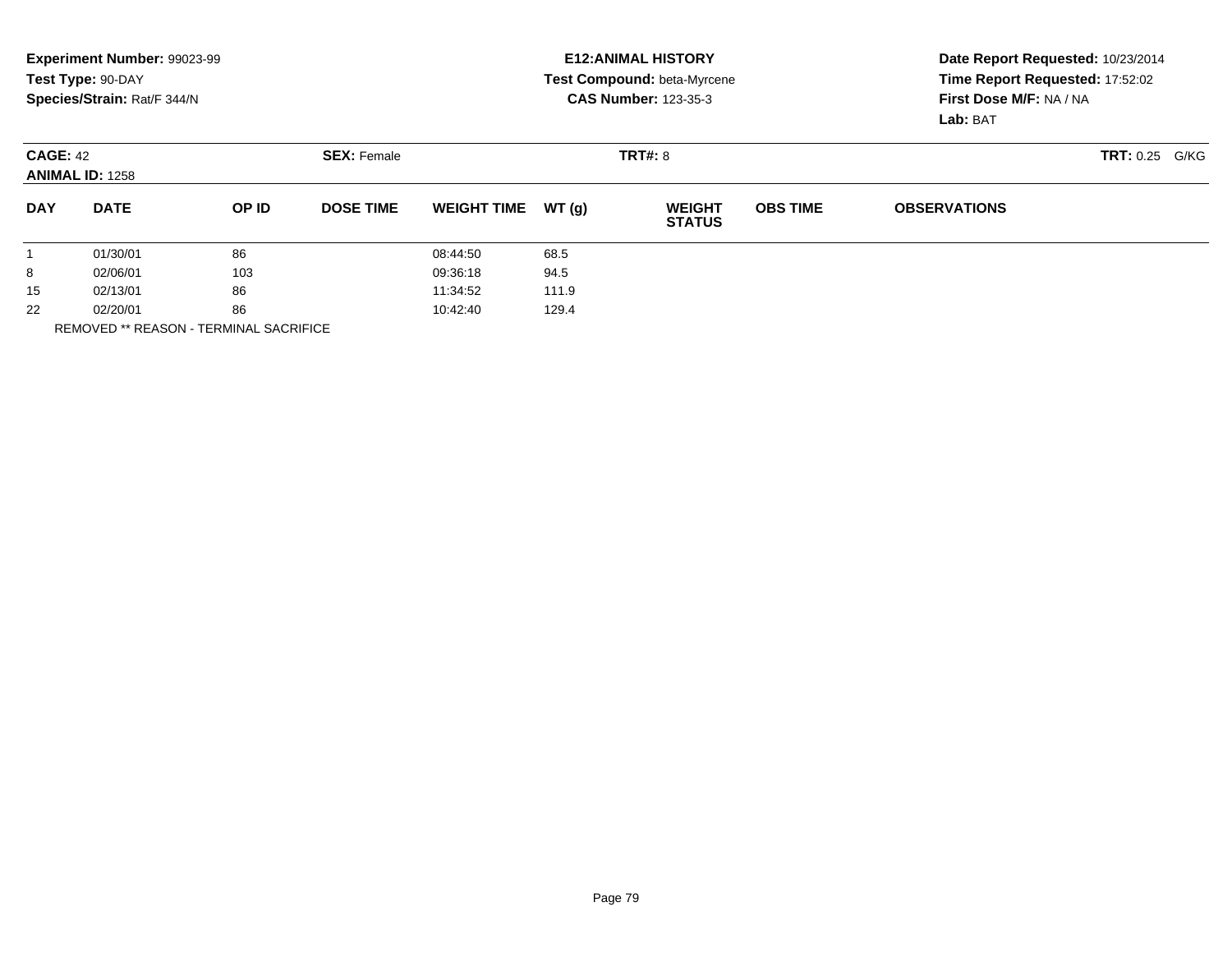|                                           | Experiment Number: 99023-99<br>Test Type: 90-DAY<br>Species/Strain: Rat/F 344/N |                    |                  |                    |       | <b>E12: ANIMAL HISTORY</b><br>Test Compound: beta-Myrcene<br><b>CAS Number: 123-35-3</b> |                 | Date Report Requested: 10/23/2014<br>Time Report Requested: 17:52:02<br>First Dose M/F: NA / NA<br>Lab: BAT |  |  |
|-------------------------------------------|---------------------------------------------------------------------------------|--------------------|------------------|--------------------|-------|------------------------------------------------------------------------------------------|-----------------|-------------------------------------------------------------------------------------------------------------|--|--|
| <b>CAGE: 42</b><br><b>ANIMAL ID: 1259</b> |                                                                                 | <b>SEX: Female</b> |                  | <b>TRT#: 8</b>     |       |                                                                                          |                 | TRT: 0.25<br>G/KG                                                                                           |  |  |
| <b>DAY</b>                                | <b>DATE</b>                                                                     | OP ID              | <b>DOSE TIME</b> | <b>WEIGHT TIME</b> | WT(q) | <b>WEIGHT</b><br><b>STATUS</b>                                                           | <b>OBS TIME</b> | <b>OBSERVATIONS</b>                                                                                         |  |  |
|                                           | 01/30/01                                                                        | 86                 |                  | 08:44:50           | 90.6  |                                                                                          |                 |                                                                                                             |  |  |
| 8                                         | 02/06/01                                                                        | 103                |                  | 09:36:18           | 115.4 |                                                                                          |                 |                                                                                                             |  |  |
| 15                                        | 02/13/01                                                                        | 86                 |                  | 11:34:52           | 131.0 |                                                                                          |                 |                                                                                                             |  |  |
| 22                                        | 02/20/01                                                                        | 86                 |                  | 10:42:40           | 148.4 |                                                                                          |                 |                                                                                                             |  |  |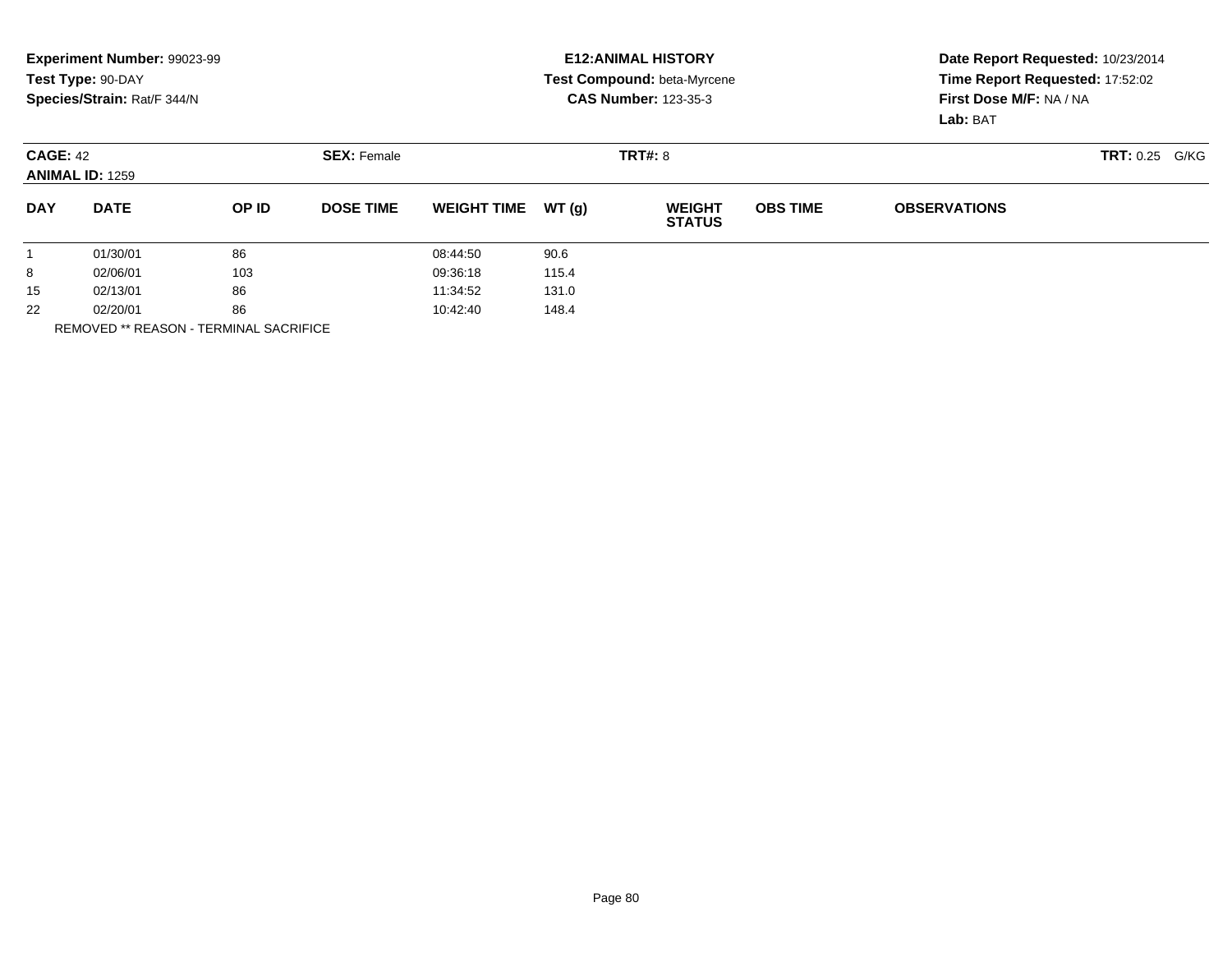|                                           | Experiment Number: 99023-99<br>Test Type: 90-DAY<br>Species/Strain: Rat/F 344/N |       |                    |                    |         | <b>E12: ANIMAL HISTORY</b><br><b>Test Compound: beta-Myrcene</b><br><b>CAS Number: 123-35-3</b> | Date Report Requested: 10/23/2014<br>Time Report Requested: 17:52:02<br>First Dose M/F: NA / NA<br>Lab: BAT |                     |                   |
|-------------------------------------------|---------------------------------------------------------------------------------|-------|--------------------|--------------------|---------|-------------------------------------------------------------------------------------------------|-------------------------------------------------------------------------------------------------------------|---------------------|-------------------|
| <b>CAGE: 42</b><br><b>ANIMAL ID: 1260</b> |                                                                                 |       | <b>SEX: Female</b> |                    | TRT#: 8 |                                                                                                 |                                                                                                             |                     | TRT: 0.25<br>G/KG |
| <b>DAY</b>                                | <b>DATE</b>                                                                     | OP ID | <b>DOSE TIME</b>   | <b>WEIGHT TIME</b> | WT (g)  | <b>WEIGHT</b><br><b>STATUS</b>                                                                  | <b>OBS TIME</b>                                                                                             | <b>OBSERVATIONS</b> |                   |
|                                           | 01/30/01                                                                        | 86    |                    | 08:44:50           | 110.4   |                                                                                                 |                                                                                                             |                     |                   |
| 8                                         | 02/06/01                                                                        | 103   |                    | 09:36:18           | 131.9   |                                                                                                 |                                                                                                             |                     |                   |
| 15                                        | 02/13/01                                                                        | 86    |                    | 11:34:52           | 142.7   |                                                                                                 |                                                                                                             |                     |                   |
| 22                                        | 02/20/01                                                                        | 86    |                    | 10:42:40           | 153.6   |                                                                                                 |                                                                                                             |                     |                   |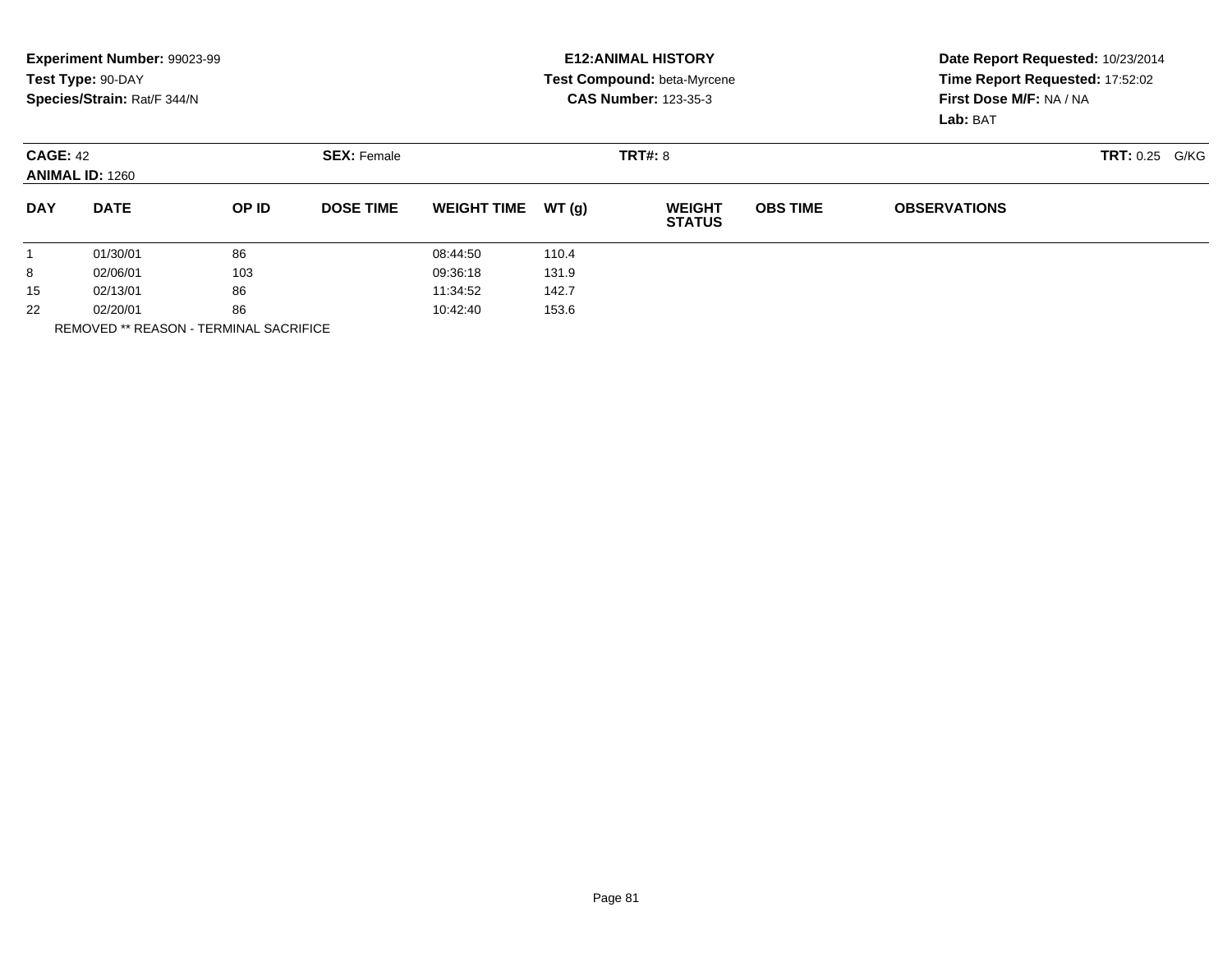|            | Experiment Number: 99023-99               |       |                    |                    |       | <b>E12: ANIMAL HISTORY</b>     | Date Report Requested: 10/23/2014 |                                                            |  |      |
|------------|-------------------------------------------|-------|--------------------|--------------------|-------|--------------------------------|-----------------------------------|------------------------------------------------------------|--|------|
|            | Test Type: 90-DAY                         |       |                    |                    |       | Test Compound: beta-Myrcene    |                                   | Time Report Requested: 17:52:02<br>First Dose M/F: NA / NA |  |      |
|            | Species/Strain: Rat/F 344/N               |       |                    |                    |       | <b>CAS Number: 123-35-3</b>    |                                   |                                                            |  |      |
|            |                                           |       |                    |                    |       |                                |                                   | Lab: BAT                                                   |  |      |
|            | <b>CAGE: 43</b><br><b>ANIMAL ID: 1351</b> |       | <b>SEX: Female</b> | <b>TRT#: 9</b>     |       |                                |                                   |                                                            |  | G/KG |
| <b>DAY</b> | <b>DATE</b>                               | OP ID | <b>DOSE TIME</b>   | <b>WEIGHT TIME</b> | WT(q) | <b>WEIGHT</b><br><b>STATUS</b> | <b>OBS TIME</b>                   | <b>OBSERVATIONS</b>                                        |  |      |
|            | 01/30/01                                  | 86    |                    | 08:31:20           | 89.9  |                                |                                   |                                                            |  |      |
| 8          | 02/06/01                                  | 103   |                    | 09:39:08           | 109.9 |                                |                                   |                                                            |  |      |
| 15         | 02/13/01                                  | 86    |                    | 11:27:34           | 127.0 |                                |                                   |                                                            |  |      |
| 22         | 02/20/01                                  | 86    |                    | 10:51:46           | 141.3 |                                |                                   |                                                            |  |      |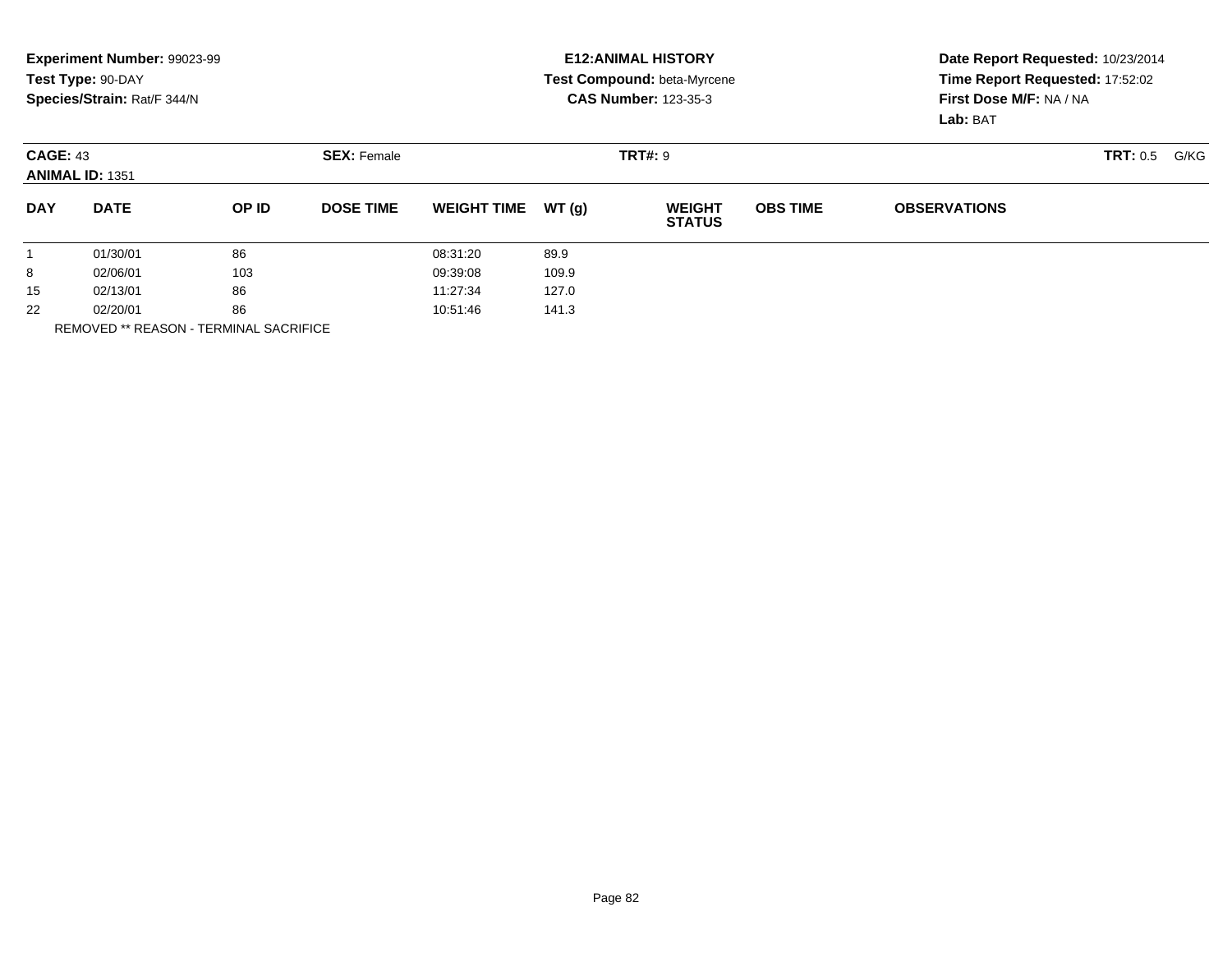|            | Experiment Number: 99023-99               |       |                    |                    |       | <b>E12: ANIMAL HISTORY</b>     | Date Report Requested: 10/23/2014 |                                                            |  |  |
|------------|-------------------------------------------|-------|--------------------|--------------------|-------|--------------------------------|-----------------------------------|------------------------------------------------------------|--|--|
|            | Test Type: 90-DAY                         |       |                    |                    |       | Test Compound: beta-Myrcene    |                                   | Time Report Requested: 17:52:02<br>First Dose M/F: NA / NA |  |  |
|            | Species/Strain: Rat/F 344/N               |       |                    |                    |       | <b>CAS Number: 123-35-3</b>    |                                   |                                                            |  |  |
|            |                                           |       |                    |                    |       |                                |                                   | Lab: BAT                                                   |  |  |
|            | <b>CAGE: 43</b><br><b>ANIMAL ID: 1352</b> |       | <b>SEX: Female</b> |                    |       | <b>TRT#: 9</b>                 |                                   | TRT: 0.5<br>G/KG                                           |  |  |
|            |                                           |       |                    |                    |       |                                |                                   |                                                            |  |  |
| <b>DAY</b> | <b>DATE</b>                               | OP ID | <b>DOSE TIME</b>   | <b>WEIGHT TIME</b> | WT(q) | <b>WEIGHT</b><br><b>STATUS</b> | <b>OBS TIME</b>                   | <b>OBSERVATIONS</b>                                        |  |  |
|            | 01/30/01                                  | 86    |                    | 08:31:20           | 81.2  |                                |                                   |                                                            |  |  |
| 8          | 02/06/01                                  | 103   |                    | 09:39:08           | 105.5 |                                |                                   |                                                            |  |  |
| 15         | 02/13/01                                  | 86    |                    | 11:27:34           | 122.7 |                                |                                   |                                                            |  |  |
| 22         | 02/20/01                                  | 86    |                    | 10:51:46           | 136.7 |                                |                                   |                                                            |  |  |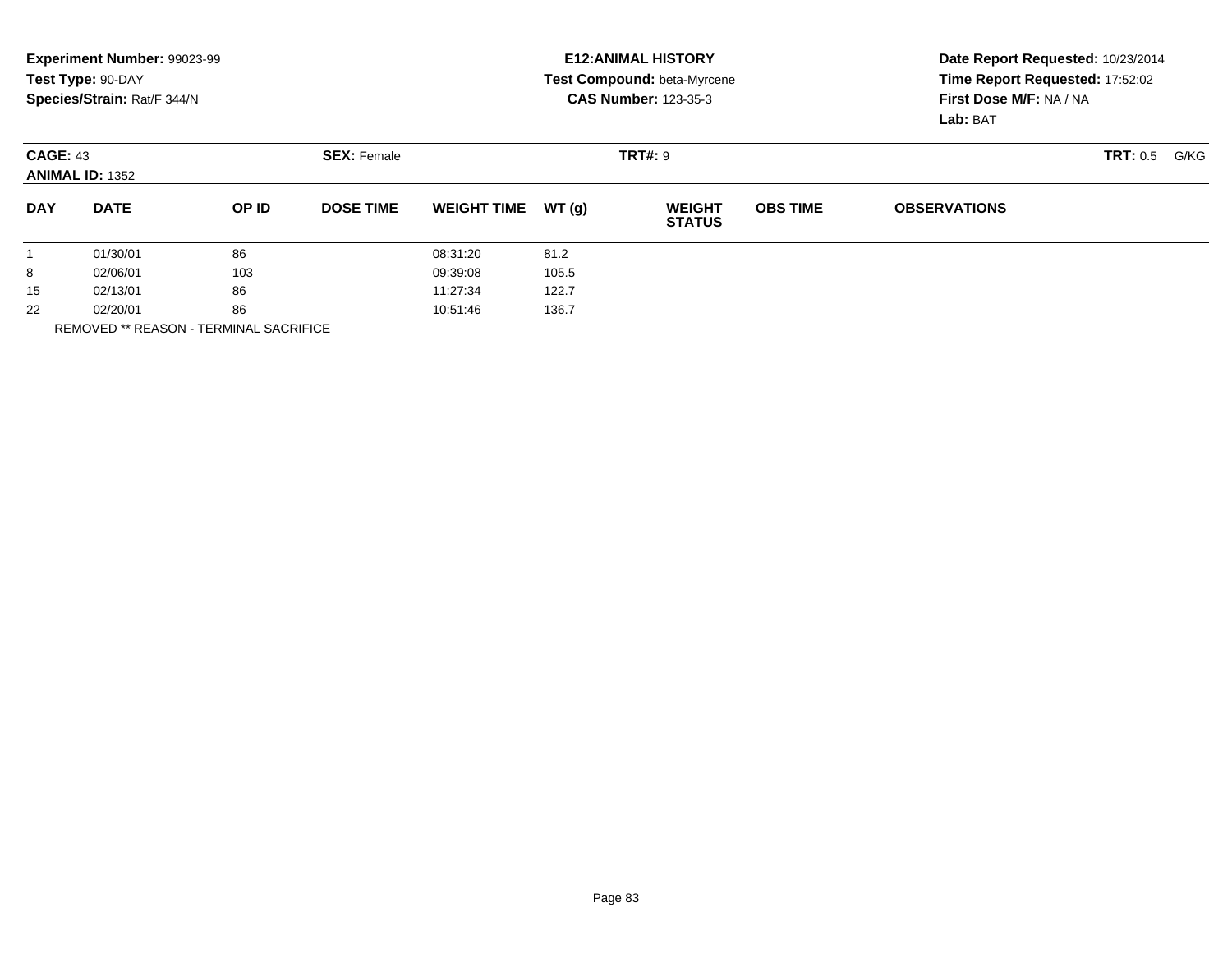|                                           | <b>Experiment Number: 99023-99</b><br>Test Type: 90-DAY<br>Species/Strain: Rat/F 344/N |                    |                  | <b>E12:ANIMAL HISTORY</b><br>Test Compound: beta-Myrcene<br><b>CAS Number: 123-35-3</b> | Date Report Requested: 10/23/2014<br>Time Report Requested: 17:52:02<br>First Dose M/F: NA / NA |                                |                 |                     |  |  |
|-------------------------------------------|----------------------------------------------------------------------------------------|--------------------|------------------|-----------------------------------------------------------------------------------------|-------------------------------------------------------------------------------------------------|--------------------------------|-----------------|---------------------|--|--|
|                                           |                                                                                        |                    |                  |                                                                                         |                                                                                                 |                                |                 | Lab: BAT            |  |  |
| <b>CAGE: 43</b><br><b>ANIMAL ID: 1353</b> |                                                                                        | <b>SEX: Female</b> |                  |                                                                                         | <b>TRT#: 9</b>                                                                                  |                                |                 | TRT: 0.5<br>G/KG    |  |  |
| <b>DAY</b>                                | <b>DATE</b>                                                                            | OP ID              | <b>DOSE TIME</b> | <b>WEIGHT TIME</b>                                                                      | WT(q)                                                                                           | <b>WEIGHT</b><br><b>STATUS</b> | <b>OBS TIME</b> | <b>OBSERVATIONS</b> |  |  |
|                                           | 01/30/01                                                                               | 86                 |                  | 08:31:20                                                                                | 100.2                                                                                           |                                |                 |                     |  |  |
| 8                                         | 02/06/01                                                                               | 103                |                  | 09:39:08                                                                                | 128.6                                                                                           |                                |                 |                     |  |  |
| 15                                        | 02/13/01                                                                               | 86                 |                  | 11:27:34                                                                                | 142.8                                                                                           |                                |                 |                     |  |  |
| 22                                        | 02/20/01                                                                               | 86                 |                  | 10:51:46                                                                                | 151.7                                                                                           |                                |                 |                     |  |  |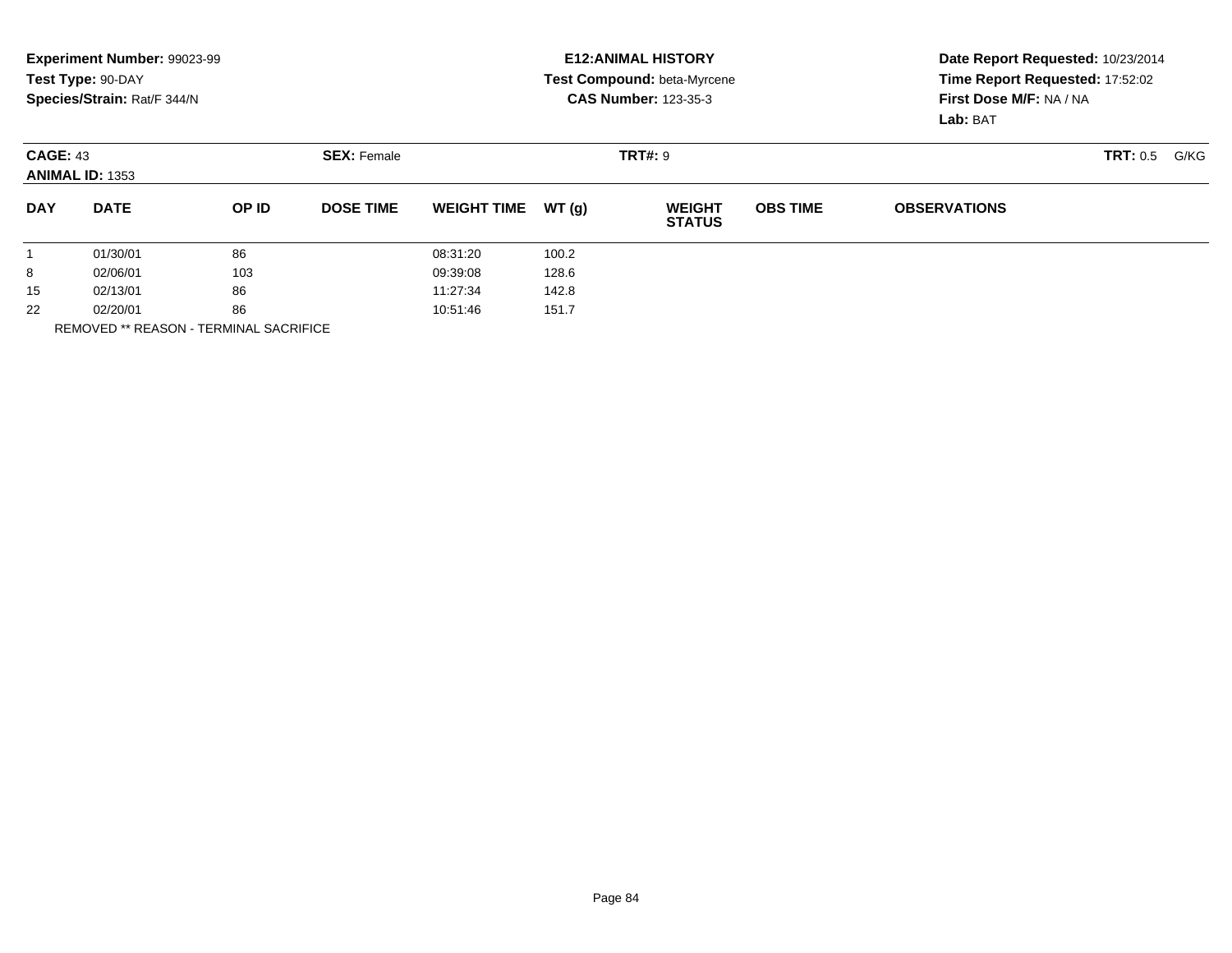|            | Experiment Number: 99023-99<br>Test Type: 90-DAY |       |                    | <b>E12: ANIMAL HISTORY</b><br>Test Compound: beta-Myrcene |       |                                |                                     | Date Report Requested: 10/23/2014<br>Time Report Requested: 17:52:02 |                 |      |  |
|------------|--------------------------------------------------|-------|--------------------|-----------------------------------------------------------|-------|--------------------------------|-------------------------------------|----------------------------------------------------------------------|-----------------|------|--|
|            | Species/Strain: Rat/F 344/N                      |       |                    |                                                           |       | <b>CAS Number: 123-35-3</b>    | First Dose M/F: NA / NA<br>Lab: BAT |                                                                      |                 |      |  |
|            | <b>CAGE: 43</b><br><b>ANIMAL ID: 1354</b>        |       | <b>SEX: Female</b> |                                                           |       | <b>TRT#: 9</b>                 |                                     |                                                                      | <b>TRT: 0.5</b> | G/KG |  |
| <b>DAY</b> | <b>DATE</b>                                      | OP ID | <b>DOSE TIME</b>   | <b>WEIGHT TIME</b>                                        | WT(q) | <b>WEIGHT</b><br><b>STATUS</b> | <b>OBS TIME</b>                     | <b>OBSERVATIONS</b>                                                  |                 |      |  |
|            | 01/30/01                                         | 86    |                    | 08:31:20                                                  | 71.5  |                                |                                     |                                                                      |                 |      |  |
| 8          | 02/06/01                                         | 103   |                    | 09:39:08                                                  | 97.3  |                                |                                     |                                                                      |                 |      |  |
| 15         | 02/13/01                                         | 86    |                    | 11:27:34                                                  | 115.3 |                                |                                     |                                                                      |                 |      |  |
| 22         | 02/20/01                                         | 86    |                    | 10:51:46                                                  | 132.3 |                                |                                     |                                                                      |                 |      |  |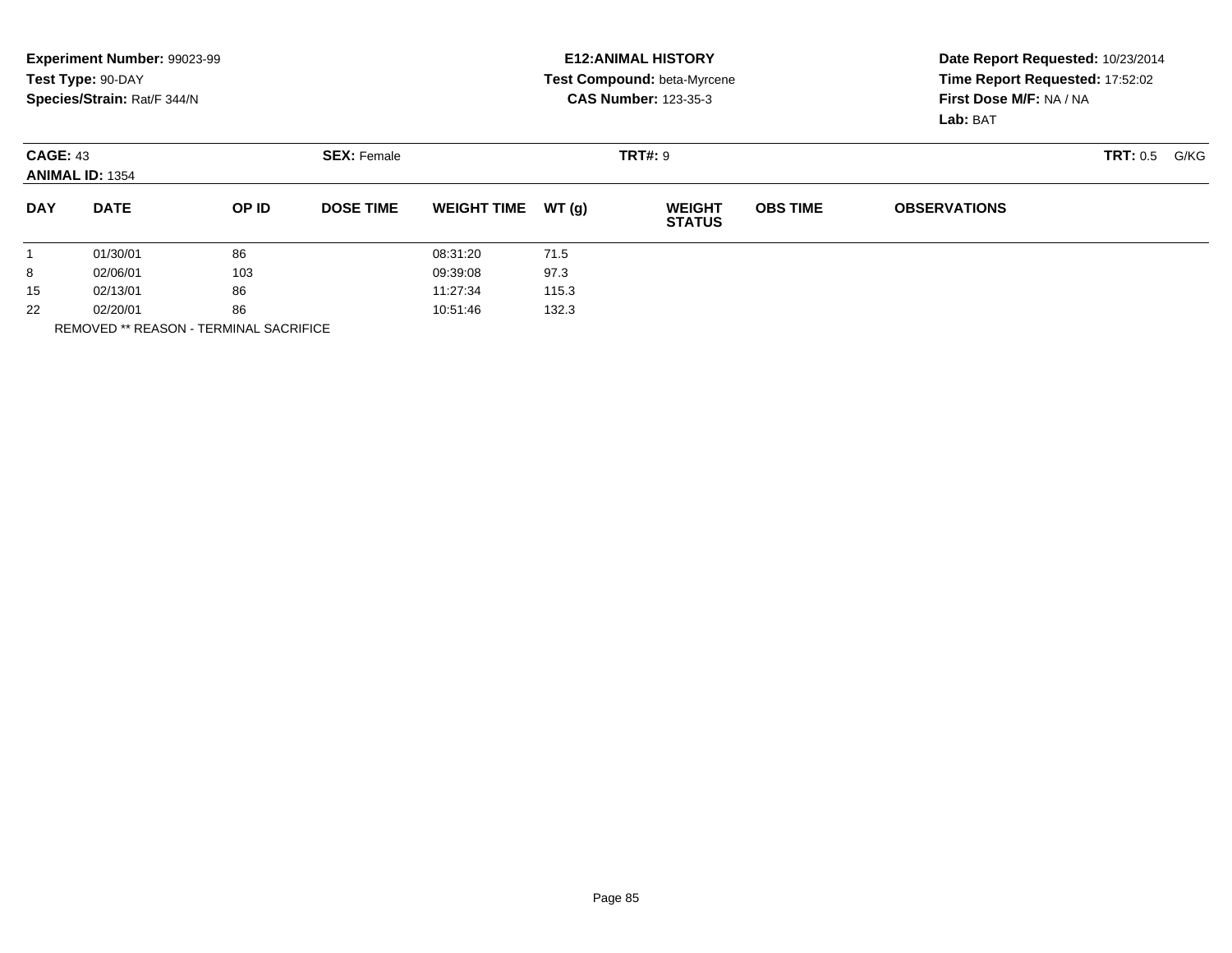|            | Experiment Number: 99023-99               |       |                    | <b>E12: ANIMAL HISTORY</b> |                |                                |                 | Date Report Requested: 10/23/2014 |          |      |  |
|------------|-------------------------------------------|-------|--------------------|----------------------------|----------------|--------------------------------|-----------------|-----------------------------------|----------|------|--|
|            | Test Type: 90-DAY                         |       |                    |                            |                | Test Compound: beta-Myrcene    |                 | Time Report Requested: 17:52:02   |          |      |  |
|            | Species/Strain: Rat/F 344/N               |       |                    |                            |                | <b>CAS Number: 123-35-3</b>    |                 | First Dose M/F: NA / NA           |          |      |  |
|            |                                           |       |                    |                            |                |                                |                 | Lab: BAT                          |          |      |  |
|            | <b>CAGE: 43</b><br><b>ANIMAL ID: 1355</b> |       | <b>SEX: Female</b> |                            | <b>TRT#: 9</b> |                                |                 |                                   | TRT: 0.5 | G/KG |  |
|            |                                           |       |                    |                            |                |                                |                 |                                   |          |      |  |
| <b>DAY</b> | <b>DATE</b>                               | OP ID | <b>DOSE TIME</b>   | <b>WEIGHT TIME</b>         | WT(q)          | <b>WEIGHT</b><br><b>STATUS</b> | <b>OBS TIME</b> | <b>OBSERVATIONS</b>               |          |      |  |
|            | 01/30/01                                  | 86    |                    | 08:31:20                   | 77.5           |                                |                 |                                   |          |      |  |
| 8          | 02/06/01                                  | 103   |                    | 09:39:08                   | 96.2           |                                |                 |                                   |          |      |  |
| 15         | 02/13/01                                  | 86    |                    | 11:27:34                   | 113.3          |                                |                 |                                   |          |      |  |
| 22         | 02/20/01                                  | 86    |                    | 10:51:46                   | 129.5          |                                |                 |                                   |          |      |  |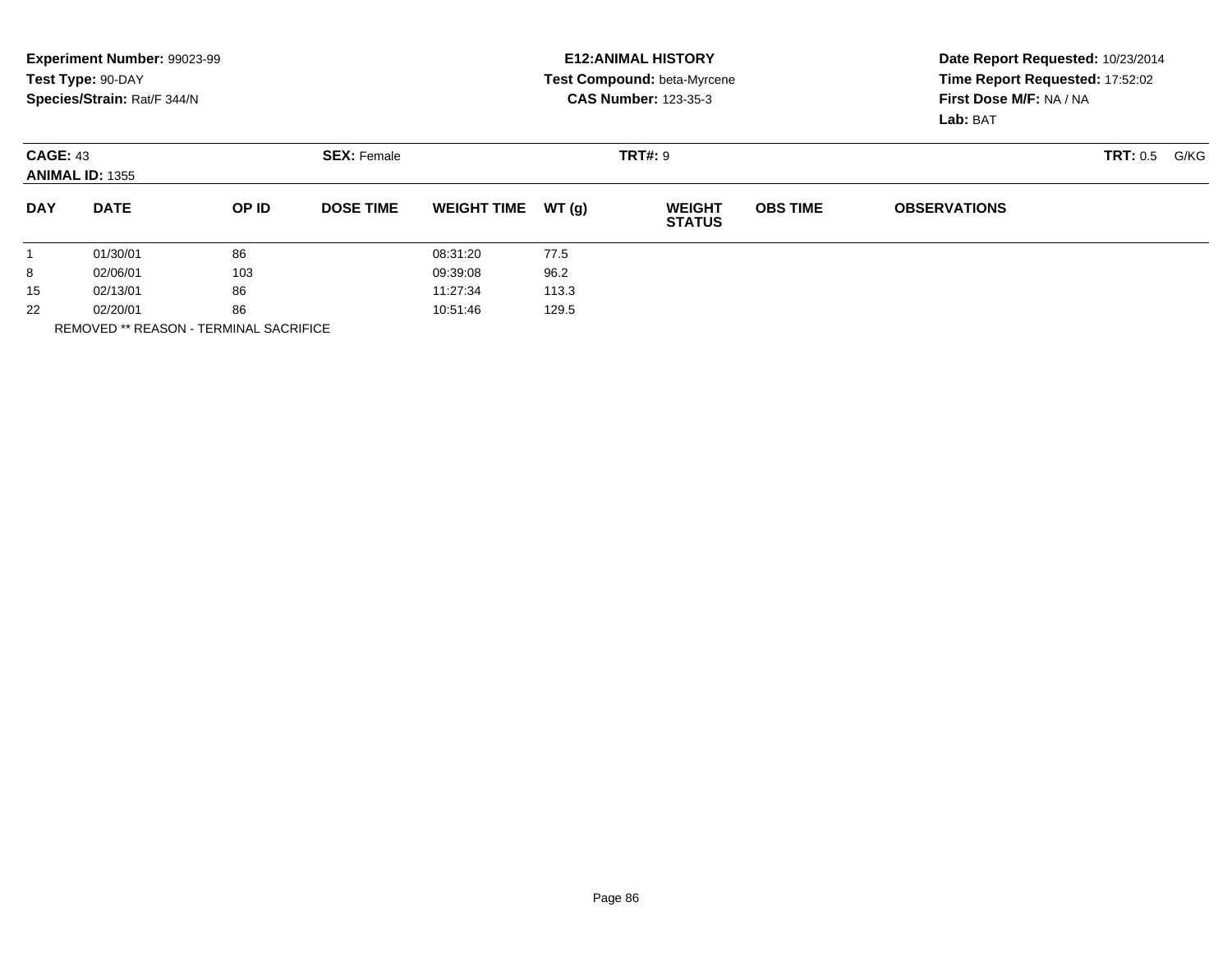|            | Experiment Number: 99023-99<br>Test Type: 90-DAY |       |                    | <b>E12: ANIMAL HISTORY</b><br>Test Compound: beta-Myrcene<br><b>CAS Number: 123-35-3</b> |       |                                |                 | Date Report Requested: 10/23/2014<br>Time Report Requested: 17:52:02 |                 |      |  |
|------------|--------------------------------------------------|-------|--------------------|------------------------------------------------------------------------------------------|-------|--------------------------------|-----------------|----------------------------------------------------------------------|-----------------|------|--|
|            | Species/Strain: Rat/F 344/N                      |       |                    |                                                                                          |       |                                |                 | First Dose M/F: NA / NA<br>Lab: BAT                                  |                 |      |  |
|            | <b>CAGE: 44</b><br><b>ANIMAL ID: 1356</b>        |       | <b>SEX: Female</b> |                                                                                          |       | <b>TRT#: 9</b>                 |                 |                                                                      | <b>TRT: 0.5</b> | G/KG |  |
| <b>DAY</b> | <b>DATE</b>                                      | OP ID | <b>DOSE TIME</b>   | <b>WEIGHT TIME</b>                                                                       | WT(q) | <b>WEIGHT</b><br><b>STATUS</b> | <b>OBS TIME</b> | <b>OBSERVATIONS</b>                                                  |                 |      |  |
|            | 01/30/01                                         | 86    |                    | 08:32:18                                                                                 | 94.5  |                                |                 |                                                                      |                 |      |  |
| 8          | 02/06/01                                         | 103   |                    | 09:39:56                                                                                 | 111.7 |                                |                 |                                                                      |                 |      |  |
| 15         | 02/13/01                                         | 86    |                    | 11:28:50                                                                                 | 128.7 |                                |                 |                                                                      |                 |      |  |
| 22         | 02/20/01                                         | 86    |                    | 10:52:40                                                                                 | 138.7 |                                |                 |                                                                      |                 |      |  |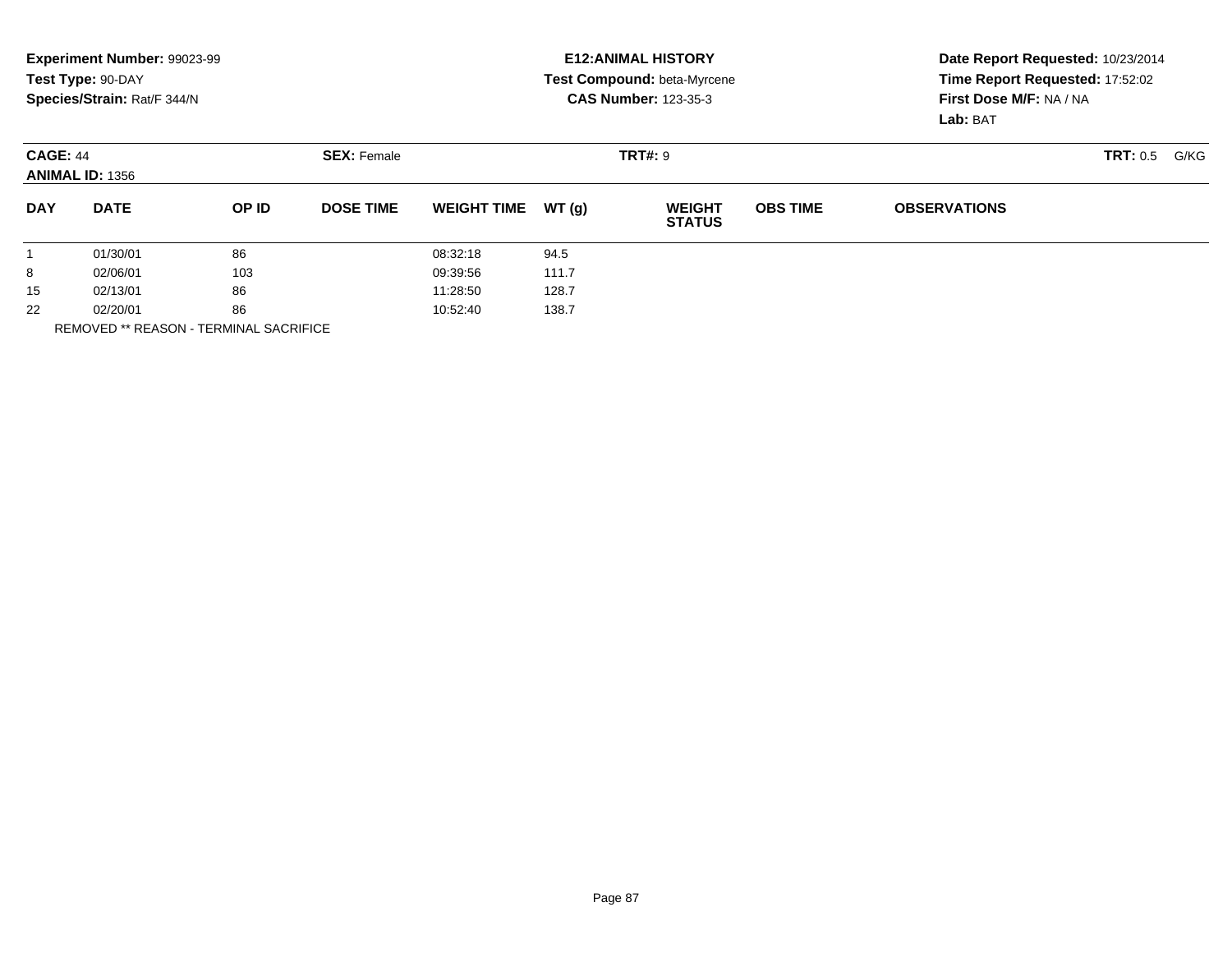|            | Experiment Number: 99023-99<br>Test Type: 90-DAY |       |                    | <b>E12: ANIMAL HISTORY</b><br>Test Compound: beta-Myrcene |                |                                |                 | Date Report Requested: 10/23/2014<br>Time Report Requested: 17:52:02 |                 |      |  |
|------------|--------------------------------------------------|-------|--------------------|-----------------------------------------------------------|----------------|--------------------------------|-----------------|----------------------------------------------------------------------|-----------------|------|--|
|            | Species/Strain: Rat/F 344/N                      |       |                    |                                                           |                | <b>CAS Number: 123-35-3</b>    |                 | First Dose M/F: NA / NA<br>Lab: BAT                                  |                 |      |  |
|            | <b>CAGE: 44</b><br><b>ANIMAL ID: 1357</b>        |       | <b>SEX: Female</b> |                                                           | <b>TRT#: 9</b> |                                |                 |                                                                      | <b>TRT: 0.5</b> | G/KG |  |
| <b>DAY</b> | <b>DATE</b>                                      | OP ID | <b>DOSE TIME</b>   | <b>WEIGHT TIME</b>                                        | WT(q)          | <b>WEIGHT</b><br><b>STATUS</b> | <b>OBS TIME</b> | <b>OBSERVATIONS</b>                                                  |                 |      |  |
|            | 01/30/01                                         | 86    |                    | 08:32:18                                                  | 107.1          |                                |                 |                                                                      |                 |      |  |
| 8          | 02/06/01                                         | 103   |                    | 09:39:56                                                  | 126.4          |                                |                 |                                                                      |                 |      |  |
| 15         | 02/13/01                                         | 86    |                    | 11:28:50                                                  | 140.3          |                                |                 |                                                                      |                 |      |  |
| 22         | 02/20/01                                         | 86    |                    | 10:52:40                                                  | 149.6          |                                |                 |                                                                      |                 |      |  |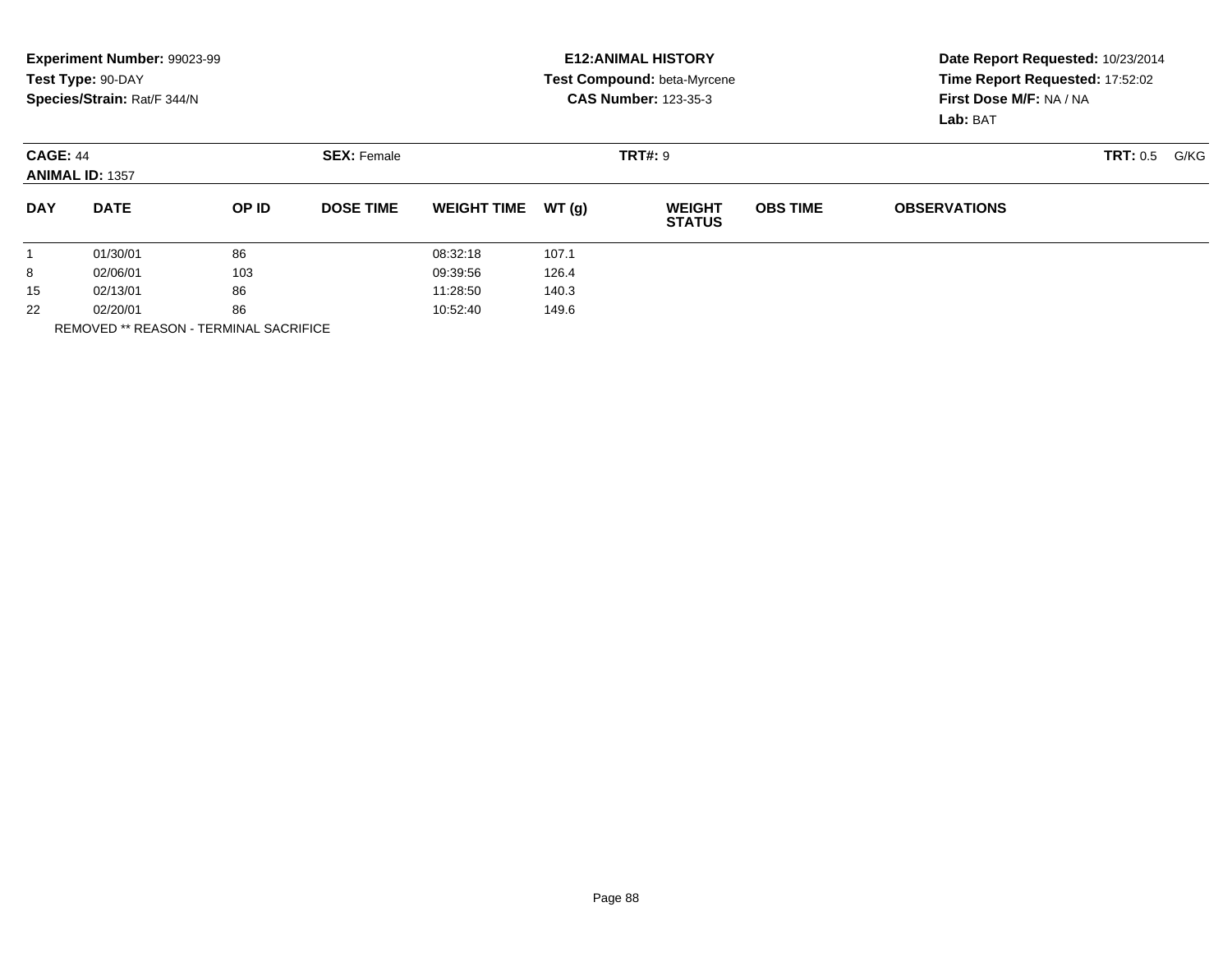|            | Experiment Number: 99023-99<br>Test Type: 90-DAY |       |                    | <b>E12: ANIMAL HISTORY</b><br>Test Compound: beta-Myrcene |       |                                |                 | Date Report Requested: 10/23/2014<br>Time Report Requested: 17:52:02 |                         |  |  |
|------------|--------------------------------------------------|-------|--------------------|-----------------------------------------------------------|-------|--------------------------------|-----------------|----------------------------------------------------------------------|-------------------------|--|--|
|            | Species/Strain: Rat/F 344/N                      |       |                    |                                                           |       | <b>CAS Number: 123-35-3</b>    |                 | First Dose M/F: NA / NA<br>Lab: BAT                                  |                         |  |  |
|            | <b>CAGE: 44</b><br><b>ANIMAL ID: 1358</b>        |       | <b>SEX: Female</b> |                                                           |       | <b>TRT#: 9</b>                 |                 |                                                                      | <b>TRT: 0.5</b><br>G/KG |  |  |
| <b>DAY</b> | <b>DATE</b>                                      | OP ID | <b>DOSE TIME</b>   | <b>WEIGHT TIME</b>                                        | WT(q) | <b>WEIGHT</b><br><b>STATUS</b> | <b>OBS TIME</b> | <b>OBSERVATIONS</b>                                                  |                         |  |  |
|            | 01/30/01                                         | 86    |                    | 08:32:18                                                  | 81.9  |                                |                 |                                                                      |                         |  |  |
| 8          | 02/06/01                                         | 103   |                    | 09:39:56                                                  | 100.8 |                                |                 |                                                                      |                         |  |  |
| 15         | 02/13/01                                         | 86    |                    | 11:28:50                                                  | 117.0 |                                |                 |                                                                      |                         |  |  |
| 22         | 02/20/01                                         | 86    |                    | 10:52:40                                                  | 129.8 |                                |                 |                                                                      |                         |  |  |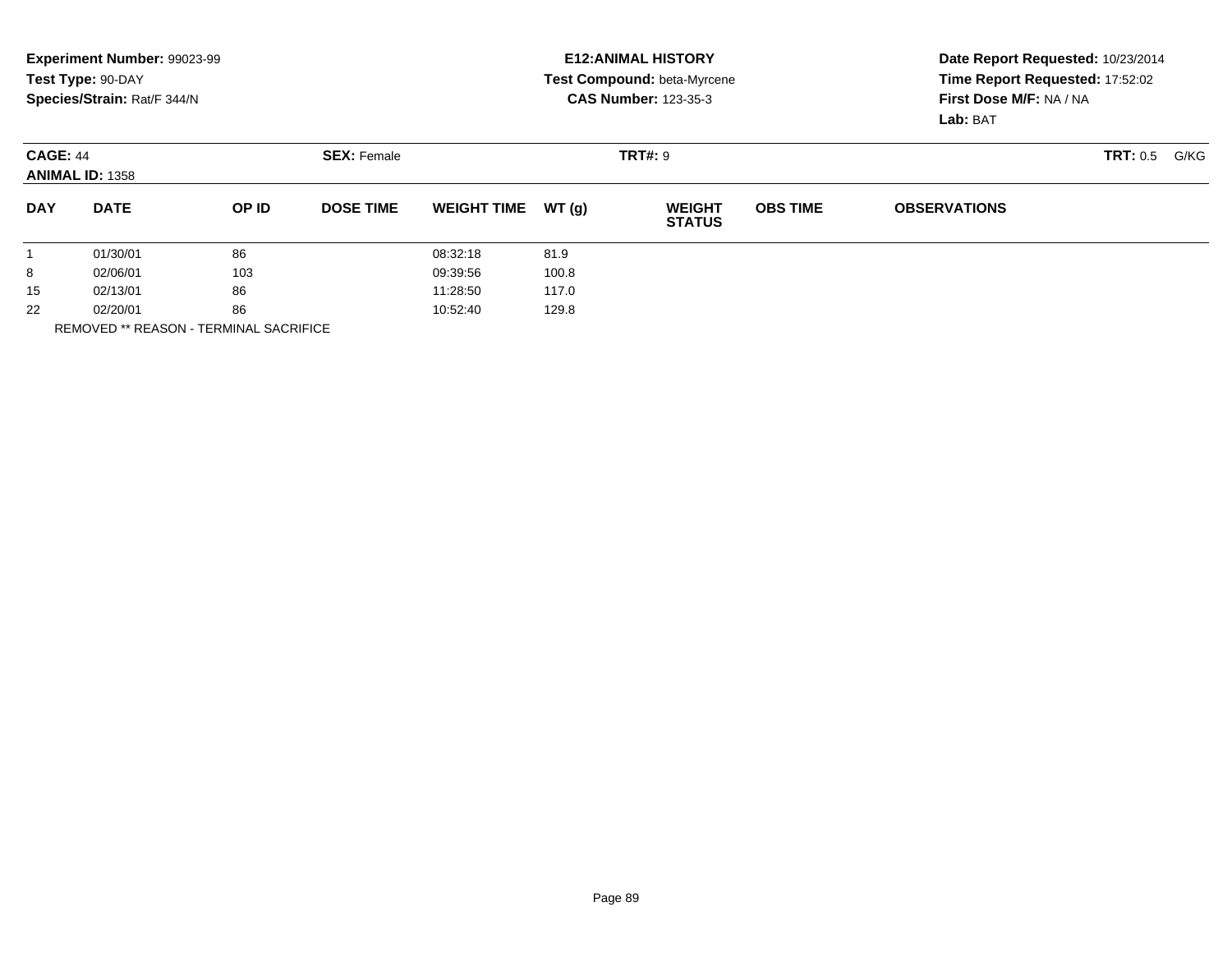|            | Experiment Number: 99023-99                      |       |                    | <b>E12: ANIMAL HISTORY</b><br>Test Compound: beta-Myrcene |       |                                |                 | Date Report Requested: 10/23/2014                          |                 |      |  |
|------------|--------------------------------------------------|-------|--------------------|-----------------------------------------------------------|-------|--------------------------------|-----------------|------------------------------------------------------------|-----------------|------|--|
|            | Test Type: 90-DAY<br>Species/Strain: Rat/F 344/N |       |                    |                                                           |       | <b>CAS Number: 123-35-3</b>    |                 | Time Report Requested: 17:52:02<br>First Dose M/F: NA / NA |                 |      |  |
|            |                                                  |       |                    |                                                           |       |                                |                 | Lab: BAT                                                   |                 |      |  |
|            | <b>CAGE: 44</b><br><b>ANIMAL ID: 1359</b>        |       | <b>SEX: Female</b> |                                                           |       | <b>TRT#: 9</b>                 |                 |                                                            | <b>TRT: 0.5</b> | G/KG |  |
| <b>DAY</b> | <b>DATE</b>                                      | OP ID | <b>DOSE TIME</b>   | <b>WEIGHT TIME</b>                                        | WT(q) | <b>WEIGHT</b><br><b>STATUS</b> | <b>OBS TIME</b> | <b>OBSERVATIONS</b>                                        |                 |      |  |
|            | 01/30/01                                         | 86    |                    | 08:32:18                                                  | 71.6  |                                |                 |                                                            |                 |      |  |
| 8          | 02/06/01                                         | 103   |                    | 09:39:56                                                  | 97.9  |                                |                 |                                                            |                 |      |  |
| 15         | 02/13/01                                         | 86    |                    | 11:28:50                                                  | 117.2 |                                |                 |                                                            |                 |      |  |
| 22         | 02/20/01                                         | 86    |                    | 10:52:40                                                  | 132.7 |                                |                 |                                                            |                 |      |  |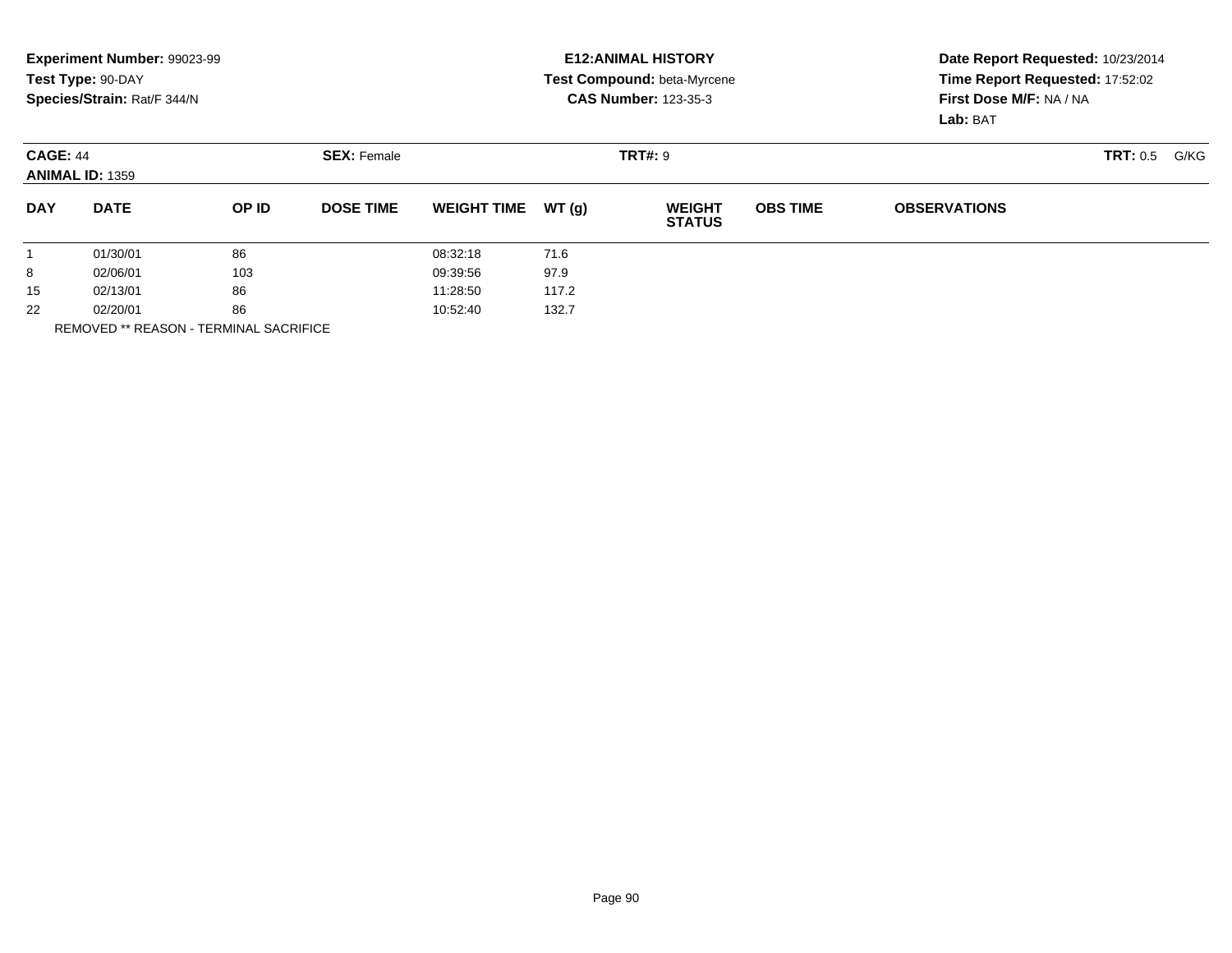|            | Experiment Number: 99023-99<br>Test Type: 90-DAY |       |                    | <b>E12: ANIMAL HISTORY</b><br>Test Compound: beta-Myrcene |       |                                |                 | Date Report Requested: 10/23/2014<br>Time Report Requested: 17:52:02 |                 |      |  |
|------------|--------------------------------------------------|-------|--------------------|-----------------------------------------------------------|-------|--------------------------------|-----------------|----------------------------------------------------------------------|-----------------|------|--|
|            | Species/Strain: Rat/F 344/N                      |       |                    |                                                           |       | <b>CAS Number: 123-35-3</b>    |                 | First Dose M/F: NA / NA<br>Lab: BAT                                  |                 |      |  |
|            | <b>CAGE: 44</b><br><b>ANIMAL ID: 1360</b>        |       | <b>SEX: Female</b> |                                                           |       | <b>TRT#: 9</b>                 |                 |                                                                      | <b>TRT: 0.5</b> | G/KG |  |
| <b>DAY</b> | <b>DATE</b>                                      | OP ID | <b>DOSE TIME</b>   | <b>WEIGHT TIME</b>                                        | WT(q) | <b>WEIGHT</b><br><b>STATUS</b> | <b>OBS TIME</b> | <b>OBSERVATIONS</b>                                                  |                 |      |  |
|            | 01/30/01                                         | 86    |                    | 08:32:18                                                  | 91.7  |                                |                 |                                                                      |                 |      |  |
| 8          | 02/06/01                                         | 103   |                    | 09:39:56                                                  | 111.5 |                                |                 |                                                                      |                 |      |  |
| 15         | 02/13/01                                         | 86    |                    | 11:28:50                                                  | 128.5 |                                |                 |                                                                      |                 |      |  |
| 22         | 02/20/01                                         | 86    |                    | 10:52:40                                                  | 138.4 |                                |                 |                                                                      |                 |      |  |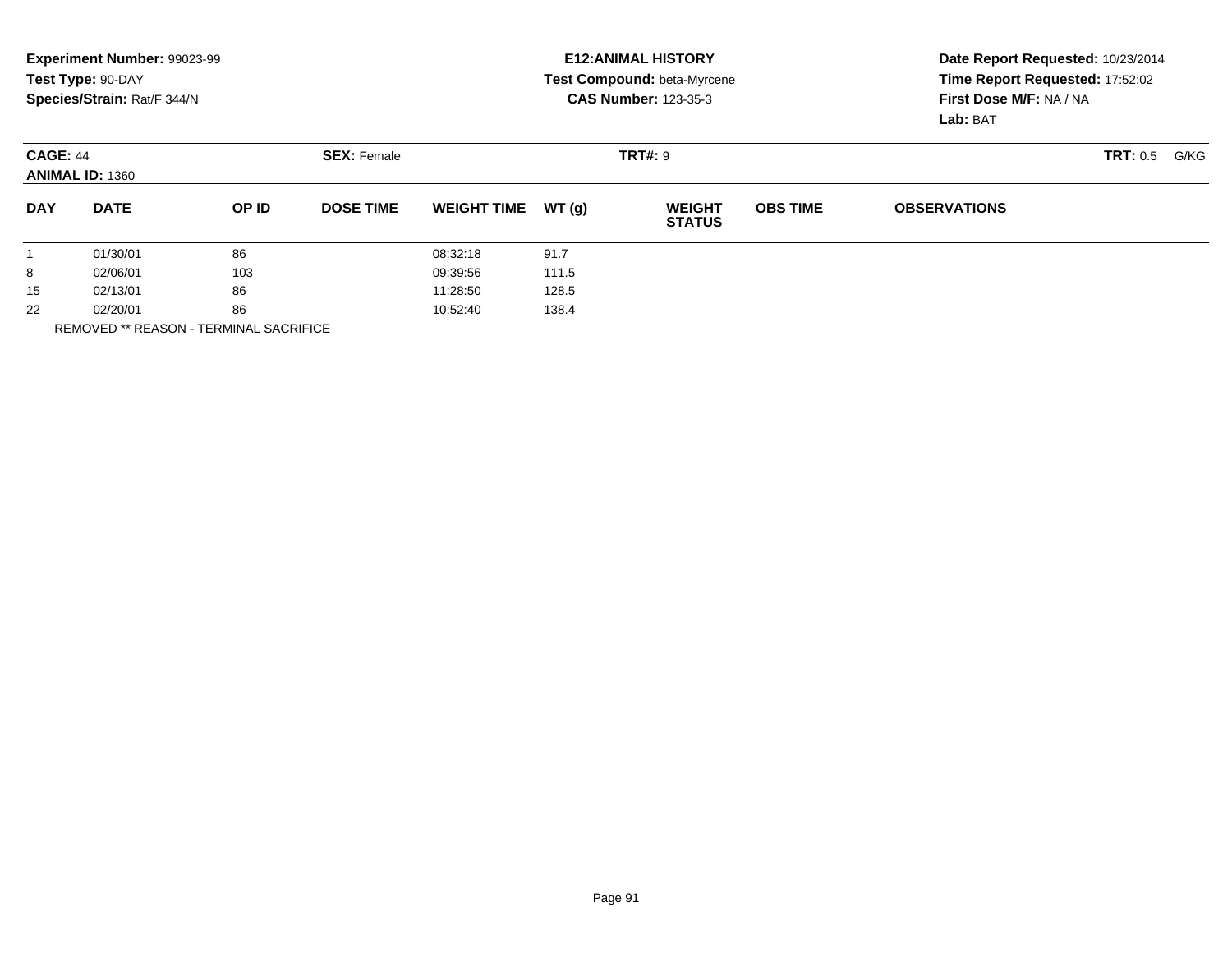|            | Experiment Number: 99023-99<br>Test Type: 90-DAY<br>Species/Strain: Rat/F 344/N |       |                    |                    |        | <b>E12: ANIMAL HISTORY</b><br><b>Test Compound: beta-Myrcene</b><br><b>CAS Number: 123-35-3</b> | Date Report Requested: 10/23/2014<br>Time Report Requested: 17:52:02<br>First Dose M/F: NA / NA<br>Lab: BAT |                     |                  |
|------------|---------------------------------------------------------------------------------|-------|--------------------|--------------------|--------|-------------------------------------------------------------------------------------------------|-------------------------------------------------------------------------------------------------------------|---------------------|------------------|
|            | <b>CAGE: 45</b><br><b>ANIMAL ID: 1451</b>                                       |       | <b>SEX: Female</b> |                    |        | <b>TRT#: 10</b>                                                                                 |                                                                                                             |                     | TRT: 1.0<br>G/KG |
| <b>DAY</b> | <b>DATE</b>                                                                     | OP ID | <b>DOSE TIME</b>   | <b>WEIGHT TIME</b> | WT (q) | <b>WEIGHT</b><br><b>STATUS</b>                                                                  | <b>OBS TIME</b>                                                                                             | <b>OBSERVATIONS</b> |                  |
|            | 01/30/01                                                                        | 86    |                    | 08:39:00           | 96.4   |                                                                                                 |                                                                                                             |                     |                  |
| 8          | 02/06/01                                                                        | 103   |                    | 09:40:42           | 113.3  |                                                                                                 |                                                                                                             |                     |                  |
| 15         | 02/13/01                                                                        | 86    |                    | 11:30:10           | 127.9  |                                                                                                 |                                                                                                             |                     |                  |
| 22         | 02/20/01                                                                        | 86    |                    | 10:47:52           | 142.3  |                                                                                                 |                                                                                                             |                     |                  |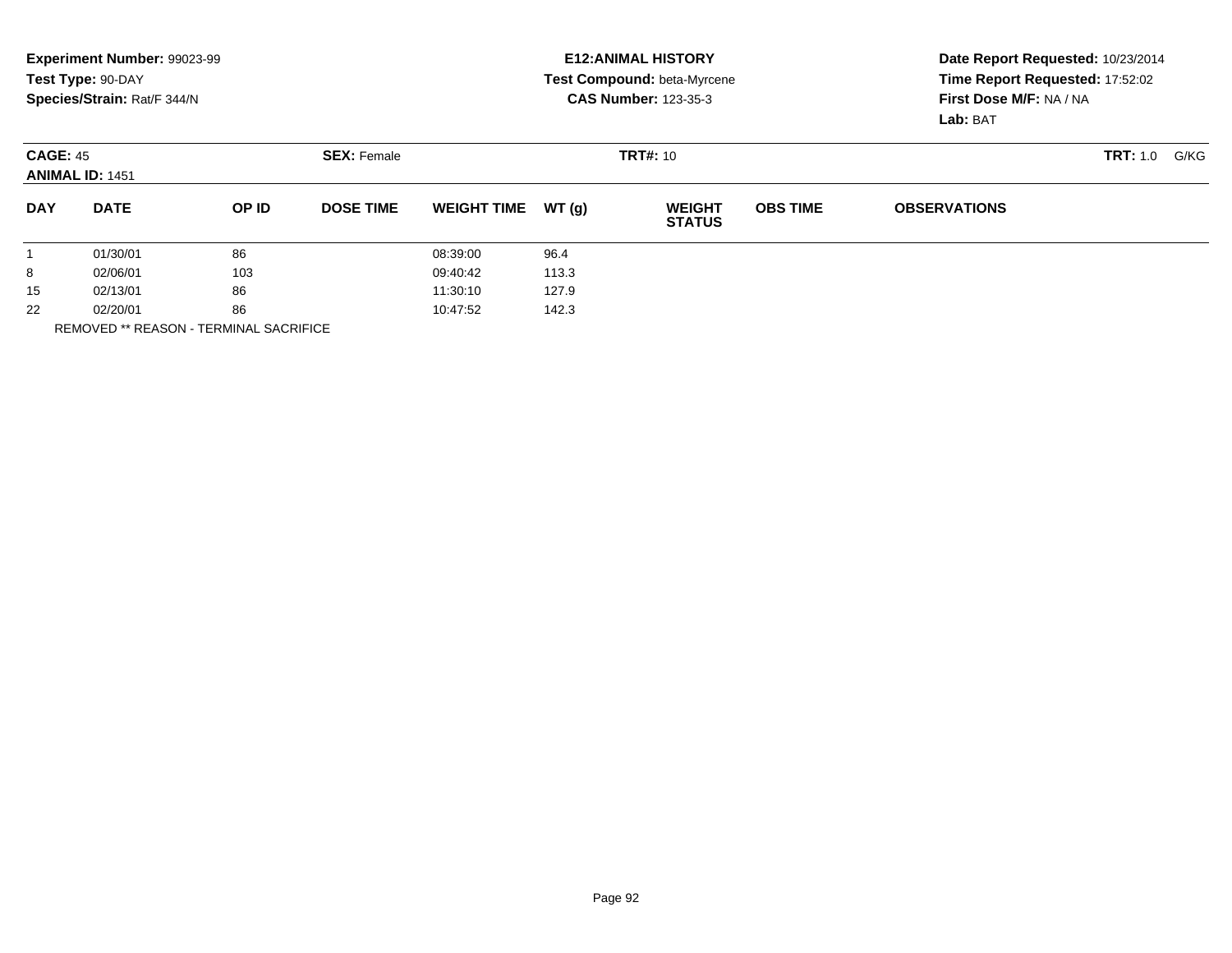|            | Experiment Number: 99023-99<br>Test Type: 90-DAY<br>Species/Strain: Rat/F 344/N |       |                    |                    |        | <b>E12: ANIMAL HISTORY</b><br>Test Compound: beta-Myrcene<br><b>CAS Number: 123-35-3</b> | Date Report Requested: 10/23/2014<br>Time Report Requested: 17:52:02<br>First Dose M/F: NA / NA<br>Lab: BAT |                     |                  |
|------------|---------------------------------------------------------------------------------|-------|--------------------|--------------------|--------|------------------------------------------------------------------------------------------|-------------------------------------------------------------------------------------------------------------|---------------------|------------------|
|            | <b>CAGE: 45</b><br><b>ANIMAL ID: 1452</b>                                       |       | <b>SEX: Female</b> |                    |        | <b>TRT#: 10</b>                                                                          |                                                                                                             |                     | TRT: 1.0<br>G/KG |
| <b>DAY</b> | <b>DATE</b>                                                                     | OP ID | <b>DOSE TIME</b>   | <b>WEIGHT TIME</b> | WT (q) | <b>WEIGHT</b><br><b>STATUS</b>                                                           | <b>OBS TIME</b>                                                                                             | <b>OBSERVATIONS</b> |                  |
|            | 01/30/01                                                                        | 86    |                    | 08:39:00           | 76.3   |                                                                                          |                                                                                                             |                     |                  |
| 8          | 02/06/01                                                                        | 103   |                    | 09:40:42           | 102.8  |                                                                                          |                                                                                                             |                     |                  |
| 15         | 02/13/01                                                                        | 86    |                    | 11:30:10           | 123.0  |                                                                                          |                                                                                                             |                     |                  |
| 22         | 02/20/01                                                                        | 86    |                    | 10:47:52           | 141.1  |                                                                                          |                                                                                                             |                     |                  |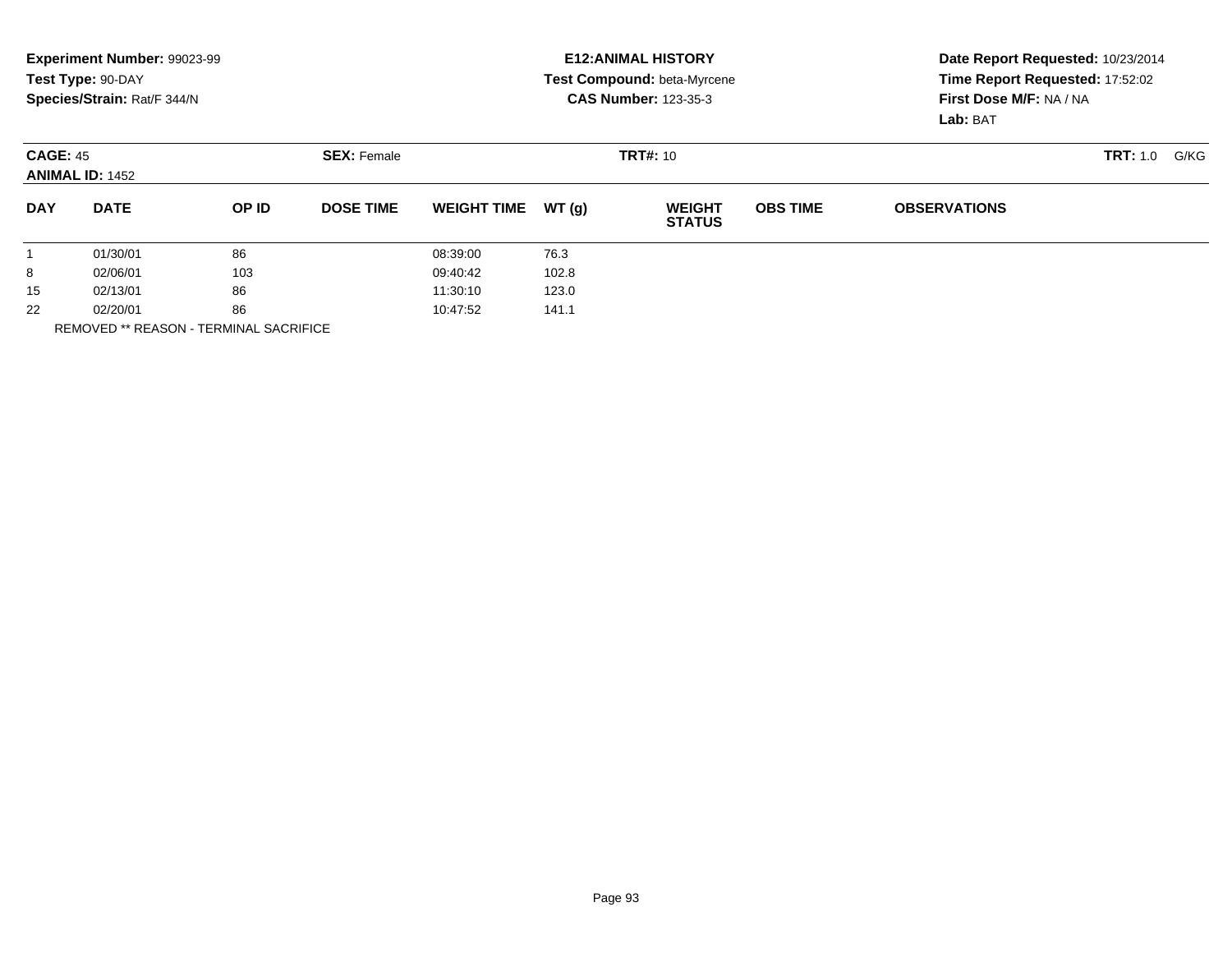|            | Experiment Number: 99023-99<br>Test Type: 90-DAY<br>Species/Strain: Rat/F 344/N |       |                    |                    |       | <b>E12: ANIMAL HISTORY</b><br>Test Compound: beta-Myrcene<br><b>CAS Number: 123-35-3</b> | Date Report Requested: 10/23/2014<br>Time Report Requested: 17:52:02<br>First Dose M/F: NA / NA<br>Lab: BAT |                     |                         |  |
|------------|---------------------------------------------------------------------------------|-------|--------------------|--------------------|-------|------------------------------------------------------------------------------------------|-------------------------------------------------------------------------------------------------------------|---------------------|-------------------------|--|
|            | <b>CAGE: 45</b><br><b>ANIMAL ID: 1453</b>                                       |       | <b>SEX: Female</b> |                    |       | <b>TRT#: 10</b>                                                                          |                                                                                                             |                     | <b>TRT:</b> 1.0<br>G/KG |  |
| <b>DAY</b> | <b>DATE</b>                                                                     | OP ID | <b>DOSE TIME</b>   | <b>WEIGHT TIME</b> | WT(q) | <b>WEIGHT</b><br><b>STATUS</b>                                                           | <b>OBS TIME</b>                                                                                             | <b>OBSERVATIONS</b> |                         |  |
|            | 01/30/01                                                                        | 86    |                    | 08:39:00           | 83.1  |                                                                                          |                                                                                                             |                     |                         |  |
| 8          | 02/06/01                                                                        | 103   |                    | 09:40:42           | 110.2 |                                                                                          |                                                                                                             |                     |                         |  |
| 15         | 02/13/01                                                                        | 86    |                    | 11:30:10           | 127.4 |                                                                                          |                                                                                                             |                     |                         |  |
| 22         | 02/20/01                                                                        | 86    |                    | 10:47:52           | 144.4 |                                                                                          |                                                                                                             |                     |                         |  |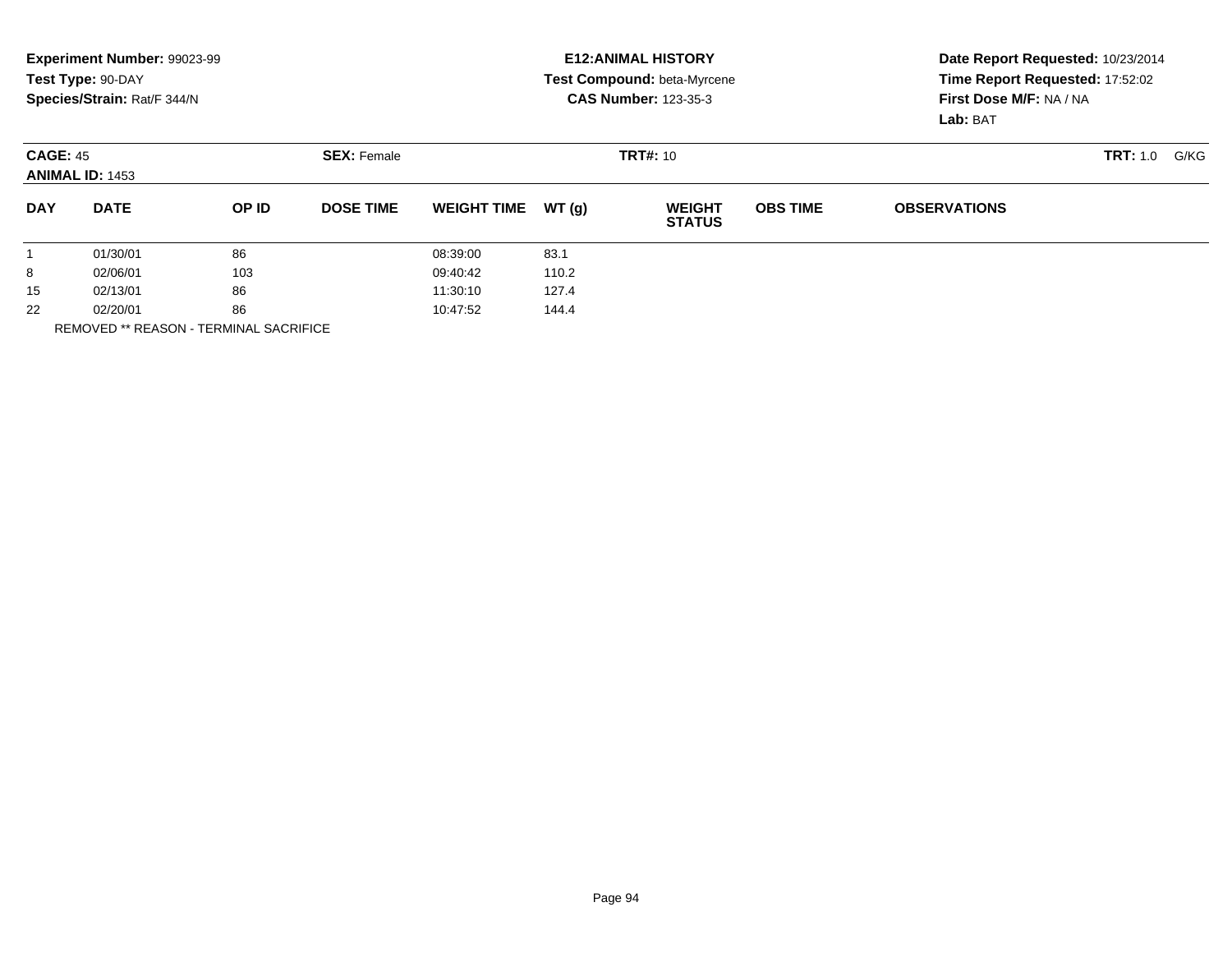|            | Experiment Number: 99023-99<br>Test Type: 90-DAY<br>Species/Strain: Rat/F 344/N |       |                    |                    |       | <b>E12: ANIMAL HISTORY</b><br>Test Compound: beta-Myrcene<br><b>CAS Number: 123-35-3</b> | Date Report Requested: 10/23/2014<br>Time Report Requested: 17:52:02<br>First Dose M/F: NA / NA<br>Lab: BAT |                     |                         |  |
|------------|---------------------------------------------------------------------------------|-------|--------------------|--------------------|-------|------------------------------------------------------------------------------------------|-------------------------------------------------------------------------------------------------------------|---------------------|-------------------------|--|
|            | <b>CAGE: 45</b><br><b>ANIMAL ID: 1454</b>                                       |       | <b>SEX: Female</b> |                    |       | <b>TRT#: 10</b>                                                                          |                                                                                                             |                     | <b>TRT:</b> 1.0<br>G/KG |  |
| <b>DAY</b> | <b>DATE</b>                                                                     | OP ID | <b>DOSE TIME</b>   | <b>WEIGHT TIME</b> | WT(q) | <b>WEIGHT</b><br><b>STATUS</b>                                                           | <b>OBS TIME</b>                                                                                             | <b>OBSERVATIONS</b> |                         |  |
|            | 01/30/01                                                                        | 86    |                    | 08:39:00           | 87.2  |                                                                                          |                                                                                                             |                     |                         |  |
| 8          | 02/06/01                                                                        | 103   |                    | 09:40:42           | 110.6 |                                                                                          |                                                                                                             |                     |                         |  |
| 15         | 02/13/01                                                                        | 86    |                    | 11:30:10           | 127.9 |                                                                                          |                                                                                                             |                     |                         |  |
| 22         | 02/20/01                                                                        | 86    |                    | 10:47:52           | 142.2 |                                                                                          |                                                                                                             |                     |                         |  |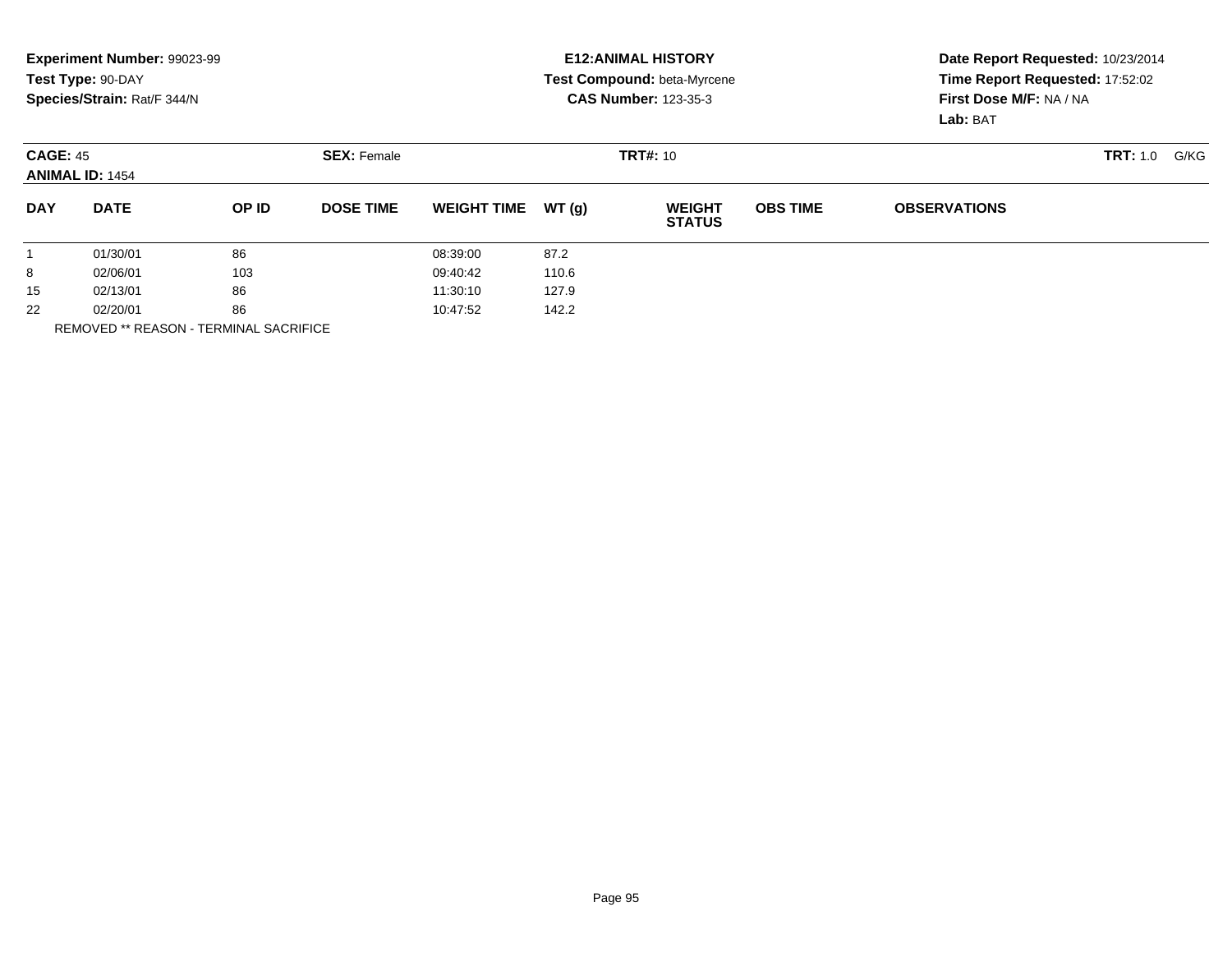|            | Experiment Number: 99023-99<br>Test Type: 90-DAY<br>Species/Strain: Rat/F 344/N |       |                    |                    |                 | <b>E12: ANIMAL HISTORY</b><br><b>Test Compound: beta-Myrcene</b><br><b>CAS Number: 123-35-3</b> | Date Report Requested: 10/23/2014<br>Time Report Requested: 17:52:02<br>First Dose M/F: NA / NA<br>Lab: BAT |                     |          |      |
|------------|---------------------------------------------------------------------------------|-------|--------------------|--------------------|-----------------|-------------------------------------------------------------------------------------------------|-------------------------------------------------------------------------------------------------------------|---------------------|----------|------|
|            | <b>CAGE: 45</b><br><b>ANIMAL ID: 1455</b>                                       |       | <b>SEX: Female</b> |                    | <b>TRT#: 10</b> |                                                                                                 |                                                                                                             |                     | TRT: 1.0 | G/KG |
| <b>DAY</b> | <b>DATE</b>                                                                     | OP ID | <b>DOSE TIME</b>   | <b>WEIGHT TIME</b> | WT(q)           | <b>WEIGHT</b><br><b>STATUS</b>                                                                  | <b>OBS TIME</b>                                                                                             | <b>OBSERVATIONS</b> |          |      |
|            | 01/30/01                                                                        | 86    |                    | 08:39:00           | 106.2           |                                                                                                 |                                                                                                             |                     |          |      |
| 8          | 02/06/01                                                                        | 103   |                    | 09:40:42           | 123.8           |                                                                                                 |                                                                                                             |                     |          |      |
| 15         | 02/13/01                                                                        | 86    |                    | 11:30:10           | 136.1           |                                                                                                 |                                                                                                             |                     |          |      |
| 22         | 02/20/01                                                                        | 86    |                    | 10:47:52           | 148.4           |                                                                                                 |                                                                                                             |                     |          |      |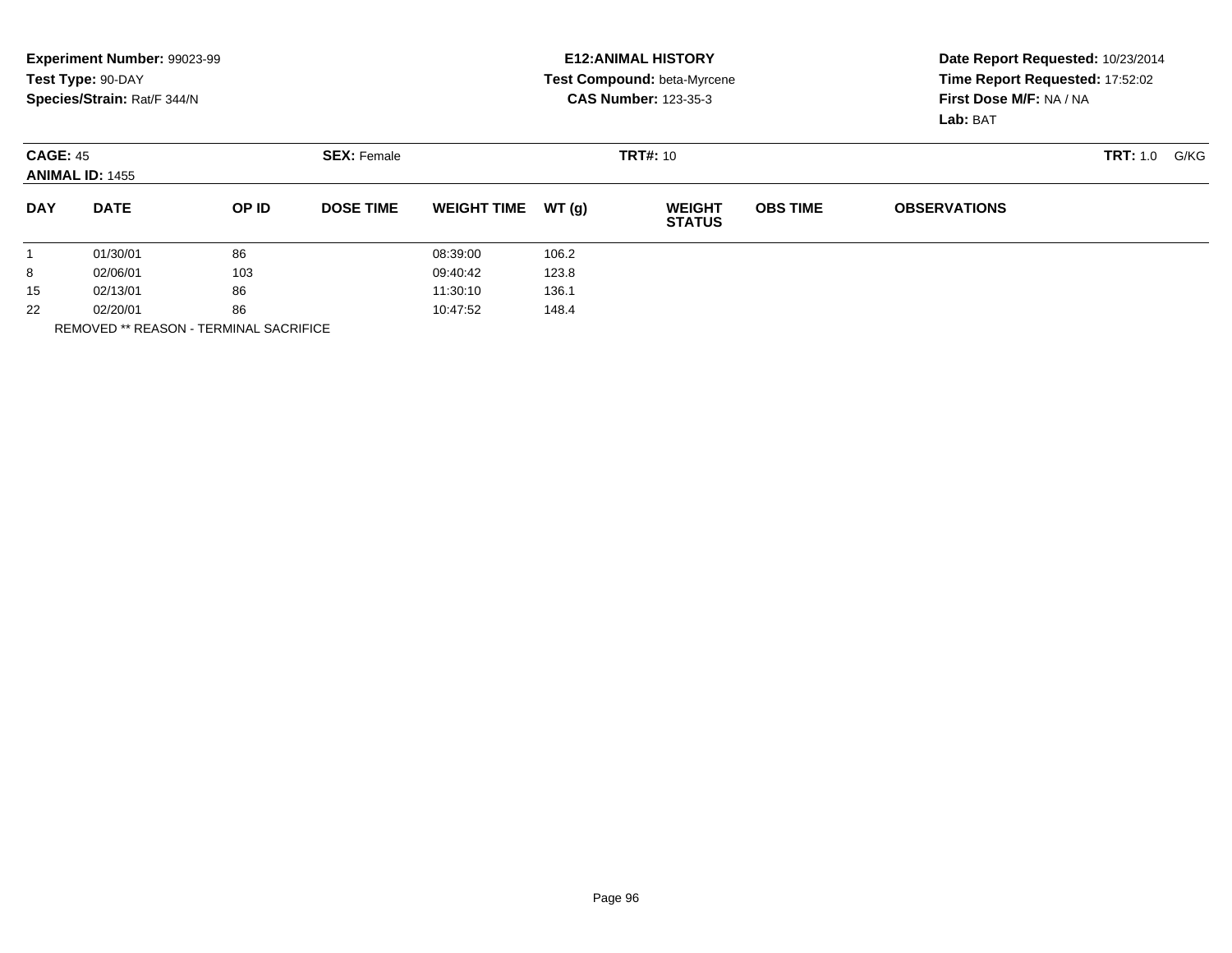|            | Experiment Number: 99023-99<br>Test Type: 90-DAY<br>Species/Strain: Rat/F 344/N |       |                                       |                    |       | <b>E12: ANIMAL HISTORY</b><br>Test Compound: beta-Myrcene<br><b>CAS Number: 123-35-3</b> | Date Report Requested: 10/23/2014<br>Time Report Requested: 17:52:02<br>First Dose M/F: NA / NA<br>Lab: BAT |                     |      |  |
|------------|---------------------------------------------------------------------------------|-------|---------------------------------------|--------------------|-------|------------------------------------------------------------------------------------------|-------------------------------------------------------------------------------------------------------------|---------------------|------|--|
|            | <b>CAGE: 46</b><br><b>ANIMAL ID: 1456</b>                                       |       | <b>TRT#: 10</b><br><b>SEX: Female</b> |                    |       |                                                                                          |                                                                                                             | <b>TRT:</b> 1.0     | G/KG |  |
| <b>DAY</b> | <b>DATE</b>                                                                     | OP ID | <b>DOSE TIME</b>                      | <b>WEIGHT TIME</b> | WT(q) | <b>WEIGHT</b><br><b>STATUS</b>                                                           | <b>OBS TIME</b>                                                                                             | <b>OBSERVATIONS</b> |      |  |
|            | 01/30/01                                                                        | 86    |                                       | 08:40:00           | 77.3  |                                                                                          |                                                                                                             |                     |      |  |
| 8          | 02/06/01                                                                        | 103   |                                       | 09:41:36           | 102.0 |                                                                                          |                                                                                                             |                     |      |  |
| 15         | 86<br>02/13/01                                                                  |       | 11:31:06                              | 119.8              |       |                                                                                          |                                                                                                             |                     |      |  |
| 22         | 86<br>02/20/01                                                                  |       |                                       | 10:50:34<br>136.3  |       |                                                                                          |                                                                                                             |                     |      |  |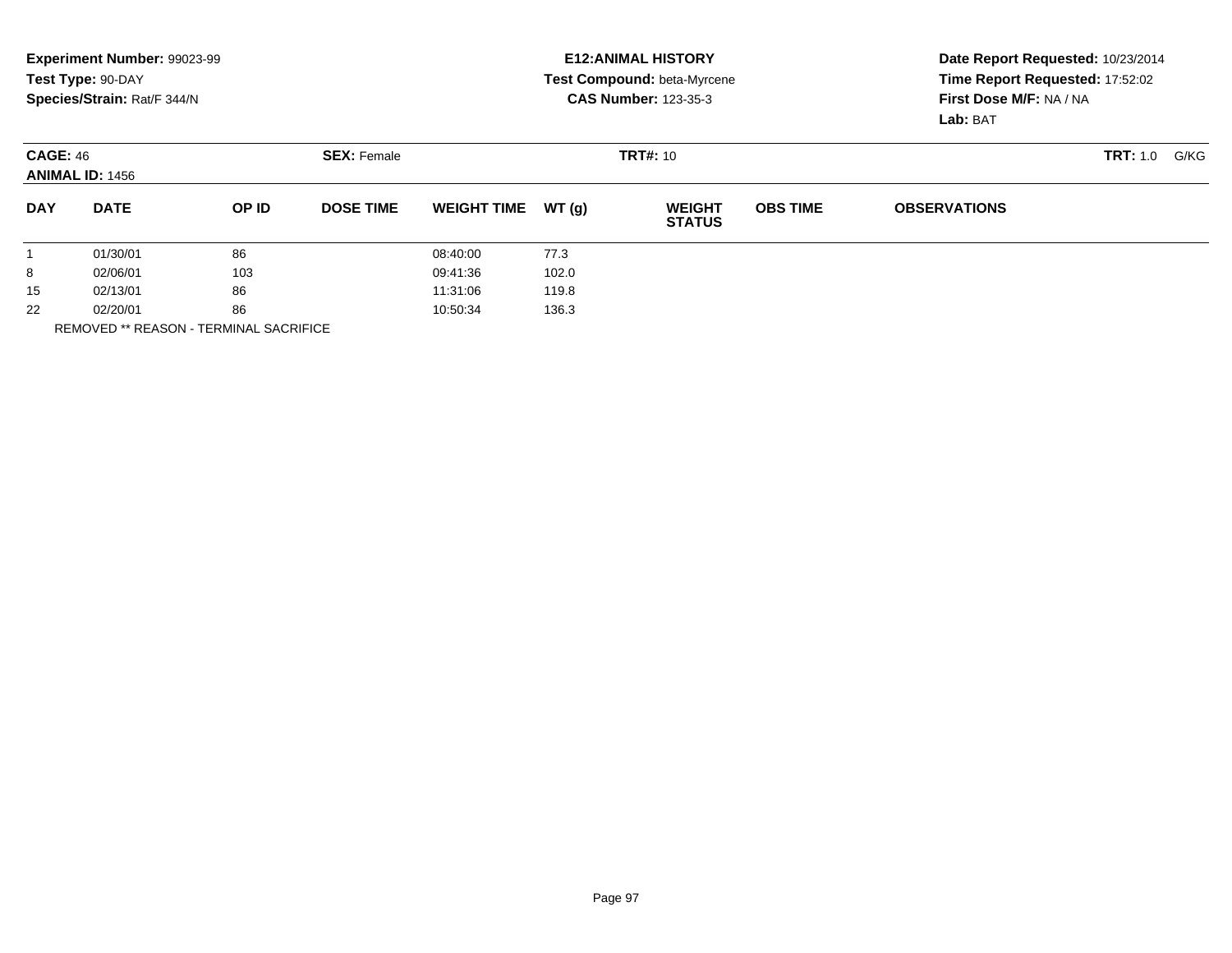|            | Experiment Number: 99023-99<br>Test Type: 90-DAY<br>Species/Strain: Rat/F 344/N |       |                                       |                    |       | <b>E12: ANIMAL HISTORY</b><br><b>Test Compound: beta-Myrcene</b><br><b>CAS Number: 123-35-3</b> | Date Report Requested: 10/23/2014<br>Time Report Requested: 17:52:02<br>First Dose M/F: NA / NA<br>Lab: BAT |                     |                  |
|------------|---------------------------------------------------------------------------------|-------|---------------------------------------|--------------------|-------|-------------------------------------------------------------------------------------------------|-------------------------------------------------------------------------------------------------------------|---------------------|------------------|
|            | <b>CAGE: 46</b><br><b>ANIMAL ID: 1457</b>                                       |       | <b>SEX: Female</b><br><b>TRT#: 10</b> |                    |       |                                                                                                 |                                                                                                             |                     | TRT: 1.0<br>G/KG |
| <b>DAY</b> | <b>DATE</b>                                                                     | OP ID | <b>DOSE TIME</b>                      | <b>WEIGHT TIME</b> | WT(q) | <b>WEIGHT</b><br><b>STATUS</b>                                                                  | <b>OBS TIME</b>                                                                                             | <b>OBSERVATIONS</b> |                  |
|            | 01/30/01                                                                        | 86    |                                       | 08:40:00           | 86.7  |                                                                                                 |                                                                                                             |                     |                  |
| 8          | 02/06/01                                                                        | 103   |                                       | 09:41:36           | 106.6 |                                                                                                 |                                                                                                             |                     |                  |
| 15         | 86<br>02/13/01                                                                  |       |                                       | 11:31:06           | 120.8 |                                                                                                 |                                                                                                             |                     |                  |
| 22         | 86<br>02/20/01                                                                  |       |                                       | 131.5<br>10:50:34  |       |                                                                                                 |                                                                                                             |                     |                  |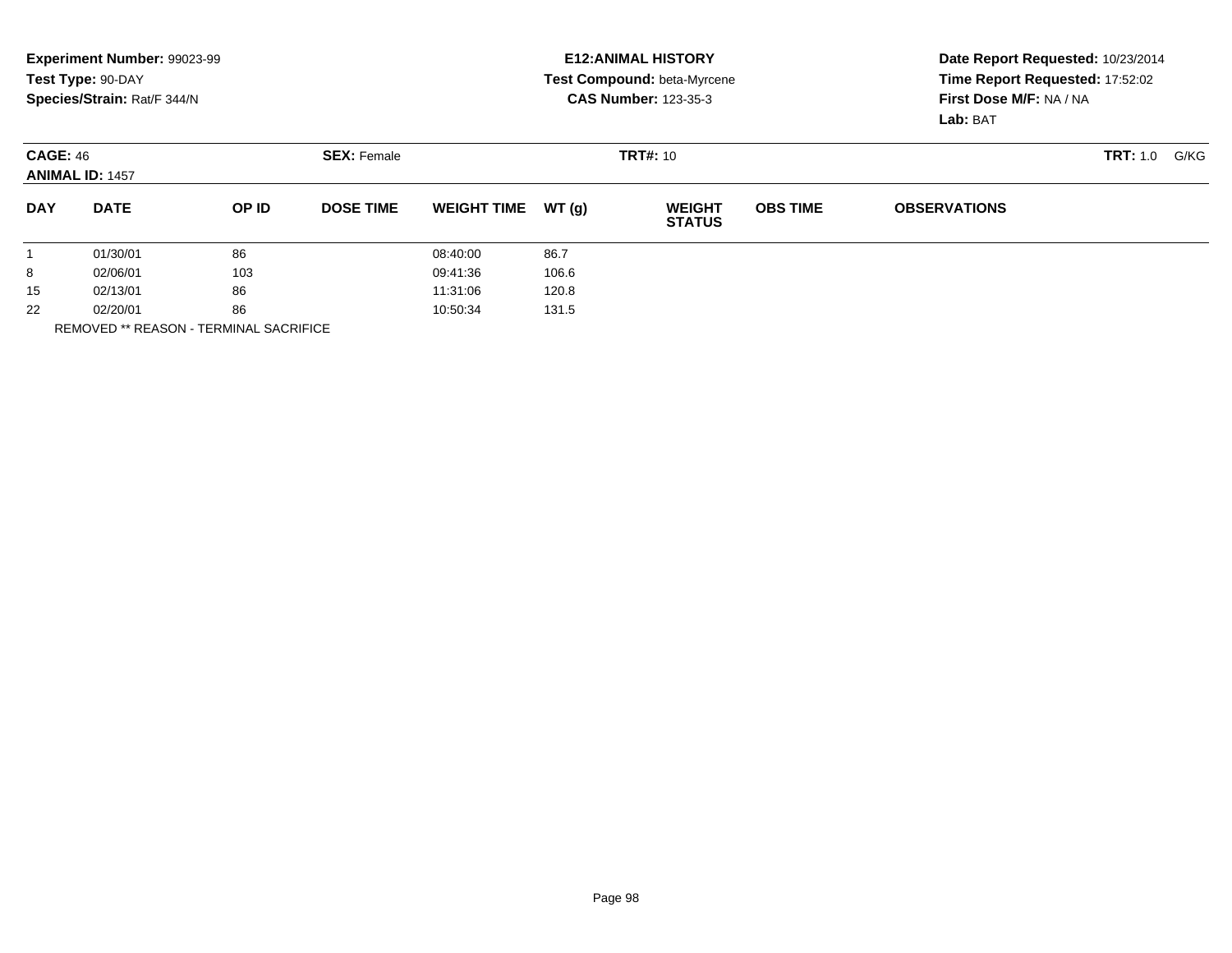|                      | Experiment Number: 99023-99<br>Test Type: 90-DAY<br>Species/Strain: Rat/F 344/N |          |                    |                    |        | <b>E12: ANIMAL HISTORY</b><br>Test Compound: beta-Myrcene<br><b>CAS Number: 123-35-3</b> | Date Report Requested: 10/23/2014<br>Time Report Requested: 17:52:02<br>First Dose M/F: NA / NA<br>Lab: BAT |                     |                  |
|----------------------|---------------------------------------------------------------------------------|----------|--------------------|--------------------|--------|------------------------------------------------------------------------------------------|-------------------------------------------------------------------------------------------------------------|---------------------|------------------|
|                      | <b>CAGE: 46</b><br><b>ANIMAL ID: 1458</b>                                       |          | <b>SEX: Female</b> | <b>TRT#: 10</b>    |        |                                                                                          |                                                                                                             |                     | TRT: 1.0<br>G/KG |
| <b>DAY</b>           | <b>DATE</b>                                                                     | OP ID    | <b>DOSE TIME</b>   | <b>WEIGHT TIME</b> | WT (q) | <b>WEIGHT</b><br><b>STATUS</b>                                                           | <b>OBS TIME</b>                                                                                             | <b>OBSERVATIONS</b> |                  |
|                      | 01/30/01                                                                        | 86       |                    | 08:40:00           | 67.0   |                                                                                          |                                                                                                             |                     |                  |
| 8                    | 02/06/01                                                                        | 103      |                    | 09:41:36           | 92.2   |                                                                                          |                                                                                                             |                     |                  |
| 86<br>15<br>02/13/01 |                                                                                 | 11:31:06 | 110.0              |                    |        |                                                                                          |                                                                                                             |                     |                  |
| 22                   | 86<br>02/20/01                                                                  |          |                    | 128.8<br>10:50:34  |        |                                                                                          |                                                                                                             |                     |                  |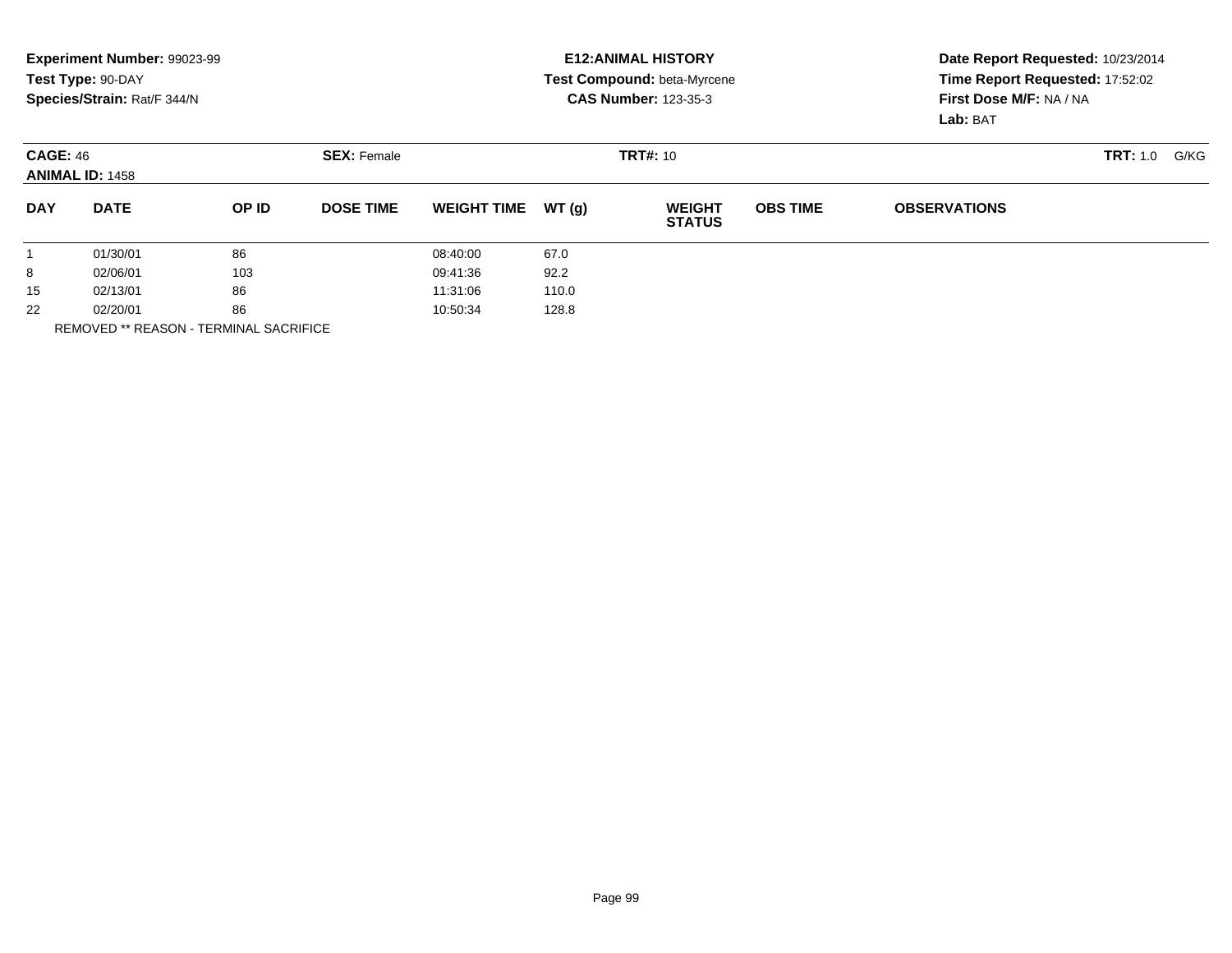|            | Experiment Number: 99023-99<br>Test Type: 90-DAY<br>Species/Strain: Rat/F 344/N |       |                                       |                    |        | <b>E12: ANIMAL HISTORY</b><br>Test Compound: beta-Myrcene<br><b>CAS Number: 123-35-3</b> | Date Report Requested: 10/23/2014<br>Time Report Requested: 17:52:02<br>First Dose M/F: NA / NA<br>Lab: BAT |                     |                  |
|------------|---------------------------------------------------------------------------------|-------|---------------------------------------|--------------------|--------|------------------------------------------------------------------------------------------|-------------------------------------------------------------------------------------------------------------|---------------------|------------------|
|            | <b>CAGE: 46</b><br><b>ANIMAL ID: 1459</b>                                       |       | <b>SEX: Female</b><br><b>TRT#: 10</b> |                    |        |                                                                                          |                                                                                                             |                     | TRT: 1.0<br>G/KG |
| <b>DAY</b> | <b>DATE</b>                                                                     | OP ID | <b>DOSE TIME</b>                      | <b>WEIGHT TIME</b> | WT (q) | <b>WEIGHT</b><br><b>STATUS</b>                                                           | <b>OBS TIME</b>                                                                                             | <b>OBSERVATIONS</b> |                  |
|            | 01/30/01                                                                        | 86    |                                       | 08:40:00           | 99.8   |                                                                                          |                                                                                                             |                     |                  |
| 8          | 02/06/01                                                                        | 103   |                                       | 09:41:36           | 116.6  |                                                                                          |                                                                                                             |                     |                  |
| 15         | 86<br>02/13/01                                                                  |       | 11:31:06                              | 129.6              |        |                                                                                          |                                                                                                             |                     |                  |
| 22         | 86<br>02/20/01                                                                  |       |                                       | 139.7<br>10:50:34  |        |                                                                                          |                                                                                                             |                     |                  |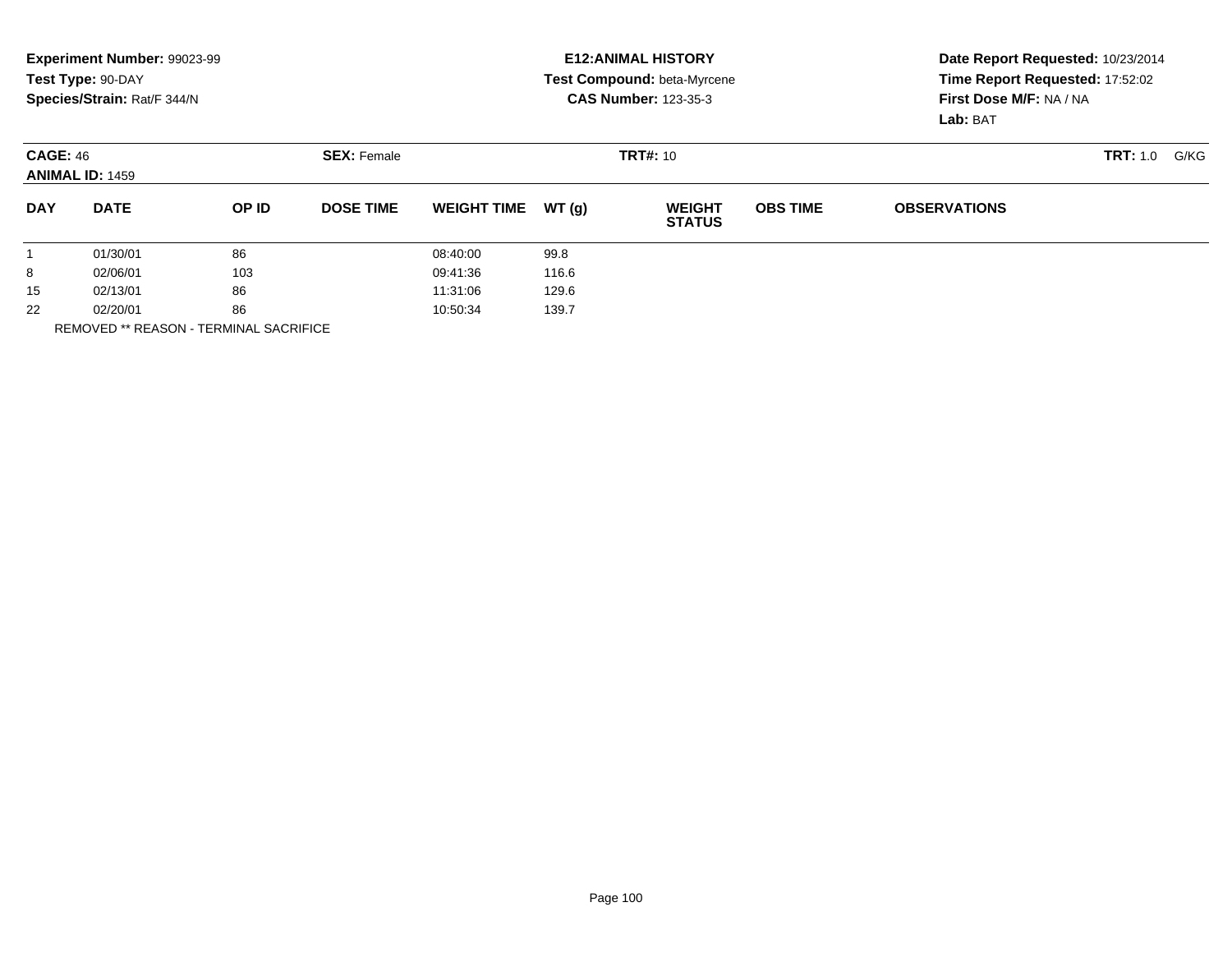|            | Experiment Number: 99023-99<br>Test Type: 90-DAY<br>Species/Strain: Rat/F 344/N | <b>E12: ANIMAL HISTORY</b><br><b>Test Compound: beta-Myrcene</b><br><b>CAS Number: 123-35-3</b> |                                       |                                  |                        | Date Report Requested: 10/23/2014<br>Time Report Requested: 17:52:02<br>First Dose M/F: NA / NA<br>Lab: BAT |                 |                     |                         |
|------------|---------------------------------------------------------------------------------|-------------------------------------------------------------------------------------------------|---------------------------------------|----------------------------------|------------------------|-------------------------------------------------------------------------------------------------------------|-----------------|---------------------|-------------------------|
|            | <b>CAGE: 46</b><br><b>ANIMAL ID: 1460</b>                                       |                                                                                                 | <b>SEX: Female</b><br><b>TRT#: 10</b> |                                  |                        |                                                                                                             |                 |                     | <b>TRT:</b> 1.0<br>G/KG |
| <b>DAY</b> | <b>DATE</b>                                                                     | OP ID                                                                                           | <b>DOSE TIME</b>                      | <b>WEIGHT TIME</b>               | WT(q)                  | <b>WEIGHT</b><br><b>STATUS</b>                                                                              | <b>OBS TIME</b> | <b>OBSERVATIONS</b> |                         |
| 8<br>15    | 01/30/01<br>02/06/01<br>02/13/01                                                | 86<br>103<br>86                                                                                 |                                       | 08:40:00<br>09:41:36<br>11:31:06 | 87.8<br>105.1<br>119.3 |                                                                                                             |                 |                     |                         |

REMOVED \*\* REASON - NATURAL DEATH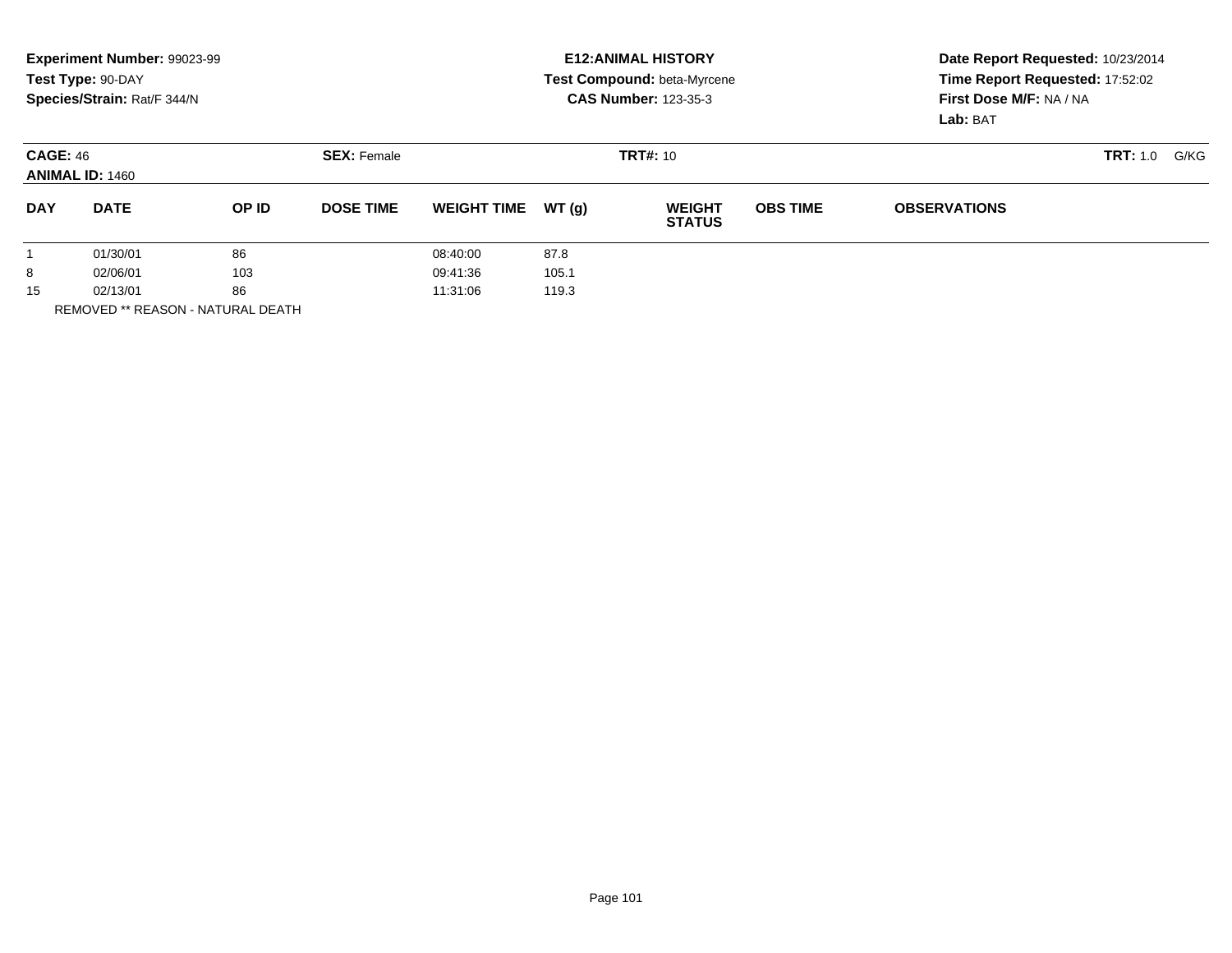| Experiment Number: 99023-99<br>Test Type: 90-DAY<br>Species/Strain: Rat/F 344/N |                                                     |       |                                       | <b>E12: ANIMAL HISTORY</b><br>Test Compound: beta-Myrcene<br><b>CAS Number: 123-35-3</b> |        |                                |                 | Date Report Requested: 10/23/2014<br>Time Report Requested: 17:52:02<br>First Dose M/F: NA / NA<br>Lab: BAT |                 |      |
|---------------------------------------------------------------------------------|-----------------------------------------------------|-------|---------------------------------------|------------------------------------------------------------------------------------------|--------|--------------------------------|-----------------|-------------------------------------------------------------------------------------------------------------|-----------------|------|
| <b>CAGE: 47</b><br><b>ANIMAL ID: 1551</b>                                       |                                                     |       | <b>TRT#: 11</b><br><b>SEX: Female</b> |                                                                                          |        |                                |                 |                                                                                                             | <b>TRT:</b> 2.0 | G/KG |
| <b>DAY</b>                                                                      | <b>DATE</b>                                         | OP ID | <b>DOSE TIME</b>                      | <b>WEIGHT TIME</b>                                                                       | WT (a) | <b>WEIGHT</b><br><b>STATUS</b> | <b>OBS TIME</b> | <b>OBSERVATIONS</b>                                                                                         |                 |      |
|                                                                                 | 01/30/01<br>86<br>REMOVED ** REASON - NATURAL DEATH |       |                                       | 08:45:48                                                                                 | 93.6   |                                |                 |                                                                                                             |                 |      |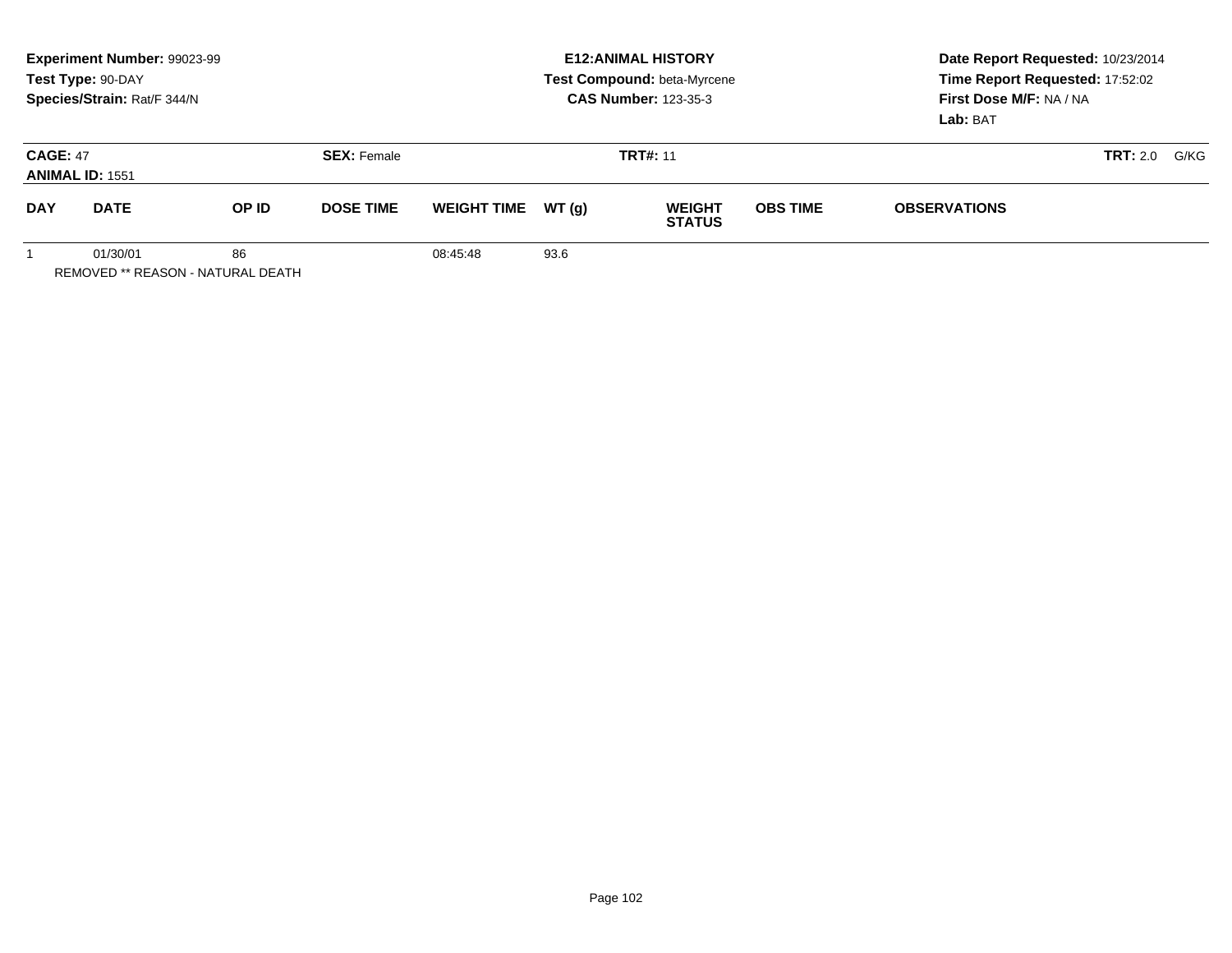|                                           | Experiment Number: 99023-99<br>Test Type: 90-DAY<br>Species/Strain: Rat/F 344/N |       |                                       | <b>E12: ANIMAL HISTORY</b><br>Test Compound: beta-Myrcene<br><b>CAS Number: 123-35-3</b> |        |                                |                 | Date Report Requested: 10/23/2014<br>Time Report Requested: 17:52:02<br>First Dose M/F: NA / NA<br>Lab: BAT |                 |      |
|-------------------------------------------|---------------------------------------------------------------------------------|-------|---------------------------------------|------------------------------------------------------------------------------------------|--------|--------------------------------|-----------------|-------------------------------------------------------------------------------------------------------------|-----------------|------|
| <b>CAGE: 47</b><br><b>ANIMAL ID: 1552</b> |                                                                                 |       | <b>TRT#: 11</b><br><b>SEX: Female</b> |                                                                                          |        |                                |                 |                                                                                                             | <b>TRT:</b> 2.0 | G/KG |
| <b>DAY</b>                                | <b>DATE</b>                                                                     | OP ID | <b>DOSE TIME</b>                      | <b>WEIGHT TIME</b>                                                                       | WT (a) | <b>WEIGHT</b><br><b>STATUS</b> | <b>OBS TIME</b> | <b>OBSERVATIONS</b>                                                                                         |                 |      |
|                                           | 01/30/01<br>86<br>REMOVED ** REASON - NATURAL DEATH                             |       |                                       | 08:45:48                                                                                 | 91.9   |                                |                 |                                                                                                             |                 |      |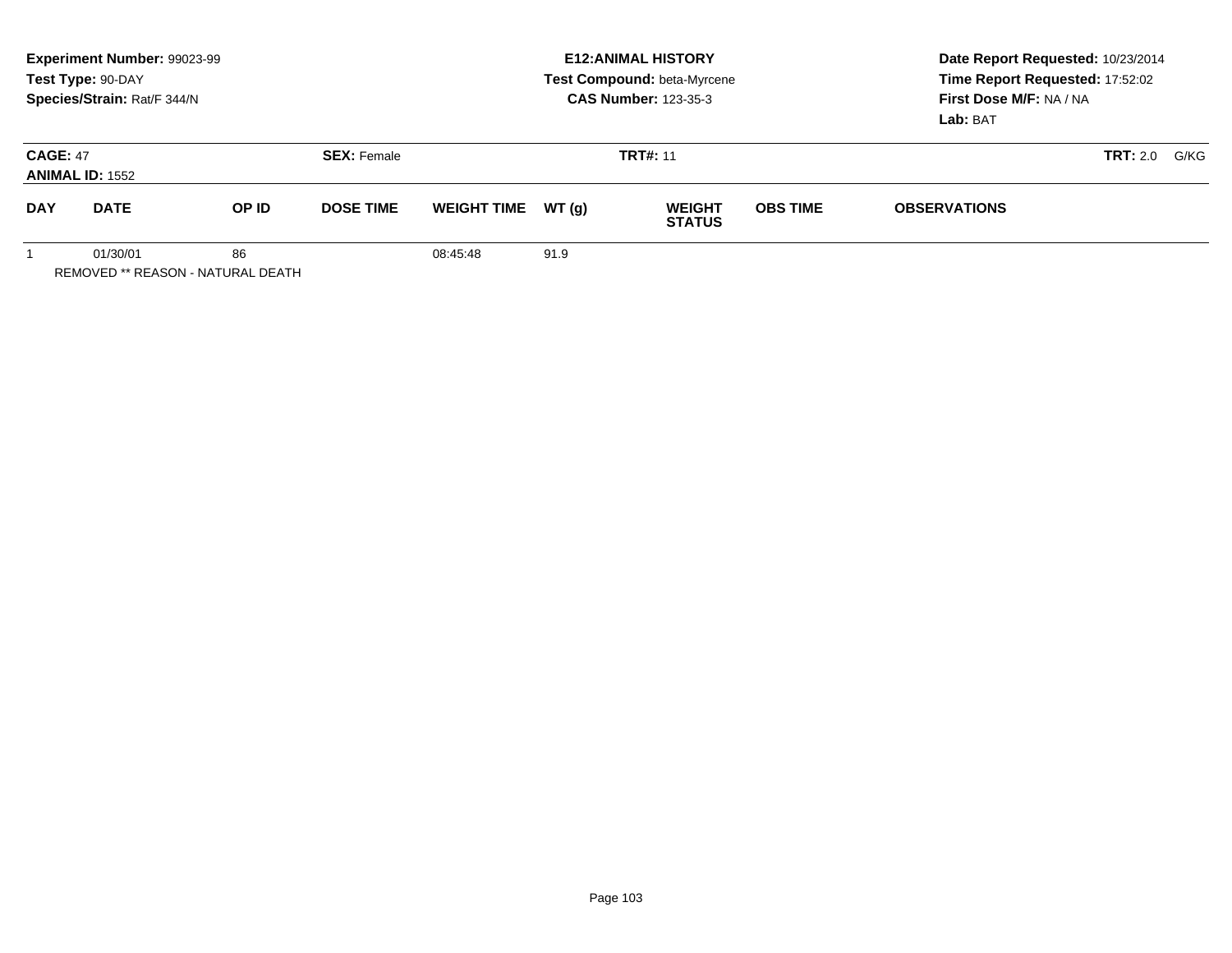|            | Experiment Number: 99023-99<br>Test Type: 90-DAY<br>Species/Strain: Rat/F 344/N |       |                                       |                    |       | <b>E12: ANIMAL HISTORY</b><br><b>Test Compound: beta-Myrcene</b><br><b>CAS Number: 123-35-3</b> | Date Report Requested: 10/23/2014<br>Time Report Requested: 17:52:02<br>First Dose M/F: NA / NA<br>Lab: BAT |                     |                 |      |
|------------|---------------------------------------------------------------------------------|-------|---------------------------------------|--------------------|-------|-------------------------------------------------------------------------------------------------|-------------------------------------------------------------------------------------------------------------|---------------------|-----------------|------|
|            | <b>CAGE: 47</b><br><b>ANIMAL ID: 1553</b>                                       |       | <b>TRT#: 11</b><br><b>SEX: Female</b> |                    |       |                                                                                                 |                                                                                                             |                     | <b>TRT:</b> 2.0 | G/KG |
| <b>DAY</b> | <b>DATE</b>                                                                     | OP ID | <b>DOSE TIME</b>                      | <b>WEIGHT TIME</b> | WT(q) | <b>WEIGHT</b><br><b>STATUS</b>                                                                  | <b>OBS TIME</b>                                                                                             | <b>OBSERVATIONS</b> |                 |      |
|            | 01/30/01                                                                        | 86    |                                       | 08:45:48           | 78.2  |                                                                                                 |                                                                                                             |                     |                 |      |
| 8          | 02/06/01                                                                        | 103   |                                       | 09:37:26           | 91.0  |                                                                                                 |                                                                                                             |                     |                 |      |
| 15         | 86<br>02/13/01                                                                  |       |                                       | 11:32:10           | 106.9 |                                                                                                 |                                                                                                             |                     |                 |      |
| 22         | 86<br>02/20/01                                                                  |       | 10:43:34<br>124.4                     |                    |       |                                                                                                 |                                                                                                             |                     |                 |      |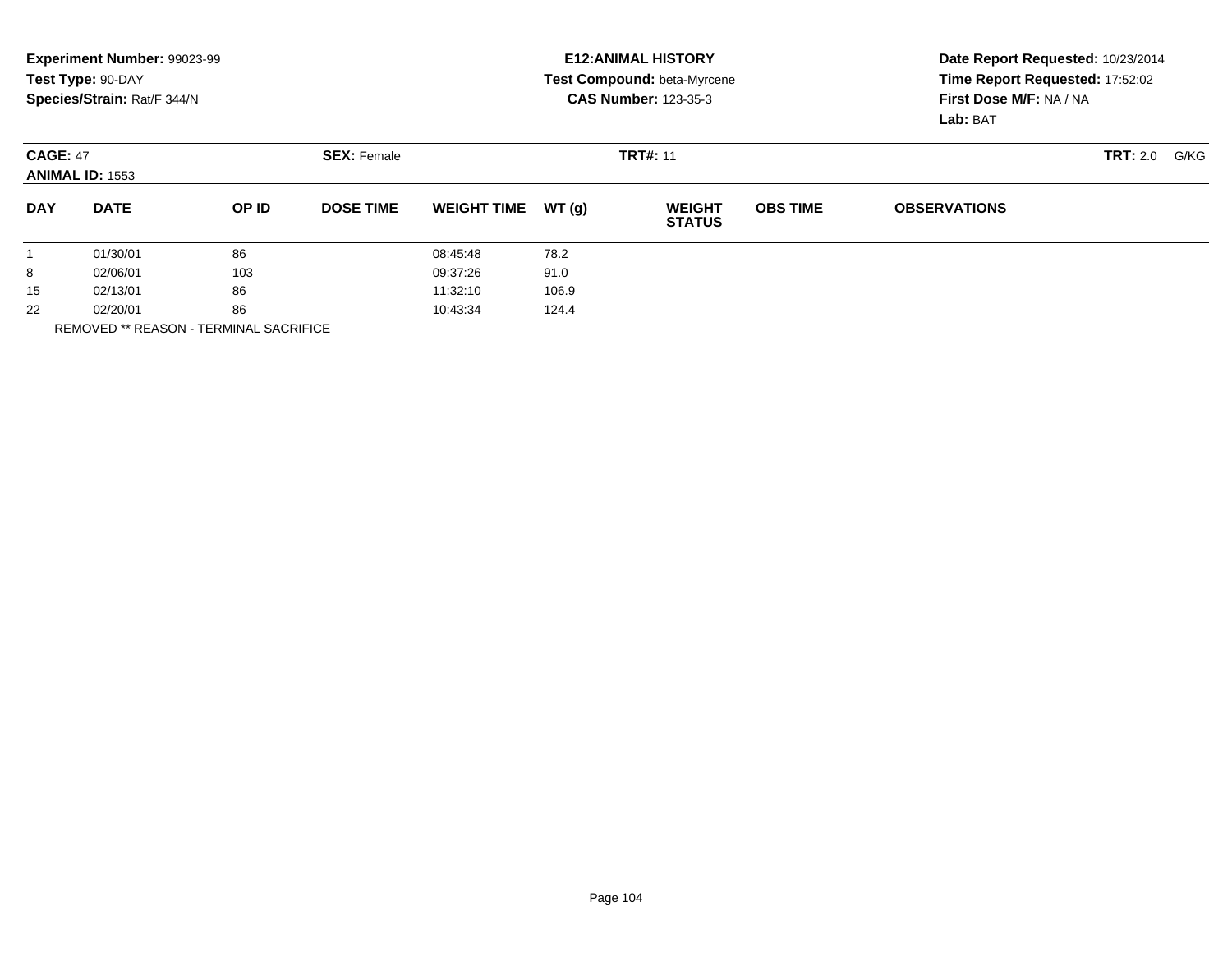|            | Experiment Number: 99023-99<br>Test Type: 90-DAY<br>Species/Strain: Rat/F 344/N |       |                                       |                    |       | <b>E12: ANIMAL HISTORY</b><br><b>Test Compound: beta-Myrcene</b><br><b>CAS Number: 123-35-3</b> | Date Report Requested: 10/23/2014<br>Time Report Requested: 17:52:02<br>First Dose M/F: NA / NA<br>Lab: BAT |                     |                 |      |
|------------|---------------------------------------------------------------------------------|-------|---------------------------------------|--------------------|-------|-------------------------------------------------------------------------------------------------|-------------------------------------------------------------------------------------------------------------|---------------------|-----------------|------|
|            | <b>CAGE: 47</b><br><b>ANIMAL ID: 1554</b>                                       |       | <b>SEX: Female</b><br><b>TRT#: 11</b> |                    |       |                                                                                                 |                                                                                                             |                     | <b>TRT:</b> 2.0 | G/KG |
| <b>DAY</b> | <b>DATE</b>                                                                     | OP ID | <b>DOSE TIME</b>                      | <b>WEIGHT TIME</b> | WT(q) | <b>WEIGHT</b><br><b>STATUS</b>                                                                  | <b>OBS TIME</b>                                                                                             | <b>OBSERVATIONS</b> |                 |      |
|            | 01/30/01                                                                        | 86    |                                       | 08:45:48           | 86.7  |                                                                                                 |                                                                                                             |                     |                 |      |
| 8          | 02/06/01                                                                        | 103   |                                       | 09:37:26           | 88.6  |                                                                                                 |                                                                                                             |                     |                 |      |
| 15         | 86<br>02/13/01                                                                  |       | 11:32:10                              | 105.0              |       |                                                                                                 |                                                                                                             |                     |                 |      |
| 22         | 86<br>02/20/01                                                                  |       |                                       | 122.9<br>10:43:34  |       |                                                                                                 |                                                                                                             |                     |                 |      |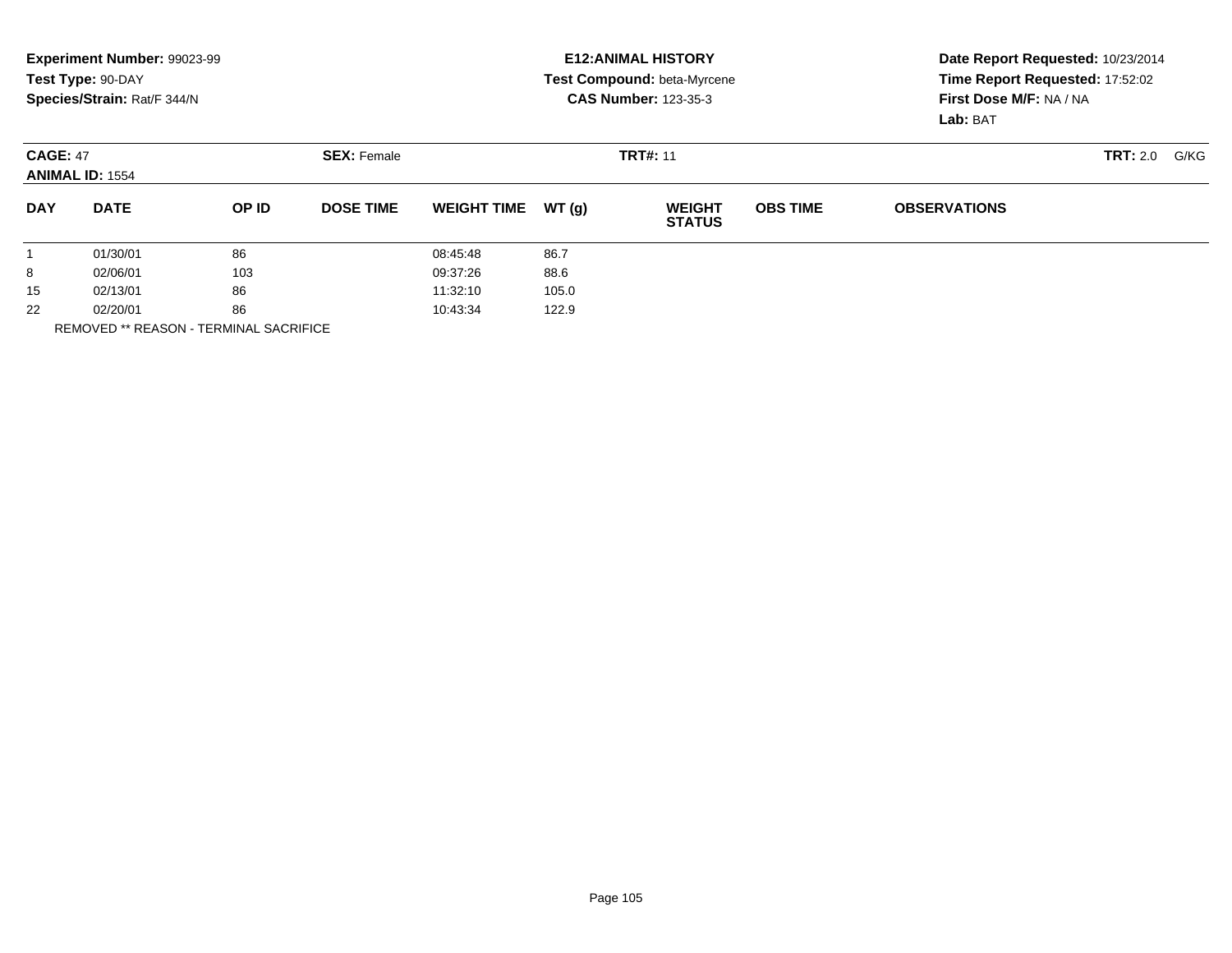|                                           | Experiment Number: 99023-99<br>Test Type: 90-DAY<br>Species/Strain: Rat/F 344/N |       |                    | <b>E12: ANIMAL HISTORY</b><br>Test Compound: beta-Myrcene<br><b>CAS Number: 123-35-3</b> |        |                                |                 | Date Report Requested: 10/23/2014<br>Time Report Requested: 17:52:02<br>First Dose M/F: NA / NA<br>Lab: BAT |      |  |
|-------------------------------------------|---------------------------------------------------------------------------------|-------|--------------------|------------------------------------------------------------------------------------------|--------|--------------------------------|-----------------|-------------------------------------------------------------------------------------------------------------|------|--|
| <b>CAGE: 47</b><br><b>ANIMAL ID: 1555</b> |                                                                                 |       | <b>SEX: Female</b> |                                                                                          |        | <b>TRT#: 11</b>                |                 | <b>TRT:</b> 2.0                                                                                             | G/KG |  |
| <b>DAY</b>                                | <b>DATE</b>                                                                     | OP ID | <b>DOSE TIME</b>   | <b>WEIGHT TIME</b>                                                                       | WT (a) | <b>WEIGHT</b><br><b>STATUS</b> | <b>OBS TIME</b> | <b>OBSERVATIONS</b>                                                                                         |      |  |
|                                           | 86<br>01/30/01                                                                  |       |                    | 08:45:48                                                                                 | 73.1   |                                |                 |                                                                                                             |      |  |

REMOVED \*\* REASON - MORIBUND SACRIFICE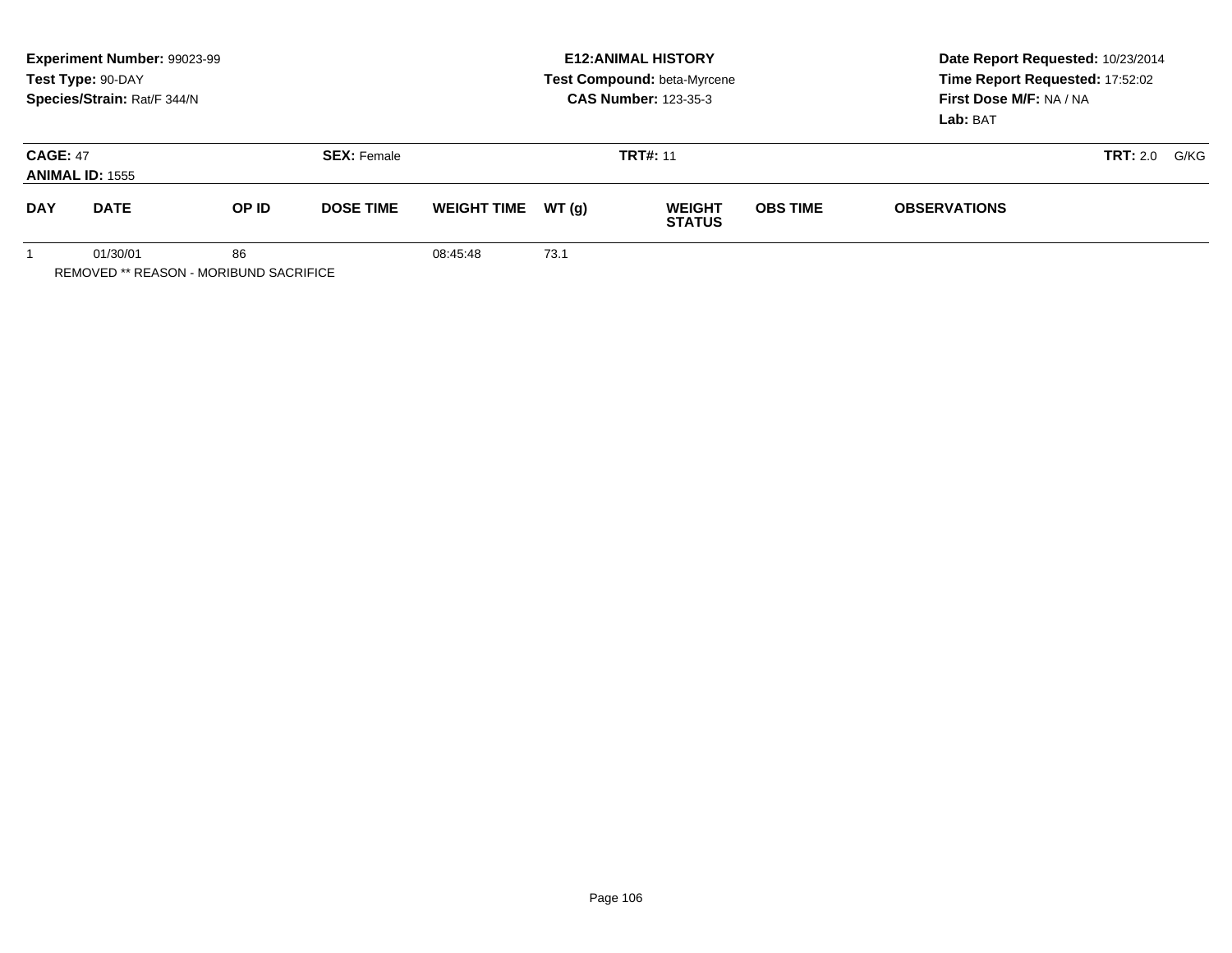|            | Experiment Number: 99023-99<br>Test Type: 90-DAY<br>Species/Strain: Rat/F 344/N |       |                                       |                    |       | <b>E12: ANIMAL HISTORY</b><br><b>Test Compound: beta-Myrcene</b><br><b>CAS Number: 123-35-3</b> | Date Report Requested: 10/23/2014<br>Time Report Requested: 17:52:02<br>First Dose M/F: NA / NA<br>Lab: BAT |                     |                 |      |
|------------|---------------------------------------------------------------------------------|-------|---------------------------------------|--------------------|-------|-------------------------------------------------------------------------------------------------|-------------------------------------------------------------------------------------------------------------|---------------------|-----------------|------|
|            | <b>CAGE: 48</b><br><b>ANIMAL ID: 1556</b>                                       |       | <b>SEX: Female</b><br><b>TRT#: 11</b> |                    |       |                                                                                                 |                                                                                                             |                     | <b>TRT:</b> 2.0 | G/KG |
| <b>DAY</b> | <b>DATE</b>                                                                     | OP ID | <b>DOSE TIME</b>                      | <b>WEIGHT TIME</b> | WT(q) | <b>WEIGHT</b><br><b>STATUS</b>                                                                  | <b>OBS TIME</b>                                                                                             | <b>OBSERVATIONS</b> |                 |      |
|            | 01/30/01                                                                        | 86    |                                       | 08:47:04           | 82.5  |                                                                                                 |                                                                                                             |                     |                 |      |
| 8          | 02/06/01                                                                        | 103   |                                       | 09:37:54           | 80.9  |                                                                                                 |                                                                                                             |                     |                 |      |
| 15         | 86<br>02/13/01                                                                  |       | 11:32:36                              | 94.0               |       |                                                                                                 |                                                                                                             |                     |                 |      |
| 22         | 86<br>02/20/01                                                                  |       |                                       | 109.8<br>10:43:58  |       |                                                                                                 |                                                                                                             |                     |                 |      |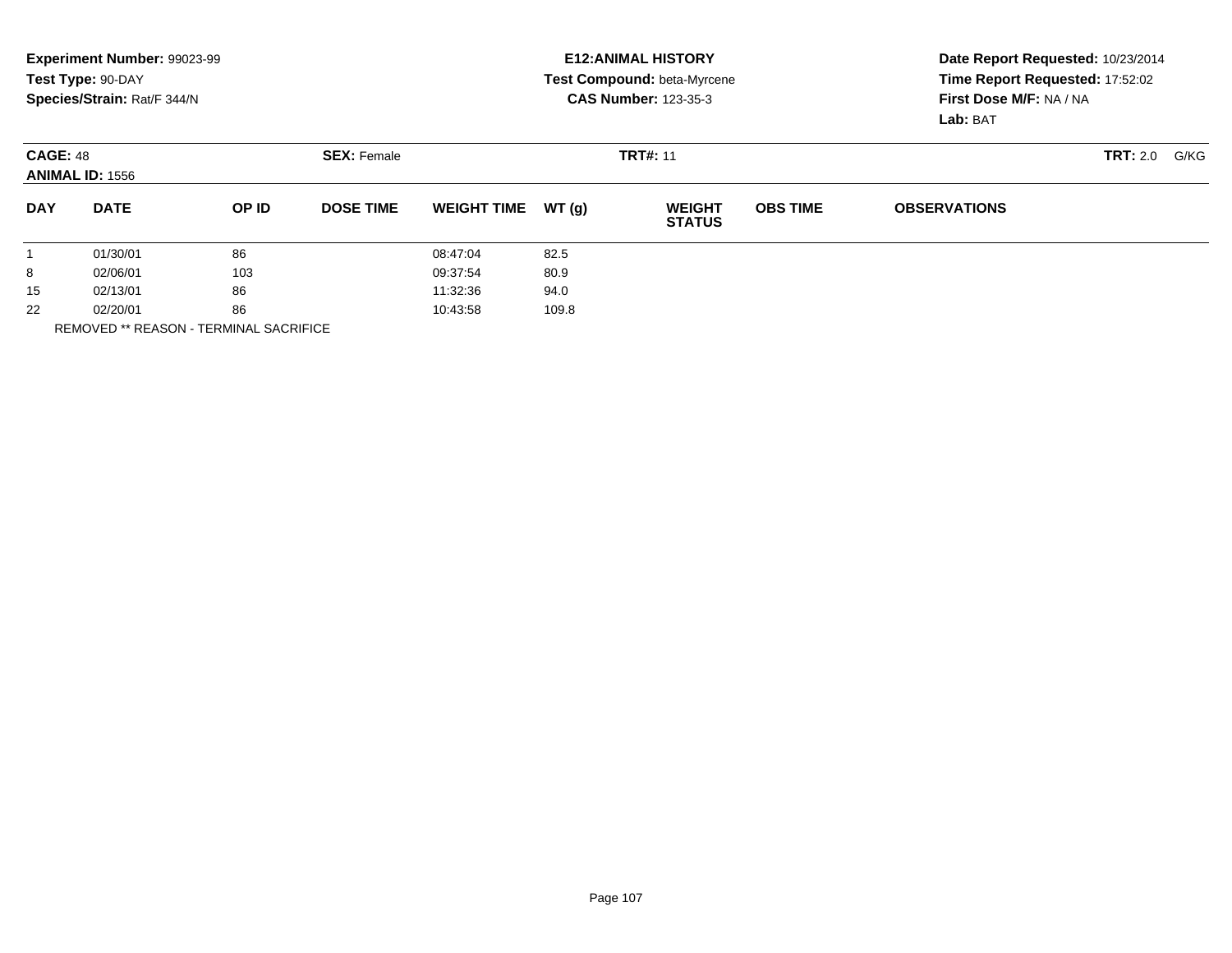|            | Experiment Number: 99023-99<br>Test Type: 90-DAY<br>Species/Strain: Rat/F 344/N |       |                                       |                    |       | <b>E12: ANIMAL HISTORY</b><br><b>Test Compound: beta-Myrcene</b><br><b>CAS Number: 123-35-3</b> | Date Report Requested: 10/23/2014<br>Time Report Requested: 17:52:02<br>First Dose M/F: NA / NA<br>Lab: BAT |                     |                 |      |
|------------|---------------------------------------------------------------------------------|-------|---------------------------------------|--------------------|-------|-------------------------------------------------------------------------------------------------|-------------------------------------------------------------------------------------------------------------|---------------------|-----------------|------|
|            | <b>CAGE: 48</b><br><b>ANIMAL ID: 1557</b>                                       |       | <b>SEX: Female</b><br><b>TRT#: 11</b> |                    |       |                                                                                                 |                                                                                                             |                     | <b>TRT:</b> 2.0 | G/KG |
| <b>DAY</b> | <b>DATE</b>                                                                     | OP ID | <b>DOSE TIME</b>                      | <b>WEIGHT TIME</b> | WT(q) | <b>WEIGHT</b><br><b>STATUS</b>                                                                  | <b>OBS TIME</b>                                                                                             | <b>OBSERVATIONS</b> |                 |      |
|            | 01/30/01                                                                        | 86    |                                       | 08:47:04           | 77.8  |                                                                                                 |                                                                                                             |                     |                 |      |
| 8          | 02/06/01                                                                        | 103   |                                       | 09:37:54           | 81.5  |                                                                                                 |                                                                                                             |                     |                 |      |
| 15         | 86<br>02/13/01                                                                  |       | 11:32:36                              | 98.5               |       |                                                                                                 |                                                                                                             |                     |                 |      |
| 22         | 86<br>02/20/01                                                                  |       |                                       | 116.6<br>10:43:58  |       |                                                                                                 |                                                                                                             |                     |                 |      |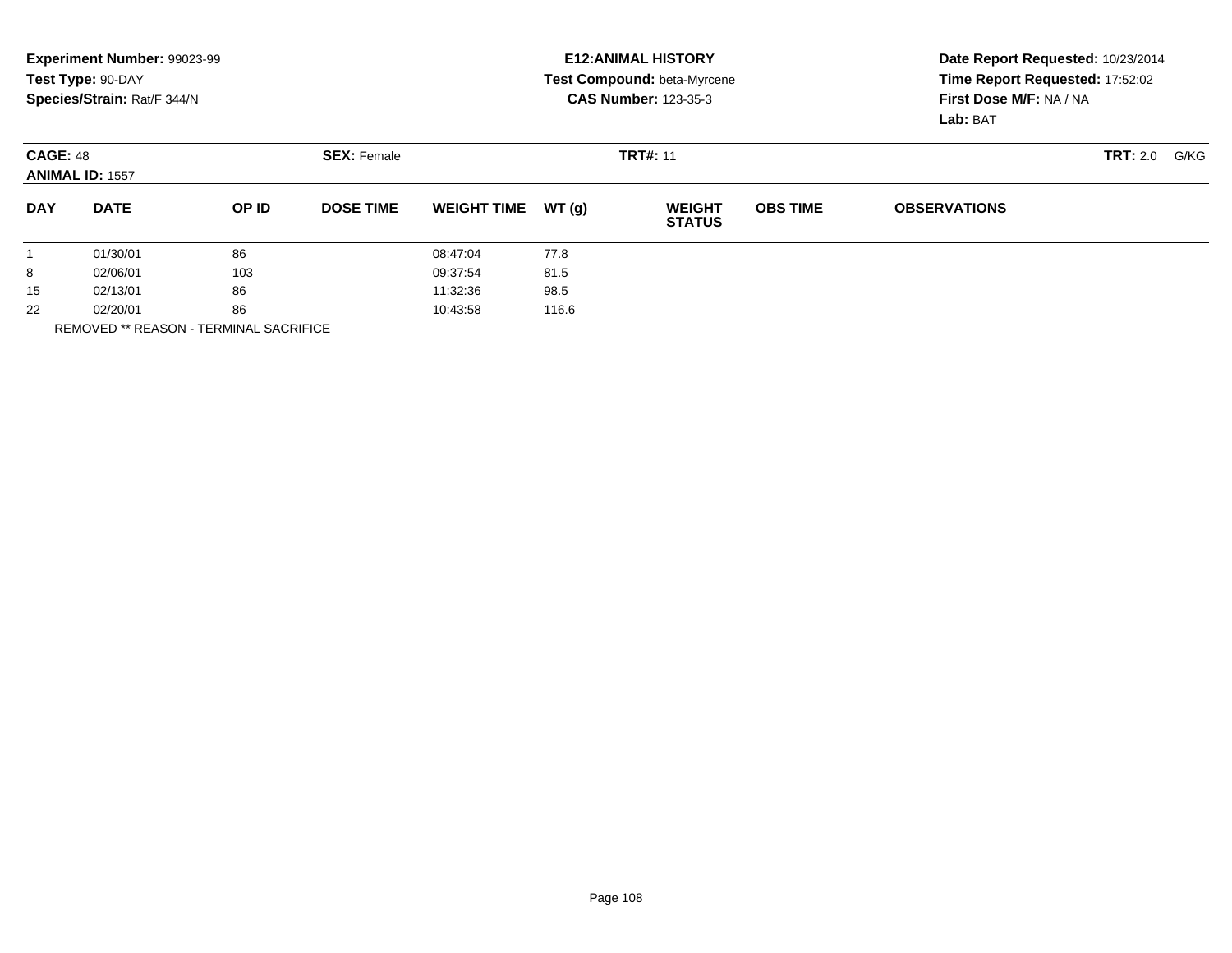|                                           | <b>Experiment Number: 99023-99</b><br>Test Type: 90-DAY<br>Species/Strain: Rat/F 344/N |                    |                  |                    |                 | <b>E12: ANIMAL HISTORY</b><br>Test Compound: beta-Myrcene<br><b>CAS Number: 123-35-3</b> | Date Report Requested: 10/23/2014<br>Time Report Requested: 17:52:02<br>First Dose M/F: NA / NA<br>Lab: BAT |                     |      |  |
|-------------------------------------------|----------------------------------------------------------------------------------------|--------------------|------------------|--------------------|-----------------|------------------------------------------------------------------------------------------|-------------------------------------------------------------------------------------------------------------|---------------------|------|--|
| <b>CAGE: 48</b><br><b>ANIMAL ID: 1558</b> |                                                                                        | <b>SEX: Female</b> |                  |                    | <b>TRT#: 11</b> |                                                                                          | <b>TRT:</b> 2.0                                                                                             |                     | G/KG |  |
| <b>DAY</b>                                | <b>DATE</b>                                                                            | OP ID              | <b>DOSE TIME</b> | <b>WEIGHT TIME</b> | WT (a)          | <b>WEIGHT</b><br><b>STATUS</b>                                                           | <b>OBS TIME</b>                                                                                             | <b>OBSERVATIONS</b> |      |  |
|                                           | 86<br>01/30/01                                                                         |                    |                  | 08:47:04           | 112.7           |                                                                                          |                                                                                                             |                     |      |  |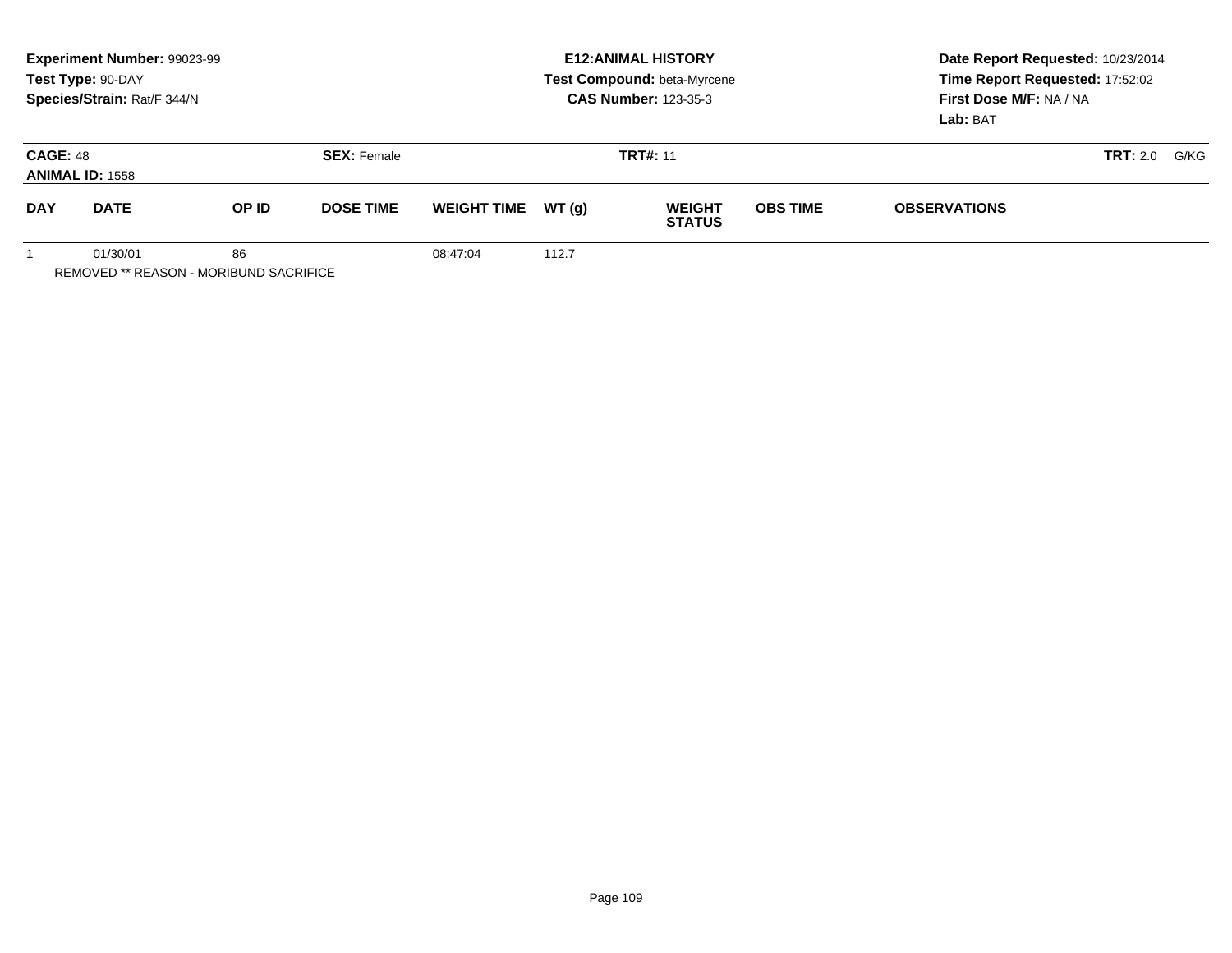|                 | Experiment Number: 99023-99<br>Test Type: 90-DAY<br>Species/Strain: Rat/F 344/N |       |                    |                    |       | <b>E12: ANIMAL HISTORY</b><br>Test Compound: beta-Myrcene<br><b>CAS Number: 123-35-3</b> |                 | Date Report Requested: 10/23/2014<br>Time Report Requested: 17:52:02<br>First Dose M/F: NA / NA<br>Lab: BAT |      |  |  |
|-----------------|---------------------------------------------------------------------------------|-------|--------------------|--------------------|-------|------------------------------------------------------------------------------------------|-----------------|-------------------------------------------------------------------------------------------------------------|------|--|--|
| <b>CAGE: 48</b> | <b>ANIMAL ID: 1559</b>                                                          |       | <b>SEX: Female</b> |                    |       | <b>TRT#: 11</b>                                                                          |                 | <b>TRT:</b> 2.0                                                                                             | G/KG |  |  |
| <b>DAY</b>      | <b>DATE</b>                                                                     | OP ID | <b>DOSE TIME</b>   | <b>WEIGHT TIME</b> | WT(q) | <b>WEIGHT</b><br><b>STATUS</b>                                                           | <b>OBS TIME</b> | <b>OBSERVATIONS</b>                                                                                         |      |  |  |
|                 | 01/30/01                                                                        | 86    |                    | 08:47:04           | 72.0  |                                                                                          |                 |                                                                                                             |      |  |  |
| 8               | 02/06/01                                                                        | 103   |                    | 09:37:54           | 74.4  |                                                                                          |                 |                                                                                                             |      |  |  |
| 15              | 02/13/01                                                                        | 86    |                    | 11:32:36           | 97.8  |                                                                                          |                 |                                                                                                             |      |  |  |
| 22              | 02/20/01                                                                        | 86    |                    | 10:43:58           | 121.2 |                                                                                          |                 |                                                                                                             |      |  |  |

REMOVED \*\* REASON - TERMINAL SACRIFICE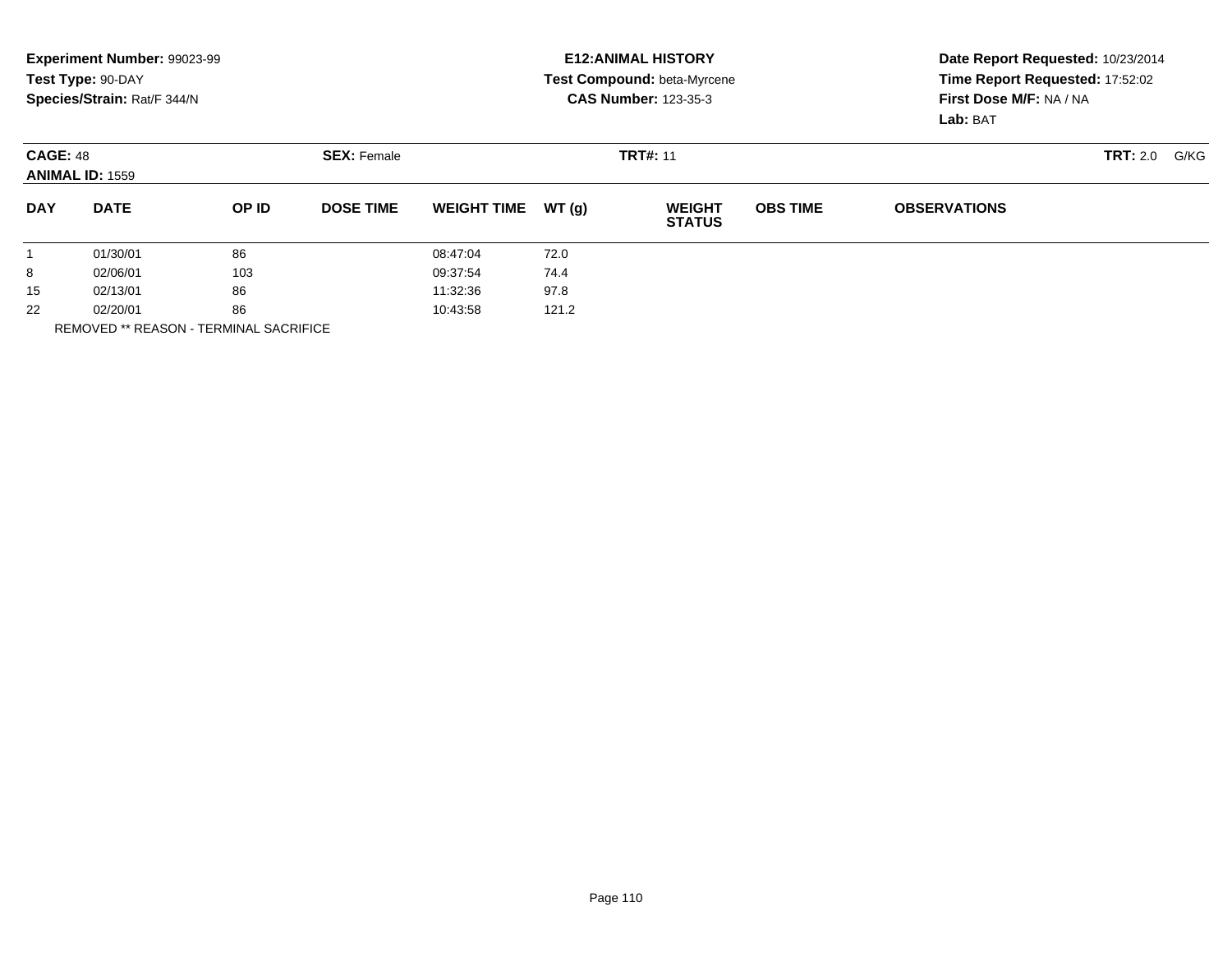|                 | Experiment Number: 99023-99<br>Test Type: 90-DAY<br>Species/Strain: Rat/F 344/N |       |                    |                    |       | <b>E12: ANIMAL HISTORY</b><br>Test Compound: beta-Myrcene<br><b>CAS Number: 123-35-3</b> |                 | Date Report Requested: 10/23/2014<br>Time Report Requested: 17:52:02<br>First Dose M/F: NA / NA<br>Lab: BAT |      |  |  |
|-----------------|---------------------------------------------------------------------------------|-------|--------------------|--------------------|-------|------------------------------------------------------------------------------------------|-----------------|-------------------------------------------------------------------------------------------------------------|------|--|--|
| <b>CAGE: 48</b> | <b>ANIMAL ID: 1560</b>                                                          |       | <b>SEX: Female</b> |                    |       | <b>TRT#: 11</b>                                                                          |                 | <b>TRT:</b> 2.0                                                                                             | G/KG |  |  |
| <b>DAY</b>      | <b>DATE</b>                                                                     | OP ID | <b>DOSE TIME</b>   | <b>WEIGHT TIME</b> | WT(q) | <b>WEIGHT</b><br><b>STATUS</b>                                                           | <b>OBS TIME</b> | <b>OBSERVATIONS</b>                                                                                         |      |  |  |
|                 | 01/30/01                                                                        | 86    |                    | 08:47:04           | 102.6 |                                                                                          |                 |                                                                                                             |      |  |  |
| 8               | 02/06/01                                                                        | 103   |                    | 09:37:54           | 104.5 |                                                                                          |                 |                                                                                                             |      |  |  |
| 15              | 02/13/01                                                                        | 86    |                    | 11:32:36           | 121.6 |                                                                                          |                 |                                                                                                             |      |  |  |
| 22              | 02/20/01                                                                        | 86    |                    | 10:43:58           | 140.5 |                                                                                          |                 |                                                                                                             |      |  |  |

REMOVED \*\* REASON - TERMINAL SACRIFICE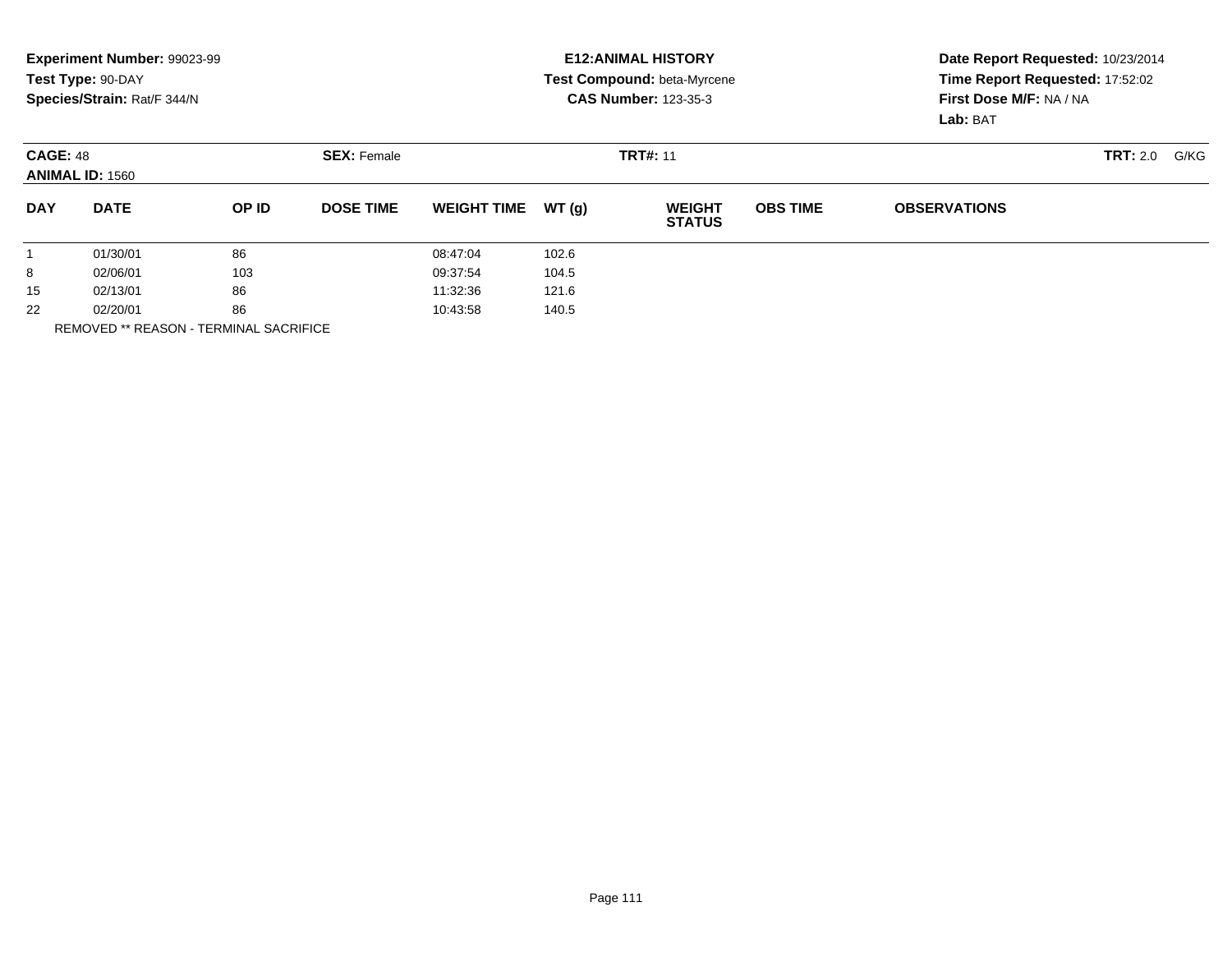|                                           | Experiment Number: 99023-99<br>Test Type: 90-DAY<br>Species/Strain: Rat/F 344/N |       |                    | <b>E12: ANIMAL HISTORY</b><br>Test Compound: beta-Myrcene<br><b>CAS Number: 123-35-3</b> |        |                                |                 | Date Report Requested: 10/23/2014<br>Time Report Requested: 17:52:02<br>First Dose M/F: NA / NA<br>Lab: BAT |      |  |
|-------------------------------------------|---------------------------------------------------------------------------------|-------|--------------------|------------------------------------------------------------------------------------------|--------|--------------------------------|-----------------|-------------------------------------------------------------------------------------------------------------|------|--|
| <b>CAGE: 49</b><br><b>ANIMAL ID: 1651</b> |                                                                                 |       | <b>SEX: Female</b> |                                                                                          |        | <b>TRT#: 12</b>                | <b>TRT:</b> 4.0 |                                                                                                             | G/KG |  |
| <b>DAY</b>                                | <b>DATE</b>                                                                     | OP ID | <b>DOSE TIME</b>   | <b>WEIGHT TIME</b>                                                                       | WT (q) | <b>WEIGHT</b><br><b>STATUS</b> | <b>OBS TIME</b> | <b>OBSERVATIONS</b>                                                                                         |      |  |
|                                           | 86<br>01/30/01                                                                  |       |                    | 08:33:28                                                                                 | 72.5   |                                |                 |                                                                                                             |      |  |

Page 112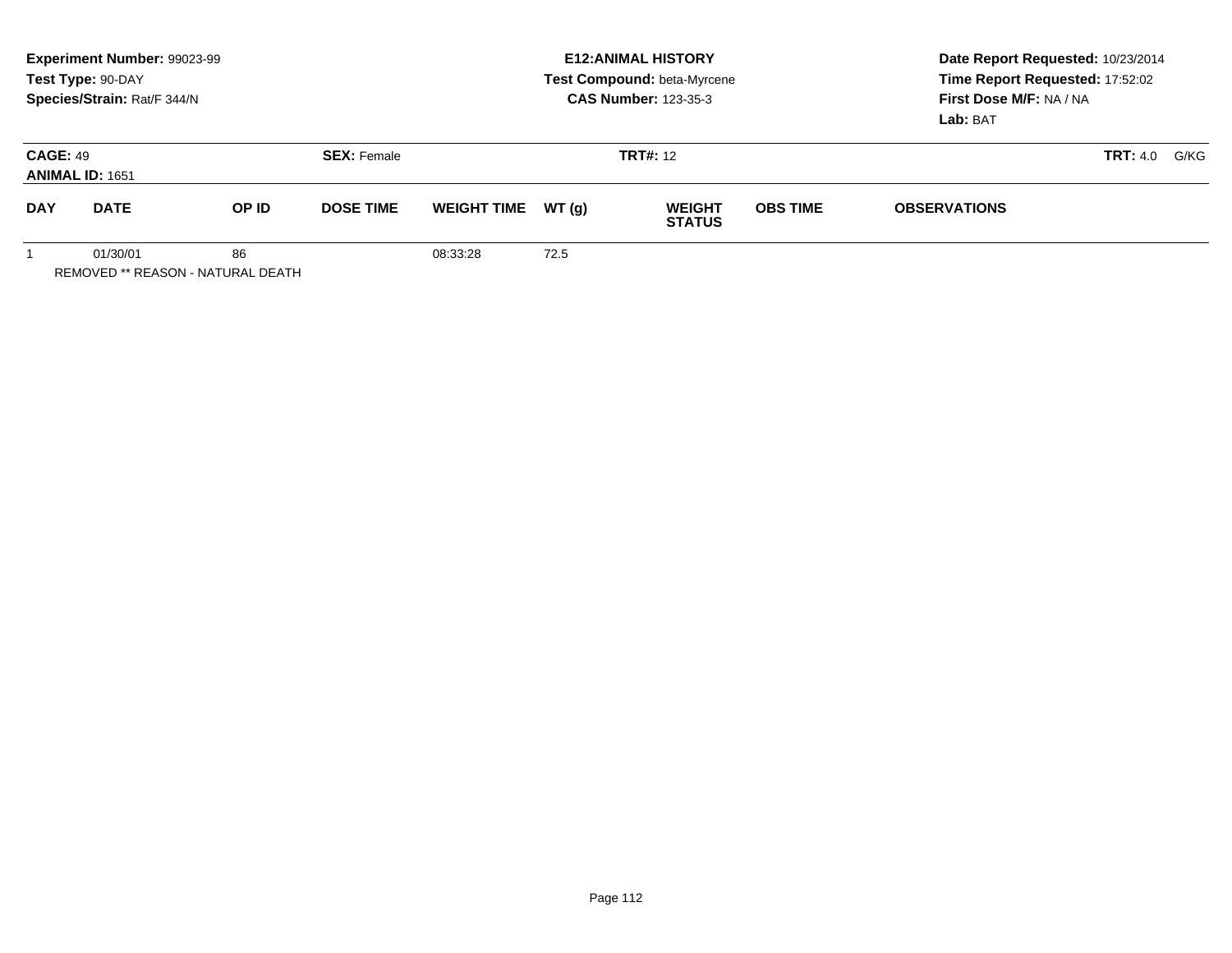|                                           | Experiment Number: 99023-99<br>Test Type: 90-DAY<br>Species/Strain: Rat/F 344/N |       |                    | <b>E12: ANIMAL HISTORY</b><br>Test Compound: beta-Myrcene<br><b>CAS Number: 123-35-3</b> |        |                                |                 | Date Report Requested: 10/23/2014<br>Time Report Requested: 17:52:02<br>First Dose M/F: NA / NA<br>Lab: BAT |  |  |
|-------------------------------------------|---------------------------------------------------------------------------------|-------|--------------------|------------------------------------------------------------------------------------------|--------|--------------------------------|-----------------|-------------------------------------------------------------------------------------------------------------|--|--|
| <b>CAGE: 49</b><br><b>ANIMAL ID: 1652</b> |                                                                                 |       | <b>SEX: Female</b> |                                                                                          |        | <b>TRT#: 12</b>                |                 | <b>TRT:</b> 4.0                                                                                             |  |  |
| <b>DAY</b>                                | <b>DATE</b>                                                                     | OP ID | <b>DOSE TIME</b>   | <b>WEIGHT TIME</b>                                                                       | WT (a) | <b>WEIGHT</b><br><b>STATUS</b> | <b>OBS TIME</b> | <b>OBSERVATIONS</b>                                                                                         |  |  |
|                                           | 86<br>01/30/01                                                                  |       |                    | 08:33:28                                                                                 | 97.7   |                                |                 |                                                                                                             |  |  |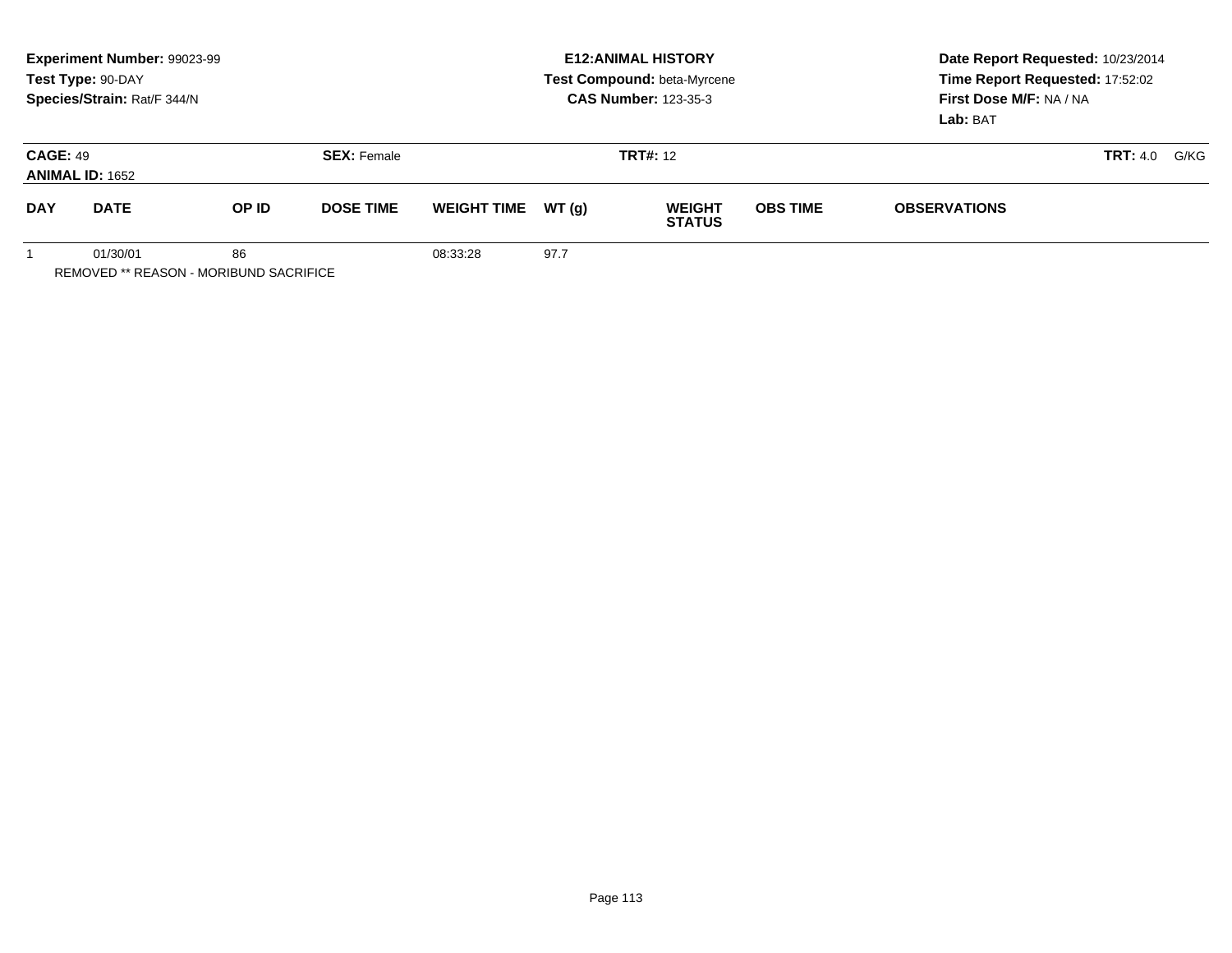|                                           | Experiment Number: 99023-99<br>Test Type: 90-DAY<br>Species/Strain: Rat/F 344/N |       |                    |                    |        | <b>E12: ANIMAL HISTORY</b><br>Test Compound: beta-Myrcene<br><b>CAS Number: 123-35-3</b> | Date Report Requested: 10/23/2014<br>Time Report Requested: 17:52:02<br>First Dose M/F: NA / NA<br>Lab: BAT |                     |      |  |
|-------------------------------------------|---------------------------------------------------------------------------------|-------|--------------------|--------------------|--------|------------------------------------------------------------------------------------------|-------------------------------------------------------------------------------------------------------------|---------------------|------|--|
| <b>CAGE: 49</b><br><b>ANIMAL ID: 1653</b> |                                                                                 |       | <b>SEX: Female</b> |                    |        | <b>TRT#: 12</b>                                                                          | <b>TRT:</b> 4.0                                                                                             |                     | G/KG |  |
| <b>DAY</b>                                | <b>DATE</b>                                                                     | OP ID | <b>DOSE TIME</b>   | <b>WEIGHT TIME</b> | WT (a) | <b>WEIGHT</b><br><b>STATUS</b>                                                           | <b>OBS TIME</b>                                                                                             | <b>OBSERVATIONS</b> |      |  |
|                                           | 86<br>01/30/01                                                                  |       |                    | 08:33:28           | 108.1  |                                                                                          |                                                                                                             |                     |      |  |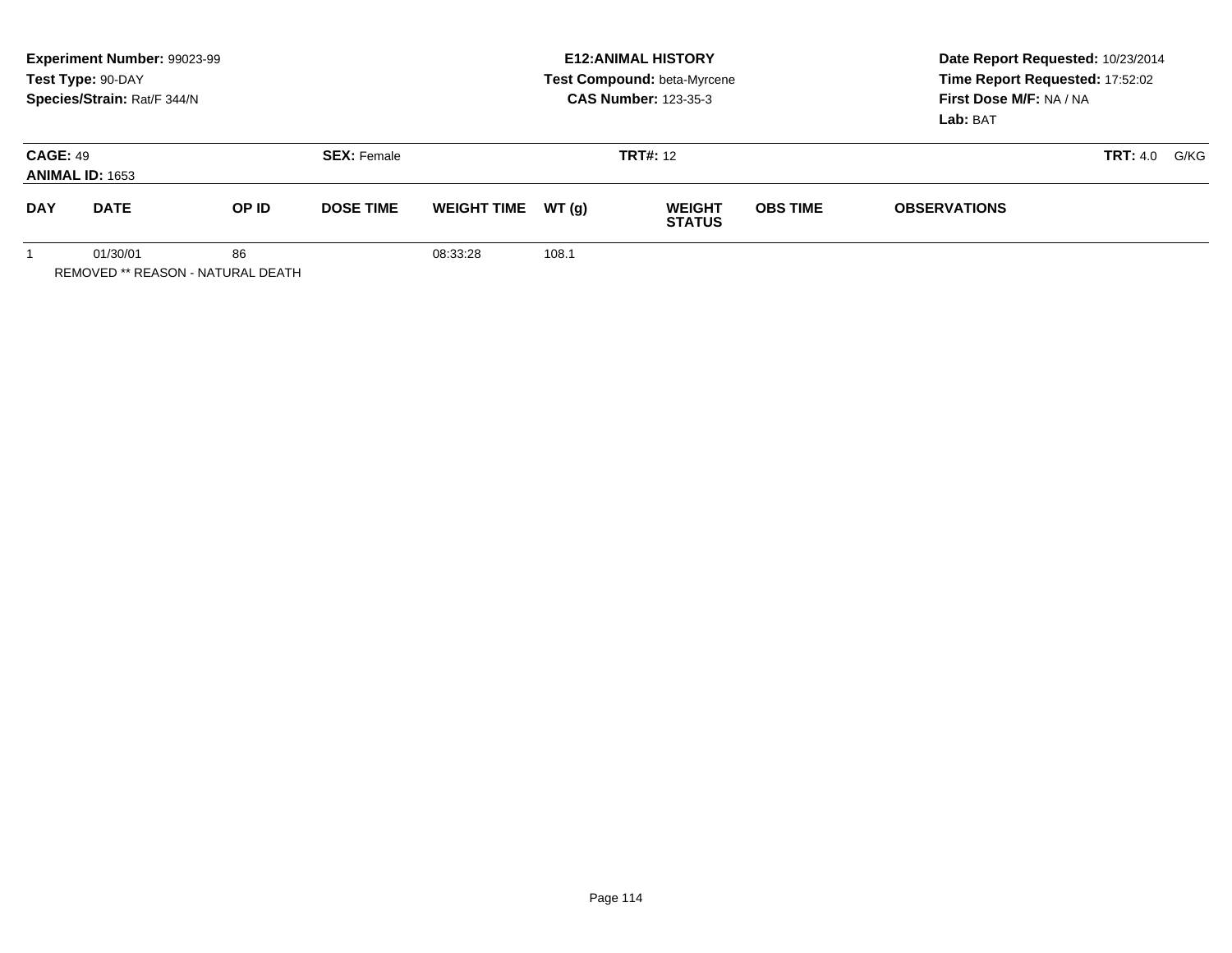|                                           | Experiment Number: 99023-99<br>Test Type: 90-DAY<br>Species/Strain: Rat/F 344/N |       | <b>E12: ANIMAL HISTORY</b><br>Test Compound: beta-Myrcene<br><b>CAS Number: 123-35-3</b> |                    |        |                                | Date Report Requested: 10/23/2014<br>Time Report Requested: 17:52:02<br>First Dose M/F: NA / NA<br>Lab: BAT |                     |  |      |
|-------------------------------------------|---------------------------------------------------------------------------------|-------|------------------------------------------------------------------------------------------|--------------------|--------|--------------------------------|-------------------------------------------------------------------------------------------------------------|---------------------|--|------|
| <b>CAGE: 49</b><br><b>ANIMAL ID: 1654</b> |                                                                                 |       | <b>SEX: Female</b>                                                                       |                    |        | <b>TRT#: 12</b>                |                                                                                                             | <b>TRT:</b> 4.0     |  | G/KG |
| <b>DAY</b>                                | <b>DATE</b>                                                                     | OP ID | <b>DOSE TIME</b>                                                                         | <b>WEIGHT TIME</b> | WT (q) | <b>WEIGHT</b><br><b>STATUS</b> | <b>OBS TIME</b>                                                                                             | <b>OBSERVATIONS</b> |  |      |
|                                           | 86<br>01/30/01                                                                  |       |                                                                                          | 08:33:28           | 71.1   |                                |                                                                                                             |                     |  |      |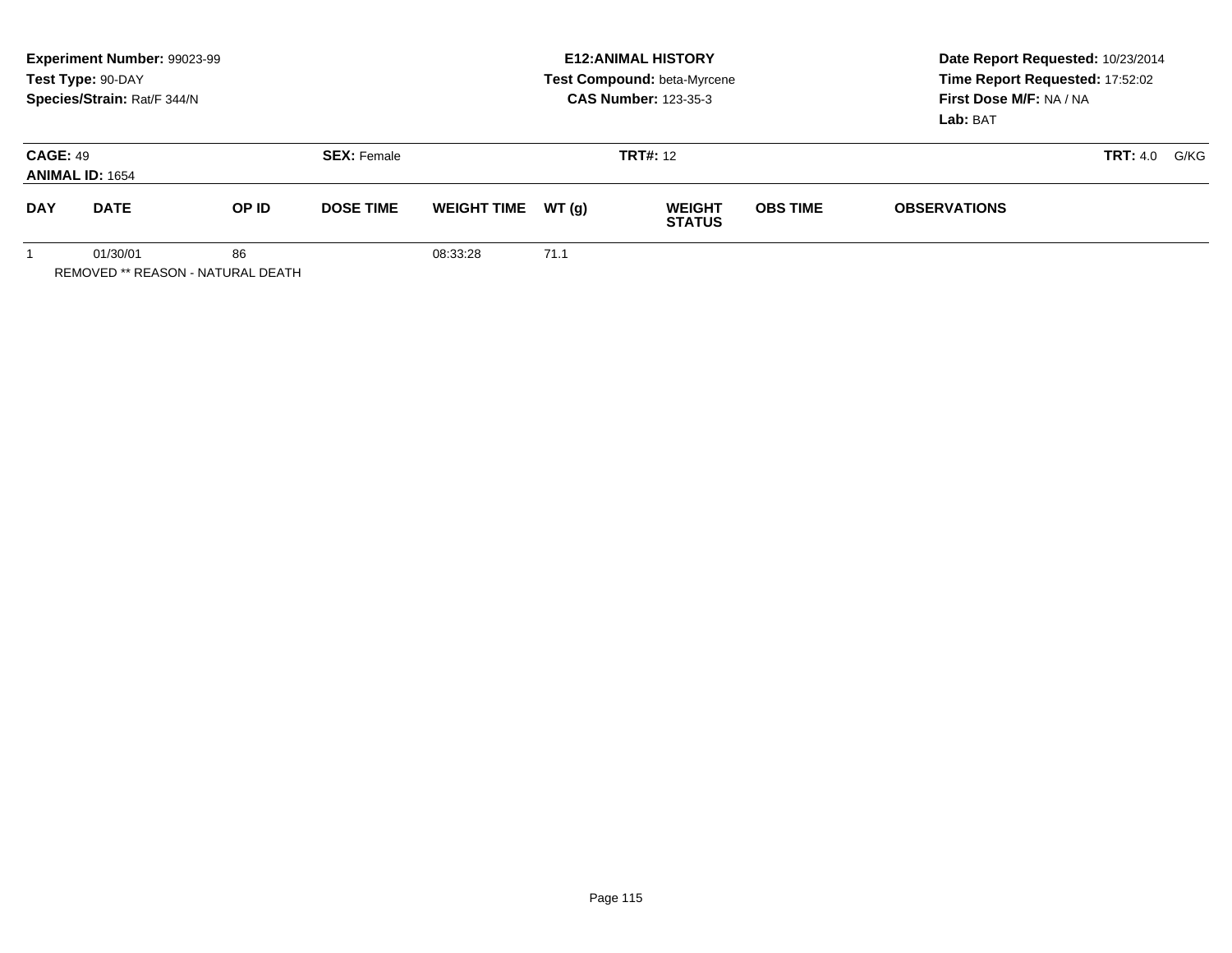|                                           | Experiment Number: 99023-99<br>Test Type: 90-DAY<br>Species/Strain: Rat/F 344/N |                    |                  |                    |                 | <b>E12: ANIMAL HISTORY</b><br>Test Compound: beta-Myrcene<br><b>CAS Number: 123-35-3</b> | Date Report Requested: 10/23/2014<br>Time Report Requested: 17:52:02<br>First Dose M/F: NA / NA<br>Lab: BAT |                     |      |  |
|-------------------------------------------|---------------------------------------------------------------------------------|--------------------|------------------|--------------------|-----------------|------------------------------------------------------------------------------------------|-------------------------------------------------------------------------------------------------------------|---------------------|------|--|
| <b>CAGE: 49</b><br><b>ANIMAL ID: 1655</b> |                                                                                 | <b>SEX: Female</b> |                  |                    | <b>TRT#:</b> 12 |                                                                                          | <b>TRT:</b> 4.0                                                                                             |                     | G/KG |  |
| <b>DAY</b>                                | <b>DATE</b>                                                                     | OP ID              | <b>DOSE TIME</b> | <b>WEIGHT TIME</b> | WT (q)          | <b>WEIGHT</b><br><b>STATUS</b>                                                           | <b>OBS TIME</b>                                                                                             | <b>OBSERVATIONS</b> |      |  |
|                                           | 01/30/01                                                                        | 86                 |                  | 08:33:28           | 97.5            |                                                                                          |                                                                                                             |                     |      |  |

Page 116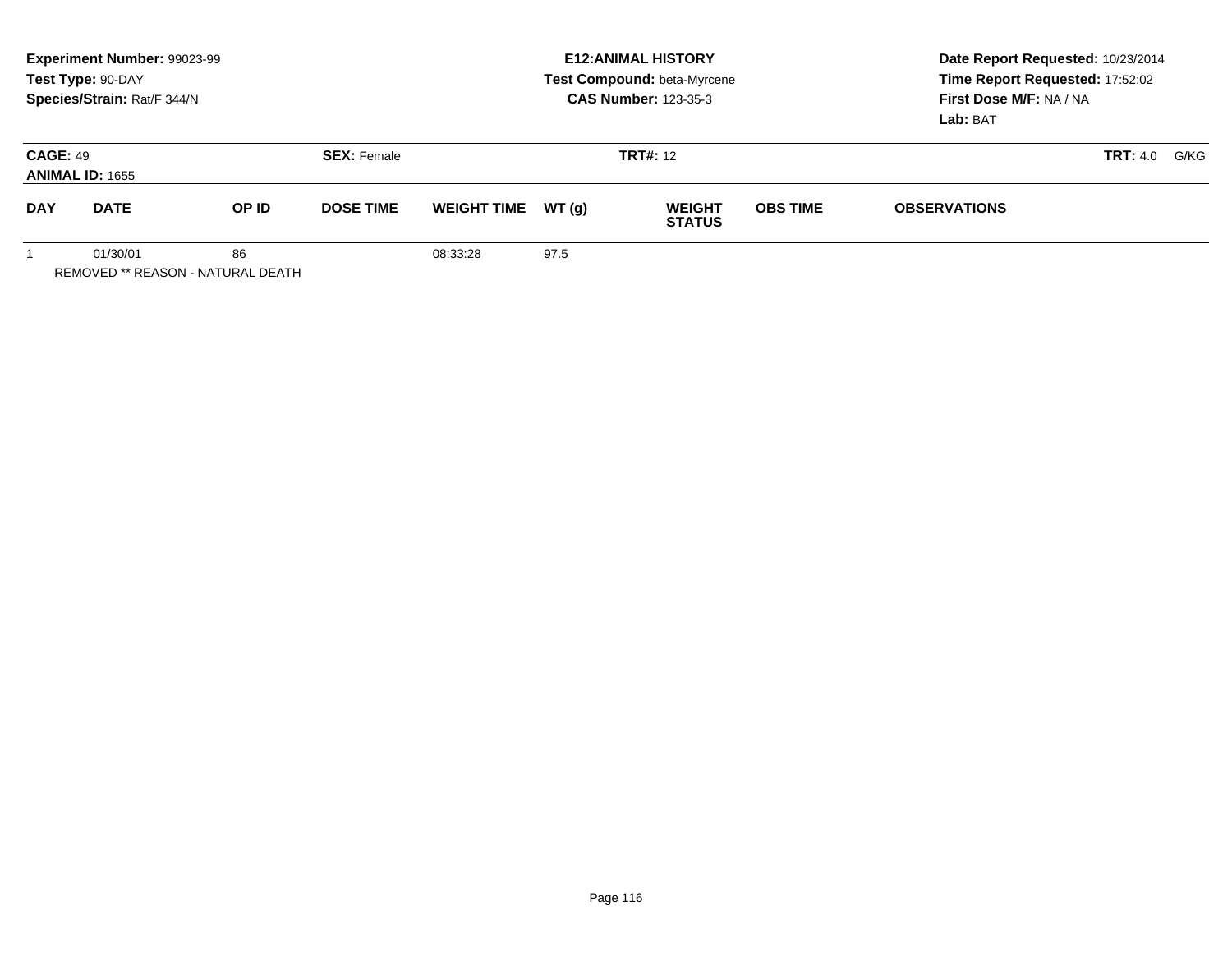|                                           | Experiment Number: 99023-99<br>Test Type: 90-DAY<br>Species/Strain: Rat/F 344/N |              |                    |                    |        | <b>E12: ANIMAL HISTORY</b><br>Test Compound: beta-Myrcene<br><b>CAS Number: 123-35-3</b> | Date Report Requested: 10/23/2014<br>Time Report Requested: 17:52:02<br>First Dose M/F: NA / NA<br>Lab: BAT |                     |  |      |
|-------------------------------------------|---------------------------------------------------------------------------------|--------------|--------------------|--------------------|--------|------------------------------------------------------------------------------------------|-------------------------------------------------------------------------------------------------------------|---------------------|--|------|
| <b>CAGE: 50</b><br><b>ANIMAL ID: 1656</b> |                                                                                 |              | <b>SEX: Female</b> |                    |        | <b>TRT#: 12</b>                                                                          |                                                                                                             | <b>TRT:</b> 4.0     |  | G/KG |
| <b>DAY</b>                                | <b>DATE</b>                                                                     | <b>OP ID</b> | <b>DOSE TIME</b>   | <b>WEIGHT TIME</b> | WT (a) | <b>WEIGHT</b><br><b>STATUS</b>                                                           | <b>OBS TIME</b>                                                                                             | <b>OBSERVATIONS</b> |  |      |
|                                           | 86<br>01/30/01                                                                  |              |                    | 08:34:36           | 77.4   |                                                                                          |                                                                                                             |                     |  |      |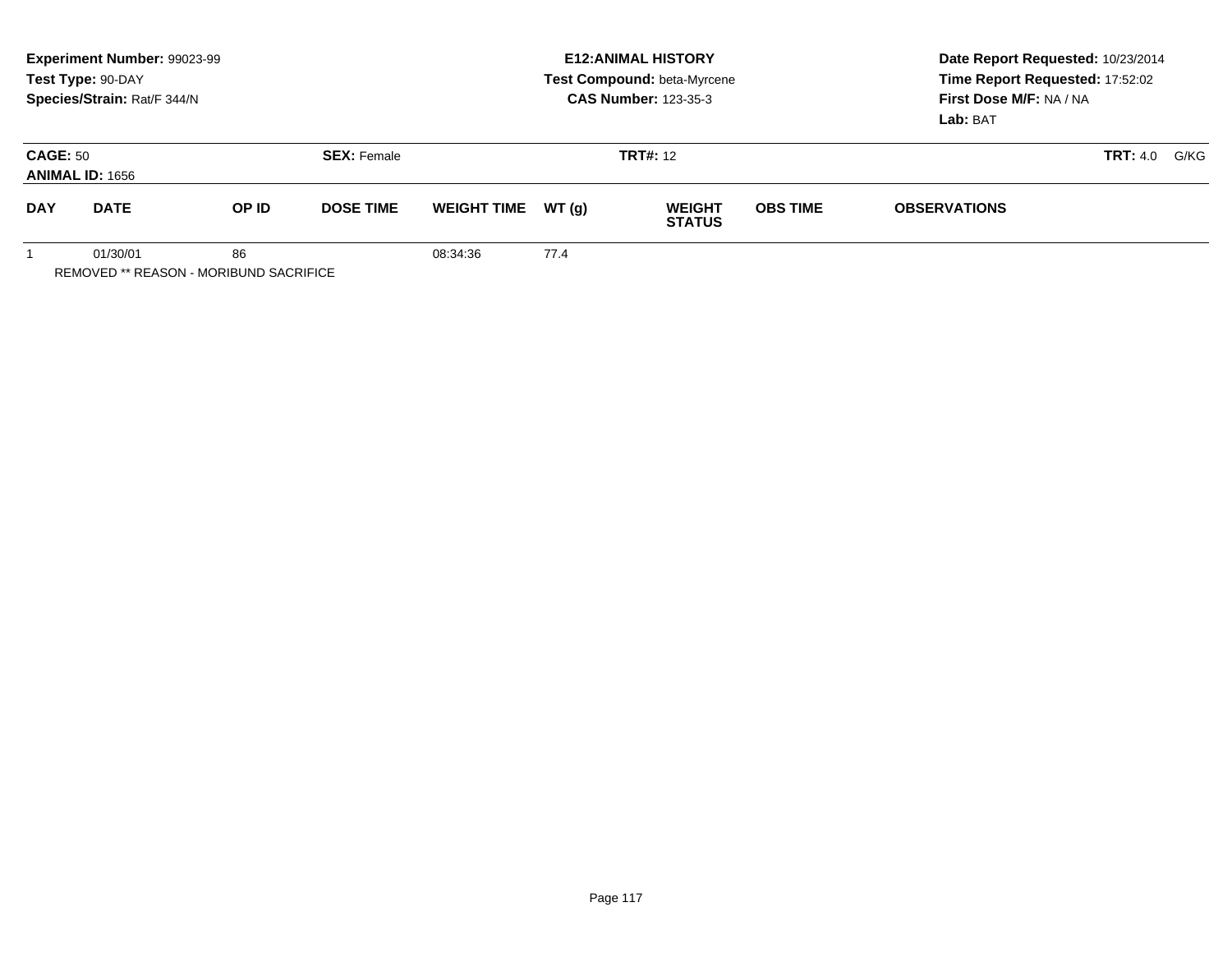|                                           | Experiment Number: 99023-99<br>Test Type: 90-DAY<br>Species/Strain: Rat/F 344/N |       |                                       |                    |        | <b>E12: ANIMAL HISTORY</b><br>Test Compound: beta-Myrcene<br><b>CAS Number: 123-35-3</b> |                 | Date Report Requested: 10/23/2014<br>Time Report Requested: 17:52:02<br>First Dose M/F: NA / NA<br>Lab: BAT |                         |  |
|-------------------------------------------|---------------------------------------------------------------------------------|-------|---------------------------------------|--------------------|--------|------------------------------------------------------------------------------------------|-----------------|-------------------------------------------------------------------------------------------------------------|-------------------------|--|
| <b>CAGE: 50</b><br><b>ANIMAL ID: 1657</b> |                                                                                 |       | <b>SEX: Female</b><br><b>TRT#:</b> 12 |                    |        |                                                                                          |                 |                                                                                                             | <b>TRT:</b> 4.0<br>G/KG |  |
| <b>DAY</b>                                | <b>DATE</b>                                                                     | OP ID | <b>DOSE TIME</b>                      | <b>WEIGHT TIME</b> | WT (a) | <b>WEIGHT</b><br><b>STATUS</b>                                                           | <b>OBS TIME</b> | <b>OBSERVATIONS</b>                                                                                         |                         |  |
|                                           | 86<br>01/30/01<br>REMOVED ** REASON - NATURAL DEATH                             |       |                                       | 08:34:36           | 91.5   |                                                                                          |                 |                                                                                                             |                         |  |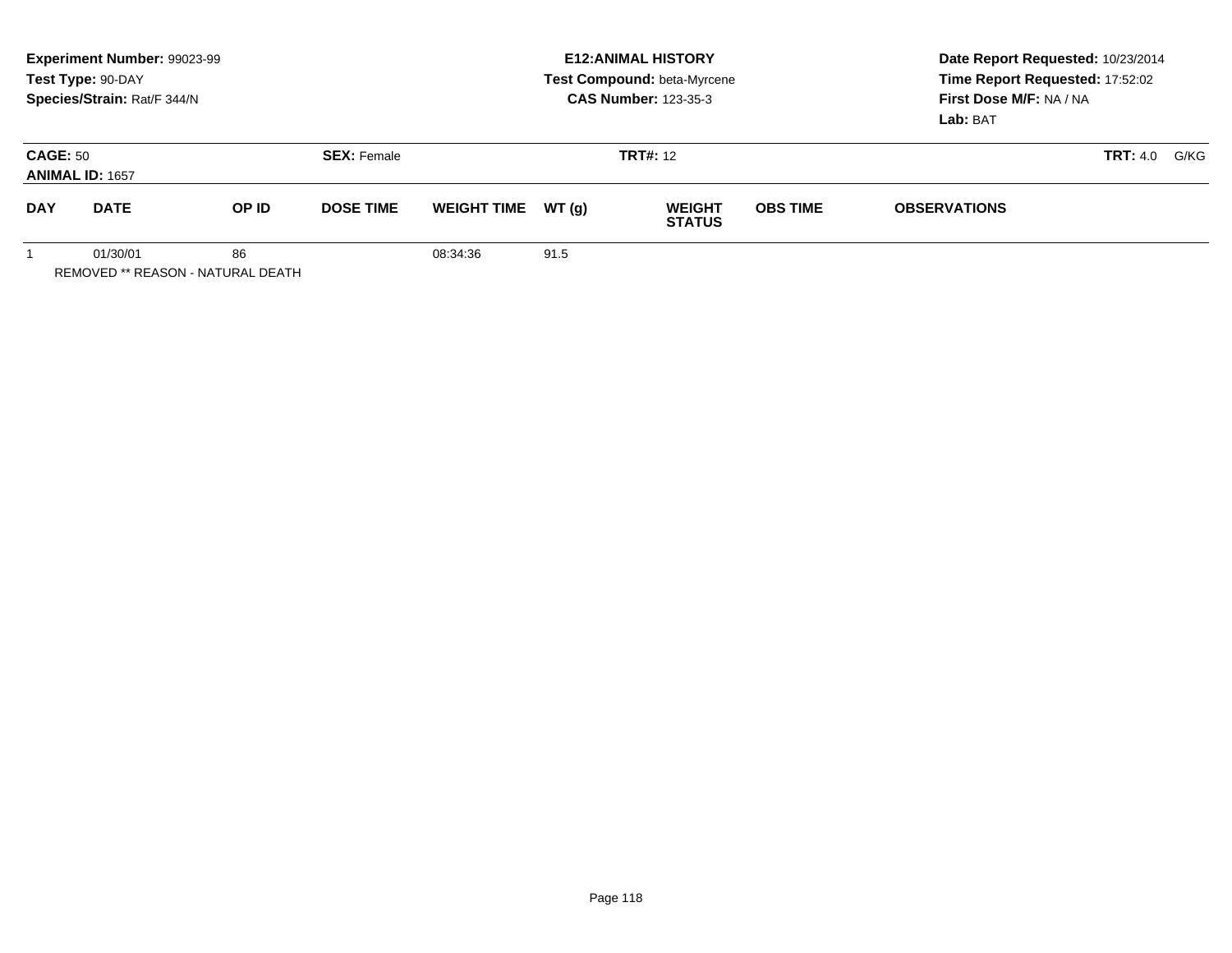|                                           | Experiment Number: 99023-99<br>Test Type: 90-DAY<br>Species/Strain: Rat/F 344/N |       |                    | <b>E12: ANIMAL HISTORY</b><br>Test Compound: beta-Myrcene<br><b>CAS Number: 123-35-3</b> |        |                                |                 | Date Report Requested: 10/23/2014<br>Time Report Requested: 17:52:02<br>First Dose M/F: NA / NA<br>Lab: BAT |  |  |
|-------------------------------------------|---------------------------------------------------------------------------------|-------|--------------------|------------------------------------------------------------------------------------------|--------|--------------------------------|-----------------|-------------------------------------------------------------------------------------------------------------|--|--|
| <b>CAGE: 50</b><br><b>ANIMAL ID: 1658</b> |                                                                                 |       | <b>SEX: Female</b> |                                                                                          |        | <b>TRT#: 12</b>                |                 | <b>TRT:</b> 4.0                                                                                             |  |  |
| <b>DAY</b>                                | <b>DATE</b>                                                                     | OP ID | <b>DOSE TIME</b>   | <b>WEIGHT TIME</b>                                                                       | WT (a) | <b>WEIGHT</b><br><b>STATUS</b> | <b>OBS TIME</b> | <b>OBSERVATIONS</b>                                                                                         |  |  |
|                                           | 86<br>01/30/01                                                                  |       |                    | 08:34:36                                                                                 | 85.4   |                                |                 |                                                                                                             |  |  |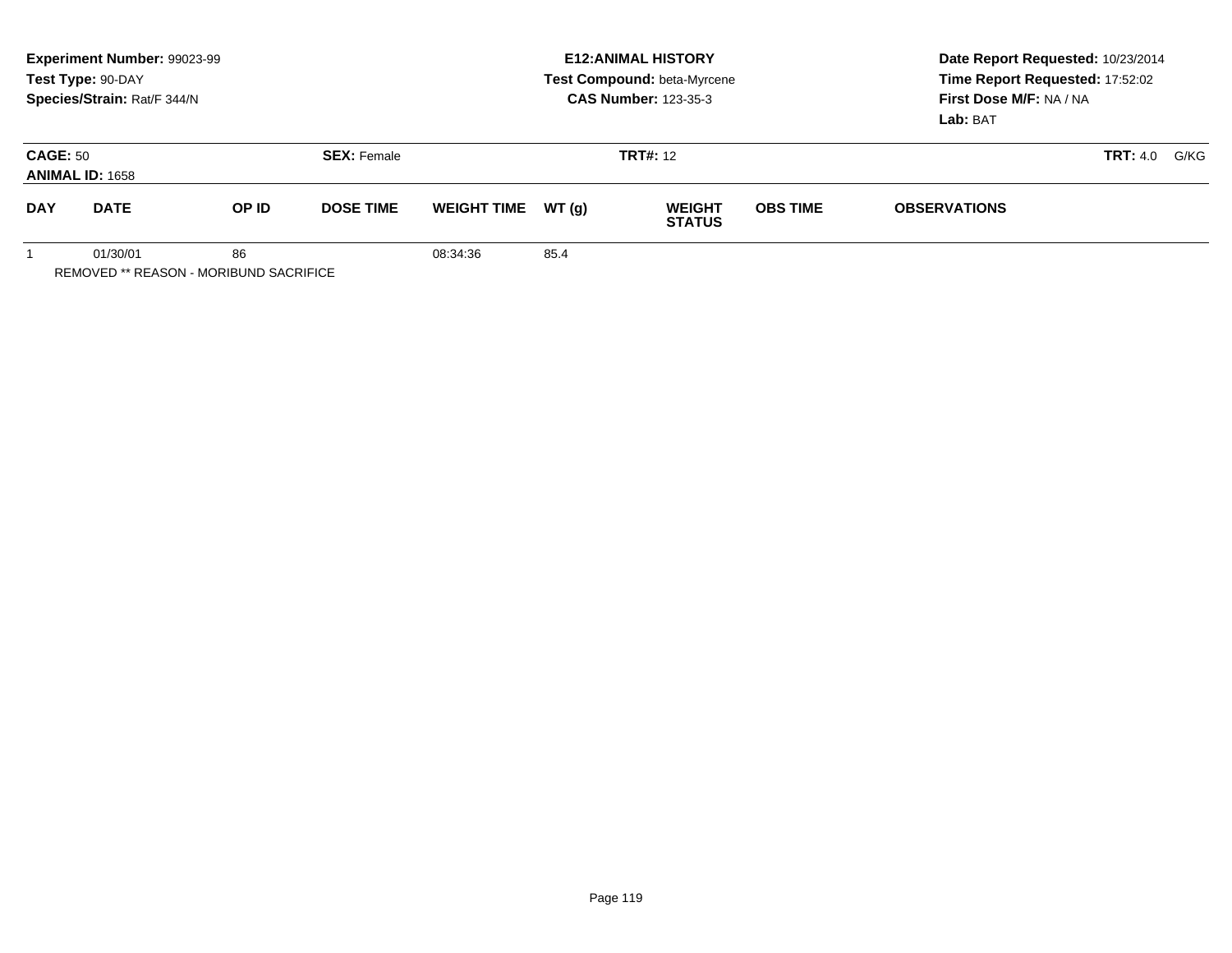|                                           | Experiment Number: 99023-99<br>Test Type: 90-DAY<br>Species/Strain: Rat/F 344/N |              |                    | <b>E12: ANIMAL HISTORY</b><br>Test Compound: beta-Myrcene<br><b>CAS Number: 123-35-3</b> |        |                                |                 | Date Report Requested: 10/23/2014<br>Time Report Requested: 17:52:02<br>First Dose M/F: NA / NA<br>Lab: BAT |  |      |
|-------------------------------------------|---------------------------------------------------------------------------------|--------------|--------------------|------------------------------------------------------------------------------------------|--------|--------------------------------|-----------------|-------------------------------------------------------------------------------------------------------------|--|------|
| <b>CAGE: 50</b><br><b>ANIMAL ID: 1659</b> |                                                                                 |              | <b>SEX: Female</b> |                                                                                          |        | <b>TRT#: 12</b>                |                 | <b>TRT:</b> 4.0                                                                                             |  | G/KG |
| <b>DAY</b>                                | <b>DATE</b>                                                                     | <b>OP ID</b> | <b>DOSE TIME</b>   | <b>WEIGHT TIME</b>                                                                       | WT (a) | <b>WEIGHT</b><br><b>STATUS</b> | <b>OBS TIME</b> | <b>OBSERVATIONS</b>                                                                                         |  |      |
|                                           | 86<br>01/30/01                                                                  |              |                    | 08:34:36                                                                                 | 86.1   |                                |                 |                                                                                                             |  |      |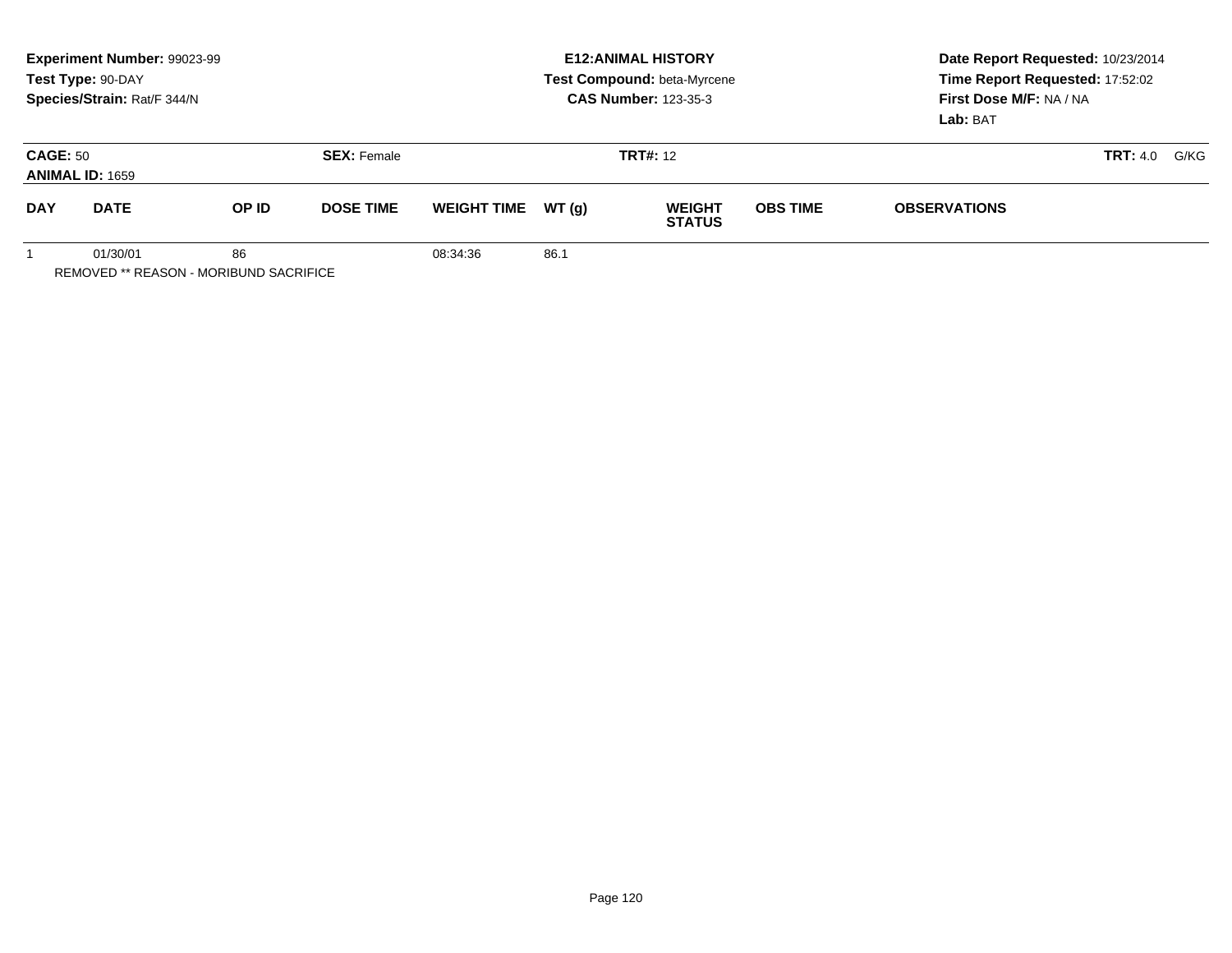| Experiment Number: 99023-99<br>Test Type: 90-DAY<br>Species/Strain: Rat/F 344/N |             |              |                    | <b>E12: ANIMAL HISTORY</b><br>Test Compound: beta-Myrcene<br><b>CAS Number: 123-35-3</b> |        |                                |                 | Date Report Requested: 10/23/2014<br>Time Report Requested: 17:52:02<br>First Dose M/F: NA / NA<br>Lab: BAT |                 |      |
|---------------------------------------------------------------------------------|-------------|--------------|--------------------|------------------------------------------------------------------------------------------|--------|--------------------------------|-----------------|-------------------------------------------------------------------------------------------------------------|-----------------|------|
| <b>CAGE: 50</b><br><b>ANIMAL ID: 1660</b>                                       |             |              | <b>SEX: Female</b> | <b>TRT#: 12</b>                                                                          |        |                                |                 |                                                                                                             | <b>TRT:</b> 4.0 | G/KG |
| <b>DAY</b>                                                                      | <b>DATE</b> | <b>OP ID</b> | <b>DOSE TIME</b>   | <b>WEIGHT TIME</b>                                                                       | WT (a) | <b>WEIGHT</b><br><b>STATUS</b> | <b>OBS TIME</b> | <b>OBSERVATIONS</b>                                                                                         |                 |      |
|                                                                                 | 01/30/01    | 86           |                    | 08:34:36                                                                                 | 79.7   |                                |                 |                                                                                                             |                 |      |